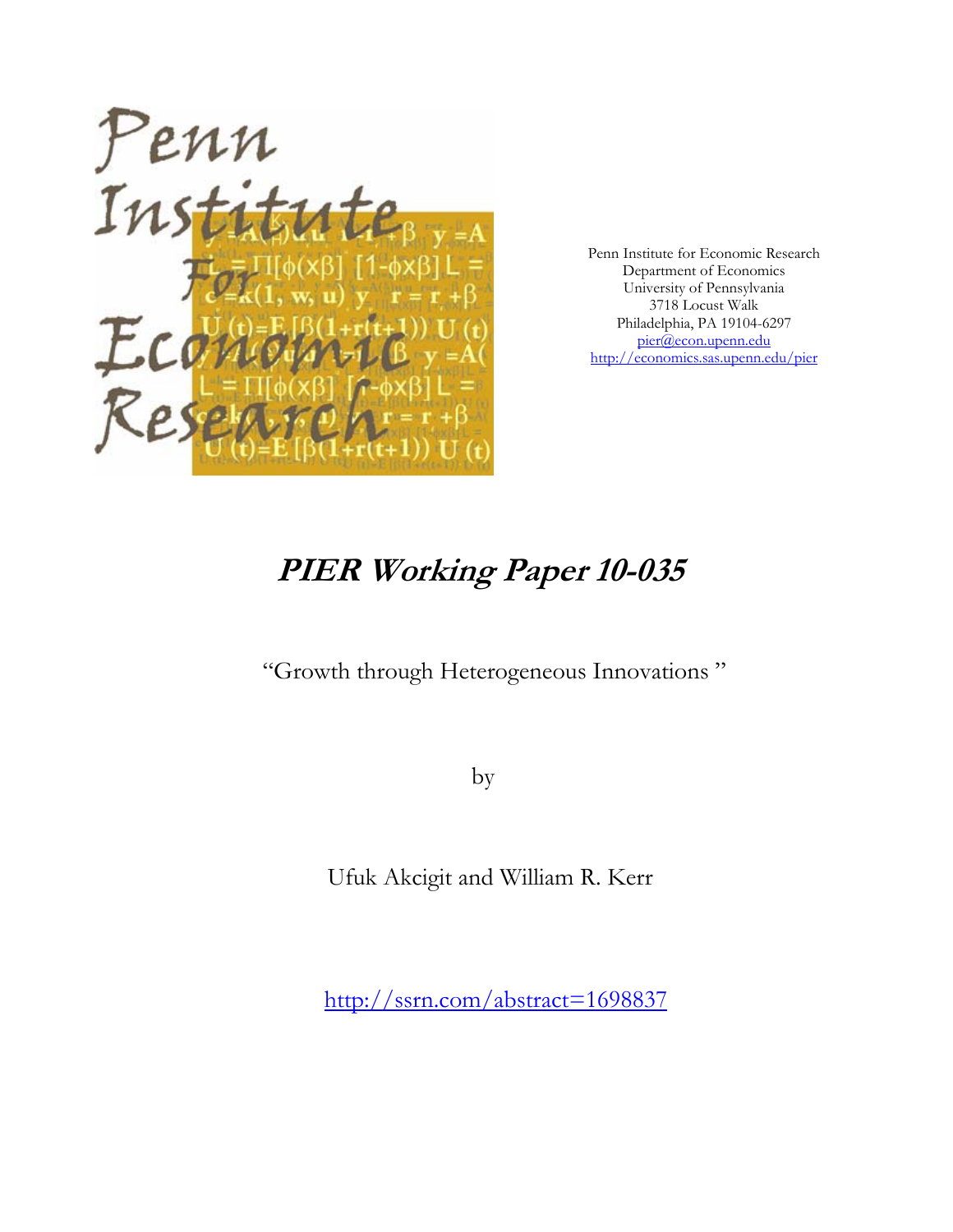# Growth through Heterogeneous Innovations<sup>\*</sup>

Ufuk Akcigit University of Pennsylvania and NBER

William R. Kerr Harvard University and NBER

27 October 2010

#### Abstract

We study how exploration versus exploitation innovations impact economic growth through a tractable endogenous growth framework that contains multiple innovation sizes, multi-product firms, and entry/exit. Firms invest in exploration  $R\&D$  to acquire new product lines and exploitation R&D to improve their existing product lines. We model and show empirically that exploration R&D does not scale as strongly with firm size as exploitation R&D. The resulting framework conforms to many regularities regarding innovation and growth differences across the firm size distribution. We also incorporate patent citations into our theoretical framework. The framework generates a simple test using patent citations that indicates that entrants and small Örms have relatively higher growth spillover effects.

JEL Classification: 031, 033, 041, L16.

Keywords: Endogenous Growth, Innovation, Exploration, Exploitation, Research and Development, Patents, Citations, Scientists, Entrepreneurs.

Comments are appreciated and can be sent to uakcigit@econ.upenn.edu and wkerr@hbs.edu. We thank Daron Acemoglu, John Haltiwanger, Sam Kortum, Dirk Krueger, and seminar participants at Bank of Finland, Harvard University, NBER Summer Institute 2010 Productivity Group, Federal Reserve Bank of Philadelphia, University of Maryland, and University of Pennsylvania Economics and Wharton School for their insights. This research is supported by Harvard Business School, Innovation Policy and the Economy forum, Kauffman Foundation, and University of Pennsylvania. Kerr is a research associate of the Bank of Finland and thanks the Bank for hosting him during a portion of this research. Selman Erol and Kaushik Ghosh provided excellent research assistance on this project. The research in this paper was conducted while the authors were Special Sworn Status researchers of the US Census Bureau at the Boston Census Research Data Center (BRDC). Support for this research from NSF grant ITR-0427889 [BRDC] is gratefully acknowledged. Research results and conclusions expressed are the authors' and do not necessarily reflect the views of the Census Bureau or NSF. This paper has been screened to ensure that no confidential data are revealed.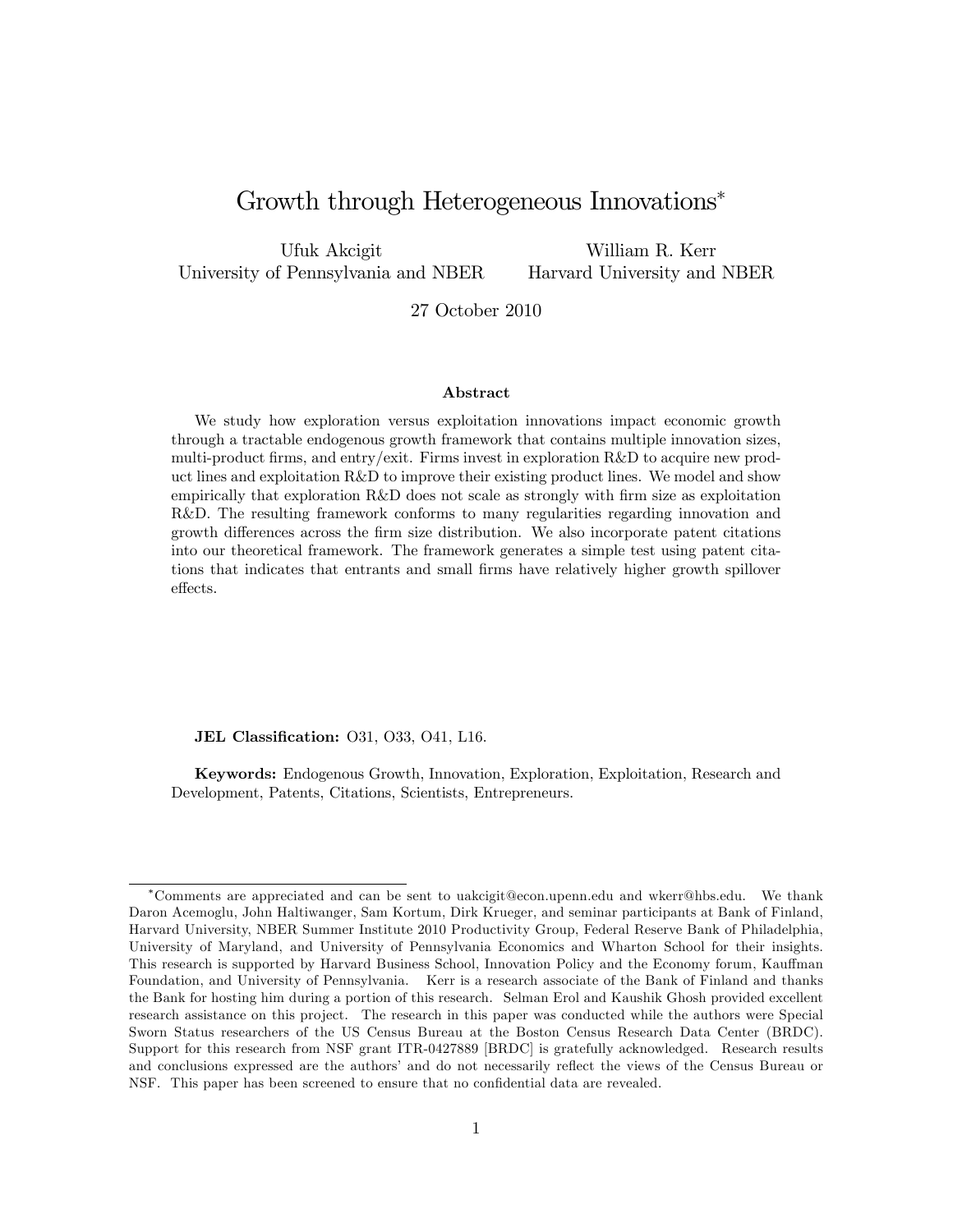# 1 Introduction

Despite the rapid development of endogenous growth theory over the last two decades, we still have very little understanding about the innovation and growth patterns of different-sized firms and their contributions to macroeconomic growth. The motivations of small start-ups for R&D and innovation differ greatly from Fortune 100 conglomerates, however, and our understanding of economic growth and appropriate innovation policies will be limited until we shed light on these key differences. An important step forward is to characterize the theoretical and empirical relationships between firm size and R&D investment behavior, which then determines innovation and growth dynamics.

In this study, we make a distinction between two types of R&D that firms undertake: exploration and exploitation. Firms undertake exploration R&D to create new products and capture leadership in markets. On the other hand, firms undertake exploitation R&D to improve product lines that they are currently serving. We begin by showing some basic empirical regularities regarding this important distinction, which has been under explored so far. Building on the seminal work of Klette and Kortum (2004), we then introduce this key distinction into a tractable endogenous growth framework and generate many important, testable predictions regarding firm size and R&D spending, patenting, patent citations, and growth dynamics. Our final task is to test these predictions using Census Bureau data.

Our paper makes several key theoretical advances. Most importantly, we offer a microfoundation for two types of  $R\&D$  in a general equilibrium framework with firm entry and exit. In our model, firms invest in R&D for two reasons: to improve their mark-ups on their existing products and to innovate new products. The model provides a rich characterization of the Örm dynamics due to heterogeneous  $R\&D$  and innovation behavior across different-sized firms. In other words, it allows small start-ups to differ in meaningful ways from General Electric and Procter & Gamble. We are not aware of prior work that has built this degree of heterogeneity in R&D choices into a tractable framework with closed-form solutions.

Second, incorporating this exploration-exploitation distinction allows us to connect to several empirical moments that vary across the firm size distribution. Examples include deviations from Gibrat's Law (i.e., small firms grow faster conditional on survival), declines in exploration  $R&D$  shares with firm size, and declines in conditional  $R&D$  intensities with firm size among innovative firms. Prior models typically generate moments like growth rates and  $R\&D$  intensities that are uniform across the distribution. Our model allows for substantially greater heterogeneity among firms and generates interesting distributional implications.

Our third contribution is to explicitly incorporate patent citations into the endogenous growth framework. These additions allow us to assess the link between firm size and its citations given to and received from other Örms. We derive tests that employ patent citations to determine if the growth spillover effects from exploration innovations are larger or smaller than those from exploitation innovations, which is a crucial input to optimal policy design. Finally, our model conceptualizes technology clusters. These clusters provide an intuitive foundation for declining citation rates with invention age, which are not generated in basic endogenous growth models.

Section 2 formalizes our theoretical model. We first consider a benchmark case where exploration  $R\&D$  does not scale with firm size at all. Under these conditions, we derive very tractable analytical solutions of the dynamics of economic growth and the concomitant heterogeneity among innovative firms. We then discuss how our results hold in an alternative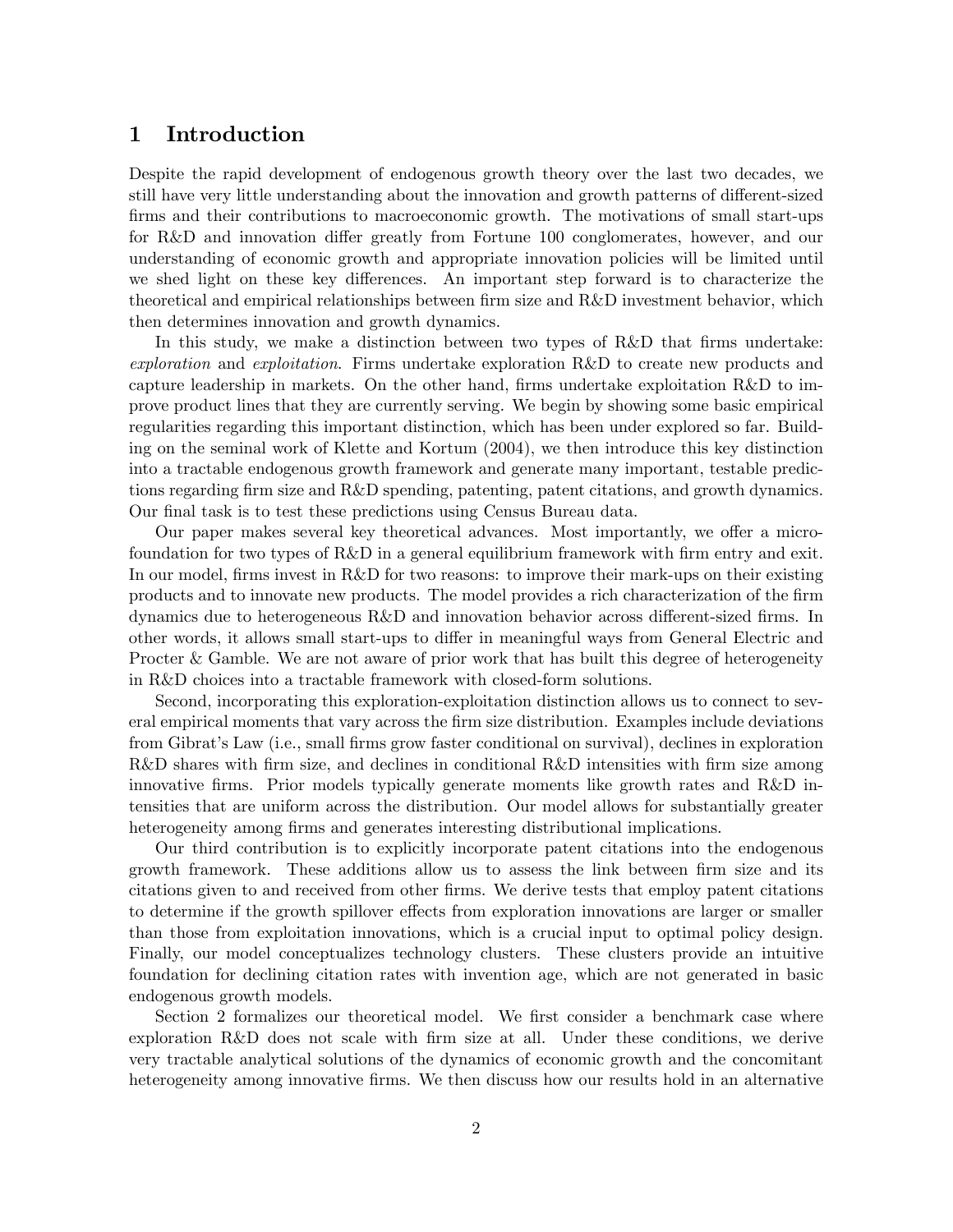setting with partial scaling of exploration R&D. Using an exploration R&D technology that provides a size advantage to large Örms a l‡ Klette and Kortum (2004), we further show that our benchmark results hold also with this alternative technology if firms also face managerial costs with larger Örm size. At the end of Section 2, we list the predictions of our model regarding firm entry/exit, R&D, growth, innovation, patent counts, and patent citations.

Section 3 tests these empirical predictions. We show that our model matches many known empirical facts regarding the firm size distribution such as the high skewness of the distribution. Moreover, our model has sharp predictions on some long-standing debates: It predicts that small firms grow faster and that their  $R\&D$  to sales ratio is higher than large firms on average. These two predictions are strongly supported by our data for the recent US economy. We further show empirical evidence regarding the model's unique predictions. For instance, we show that the relative rate of major inventions is higher in small firms and that the exploitation innovation share is higher in large firms. We demonstrate that these distributional differences are not due to differences in research capabilities or technologies, but are instead an outcome of R&D investment choices by firms.

Implementing our derived patent citations test, we find that growth spillover effects are larger from exploration  $R\&D$  than exploitation  $R\&D$ , akin to first-order stochastic dominance. Our model identifies a comparative advantage for new entrepreneurs and small firms in undertaking exploration innovation due to increased managerial attention of large firms on refining their existing product lines. Under the conditions identified by our test, small firms and new entrants also yield greater spillovers, in a relative sense, into economic growth due to these forces.

Section 4 concludes. Our work connects two literatures that have largely remained separate. First, we clearly build on a lengthy theoretical growth literature.<sup>1</sup> Our framework offers an intuitive, tractable way of bringing more of the realities of the empirical literature into the workhorse theoretical models in the spirit of Klette and Kortum (2004) and Akcigit (2010). Second, a large body of work examines the empirics of innovation. Section 3 outlines the antecedents of our study from this literature, with particular emphasis on the heterogeneity of innovation size and its relationship to the firm size distribution (e.g., Acs and Audretsch 1987, 1988, Kortum and Lerner 2000, Baumol 2009).

It is important to note that we focus solely on innovative firms in this paper, which we define to be firms undertaking  $R\&D$  activity and patenting. This concentration allows us to connect a closed-form endogenous growth model that embraces firm heterogeneity with parallel empirical work. The firm dynamics of this sector are of direct policy interest (e.g., support to small  $R&D$  firms), and innovation is a central driver for overall economic growth. In parallel efforts, we are numerically quantifying a version of the model that includes non-innovative firms at the expense of losing analytical tractability. We likewise hope that future researchers find our framework to be a useful platform for studying firm heterogeneity and economic growth.

<sup>&</sup>lt;sup>1</sup> For example, Romer (1986, 1990), Grossman and Helpman (1991), Aghion and Howitt (1992), Aghion et al. (1997, 2001), Barro and Sala-i-Martin (1995), Kortum (1997), Klette and Kortum (2004), and Hopenhayn et al. (2006). Related papers on heterogeneous innovation are Akcigit (2010), Acemoglu and Akcigit (2010), Acemoglu and Cao (2010), Cai (2010), and Acemoglu et al. (2010). Related papers on spillover benefits are Spence (1984) and Griliches (1992). Caballero and Jaffe (1993) also connect patent citations with growth models. Acemoglu (2009) provides a comprehensive overview.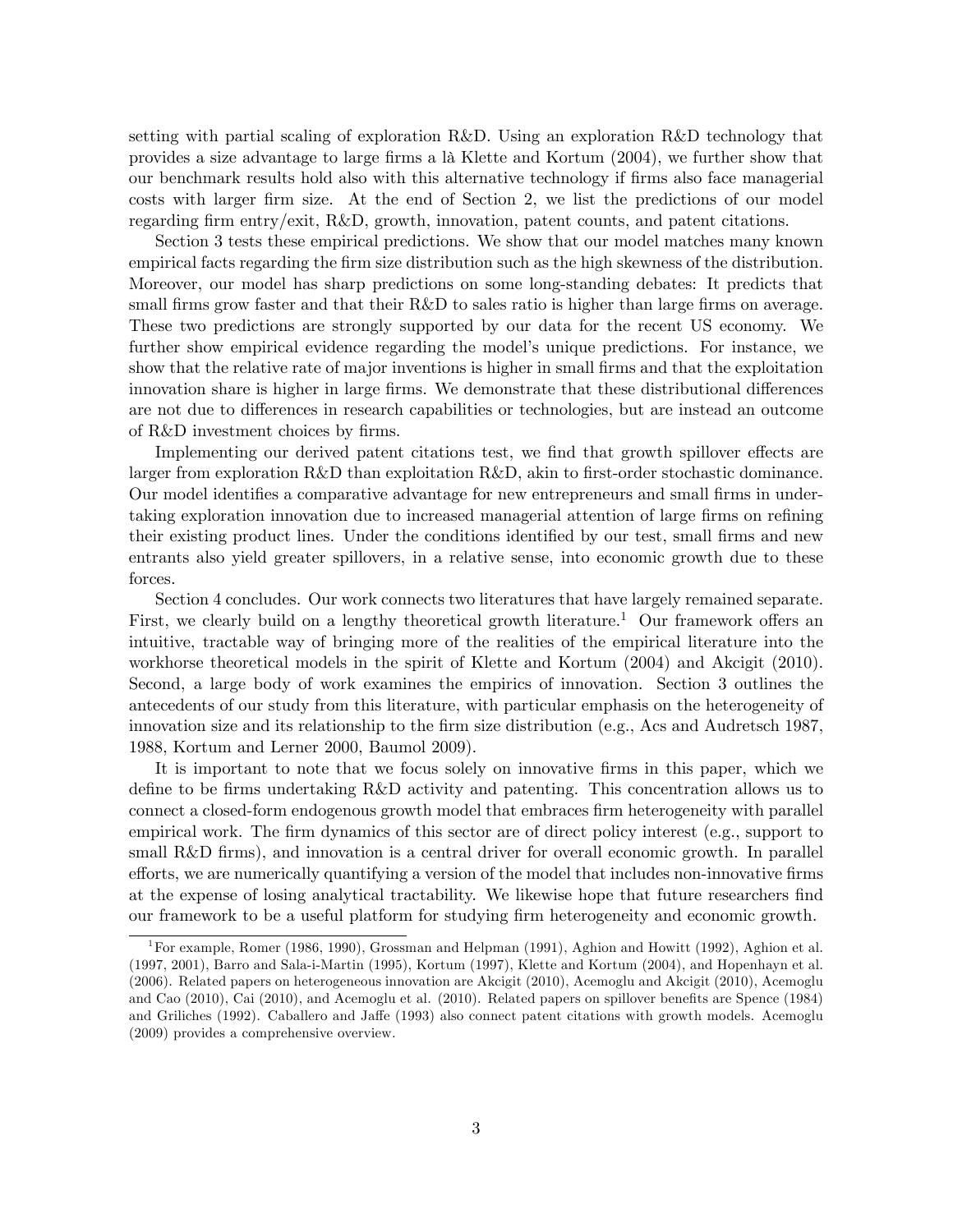#### Empirical Foundations

Before proceeding to the model, it is helpful to introduce several empirical regularities and their theoretical counterparts. Our exploration-exploitation terminology is extensively used in the management and organizational behavior literatures, and it has clear parallels with the pivotal work of Klepper (1996) and Cohen and Klepper (1996b) on product versus process R&D. This latter work demonstrates that the share of R&D directed towards process improvements grows with Örm size and industry maturity. They model how this pattern descends from process innovations being less saleable in disembodied form compared to product innovations. This results in the returns to process R&D growing with firm size.

Figure 1 documents Census Bureau data for innovative firms. Each panel describes an aspect of exploitation R&D. Panels 1A and 1B consider the extent to which patents of each firm cite the firm's prior work. High self citation rates are indicative of exploitation R&D that is meant to enhance the Örmís current technologies. Panels 1C and 1D similarly consider the extent to which the firm engages in process-oriented  $R\&D$ , a proxy for exploitation  $R\&D$ .

The three groups of columns per panel separate firms by employment size. Within each triplet, firms are further separated by contemporaneous employment growth. We use three buckets: Örms that are exiting or showing major employment declines (gray bars), continuing firms that show small or modest employment changes (black bars), and firms that are entering or showing major employment gains (white bars). Major expansions or declines in employment are demarcated by a 33% change over two years around the survey year.<sup>2</sup>

The first regularity is that exploitation behavior grows in firm size. This is particularly true on the extensive margin of Panels 1A and 1C, and it also holds on the intensive margin. These share growths are very regular and hold within more finely demarcated size groups. Large firms engage in relatively more exploitation R&D than small firms, such that exploration R&D shares are inversely related to firm size. Our model generates these features as firms choose  $R\&D$ strategies optimal for their portfolio of product lines. Firms with more incumbent operations devote relatively more attention to improving these operations.

The second regularity is that exploitation R&D, by contrast, is approximately invariant to contemporaneous firm growth rates. This relationship is seen by comparing across the columns within each triplet. There is much more variation across the firm groups than within the triplets. Exploitation R&D depends substantially on firm size but cannot be predicted by contemporaneous growth rates once firm size is controlled for. In our model, realized outcomes of innovative efforts are stochastic conditional on the type of R&D undertaken. This randomness in outcomes yields contemporaneous growth rates that are not further related to the type of innovation pursued except as determined by firm size.

In Panel 1B, we list above the columns the shares of innovative firms in our sample. Small firms are greater in number than large firms and show higher variability in growth rates. These are well known attributes of the firm size distribution, and our model generates these features due to the relatively larger impact of adding or losing product lines for small firms.

<sup>&</sup>lt;sup>2</sup> Innovation data come from the NSF Survey of Industrial Research and Development and the NBER Patent Database. We describe our data and its preparation in Section 3 and the appendix. Section 3 also provides Monte Carlo simulations of self citation behavior and firm size. Figure 1 restricts the sample to years in which product versus process R&D are reported (i.e., odd years from 1979 to 1989).

For a year t, we define firm employment levels as the average of non-zero employment from  $t-1$  to  $t+1$ . We define employment growth as  $[Emp_{t+1} - Emp_{t-1}]/[(Emp_{t+1} + Emp_{t-1})/2]$ . This growth measure is bounded by  $(-2,2)$  for continuing firms. Entrants and exiting firms have a value of 2 and -2, respectively.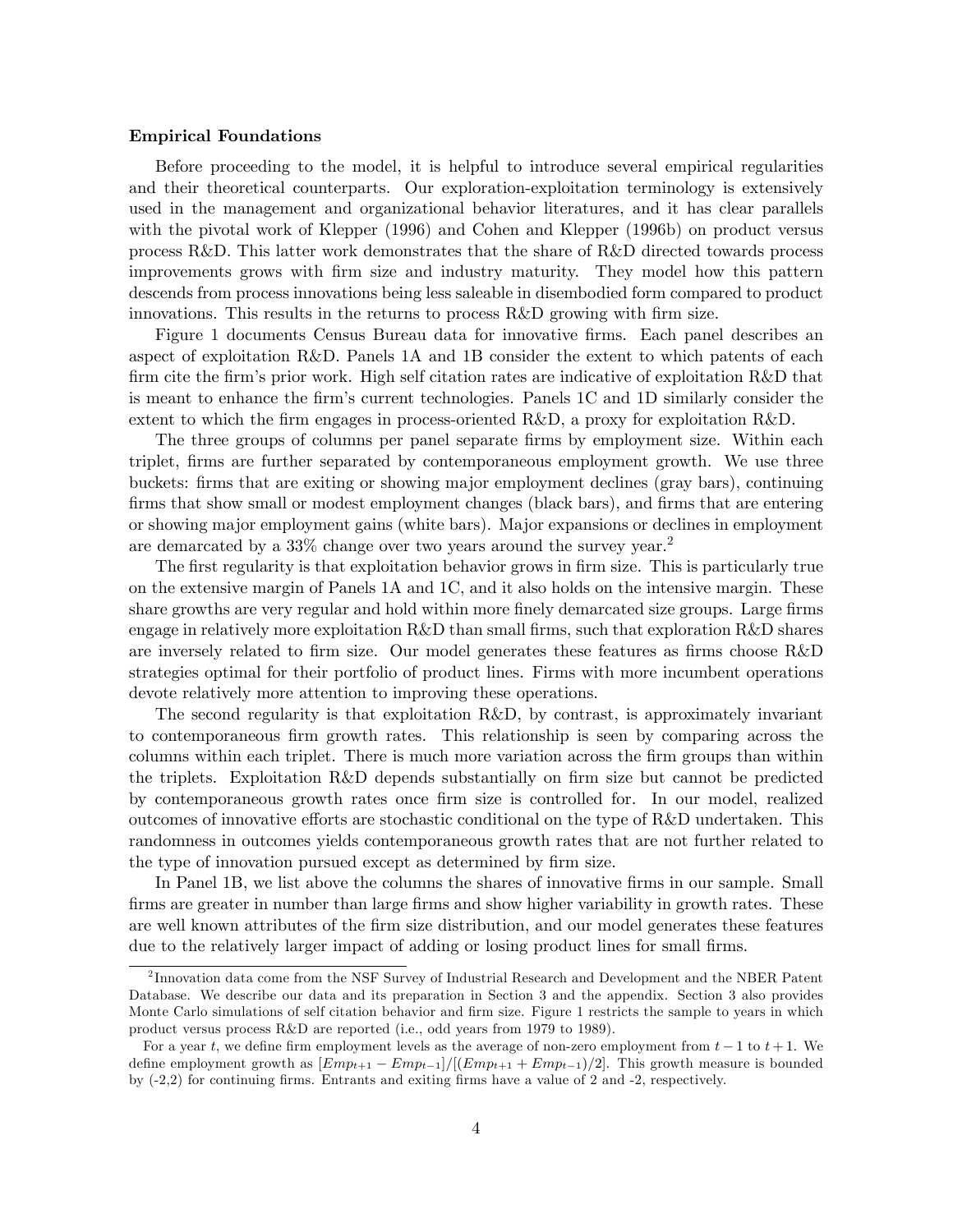# 2 Theoretical Framework

We now introduce our model that incorporates the empirical regularity that exploration R&D does not scale as fast as exploitation  $R&D$  with firm size. Our goal is to study the implications of this heterogeneity on the  $R\&D$ , innovation, and growth dynamics of firms. We first describe the model's basic environment and then solve for its steady state equilibrium in a setting where exploration R&D does not scale with firm size. We then show that our predictions hold in an alternative setting that allows scaling of exploration R&D. Finally, we introduce patent citation behavior that overlays the R&D equilibrium. The appendix contains proofs of propositions.

### 2.1 Preferences and Final Good Technology

Consider the following continuous time economy. The world admits a representative household with a constant relative risk aversion utility function

$$
U = \int_0^\infty \exp\left(-\rho t\right) \frac{C\left(t\right)^{1-\varepsilon} - 1}{1-\varepsilon} dt. \tag{1}
$$

 $C(t)$  is consumption at time t,  $\rho > 0$  is the discount rate, and  $\varepsilon \geq 1$  is the constant relative risk aversion parameter (also the inverse of intertemporal elasticity of substitution).<sup>3</sup> The household is populated by a continuum of individuals with measure one.

Individuals consume a unique final good  $Y(t)$ , which is also used for R&D as discussed below. The final good is produced by labor and a continuum of intermediate goods  $j \in [0, 1]$ with the production technology

$$
Y(t) = \frac{L^{\beta}(t)}{1-\beta} \int_0^1 q_j^{\beta}(t) k_j^{1-\beta}(t) \, dj. \tag{2}
$$

In this specification,  $k_j(t)$  is the quantity of intermediate good j, and  $q_i(t)$  is its quality. We normalize the price of the final good  $Y$  to be one in every period without loss of generality. The final good is produced competitively with input prices taken as given.

Each intermediate good j is owned by a firm  $f$ , which is run by an incumbent entrepreneur. A firm is characterized by the collection of its product lines  $\mathcal{J}_f = \{j : j \text{ is owned by firm } f\}.$ Similarly we will denote the product (quality) portfolio of firm  $f$  by a multiset  $q_f$  =  $\{q_j : j \in \mathcal{J}_f\}$  and denote the cardinality by  $n_f$ .<sup>4</sup> Each intermediate good  $j \in [0, 1]$  is produced with a linear technology

$$
k_j = \zeta \bar{q} l_j,\tag{3}
$$

where  $l_j$  is the labor input,  $\bar{q} \equiv \int_0^1 q_j \, dj$  is the average quality in the economy, and  $\zeta > 0$  is a constant. This linear specification has two implications. First, intermediate goods have the same marginal cost  $w/\zeta \bar{q} > 0$ , where w is the wage rate in terms of the final good. Second, the marginal product of labor in the intermediate good sector grows at the same rate as in the final good sector, generating an invariant labor allocation across sectors in steady state. $5$ 

<sup>&</sup>lt;sup>3</sup>Our cross-sectional results on firms hold for any  $\varepsilon$ , but we use  $\varepsilon \geq 1$  as a sufficient condition for proving the existence of a dynamic steady-state equilibrium.

<sup>&</sup>lt;sup>4</sup>A multiset is a generalization of a set that can contain more than one instance of the same member.

 $5$ An alternative specification removes labor from the intermediate good sector and uses final goods as the only input of production.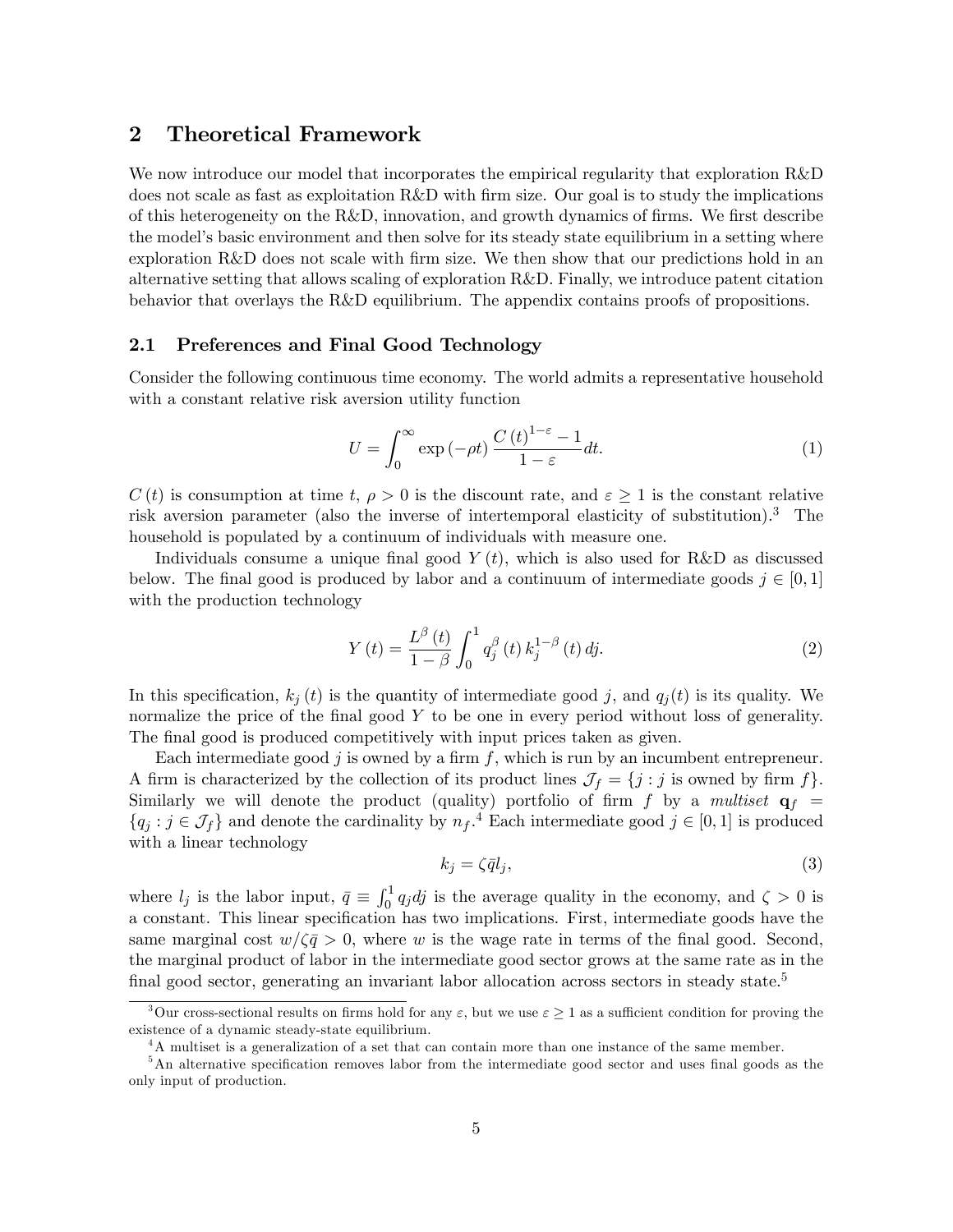Individuals work in four capacities: in final good production  $(L)$ , in intermediate good production  $(L)$ , as entrepreneurs running incumbent firms  $(E)$ , or as entrepreneurs running outside firms attempting to enter the market  $(E)$ . In each period, the labor market has to satisfy the following constraint

$$
L + \tilde{L} + E + \tilde{E} \le 1.
$$
\n<sup>(4)</sup>

We will denote the share of entrepreneurs by  $\mathcal{S} \in [0, 1]$  such that  $\mathcal{S} = E + \tilde{E}$ . Total R&D spending is  $R(t)$ , and the resource constraint of the economy is  $Y(t) \geq C(t) + R(t)$ .

#### 2.2 Research and Development

The last innovator in each product line owns the leading patent and has monopolist pricing power until being replaced by another firm. Intermediate producers have profit incentives to improve the technologies for their existing products, thereby increasing associated mark-ups.

In addition, both incumbents and outside entrepreneurs have incentives to add new products to their portfolios through R&D competition. The outcomes of innovation processes are stochastic in nature. A realized technology advance in product line  $j$  improves the current technology quality  $q_i(t)$  by a size  $s_i > 0$ ,

$$
q_{j}(t+\Delta t) = (1+s_{j}) q_{j}(t),
$$

where  $s_i$  depends on both the type of R&D pursued and random realizations.

**Exploitation R&D** The first type of R&D is undertaken by incumbent firms to improve their existing products. We often refer to this as *exploitation R&D* or *incremental* or *internal innovation*. To improve an existing product  $j \in \mathcal{J}_f$ , firm f spends

$$
C_z(z_j, q_j) = c_z(z_j) q_j \tag{5}
$$

units of the Önal good. Incremental innovations are realized with the instantaneous Poisson flow rate of  $z_j \geq 0$ .  $c_z(\cdot) : [0, \bar{z}] \to \mathbb{R}_+$  is increasing, differentiable, strictly convex, and satisfies the following conditions for some  $\bar{z} > 0$ :  $c_z(0) = 0$ ,  $c'_z(0) = 0$ , and  $\lim_{z \to \bar{z}} c'_z(z) = \infty$ . Cost (5) is proportional to the quality of the good that the Örm is improving. This implies that a more advanced technology has higher  $R\&D$  costs and prevents artificial scale effects (e.g., Jones 1995). When *exploitation* R&D is successful, the current quality improves by size  $\lambda > 0$ .

Exploration R&D The second type of R&D is undertaken by incumbents and potential new entrants to obtain technology leadership over products not currently owned. We also refer to this as external innovation. Through investing

$$
C_x(x,\bar{q}) = c_x(x)\bar{q}
$$
\n<sup>(6)</sup>

unit of the final good, firm f innovates a new good at a Poisson flow rate  $x \geq 0$ . Cost (6) is proportional to the average quality level  $\bar{q}$  in the economy, which again removes scale effects. The cost function  $c_x(\cdot): [0, \bar{x}] \to \mathbb{R}_+$  satisfies the same conditions as  $c_z(\cdot)$ .

These *exploration*  $R\&D$  efforts are undirected in the sense that resulting innovations are realized in any product line  $j \in [0, 1]$  with equal probability. This has two main implications. First, firms do not innovate over their own product lines through exploration R&D since this event has zero probability. Second, there is no strategic interaction among firms. In addition to stochastic arrival rates, the sizes of realized quality improvements are randomly determined: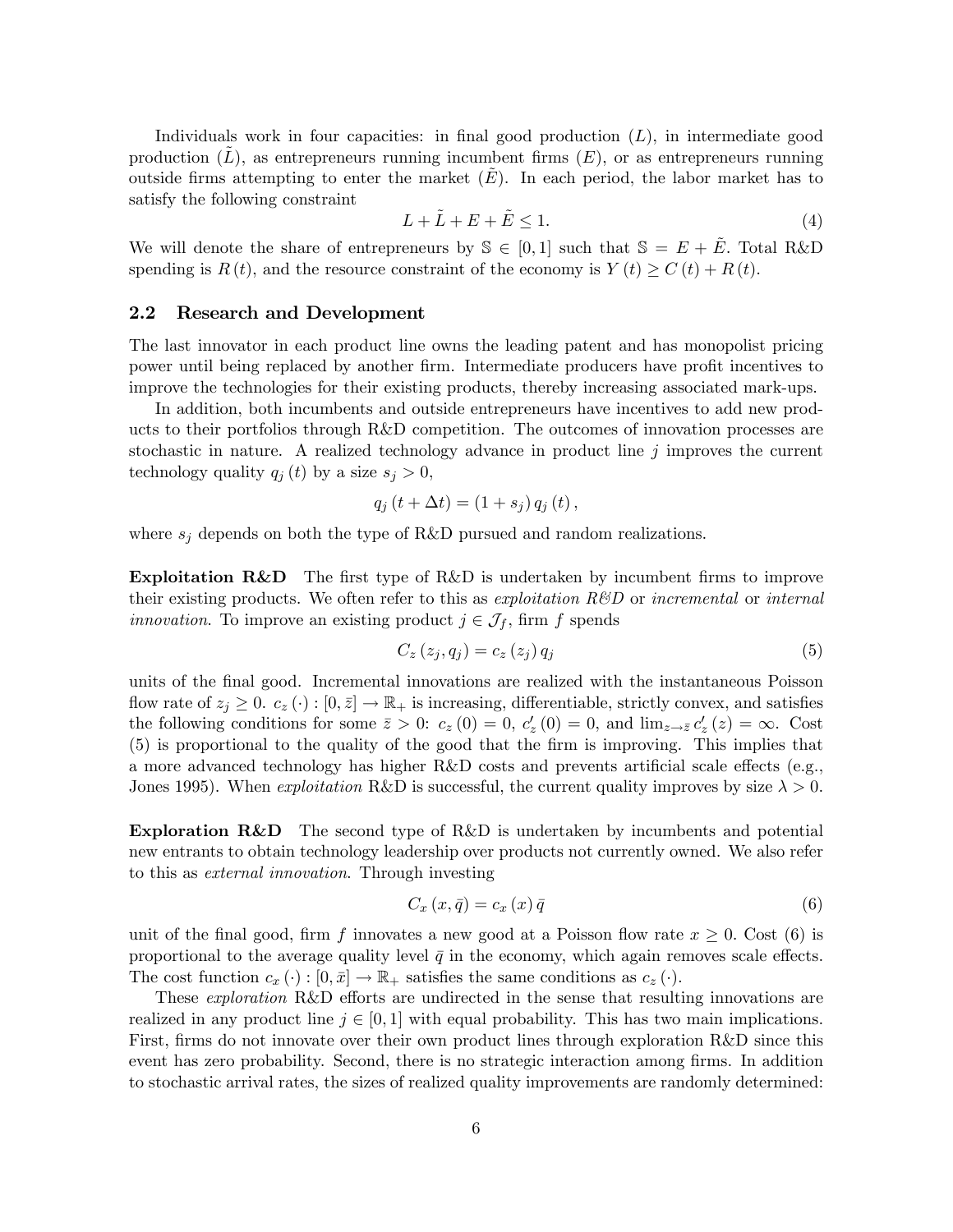- (i) With probability  $\theta \in (0, 1)$ , the innovation is a *major advance* that substantially shifts forward the latest quality by a size  $\eta > \lambda$ . This generates a new technology cluster with an associated wave of subsequent follow-on innovations. Prominent examples include the transistor and mapping the human genome, but the step functions need not be so profound. The conceptual construct is that these major advances define a wave of innovation and product development until another major advance starts a new wave.
- (ii) With probability  $1 \theta$ , the innovation is a *follow-up improvement* to the current technology level of the product line that does not generate a new technology cluster. The size of the follow-up improvement declines with the number of follow-up inventions since the last major advancement. If the last major innovation in product line j occurred  $k_i$ innovations ago, the new step size is  $s_j = \eta \alpha^{k_j}$  with  $\alpha \in (0, 1)$ . These improvements can be larger or smaller than  $\lambda$  depending upon  $\alpha$  and  $k_i$ .

Let us denote the economy-wide arrival rate of a new product by  $\tau$ , which is endogenously determined by the *exploration* R&D efforts of incumbents and potential entrants. To summarize, the probabilistic evolution of the quality level  $q_j$  after a short interval  $\Delta t$  is

$$
q_{j}(t + \Delta t) = \begin{cases} (1 + \eta) q_{j}(t) & \text{with probability} & \tau \Delta t \theta \\ (1 + s_{j}) q_{j}(t) & \text{with probability} & \tau \Delta t (1 - \theta) \\ (1 + \lambda) q_{j}(t) & \text{with probability} & z_{j} \Delta t \\ q_{j}(t) & \text{with probability} & 1 - z_{j} \Delta t - \tau \Delta t \end{cases}
$$

The first line represents a major advance that results from exploration R&D with probability  $\theta$ . The second line represents a follow-up innovation that results from exploration R&D with probability  $1 - \theta$ . The third line shows an incremental improvement of size  $\lambda$  by the current owner of product line j through exploitation R&D. The final line represents the case where no quality improvement is realized during  $\Delta t$ , which results in stagnant technology quality.

The following example illustrates a possible evolution of innovations in a random product line:

| EXAMPLE 1                                                                                                                                                                                                                                                                                                                                                                                                    |
|--------------------------------------------------------------------------------------------------------------------------------------------------------------------------------------------------------------------------------------------------------------------------------------------------------------------------------------------------------------------------------------------------------------|
| \n $\frac{\eta}{P_{1,f_1}} \frac{\eta \alpha}{P_{2,f_2}} \frac{\eta \alpha^2}{P_{3,f_3}} \frac{\lambda}{P_{4,f_3}} \frac{\eta \alpha^3}{P_{5,f_3}} \frac{\eta \alpha^3}{P_{6,f_4}} \frac{\eta}{P_{7,f_5}} \frac{\lambda}{P_{8,f_5}} \frac{\eta \alpha}{P_{9,f_6}}}{\frac{P_{7,f_5}}{\text{ Tech Cluster 2}} \frac{\eta}{P_{10,f_7}} \frac{\eta \alpha}{P_{11,f_8}} \frac{\eta \alpha^2}{P_{12,f_9}} ...}$ \n |
| \n        The Ch Cluster 1\n        The RUNPLE OF A SEQUENCE OF INNOVATIONS IN A PRODUCT LINE\n                                                                                                                                                                                                                                                                                                              |

Here,  $P_{m,f}$  denotes that the mth patent is obtained by firm f. The example starts with a major innovation that opens a new technology cluster by firm  $f_1$ . Firms  $f_2$  and  $f_3$  then produce follow-up innovations. Firm  $f_3$  further improves its own product twice. Firm  $f_4$  then produces a further follow-up innovation. Next, this technology cluster is replaced by a new leading innovation by firm  $f_5$ , which is patented as  $P_7$ . The second cluster is then replaced by another leading innovation by firm  $f_7$ . This new cluster is further improved by patents 11 and 12, and so on.

#### 2.3 Entry and Exit

There are two types of entrepreneurs in the economy. Incumbent entrepreneurs  $(E)$  run firms that own existing product lines and invest in R&D, whereas *outside entrepreneurs*  $(E)$  invest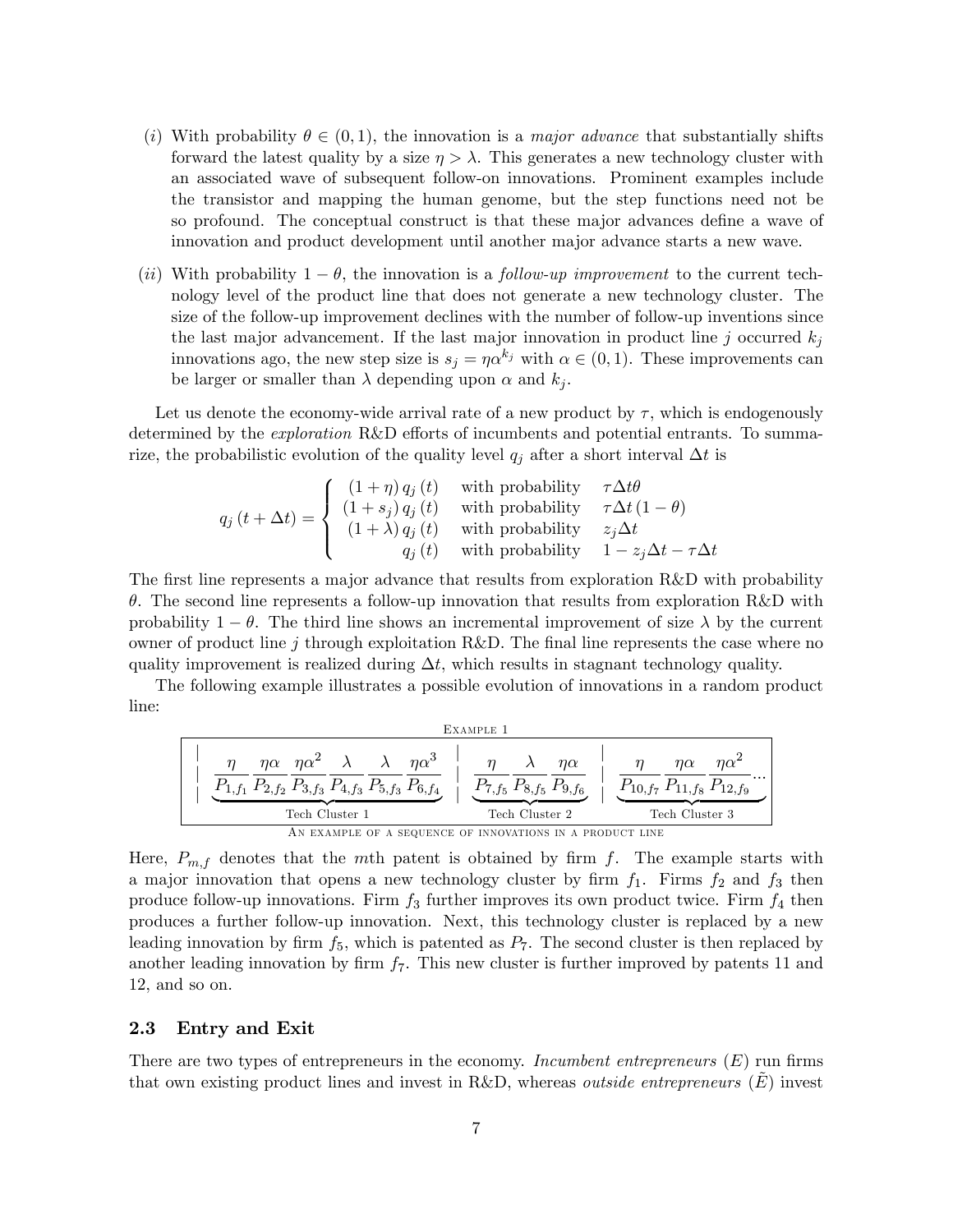only in R&D in order to become intermediate producers upon a successful innovation. Outside entrepreneurs choose an innovation flow rate  $\nu > 0$  with an R&D cost  $C_x(\nu, \bar{q}) = c_x(\nu) \bar{q}$  in terms of the final good. The value  $V_0$  of being an outside entrepreneur is the expected value from innovating successfully and entering the market. This value is determined according to

$$
rV_0 - \dot{V}_0 = \max_{\nu \in [0,\bar{x}]} \{ \nu \left[ \mathbb{E}_j V \left( \{ q_j \left( 1 + s_j \right) \} \right) - V_0 \right] - c_x \left( \nu \right) \bar{q} \} \tag{7}
$$

where  $V(\lbrace q \rbrace)$  denotes the value of a firm that owns a single product line with quality q and  $\dot{V}_0 \equiv \partial V_0/\partial t$  denotes the partial derivative of the outside value with respect to time. The expected value  $\mathbb{E}_j V(\lbrace q_j(1 + s_j) \rbrace)$  of a new innovation is an expectation over both quality level q and innovation size  $s_i$ . Production workers strictly prefer to become outside entrepreneurs when the outside value  $V_0$  exceeds the present discounted sum of the future wage stream  $w/r$ and vice versa. The *no-arbitrage condition* will pin down the number of entrepreneurs as follows

$$
\mathbb{S} \begin{cases}\n= & 1 \text{ if } V_0 > w/r \\
\in [0,1] & \text{if } V_0 = w/r \\
= & 0 \text{ if } V_0 < w/r\n\end{cases} \tag{8}
$$

Incumbent entrepreneurs produce intermediate inputs and invest in R&D. As a result, firms simultaneously expand into new product lines and lose some of their current product lines to other Örms in the economy through competition. Each product line will face an aggregate endogenous destruction rate, which will be denoted by  $\tau$ . An entrepreneur who has lost all product lines to competitors becomes an outside entrepreneur at that instant with value  $V_0$ .<sup>6</sup>

**Definition 1 (Allocation)** In this economy, an allocation at every instant t consists of aggregate output Y (t), aggregate consumption C (t), total R&D spending R (t), final sector production workers  $L(t)$ , intermediate sector production workers  $L(t)$ , incumbent entrepreneurs  $E(t)$ , outside entrepreneurs  $E(t)$ , price  $p_i(t)$  and quantity  $k_i(t)$  for each intermediate good j,  $R\&D$  decisions by incumbents to develop a new product  $x(t)$  and to improve each intermediate good j by  $z_j(t)$ , R&D decision by outsiders  $\nu(t)$ , wage rate w(t), and interest rate r(t).

## 2.4 Equilibrium

We now characterize the Markov Perfect Equilibria of the economy that make strategies a function of payoff-relevant states only. We focus on the steady state in which aggregate variables  $(Y, C, R, w, \bar{q})$  grow at the constant rate g. Asterisks "\*" denote equilibrium values.

**Definition 2 (Equilibrium)** In this economy, a Markov Perfect Equilibrium is a sequence

$$
\left\{p_{j}^{*}\left(t\right),k_{j}^{*}\left(t\right),x^{*}\left(t\right),z_{j}^{*}\left(t\right),\nu^{*}\left(t\right),L^{*}\left(t\right),\tilde{L}^{*}\left(t\right),E^{*}\left(t\right),\tilde{E}^{*}\left(t\right),Y^{*}\left(t\right),w^{*}\left(t\right),r^{*}\left(t\right)\right\}_{t\geq0}
$$

such that (i)  $p_j^*(t)$  and  $k_j^*(t)$  maximize intermediate good producer's operating profits, (ii)  $x^{*}\left(t\right)$ ,  $z_{j}^{*}(t)$  and  $\nu^{*}\left(t\right)$  maximize intermediate good producer's and outside entrepreneur's firm

 $6$ Many growth models do not introduce entrepreneurs. However, firm exit is a key feature in firm dynamics. In contrast to Klette and Kortum (2004), each firm in our model has an option value  $V_0 > 0$  from staying in the market due to exploration R&D. As a result, a firm that loses all of its product lines does not necessarily exit the market. Introducing entrepreneurs into the model lets the entrepreneurs utilize their outside option when they lose all of their product lines and generates smooth firm exits.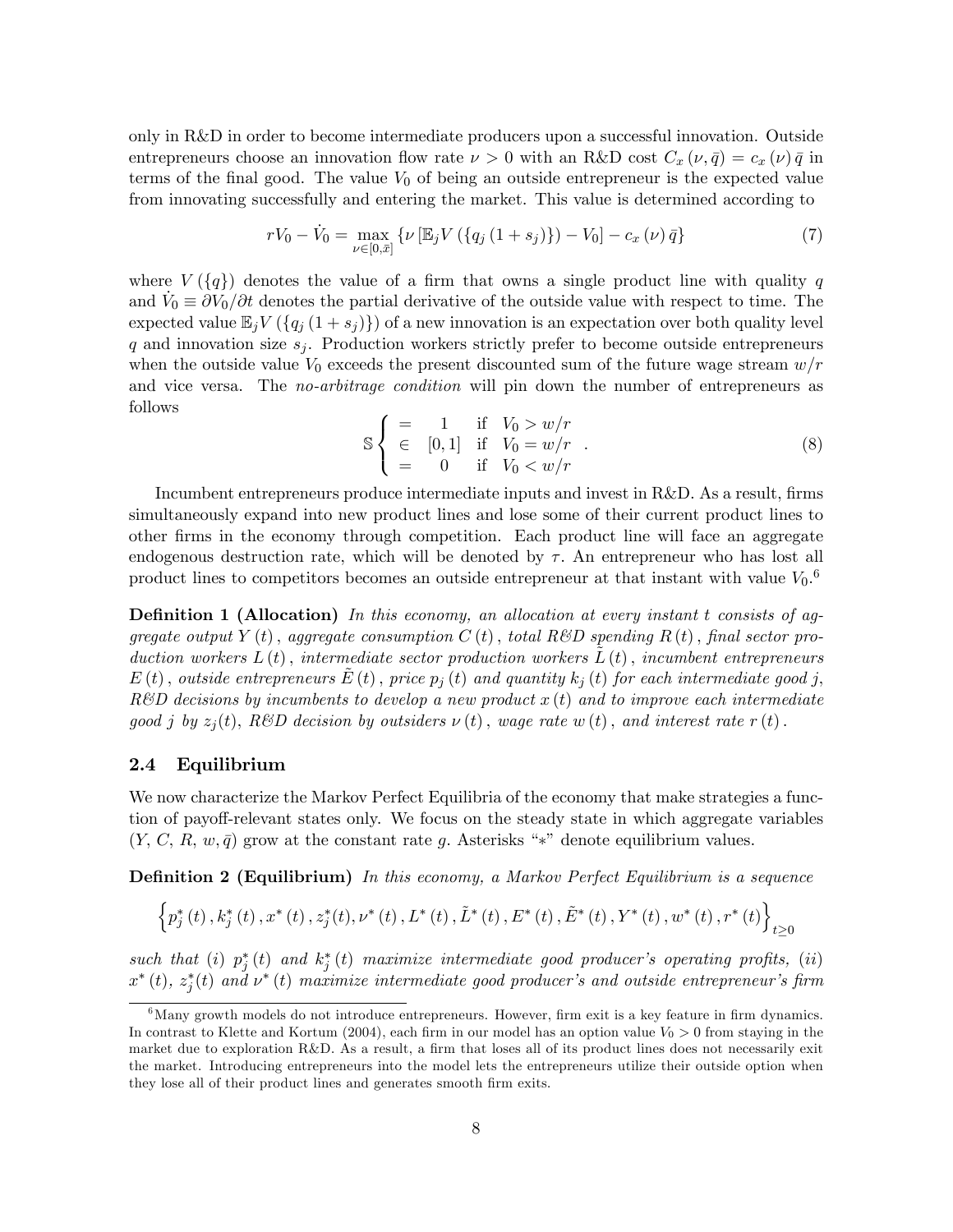value, (iii) labor allocations  $L^*(t), \tilde{L}^*(t), E^*(t)$  and  $\tilde{E}^*(t)$  are optimal in the sense that they maximize intermediate and final good producer's profit and also satisfy the worker's no-arbitrage condition (8) and labor market clearing condition (4), (iv)  $Y^*(t)$  is given in (2), (v)  $w^*(t)$ clears the labor market, and (vi)  $r^*(t)$  is consistent with the household's intertemporal consumption choice.

Now we are ready to solve the model starting from the household's problem.

#### 2.4.1 Production

The standard maximization problem of the representative household yields the Euler equation

$$
\frac{\dot{Y}^*}{Y^*} = \frac{\dot{C}^*}{C^*} = \frac{r^* - \rho}{\varepsilon}.
$$
\n(9)

The maximization problem of the final goods producer generates the inverse demand  $p_i =$  $L^{*\beta}q_i^\beta$  ${}_{j}^{\beta}k_{j}^{-\beta}, \forall j \in [0,1].$  The constant marginal cost of producing each intermediate variety is  $w^*/\zeta \bar{q}$ , and the profit maximization problem of the monopolist j is

$$
\pi^*(q_j) = \max_{k_j \ge 0} \left\{ L^{*\beta} q_j^{\beta} k_j^{1-\beta} - \frac{w^*}{\zeta \bar{q}} k_j \right\} \ \forall j \in [0, 1].
$$

The first order condition yields an optimal quantity and price for intermediate good  $j$ 

$$
k_j^* = \left[ \frac{(1 - \beta)\zeta\bar{q}}{w^*} \right]^{\frac{1}{\beta}} L^* q_j \text{ and } p_j^* = \frac{w^*}{(1 - \beta)\zeta\bar{q}}.
$$
 (10)

The realized price is a constant markup over the marginal cost and is independent of the individual product quality. Thus, the profit for each active good is  $\pi^*(q_j) = \pi^*q_j$ , where  $\pi^* \equiv L^* \left( \zeta \bar{q} / w^* \right)^{\frac{1-\beta}{\beta}} (1-\beta)^{\frac{1-\beta}{\beta}} \beta$ .

The maximization in the final goods sector, together with (10), implies a wage rate

$$
w^* = \tilde{\beta}\bar{q} \tag{11}
$$

where  $\tilde{\beta} \equiv \beta^{\beta} [1-\beta]^{1-2\beta} \zeta^{1-\beta}$  and  $\bar{q}$  is the average quality index defined earlier. Incorporating the equilibrium wage rate, the constant part of the equilibrium profit simplifies to

$$
\pi^* = L^* \left( 1 - \beta \right) \tilde{\beta}.
$$
\n<sup>(12)</sup>

Equations  $(3)$ ,  $(10)$ , and  $(11)$  determine the ratio of workers employed in the intermediate good sector to the Önal good sector

$$
\frac{\tilde{L}^*}{L^*} = \frac{(1-\beta)^2}{\beta}.
$$
\n(13)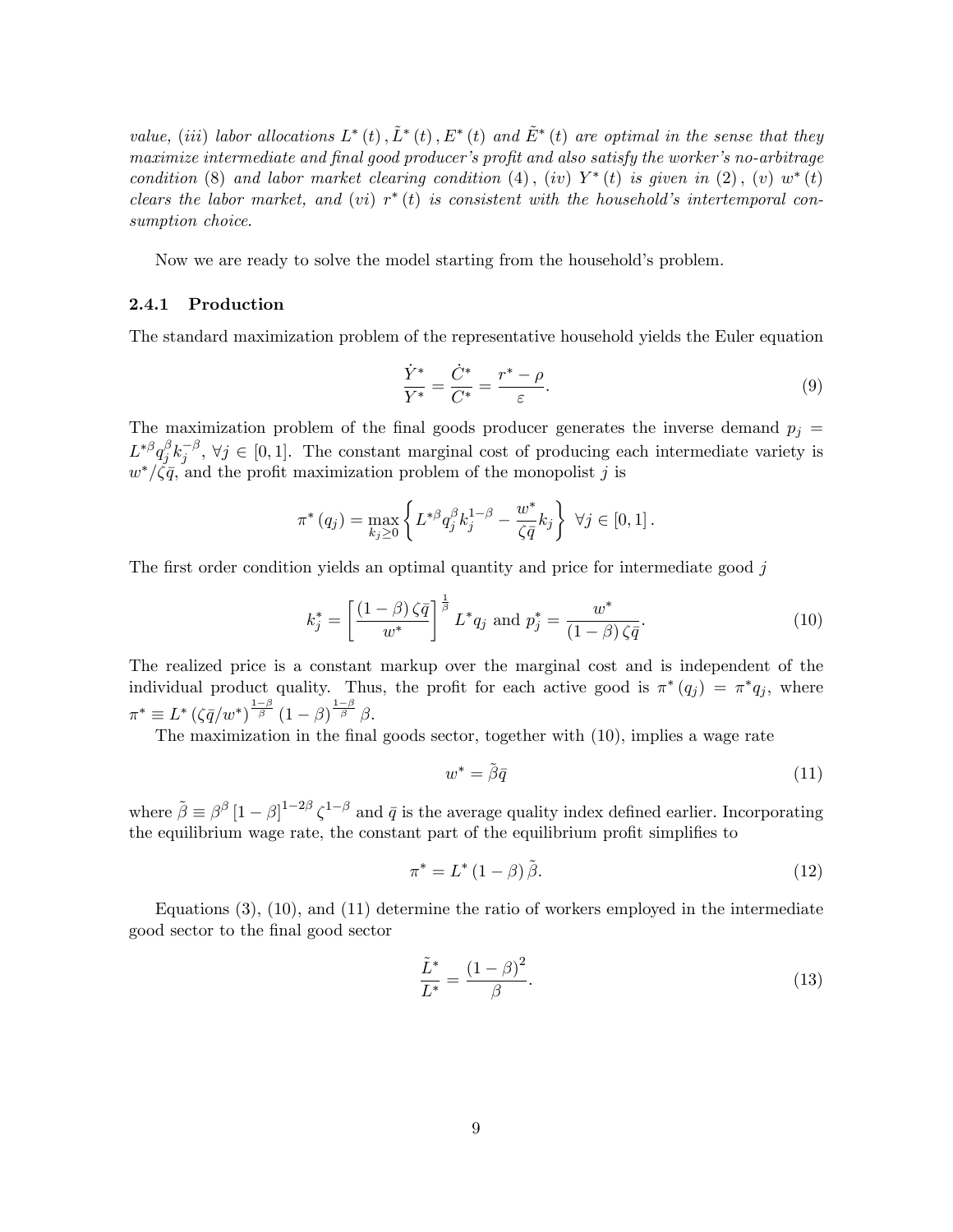#### 2.4.2 Research and Development by Incumbents

The value functions of firms determine R&D choices.  $q_f$  denotes the product portfolio of firm f and serves as the state variable in firm's problem. Firm f takes the equilibrium values of  $(r^*, \tau^*, \pi^*, g^*)$  as given and chooses the optimal R&D efforts x and  $z_j$  for every  $j \in \mathcal{J}_f$  to maximize the following value function<sup>7</sup>

$$
r^*V(\mathbf{q}_f) - \dot{V}(\mathbf{q}_f) = \max_{\substack{x \in [0,\bar{x}],\\ \{z_j \in [0,\bar{z}]\}_{\mathcal{J}_f}}} \left\{ \begin{array}{l} \sum_{q_j \in \mathbf{q}_f} \pi^*q_j - \sum_{q_j \in \mathbf{q}_f} c_z(z_j) q_j - c_x(x) \bar{q} \\ \theta \mathbb{E}_j V(\mathbf{q}_f \cup_+ \{q_j(1+\eta)\}) \\ + (1-\theta) \mathbb{E}_j V(\mathbf{q}_f \cup_+ \{q_j(1+s_j)\}) - V(\mathbf{q}_f) \end{array} \right\}.
$$

The first line on the right hand side represents operating profits over currently held product lines minus R&D costs.

The second line is the change in firm value after a successful innovation that garners a new product line.  $V(\mathbf{q}_f \cup \{q_j (1 + s_j)\})$  denotes equilibrium firm value after a successful exploration innovation of size  $s_j$ , which adds a new product into firm's portfolio. With probability  $\theta$ , exploration R&D generates a major advance. With probability  $(1 - \theta)$ , a follow-up advance occurs. In the case of a major innovation, the step size is  $\eta$  and expectations are only over the quality  $q$  of the acquired product line. For follow-up advances, the expectation is also over the innovation size  $s_j = \eta \alpha^{k_j}$ . These terms are multiplied by the Poisson arrival rate x, as the success of exploration R&D is stochastic.

The third line is the change in firm value after incremental improvements to currently held products.  $V(\mathbf{q}_f \setminus \{q_i\} \cup \{q_i (1 + \lambda)\})$  denotes the firm value after improving one of the firm's existing products by size  $\lambda$ . These terms are multiplied by the Poisson arrival rate  $z_i$  as the success of *exploitation*  $R\&D$  is stochastic, too. Firms choose innovation effort for each line separately.

The fourth line shows the change in firm value due to losing its product lines through creative destruction  $\tau^*$ .  $V(\mathbf{q}_{f} \setminus \{q_{j}\})$  denotes firm value after losing product that had quality  $q_j$ . The  $-V (q)$  term on the left hand side of equation (14) represents change in firm value without any material events for the focal firm due to economy-wide growth (i.e.,  $\bar{q}$  changes).

The next proposition shows that the value function (14) can be expressed in a very tractable form that is central for the rest of the analysis. For notational simplicity, we define the expected innovation size  $\Gamma \equiv \mathbb{E}_i (s_i)$ .

**Proposition 1** For given equilibrium values of  $(r^*, \tau^*, \pi^*, g^*)$ , the value function (14) of a firm with a set of product lines  $q_f$  can be expressed as

$$
V\left(\mathbf{q}_{f}\right) = A \sum_{q \in \mathbf{q}_{f}} q + B\bar{q} \tag{15}
$$

<sup>&</sup>lt;sup>7</sup>We do not index the R&D efforts by f as  $x_f$  and  $z_{j,f}$  to simplify notation.

 ${}^8\cup_+$  indicates the multiset union operator such that  $\{a, b\} \cup_+ \{b\} = \{a, b, b\}$ . Similarly  $\setminus$  indicates the multiset difference operator such that  $\{a, b, b\} \setminus \{b\} = \{a, b\}$ .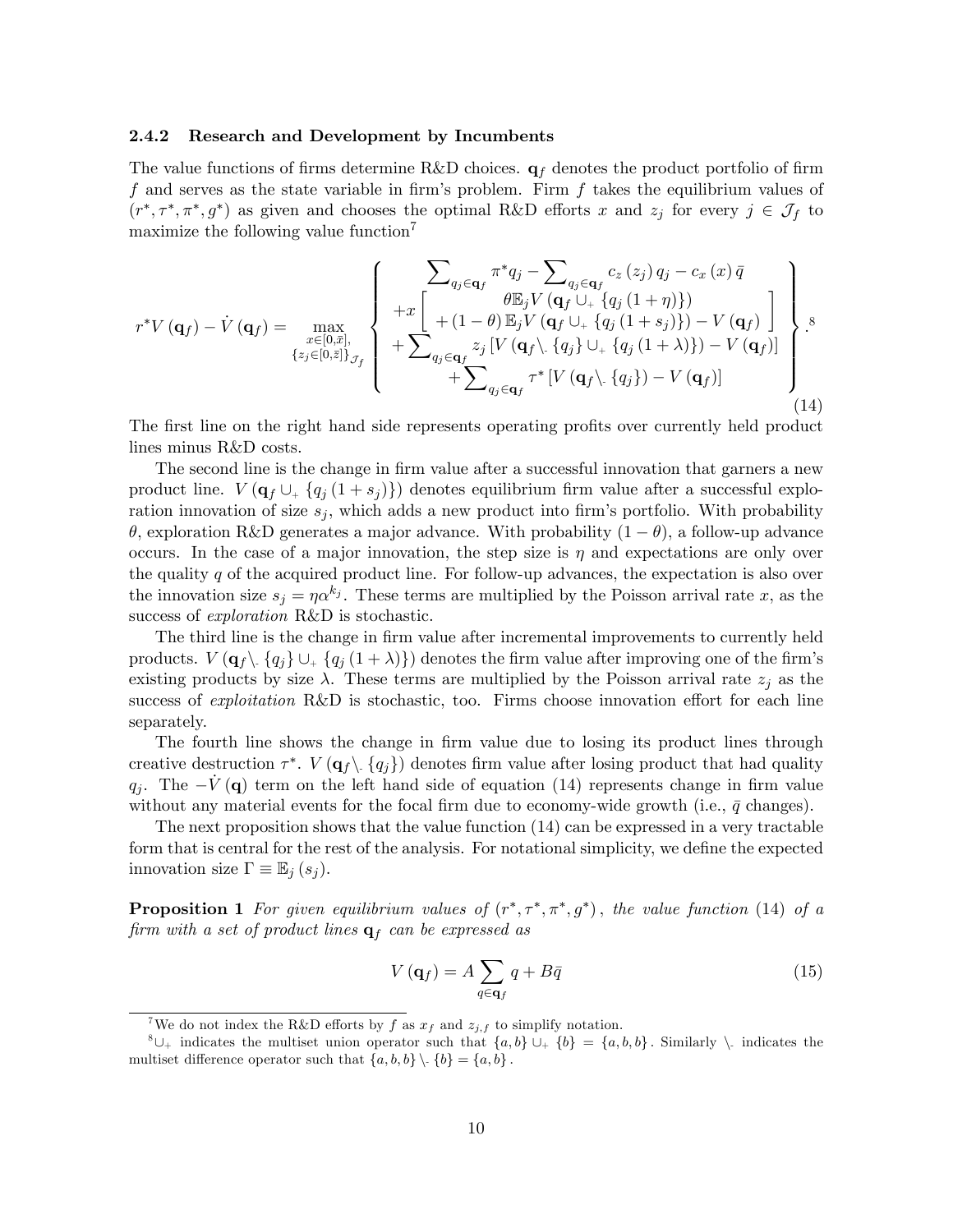where  $A$  (value of holding a product line) and  $B$  (value of innovating a new product line) are defined by

$$
(r^* + \tau^*) A = \pi^* + \max_{z \in [0,\bar{z}]} \{ A\lambda z - c_z(z) \}
$$
 (16)

and

$$
(r^* - g^*) B = \max_{x \in [0,\bar{x}]} \{ Ax (1 + \Gamma) - c_x (x) \},
$$
\n(17)

where  $g^*$  is the equilibrium growth rate of the average quality in the economy. The optimal R&D decisions are given by

$$
z^* = c_z'^{-1} (A\lambda) \text{ and } x^* = c_x'^{-1} (A [1 + \Gamma]). \tag{18}
$$

The proposition demonstrates that the exploitation R&D spending on incremental innovations by incumbents is proportional to the number of product lines that the incumbent owns. Proposition 1 further shows that  $R\&D$  decisions are independent of a firm's quality portfolio  $q_f$ . Finally, the proposition implies that the outside entrepreneur's value is

$$
V_0 = B\bar{q}.\tag{19}
$$

#### 2.4.3 Research and Development by Outsiders, Entry and Exit

The first order condition of the optimization problem  $(7)$ , together with  $(15)$  and  $(19)$ , determine the optimal R&D efforts by outsider entrepreneurs  $\nu^*$ ,

$$
\nu^* = c_x'^{-1} \left( A \left[ 1 + \Gamma \right] \right) = x^*,\tag{20}
$$

where the last equality follows from  $(18)$ . These R&D efforts yield an equilibrium creative destruction rate of

$$
\tau^* = E^* x^* + \tilde{E}^* \nu^* = \mathbb{S}^* x^*,\tag{21}
$$

where we sum new product arrivals by the incumbents and outside entrepreneurs.

A common feature of this class of models is that an equilibrium can exist with no entry  $(S = 0)$ . To focus on an empirically relevant equilibrium with positive entry, we make the following assumption with respect to parameter values.

Assumption 1 (Positive entry) We assume that the parameters of the model satisfy

$$
\max_{x \in [0,\bar{x}]} \left\{ x \frac{\beta (1-\beta)}{[1-\beta (1-\beta)]} \frac{(1+\Gamma)}{(\lambda \bar{z}(\varepsilon-1)+\rho)} - \frac{c_x(x)}{\beta^{\beta} [1-\beta]^{1-2\beta} \zeta^{1-\beta}} \right\} > 1.
$$

This condition is formally derived in the proof of Proposition 4. It requires that the expected value of being an entrepreneur is more profitable than being a worker when all members of the economy are workers. This ensures an interior solution with positive entry rates. Intuitively, for any given  $\beta$ , this assumption is satisfied when the expected arrival rate x or step size  $\Gamma$  from exploration R&D are sufficiently high relative to costs  $c_x(x)$ . The condition is also satisfied for sufficiently high labor productivity  $\zeta$  or a small enough discount factor  $\rho$ .

On the other hand, the value of an outside entrepreneur is smaller than the value of being a worker when all individuals switch to being an entrepreneur (see appendix for further details). As a result, the no-arbitrage condition (8) holds in equilibrium with equality,

$$
B^* = \tilde{\beta}/r^*,\tag{22}
$$

where we combined  $(8)$  together with  $(11)$  and  $(19)$ .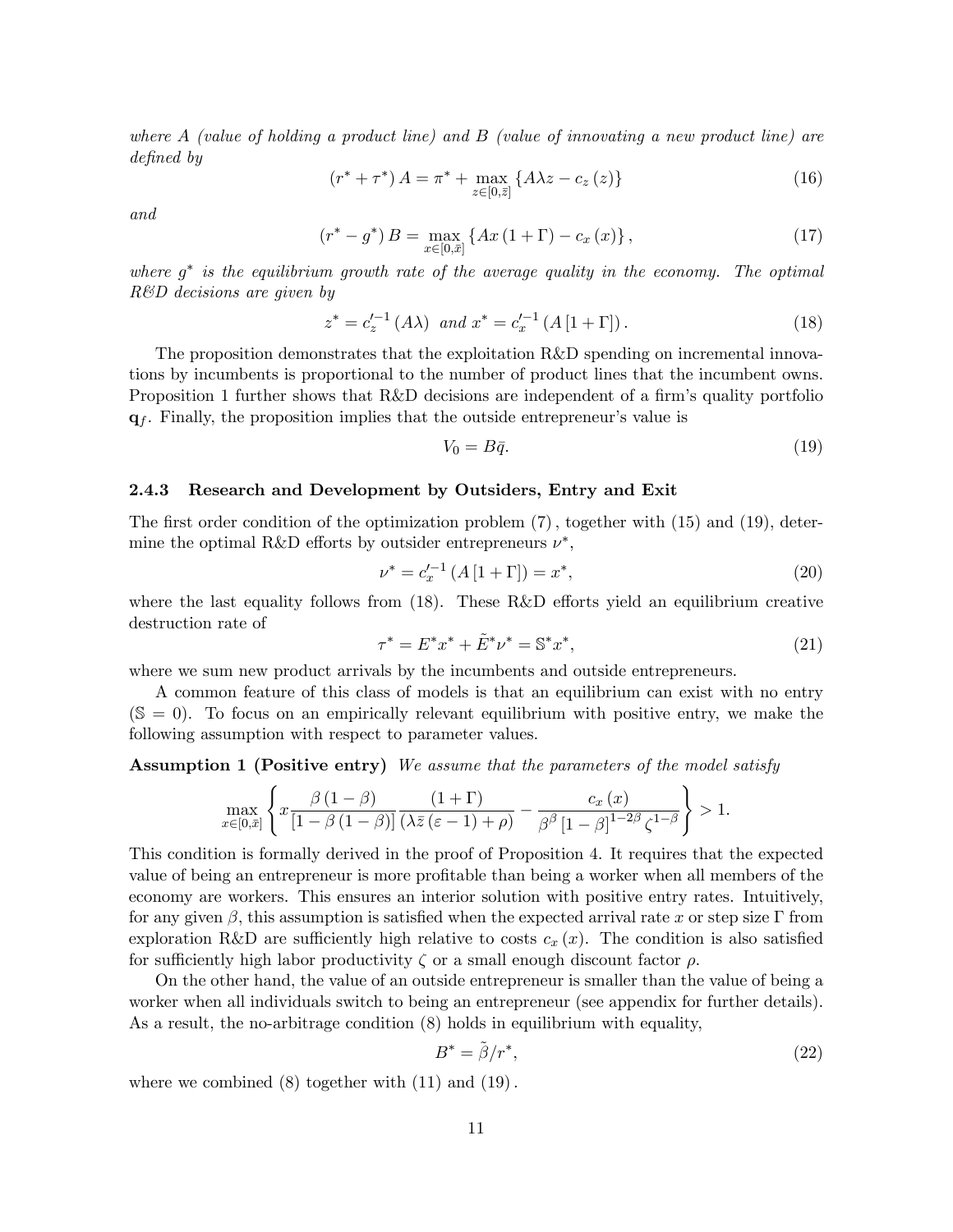#### 2.4.4 Invariant Distributions and Labor Demand

Next, we determine the expected innovation size  $\Gamma$  and the measure of outside entrepreneurs. To accomplish this task, we need to solve for two invariant distributions: innovation size distribution  $(\Psi)$  and number of product distribution  $(\mu)$ . We now characterize the innovation size distribution. This distribution determines the expected innovation size  $\Gamma$ . Let  $\Psi_k^*$  denote the equilibrium share of product lines with  $k$  subsequent follow-up innovations. A steady state equilibrium requires a stable innovation size distribution. Thus, while stochastic innovation properties move individual products up and down the k distribution, the overall share of products at each  $k$  is stable. This stability requires equal inflows and outflows of products from each size level, resulting in the flow equations

$$
\begin{array}{rcl}\n\text{OUTFLOW} & \text{INFLOW} \\
\Psi_0^* \tau^* \left( 1 - \theta \right) & = & \left( 1 - \Psi_0^* \right) \tau^* \theta\n\end{array} \tag{23}
$$

$$
\Psi_k^* \tau^* = \Psi_{k-1}^* \tau^* (1 - \theta) \text{ for } k \ge 1. \tag{24}
$$

The first line governs inflows and outflows among product lines where major innovations have just occurred. Outflows happen due to follow-up innovations at the rate  $\tau^*$   $(1 - \theta)$ , while inflows happen due to new leading innovations being realized at rate  $\tau^* \theta$  throughout the innovation size distribution. By assumption, incremental innovations within firms do not influence these k distributions. A similar reasoning governs the share of product lines with  $k \geq 1$  consecutive follow-up innovations in  $(24)$ . As a result, flow equations  $(23)$  and  $(24)$  generate the invariant distribution

$$
\Psi_k^* = \theta \left(1 - \theta\right)^k \text{ for } k \ge 0,
$$
\n<sup>(25)</sup>

which yield the expected innovation size  $\Gamma = \theta \eta + (1 - \theta) \sum_{k=0}^{\infty} \Psi_k^* \eta \alpha^{k+1} = \theta \eta / (1 - (1 - \theta) \alpha)$ .

We next characterize the invariant distribution of the number of products. This distribution is the main proxy for the firm size distribution in Klette and Kortum (2004) and Lentz and Mortensen (2008). Let  $\mu_n^*$  denote the equilibrium share of the incumbent firms that own n product lines. The invariant distribution again depends upon flow equations

$$
S\text{TATE}: \qquad \text{INFLOW} \qquad \text{OUTFlow} \n n = 0: \qquad E^* \mu_1^* \tau^* = \tilde{E}^* \nu^* \n n = 1: \qquad E^* \mu_2^* 2\tau^* + \tilde{E}^* \nu^* = E^* \mu_1^* (x^* + \tau^*) \n n \ge 2: \qquad E^* \mu_{n+1}^* (n+1) \tau^* + E^* \mu_{n-1}^* x^* = E^* \mu_n^* (x^* + n\tau^*)
$$
\n(26)

The first line characterizes outside entrepreneurs  $(n = 0)$ . Inflows to outside entrepreneurs happen when firms with one product are destroyed, and outflows occur when outside entrepreneurs successfully develop a new product at rate  $\nu^*$ . Similarly, the second line considers inflows and outflows of firms with one product, and the third line considers  $n$ -product firms. The next proposition provides the explicit form solution of the invariant product number distribution.

**Proposition 2** The invariant distribution  $\mu_n^*$  is equal to

$$
\mu_n^* = \frac{\tilde{E}^*}{E^*} \left(\frac{x^*}{\tau^*}\right)^n \frac{1}{n!} \text{ for } n \ge 1.
$$
 (27)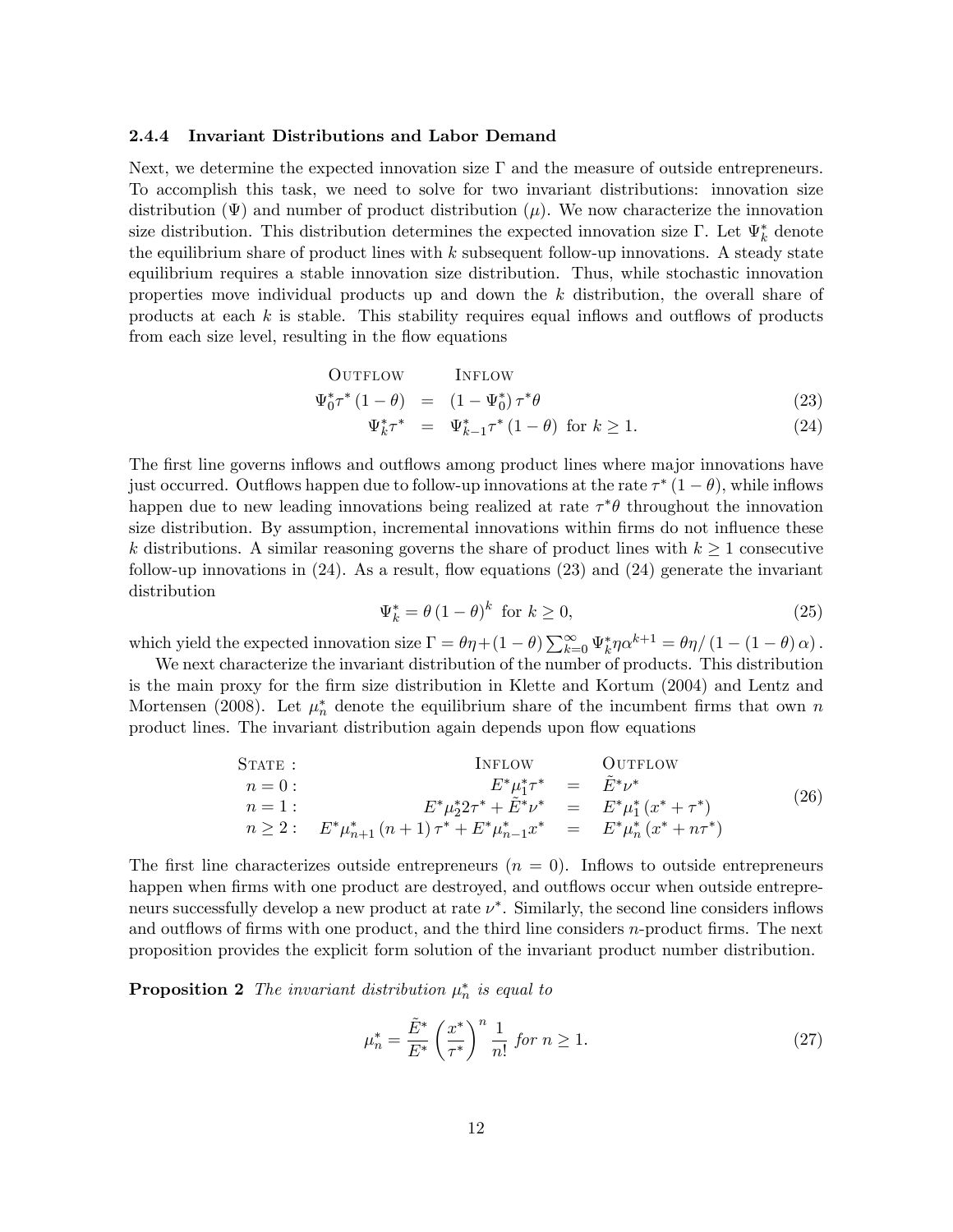As firms can own multiple product lines, the following identity on the number of product lines holds,  $\sum_{n=1}^{\infty} E^* \mu_n^* n = 1$ . Using this fact, together with (21) and (27), the total measure of outside entrepreneurs satisfies

$$
\tilde{E}^* = \mathbb{S}^* \exp\left(-\mathbb{S}^{*-1}\right). \tag{28}
$$

Labor market clearing requires that (4) holds with equality,

$$
L^* + \tilde{L}^* + E^* + \tilde{E}^* = 1.
$$
\n(29)

This result, together with (13), (22), and (28) pin down all labor allocations. Next, we express the equilibrium growth rate of the economy.

**Proposition 3** Let the equilibrium R&D efforts be given by  $(\tau^*, z^*)$ . The steady state growth rate of the aggregate variables in the economy is

$$
g^* = \tau^* \Gamma + z^* \lambda \tag{30}
$$

:

Now we are ready to summarize the equilibrium as follows.

**Definition 3 (Balanced Growth Path Equilibrium)** A balanced growth path equilibrium of this economy consists of the following tuple for every  $t, j \in [0, 1]$  and  $q_j$ 

$$
\{Y^{*}\left(t\right),w^{*}\left(t\right),k_{j}^{*}\left(t\right),p_{j}^{*}\left(t\right),x^{*},z_{j}^{*},\nu^{*},L^{*},\tilde{L}^{*},E^{*},\tilde{E}^{*},g^{*},\Psi_{n}^{*},\mu_{n}^{*},r^{*}\}
$$

such that: (i)  $Y^*(t)$  and  $w^*(t)$  satisfy (9) and (11); (ii)  $k_j^*(t)$  and  $p_j^*(t)$  satisfy (10); (iii)  $x^*$ and  $z_j^*$  solve the value function in (14); (iv)  $\nu^*$  satisfies the FOC of the free entry condition in (20); (v) labor measures  $\tilde{L}^*, \tilde{E}^*, E^*,$  and  $L^*$  satisfy (13), (22), (28), and (29); (vi) the invariant distribution of innovation sizes satisfies  $(25)$ ; (vii) steady state equilibrium growth rate satisfies  $(30)$ ; (viii) the invariant distribution of number of products satisfies  $(26)$ ; and  $(ix)$  the equilibrium interest rate satisfies the Euler equation  $(9)$ .

Using this definition, one can reduce equilibrium further into a triplet  $(x^*, z^*, \mathbb{S}^*)$  and define a continuous correspondence  $\Lambda$  that maps the compact set  $\Theta \equiv [0, \bar{x}] \times [0, \bar{z}] \times [0, 1]$  into itself  $\Lambda: \Theta \rightrightarrows \Theta$ . Existence of a fixed point of this mapping is guaranteed by Brouwer's fixed point theorem. Then the equilibrium of the model is simply the Öxed point of this mapping

$$
\Lambda\left(\begin{bmatrix}x^* & z^* & \mathbb{S}^*\end{bmatrix}^T\right) = \begin{bmatrix}x^* & z^* & \mathbb{S}^*\end{bmatrix}^T
$$

The details of this mapping are provided in the proof of the following proposition.

**Proposition 4** There exists a steady state equilibrium with strictly positive growth  $g^* > 0$  and strictly positive entry  $\mathbb{S} \in (0, 1)$ .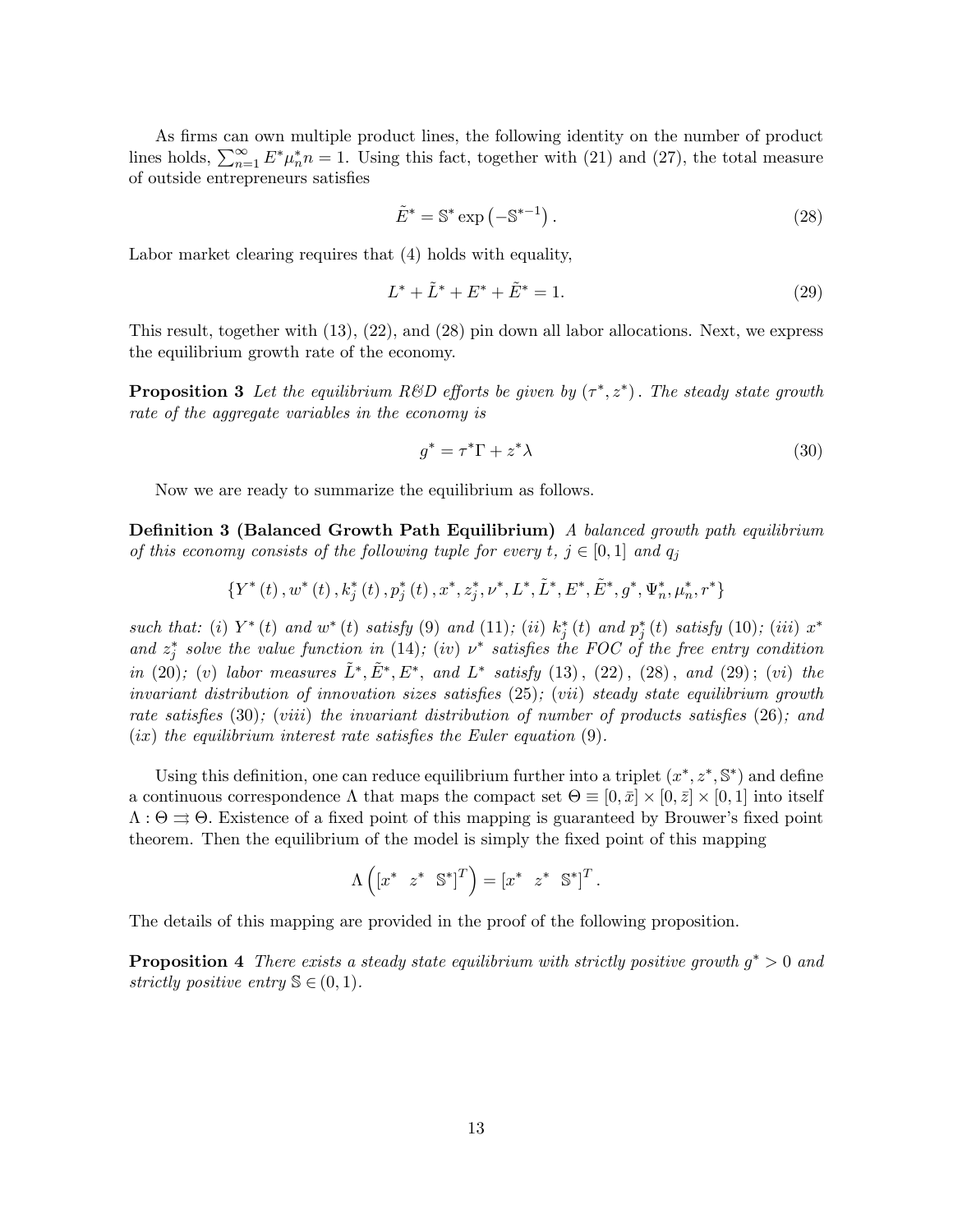#### 2.5 Central Theoretical Results

The following propositions characterize the firm growth, R&D, and innovation dynamics of the model, which we elaborate on in Section 2.8. We initially proxy firm size by  $Q_f = \sum_{q_j \in \mathbf{q}_f} q_j$ . Firm sales, profits, and production workers are proportional to  $Q_f$ .<sup>9</sup> Firm size also closely relates to the number of product lines.

**Lemma 1** Expected firm size is strictly increasing in the number of products

 $\mathbb{E}(Q_f | n_f) > \mathbb{E}(Q_{f'} | n_{f'})$  for any  $n_f > n_{f'}$ .

Therefore, when convenient, we also use  $n_f$  to proxy for firm size in propositions.

**Proposition 5** Let  $\mathcal{G}(Q_f) \equiv \mathbb{E} \left( \dot{Q}_f / Q_f \right)$  be the average growth rate of a firm with total quality  $Q_f$ . Then  $\mathcal{G}(Q_f)$ , in equilibrium, is given by

$$
\mathcal{G}\left(Q_{f}\right)=\frac{x^{*}\left(1+\Gamma\right)\bar{q}}{Q_{f}}+z^{*}\lambda-\tau^{*}.
$$

 $\mathcal{G}(Q_f)$  is a strictly decreasing function.

This result suggests that small firms grow faster than large firms. This micro-founded departure from Gibratís Law of proportionate growth is one of the central results of our work. The intuition behind this result is as follows. Exploitation innovation scales up with firm size, yet exploration innovation does not. As a result, the growth coming from exploitation innovation is the same on average across different firm sizes  $(z^*\lambda)$ , whereas the contribution of exploration R&D to firm growth gets smaller as firm size increases (the first ratio in  $\mathcal{G}(Q_f)$ ). Combining these effects, overall firm growth declines with firm size.

**Proposition 6** Let  $\mathcal{R}(Q_f) \equiv R\&D/Sales$  be the firm R&D intensity of a firm with total quality  $Q_f$ . Then  $\mathcal{R}(Q_f)$ , in equilibrium, is given by

$$
\mathcal{R}\left(Q_{f}\right) = \frac{\beta c_{x}\left(x^{*}\right)\bar{q}}{\pi^{*}Q_{f}} + \frac{\beta c_{z}\left(z^{*}\right)}{\pi^{*}}.
$$

 $\mathcal{R}(Q_f)$  is a strictly decreasing function.

This result suggests that small firms have a greater R&D intensity than large firms. Similar to the previous proposition, the intuition is that total exploitation  $R\&D$  effort is proportionate to the number of product lines of the firm. On the other hand, exploration  $R\&D$  efforts do not scale with number of product lines, which results in a declining R&D intensity for larger firms. In other words, adding additional product lines continually adds more  $R&D$  efforts but further dilutes the exploration  $R&D$  effects with respect to intensity measures.

 ${}^9Sales = \sum_{q_j \in \mathbf{q}_f} p(q_j) k(q_j) = [(1-\beta)/\psi]^{\frac{1-\beta}{\beta}} L^*Q_f,$   $Profits = \sum_{q_j \in \mathbf{q}_f} \pi^*q_j = \pi^*Q_f$ , and  $Production$  $works=\sum_{q_j\in \mathbf{q}_f}l_j=\left[\left(1-\beta\right)/w^*\right]^{\frac{1}{\beta}}\zeta^{\frac{1-\beta}{\beta}}L^*Q_f.$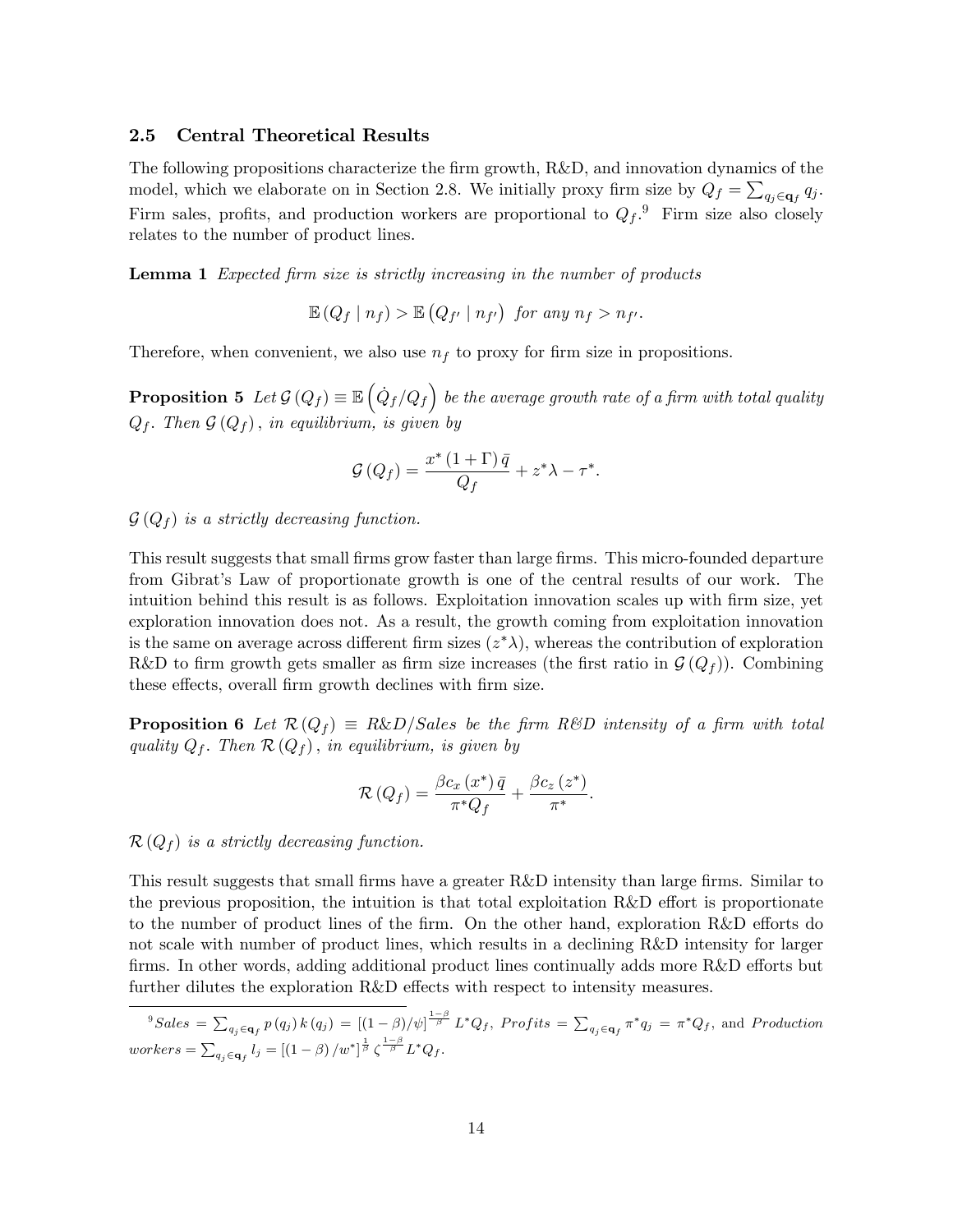**Proposition 7** Let a major innovation be defined as an innovation with a step size larger than a certain threshold  $s_k \geq s_{\hat{k}}$  for some  $\hat{k} \in \mathbb{Z}_+$  and  $s_{\hat{k}} > \lambda$ . Moreover, let  $\mathcal{M}(n_f)$  be the probability of making a major innovation conditional on having a successful innovation for a firm with  $n_f$  product lines. Then,  $\mathcal{M}(n_f)$  can be expressed by

$$
\mathcal{M}(n_f) \equiv \frac{x^* \sum_{k=0}^{\hat{k}} \theta (1-\theta)^k}{x^* + n_f z^*} = \frac{x^* \left[1 - (1-\theta)^{\hat{k}+1}\right]}{x^* + n_f z^*}.
$$

 $\mathcal{M}(n_f)$  is a strictly decreasing function.

This result suggests that small Örms and new entrants have a comparative advantage for achieving major advances. Large incumbents endogenously spend effort on maintaining and expanding existing products. Thus, while firms of all sizes obtain major advances, these major advances account for a smaller share of achieved innovations among larger Örms. An important distributional implication of Proposition 7 is that these differences weaken when considering progressively larger thresholds  $s_{\hat{k}}$ . The comparative advantage is weakest at the most extreme values (i.e.,  $s_{\hat{k}=0} = \eta$ ).<sup>10</sup>

# 2.6 Discussion of the Baseline Model

Our theoretical framework provides a very tractable environment to study the heterogeneous innovation behavior of different sized firms. We next review our main assumptions and demonstrate that our results hold in alternative frameworks.

#### 2.6.1 Key Model Assumptions

Assumption 2 (Structure of step sizes) Within a technology cluster, exploration innovation sizes  $s_j = \eta \alpha^{k_j}$  decrease with the number of steps since the major invention. On the other hand, exploitation innovation improves quality by a constant  $\lambda$ .

The first part of this assumption is important and is motivated by the fact that some innovations are radical in nature and substantially shift the evolution of product lines and industries. Similarly, major breakthroughs can allow for important follow-on innovations. We assume a decreasing return over time unless another major innovation wave emerges to reflect diminishing productivity as easily identifiable ideas are exhausted. This structure also allows for our upcoming connection between patent citations and underlying innovations.

The second assumption of a constant exploitation innovation size simplifies the analysis, but the core results of the model could instead build upon incumbents drawing stochastically from a distribution of exploitation innovation sizes. To incorporate the second distribution, one must keep track of the two invariant distributions of exploration and exploitation innovation sizes and their joint distribution. This substantially complicates the model without generating further insights.

Assumption 3 (Common research technology) The realized outcomes of types of innovation do not depend upon firm traits.

 $10$ The aggregate quantity of major innovations by small and large firms depends upon these propensities and the firm size distribution.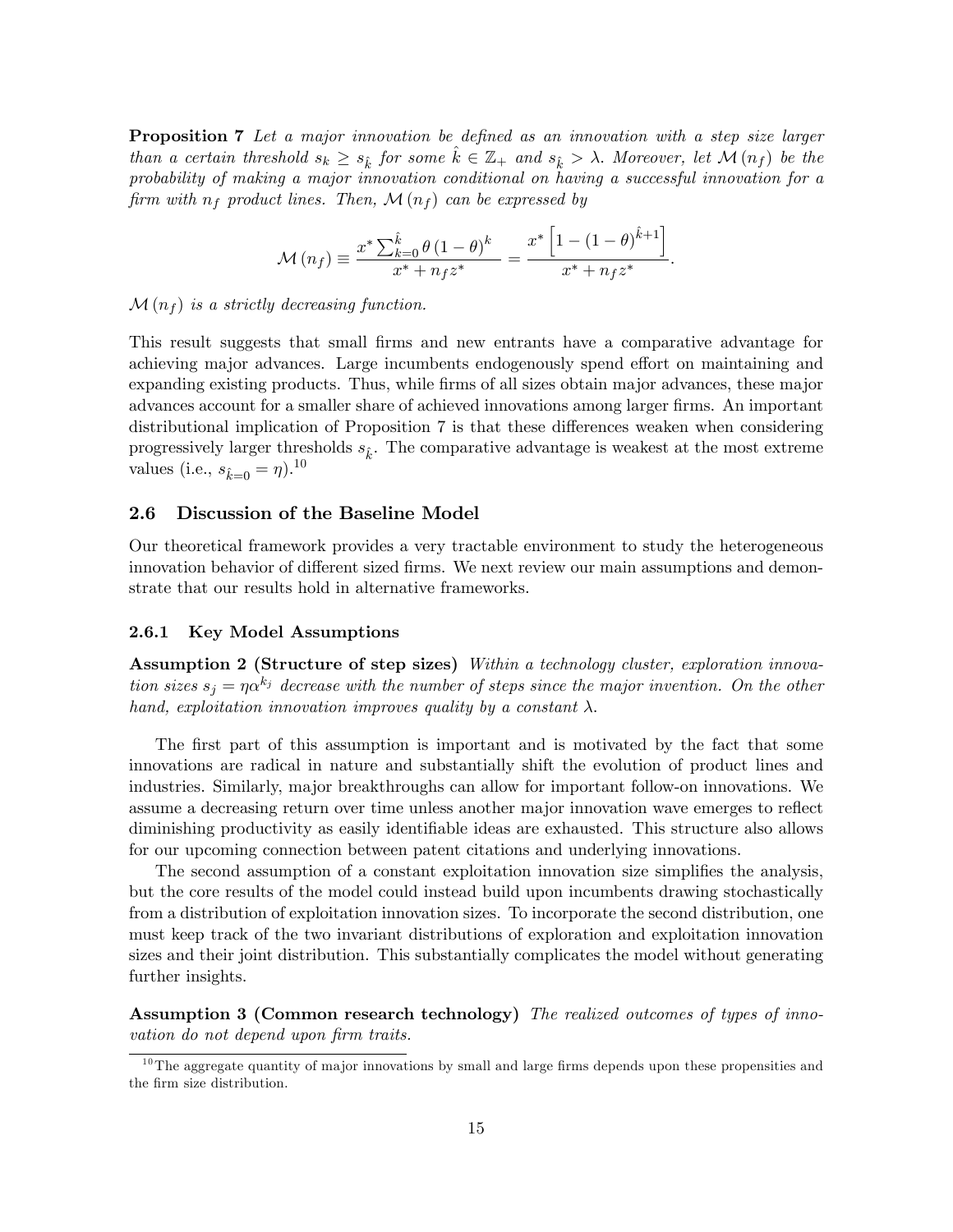Our framework assumes that successful innovative efforts of small and large firms draw from the same distribution of outcomes for each type of R&D pursued. In other words, research capabilities are the same for all firms, but firms endogenously undertake different types of R&D. This is a very important baseline that we verify empirically in Figures 4 and 5 below.

Assumption 4 (Scaling up of R&D) Exploration R&D does not scale with firm size compared to exploitation R&D.

This concept is central to our model and is embedded in the single stream of exploration R&D per firm. Figure 1 and our extended analysis in Section 3.5 characterize this difference. The specific formulation that exploration  $R\&D$  does not scale at all, however, is a simplification that improves tractability. The true requirement is that exploration R&D not scale as quickly with firm size as refinement  $R&D$  does.

As a more formal description, and to prepare for the next extension, define  $X_n$  to be the total instantaneous arrival rate of exploration innovations in a firm with  $n$  existing products. Likewise,  $x_n \equiv X_n/n$  represents innovations per product line or innovation intensity. In our benchmark model, all firms choose the same optimal total exploration  $R&D$  effort, such that  $X_n^* = X^*$ ,  $\forall n$ . Our model and core results, however, generalize to any setting where exploration innovation intensity  $x_n^*$  is decreasing in firm size. R&D technologies that allow for partial scaling of  $X_n$  with firm size are compatible with our conclusions so long as the intensity  $(X_n^*/n)$  remains decreasing in n. We next consider a case that allows for scaling of exploration R&D.

#### 2.6.2 Klette and Kortum (2004) R&D Technology

In their seminal study, Klette and Kortum (2004) focus on exploration R&D, which they allow to scale with firm size, and do not consider exploitation R&D to improve currently held product lines. They model the R&D cost function as

$$
C_k(X_n, n) = nc_k\left(\frac{X_n}{n}\right),\tag{31}
$$

where  $X_n$  is defined above.  $c_k(\cdot)$  is a strictly convex, differentiable cost function. The division of  $X_n$  by n in specification (31) results in marginal costs for exploration R&D increasing at the product level, as opposed to the firm level. Thus, the intensity of innovations per product line  $x_n$  is independent of firm size, which falls outside of our generalization above.

Can one substitute the exploration R&D technology structure of Klette and Kortum into our benchmark model? The answer is yes, but additional structure is required to again have the heterogeneity in innovations that are the focus of this paper and our empirical observations. To keep the analysis tractable, we will focus on the maximization of a single firm, abstracting from the aggregate innovation in the economy, so that  $q = \tau = 0$  and  $\bar{q} > 0$  is fixed. If one only substitutes  $(31)$  for  $(6)$ , incumbent firms undertake equivalent amounts of exploration and exploitation  $R\&D$  per product line in expectation. Total  $R\&D$  effort exactly scales with Örm size, as does its mix. Each Örm would identically decide for the same exploration and exploitation R&D efforts at the product line level. The resulting model no longer contains any frictions that are capable of explaining our findings in the data.<sup>11</sup>

 $\frac{11}{11}$  In most respects, the model becomes equivalent to single R&D technology for incumbent firms that both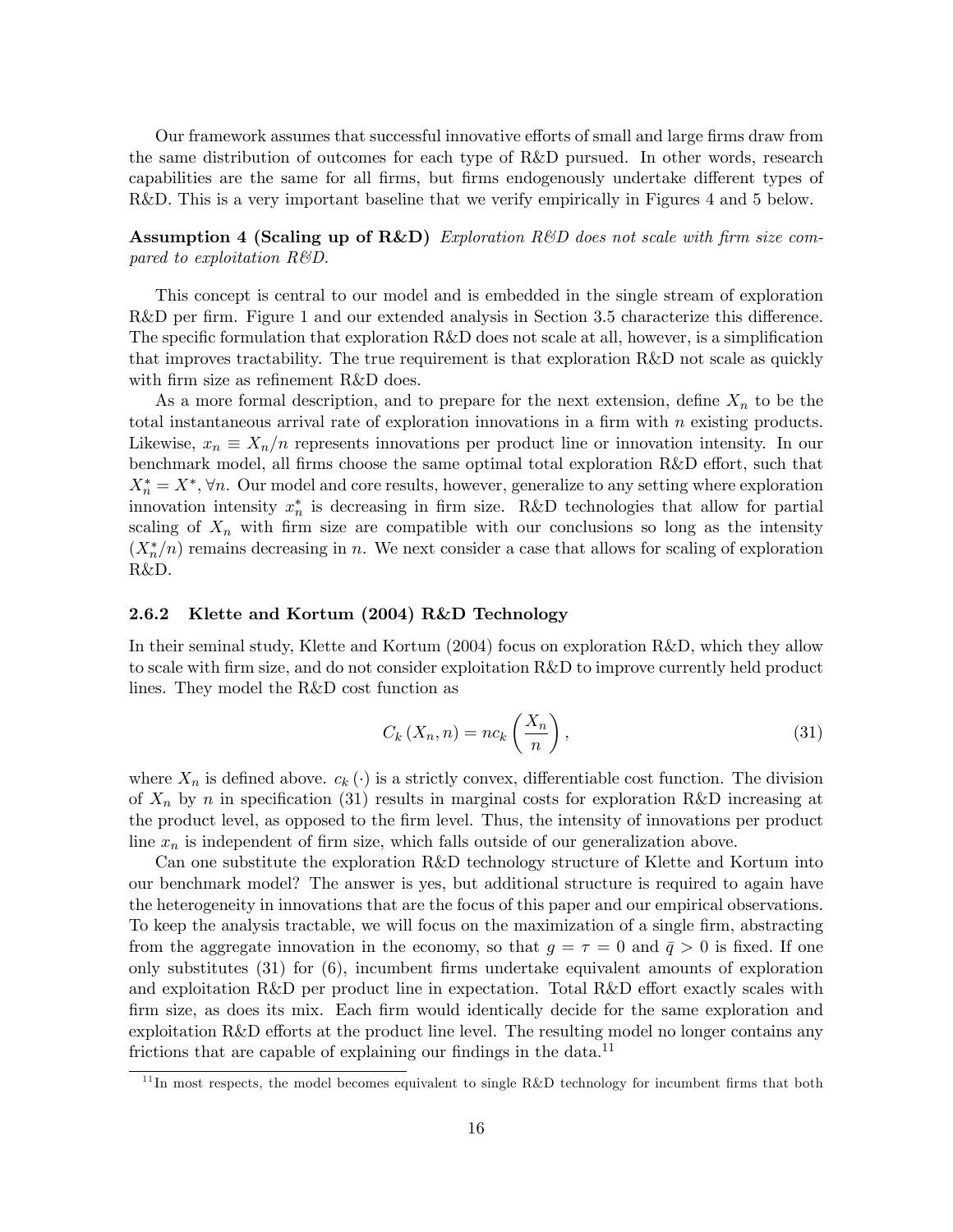Yet, the model becomes aligned with the data's heterogeneity again if we also introduce a cost for holding more product lines

$$
C_n(n) = nc_m(n), \qquad (32)
$$

where  $c'_m(n) > 0$ ,  $c''_m(n) > 0$  and  $c_m(0) = 0$ . This cost function simply models that the cost of managerial efforts to coordinate more production units/divisions grows as the number of products increases.

These coordination costs and associated frictions allow the augmented model to generate interesting heterogeneities again. Managerial and coordination costs re-introduce heterogeneity between exploration and exploitation investments even with the exploration cost function (31). Exploration efforts lead to growth in the number of product lines, while exploitation efforts do not. Thus, in the presence of these coordination costs, smaller firms have a comparative advantage for exploration investments because product line expansion is less costly for them. Larger Örms, with more product lines but higher management costs, have a comparative advantage for exploitation.

Formally, we rewrite the main value function (14) as

$$
r^*V(\mathbf{q}_f) - \dot{V}(\mathbf{q}_f) = \max_{\substack{x_n \in [0,\bar{x}],\\z_j \in [0,\bar{z}]\}_{\mathcal{J}_f}} \left\{ \begin{array}{l} \sum_{q_j \in \mathbf{q}_f} \left[ \pi^*q_j - c_z(z_j) q_j \right] - nc_k(x_n) - nc_m(n) \\ \theta E_j V(\mathbf{q}_f \cup_+ \{q_j(1+\eta)\}) \\ + (1-\theta) E_j V(\mathbf{q}_f \cup_+ \{q_j(1+s_j)\}) - V(\mathbf{q}_f) \end{array} \right\}.
$$
\n(33)

The next proposition characterizes this value function and its key properties.

**Proposition 8** The value function (33) of an  $n_f$ -product firm with a set of product lines  $q_f$ can be expressed as

$$
V\left(\mathbf{q}_{f}\right) = \tilde{A} \sum_{q \in \mathbf{q}_{f}} q + W\left(n_{f}\right) \tag{34}
$$

where  $\tilde{A}$  (value of holding a product line) is defined by

$$
r^*\tilde{A} = \max_{z \in [0,\bar{z}]} \left\{ \pi^* - c_z(z) + \tilde{A}\lambda z \right\}
$$

and  $W(n)$  (value of innovating a new product line) is defined by

$$
r^*W(n) = \max_{x_n \in [0,\bar{x}]} \{-nc_k(x_n) - nc_m(n) + nx_n \,[\Upsilon + W(n+1) - W(n)]\}
$$

where  $\Upsilon \equiv \tilde{A}(1 + \Gamma) \bar{q}$ . The optimal exploration and exploitation R&D decision are given by

$$
x_n^* = c_m'^{-1} \left( \max\left\{ 0, \Upsilon + W\left(n+1\right) - W\left(n\right) \right\} \right) \text{ and } z^* = c_z'^{-1} (\tilde{A}\lambda). \tag{35}
$$

Moreover,

(i)  $\{W(n)\}_{n=1}^{\infty}$  is bounded from above,

(ii)  $\{x_n^*\}_{n=1}^{\infty}$  forms a bounded, decreasing sequence such that  $x_{n+1}^* < x_n^*$  when  $x_n^* > 0$ , and  $x_{n+1}^* = 0$  otherwise.

stochastically improves existing product qualities and discovers new technologies. The resulting structure does yield a special role for entrants, who can only undertake exploration efforts by definition, but otherwise the model yields few predictions for firm R&D heterogeneity that we study in the data.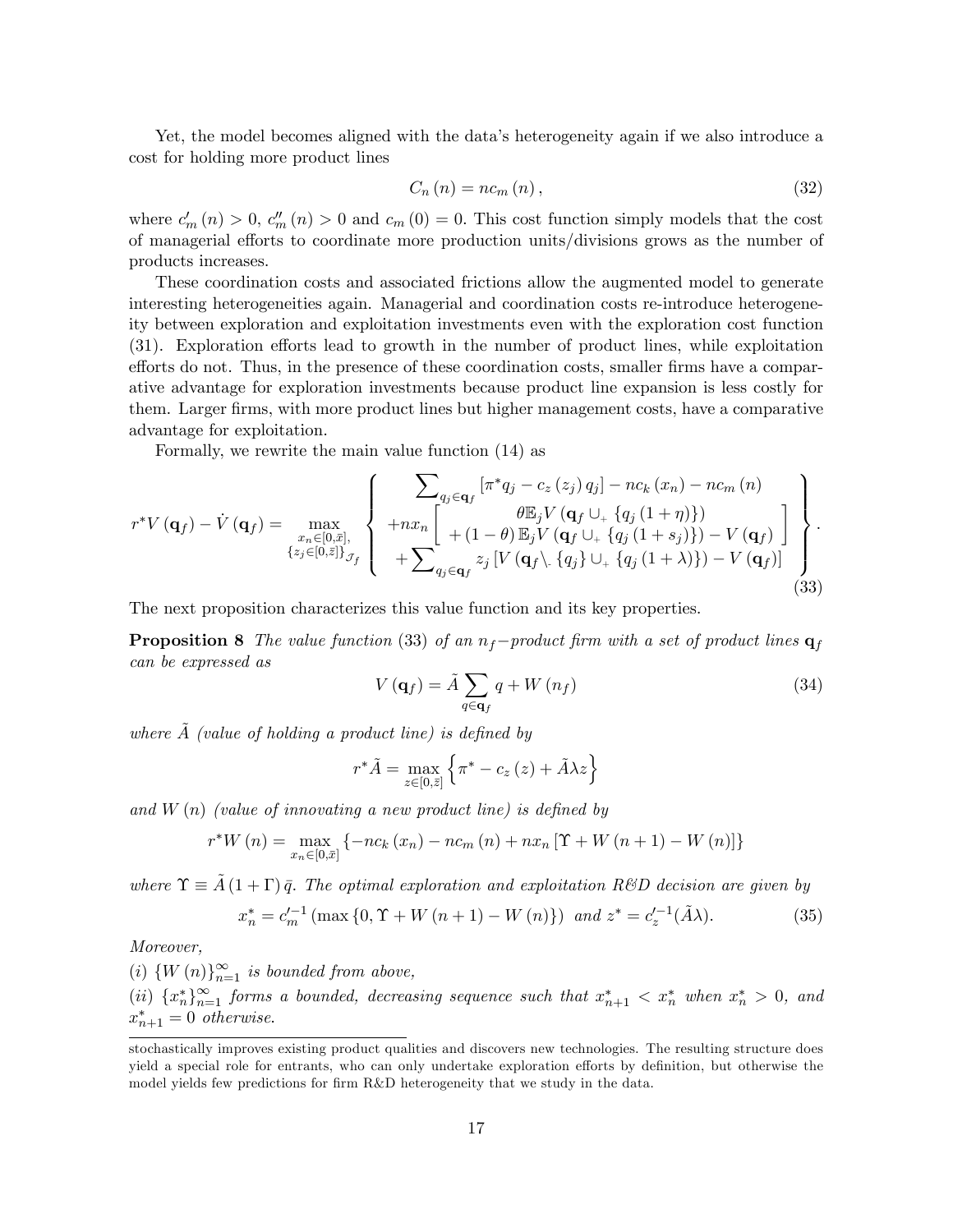Proposition 8 indicates that intensities of exploration R&D efforts  $\{x_n^*\}_{n=1}^\infty$  decrease with firm size in this alternative framework. Total exploration R&D efforts  $(X_n^* \equiv nx_n^*)$  can increase with larger firm size, but the intensity is always decreasing. Exploitation efforts, on the other hand, continue to scale directly with firm size. Rising management and coordination costs endogenously lead Örms to focus more on their existing product lines rather than search for new ones even when R&D cost structures have similar properties. Therefore we have the following main results as before.

**Proposition 9** Consider the benchmark model's variation in Section 2.6.2. For any given firm f with  $n > 0$  and the equilibrium R&D efforts  $\{x_n^*\}_{n=1}^\infty$  and  $z^*$ ,

(i) average growth rate of the number of product lines  $\mathcal{G}_n \equiv \mathbb{E} (n/n) = x_n^*$  decreases in n,

(ii) average growth rate of sales in the existing product lines  $\mathcal{G}_q \equiv z^* \lambda$  is constant across firms, (iii) R&D intensity  $\mathcal{R}_n \equiv \beta \left( c_m \left( x_n^* \right) \bar{q} + c_z \left( z^* \right) \right) / \pi^*$  decreases in n,

(iv) conditional on a successful innovation, the probability of a major innovation  $(s_k \geq s_{\hat{k}} > \lambda)$  $\mathcal{M}_n \equiv x_n^*$  $\left[1 - (1 - \theta)^{\hat{k}+1}\right] / (x_n^* + nz^*)$  decreases in n.

#### 2.7 Patent Citations Behavior and Innovation Spillover Sizes

We now incorporate patent citation behavior across innovations into our benchmark model. As we have already defined the economy's equilibrium, our specified citation behavior does not a§ect real outcomes. We undertake this extension, however, to derive the economic meaning behind patent citations. This in turn allows us to verify our modelling assumptions. Second, this addition demonstrates how this class of endogenous growth models captures many important features from empirical literature on patent counts and citations. Constructing this link between these literatures is the central purpose of this section. Finally, this extension could provide a useful theoretical framework for future studies on the impact of policies such as intellectual property rights for innovation qualities and growth.

#### 2.7.1 Forward Patent Citations

Innovations are clustered in terms of their technological relevances. Major innovations generate new technology clusters that last until they are overtaken by a subsequent major innovation. An example of the sequential innovation process was illustrated in Example 1 in Section 2.2.

Let  $m(j, t)$  be the number of patents in the active technology cluster in product line j. For instance, if t is between the innovation times of  $P_3$  and  $P_4$  in Example 1, then  $m(j, t) = 3$ , or if t is between  $P_{11}$  and  $P_{12}$ , then  $m(j, t) = 2$ . Therefore the number of citable patents in the economy at time t is  $M(t) = \int_0^1 m(j, t) \, dj$ .

We next describe the citations distributions of patents. We specify citation behavior with a few simple rules that build upon the patent literature. Patents cite previous patents within the same technology cluster to specify how they build upon the prior work and the boundaries of the innovations. Each new patent, by definition, improves the previous technologically-relevant innovations on some dimensions. However, not all subsequent innovations improve an existing technology in the same direction. Therefore major patents with broader scope are more likely to be cited by subsequent follow-on work (e.g., Lerner 1994). We proxy this patent scope by the step size  $s \in \{\lambda, \eta \alpha^k \mid k \in \mathbb{N}_0\}$  in our model. We assume that an innovation with size s will receive a citation from a subsequent patent within the same technology cluster with probability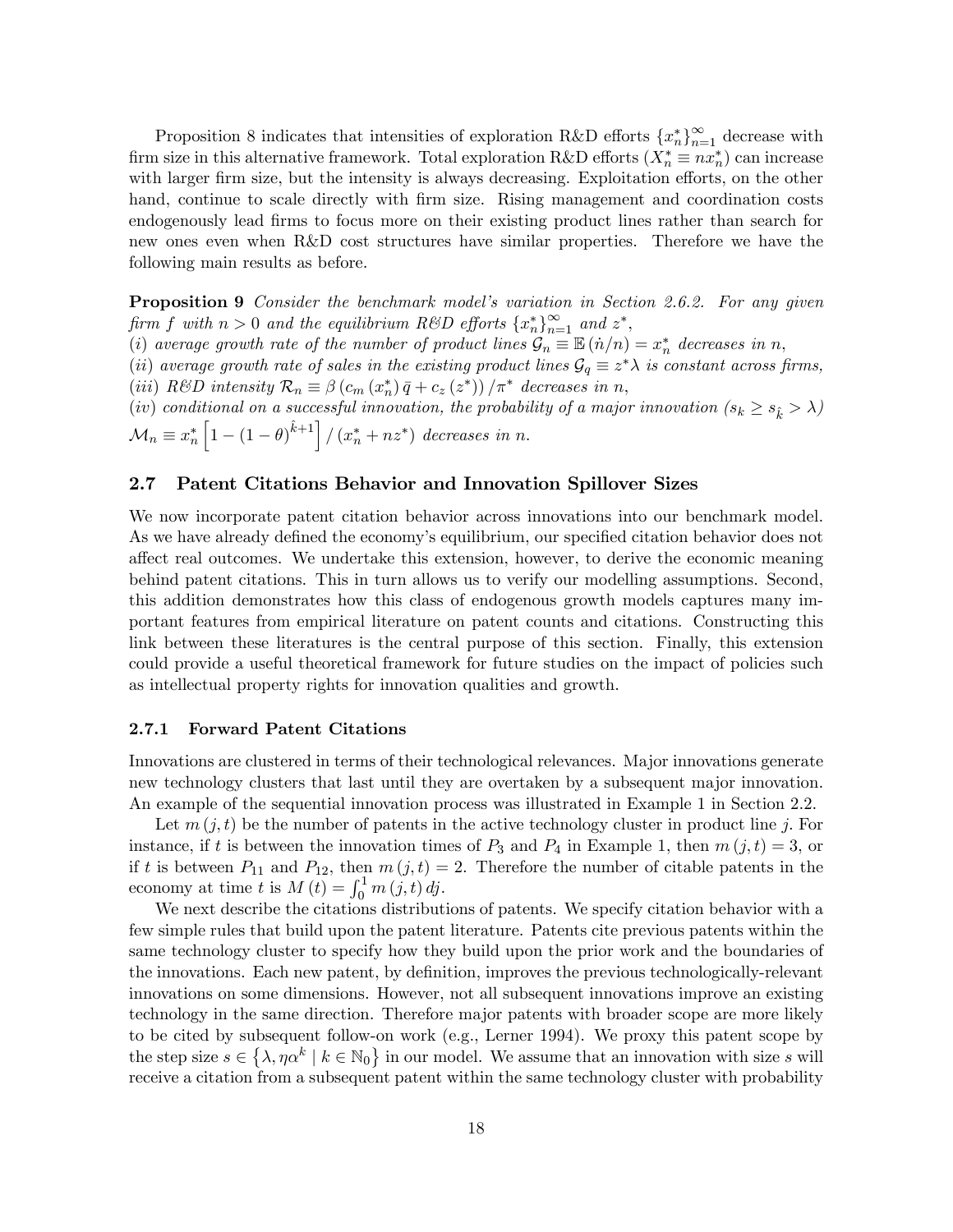$s\gamma$  where  $\gamma \in (0,1/\eta)$ . Finally a major innovation replaces the previous cluster. Thereafter, future citations begin with the new major innovation.

Thus, the citation behavior in Example 1 would be

| <b>Cited</b> | with<br>prob.       | Citing      | <b>Cited</b> | with<br>prob.        | Citing           |
|--------------|---------------------|-------------|--------------|----------------------|------------------|
| $P_1$ :      | $\gamma\eta$        | $P_2 - P_6$ | $P_6$ :      | $\gamma\eta\alpha^3$ | none             |
| $P_2$ :      | $\gamma\eta\alpha$  | $P_3 - P_6$ | $P_7$ :      | $\gamma$ n           | $P_8, P_9$       |
| $P_3$ :      | $\gamma n \alpha^2$ | $P_4 - P_6$ | $P_8$ :      | $\gamma \lambda$     | $P_{\rm Q}$      |
| $P_4$ :      | $\gamma\lambda$     | $P_5, P_6$  | $P_9$ :      | $\gamma\eta\alpha$   | none             |
| $P_5$ :      | $\gamma\lambda$     | Рĸ          | $P_{10}$ :   | $\gamma\eta$         | $P_{11}, P_{12}$ |

In reality, firms do not patent all of their internal improvements, and we assume that only  $\xi \in (0,1)$  share of these innovations are patented. This propensity to patent does not influence our primary equilibrium analysis above, but its allows for reporting differences across types.<sup>12</sup>

#### 2.7.2 Invariant Distributions

With these simple modeling assumptions, we can characterize the flow properties of citations behavior. These traits depend upon the real side of the economy and provide a richer description of it. Similar to our earlier expressions, the equilibrium of the economy requires an invariant citation distribution. Let  $\Upsilon_{s_k,n}$  and  $\Upsilon_{\lambda,n}$  denote respectively the share of patents that are of size  $\eta \alpha^k$  and  $\lambda$ , respectively, and receive n citations such that  $\sum_{n=0}^{\infty} \Upsilon_{\lambda,n} + \sum_{k=0}^{\infty} \sum_{n=0}^{\infty} \Upsilon_{s_k,n} = 1$ . For any given innovation size  $s_k = \eta \alpha^k$ , the flow equations for exploration patents with n citations take the following form

\n
$$
\text{OUTFLOW} \quad \text{INFLOW}
$$
\n
$$
M^* \Upsilon_{s_k,0} \tau^* \theta + M^* \Upsilon_{s_k,0} \gamma \eta \alpha^k \left( \tau^* (1 - \theta) + z^* \xi \right) = \Psi_{k-1} \tau^* (1 - \theta) \quad \text{for } n = 0.
$$
\n
$$
M^* \Upsilon_{s_k,n} \tau^* \theta + M^* \Upsilon_{s_k,n} \gamma \eta \alpha^k \left( \tau^* (1 - \theta) + z^* \xi \right) = M^* \Upsilon_{s_k,n-1} \gamma \eta \alpha^k \left( \tau^* (1 - \theta) + z^* \xi \right) \quad \text{for } n \in \mathbb{Z} \tag{36}
$$
\n

The first line represents size  $s_k$  innovations with no citations  $(n = 0)$ . There are  $M^* \Upsilon_{s_k,0}$  such patents for each innovation size  $s_k$ . The first part of the outflow occurs when the technology cluster is replaced through a new major innovation at the rate  $\tau^*\theta$ . When this happens, patents become defunct and are no longer considered for citation. The second part of the out flow occurs when patents receive a new citation from subsequent innovations at the rate  $\gamma \eta \alpha^k (\tau^* (1 - \theta) + z^* \xi)$ . This latter expression is the probability of citation based on step size of  $\gamma \eta \alpha^k$  multiplied by the arrival rate of subsequent patents. In this case, patents remain active but move up the citation distribution.

On the right hand side, the inflow occurs from  $\Psi_{k-1}$  product lines where the latest followup innovation was of size  $\eta \alpha^{k-1}$  and a new follow-up innovation brings the product line into the  $\Psi_k$  group. This occurs at rate  $\tau^*(1-\theta)$ . This inflow is not dependent on the number of citable patents  $M^*$ . All patents initially have zero citations, and only a single patent can

 $12$ Caballero and Jaffe (1993) connect an endogenous growth model with patent citations to quantify the potency of new ideas, their diffusion rates, and their obsolescence rates. Their model allows them to characterize annual shifts in the aggregate rates of these variables for the US economy since the 1960s via patent citations. This antecedent relates to the aggregate creative destruction rates in our model. Our current framework further considers the heterogeneity that exists in the economy across innovations and Örms as evident in patent citations.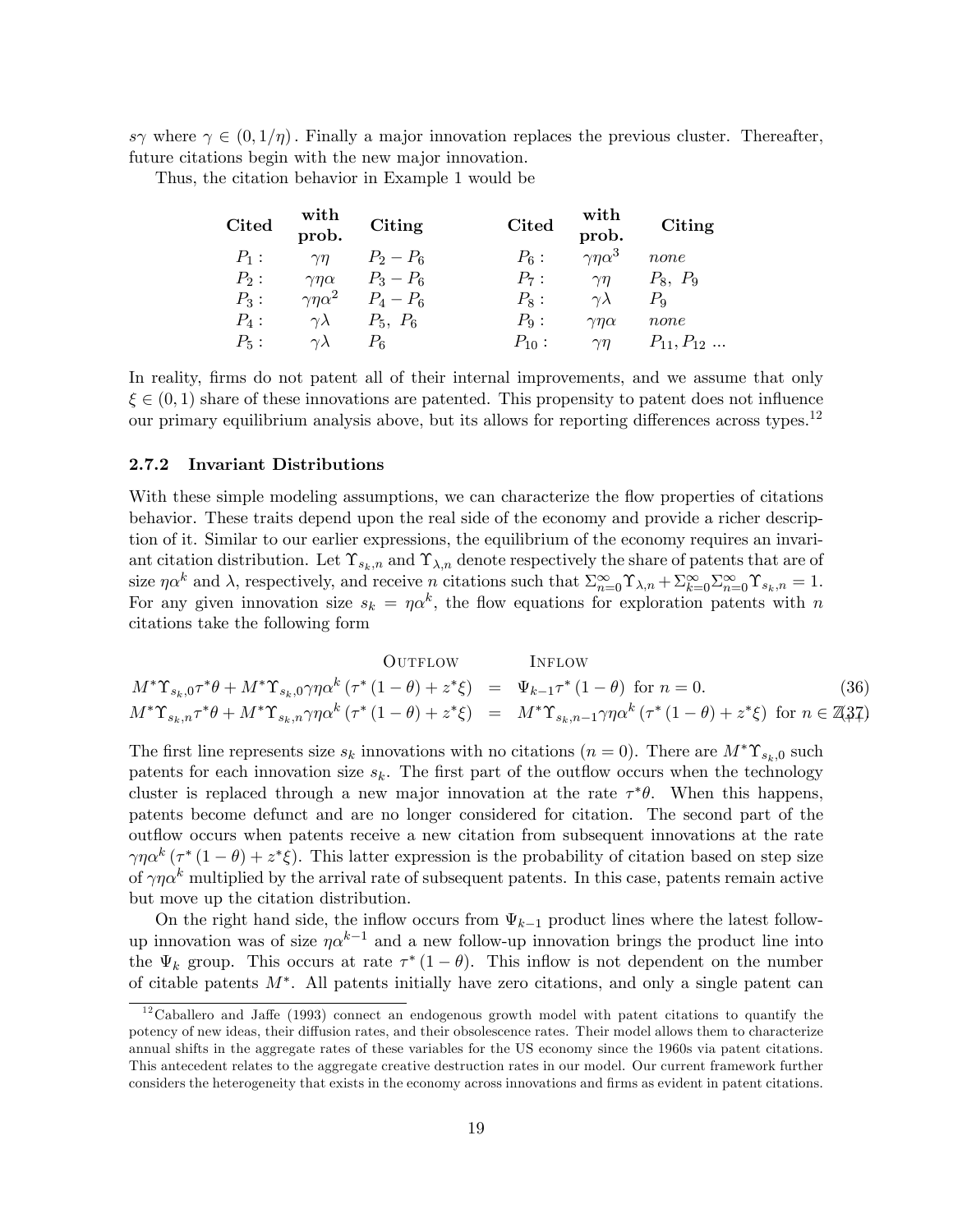arrive per product line at any instant. The inflow thus depends on the product lines affected only.

Similar reasoning applies to the second row, where citations  $n \geq 1$ , except that the inflow occurs only from the  $(k, n-1)$  group. These innovations arrive at rate  $\tau^*(1-\theta) + z^*\xi$ , and they cite the specific patent at rate  $\gamma \eta \alpha^k$ .

Next we characterize the citation distribution of exploitation patents with flow equations

\n
$$
\text{OUTFlow} \quad \text{INFLOW}
$$
\n
$$
M^* \Upsilon_{\lambda,0} \tau^* \theta + M^* \Upsilon_{\lambda,0} \gamma \lambda \left( \tau^* (1 - \theta) + z^* \xi \right) = z^* \xi \text{ for } n = 0
$$
\n
$$
M^* \Upsilon_{\lambda,n} \tau^* \theta + M^* \Upsilon_{\lambda,n} \gamma \lambda \left( \tau^* (1 - \theta) + z^* \xi \right) = M^* \Upsilon_{\lambda,n-1} \gamma \lambda \left( \tau^* (1 - \theta) + z^* \xi \right) \text{ for } n \in \mathbb{Z}(\mathfrak{A}\mathfrak{B})
$$
\n

These flows have similar interpretation. The substantive difference is that the inflow of zerocited patents occurs at rate  $z^*\xi$  for internal improvements. The next proposition provides the explicit form solutions for these distributions.

**Proposition 10** The invariant distribution of the total number of forward citations  $(n)$  given to a patent of size  $s \in \{\lambda, s_k \mid k \in \mathbb{N}_0\}$  can be expressed as

$$
\Upsilon_{s,n} = \Upsilon_{s,0} \Omega_s^n \text{ for } n \in \mathbb{N}_0,
$$

where  $M^* = \frac{x^* + \xi z^*}{x^* \theta}$  $\frac{\partial^2 f}{\partial x^*\theta^2}, \Upsilon_{s_k,0}=\frac{\theta(1-\theta)^k\tau^*}{M^*[\tau^*\theta+\gamma s_k(\tau^*(1-\theta)^k)]^2}$  $\frac{\theta(1-\theta)^{\kappa}\tau^*}{M^*[\tau^*\theta+\gamma s_k(\tau^*(1-\theta)+z^*\xi)]}, \ \Upsilon_{\lambda,0}=\frac{z^*\xi}{M^*[\tau^*\theta+\gamma\lambda(\tau^*)}$  $\frac{z^*\xi}{M^*[\tau^*\theta+\gamma\lambda(\tau^*(1-\theta)+z^*\xi)]}$  and  $\Omega_s \equiv$  $\frac{\gamma s(\tau^*(1-\theta)+z)}{2}$  $(\xi)$  $\frac{\gamma s(\tau^{\prime}(1-\theta)+z^{\prime}\xi)}{\tau^{\ast}\theta+\gamma s(\tau^{\ast}(1-\theta)+z^{\ast}\xi)}$ 

Similarly, the invariant distribution of the total number of external forward citations is

$$
\tilde{\Upsilon}_{s,n} = \tilde{\Upsilon}_{s,0} \tilde{\Omega}_s^n \text{ for } n \in \mathbb{N}_0,
$$

where  $\tilde{\Upsilon}_{s_k,0} = \frac{\theta(1-\theta)^k \tau^*}{M^* [\tau^* \theta + \gamma s_k \tau^*]}$  $\frac{\theta(1-\theta)^{\kappa}\tau^*}{M^*[\tau^*\theta+\gamma s_k\tau^*(1-\theta)]}, \ \widetilde{\Upsilon}_{\lambda,0}=\frac{z^*\xi}{M^*[\tau^*\theta+\gamma\lambda]}$  $\frac{z^*\xi}{M^*[\tau^*\theta + \gamma\lambda\tau^*(1-\theta)]}$  and  $\tilde{\Omega}_s \equiv \frac{\gamma s\tau^*(1-\theta)}{\tau^*\theta + \gamma s\tau^*(1-\theta)}$ .

Note that  $\Upsilon_{s,n}$  generates a more highly skewed distribution of citations as the share  $\tau^*\theta$  gets smaller in the denominator. This is intuitive given the slower arrival of new technology clusters in favor of follow-on inventions that cite prior work.

#### 2.7.3 Relative Sizes of Exploration versus Exploitation

Our last step is to connect average patent citation behavior with the underlying innovation sizes of firms. Our base model is flexible with respect to whether exploration or exploitation  $R\&D$ provides stronger spillover effects into the growth process. We require that relative innovation sizes  $\eta \alpha^k$  for exploration decline within clusters for follow-on innovations, but these step sizes can be larger or smaller than the  $\lambda$  step sizes for exploitation efforts depending upon cluster age  $k$  and the model's parameters. The described firm dynamics and equilibrium conditions above do not require further specification.

Under the conditions of our model, citation patterns have the power to discern whether exploration or exploitation innovations have a larger growth spillover effect to following entrants.  $\Gamma$  represents the average exploration step size, while  $\lambda$  is the step size for exploitation.

Lemma 2 Average citations for exploration patents are higher than for exploitation patents if and only if  $\Gamma > \lambda$ .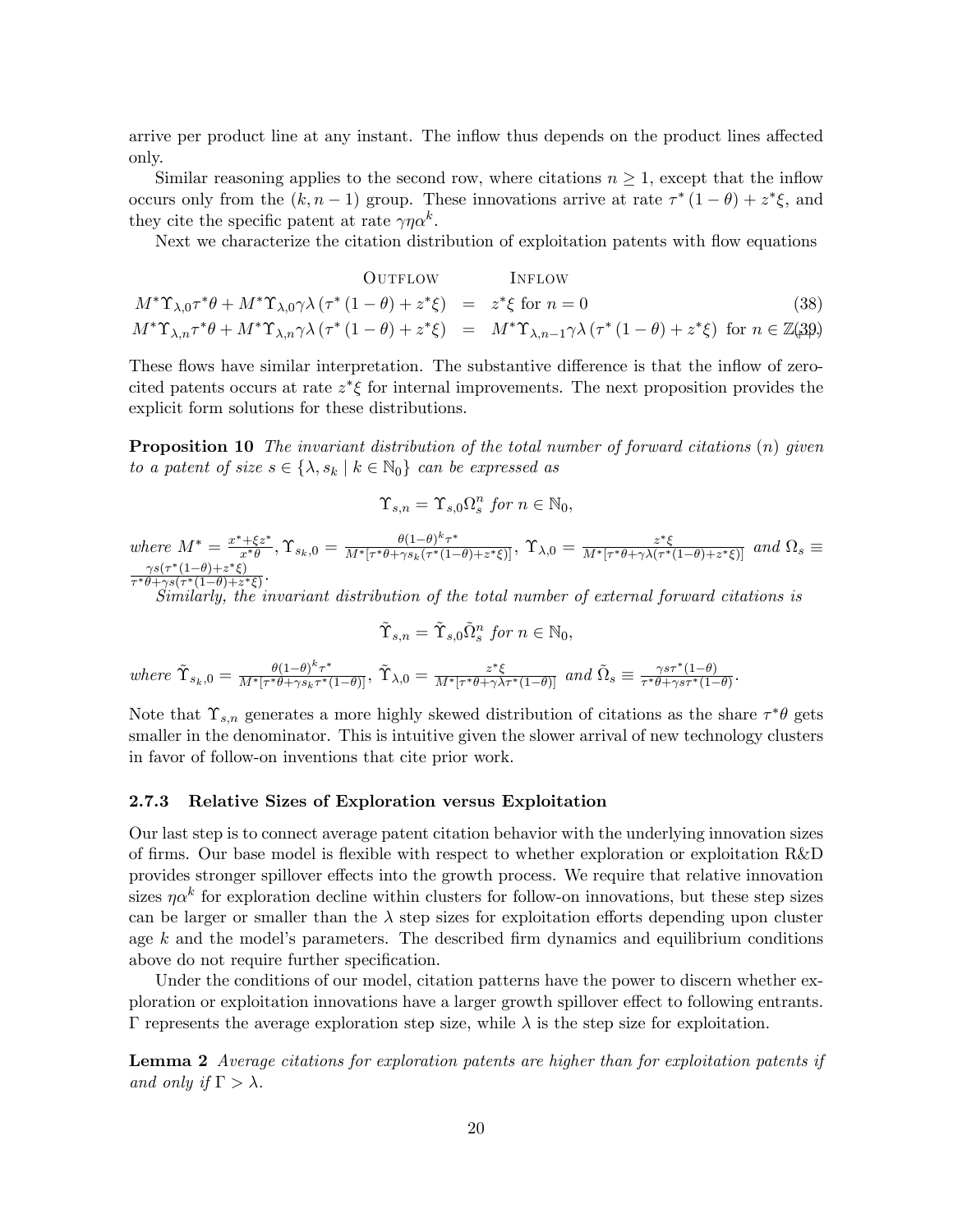This lemma captures the idea that we can use patent citations to discern relative innovation sizes. Our model of citation behavior allows for stochastic features and incomplete reporting of innovations that exist in real life, but an aggregate connection between the average quality of innovations and average numbers of citations persists across types.

Recalling that  $\Gamma = \eta \theta/(1 - \alpha (1 - \theta))$ , we capture the intuitive conditions that promote greater spillover effects from exploration: higher step sizes  $\eta$  to major advances, higher likelihood  $\theta$  that exploration yields a new technology cluster, and greater retention  $\alpha$  in step sizes within technology clusters. Each of these factors raises the potential for exploration efforts relative to a given exploitation step size of  $\lambda$ .

Evidence presented in Section 3.4 suggests that  $\Gamma > \lambda$  for the US economy as a whole during the period that we study. This suggests that the growth spillover benefits to following entrants from exploration R&D are on average higher than from exploitation R&D.

#### 2.8 Main Predictions of the Model

We finally highlight the main testable predictions of the model, with the appendix providing formal derivations. We group predictions into five broad categories to ease the comparison between theory and empirics. Predictions A1-A5 are developed in prior work, while the remaining predictions are mostly unique to our model. Most predictions are general and do not depend upon which part of Lemma 2 holds. Prediction C3 is the outcome of the test of Lemma 2, and predictions D5 and D6 are specific to the case of  $\Gamma > \lambda$ .

#### 2.8.1 Firm Size Distribution and Firm Growth Rates

- A1 The size distribution of firms is highly skewed.
- A2 The probability of a firm's survival is negatively related to its size.
- A3 Small firms that survive tend to grow faster than larger firms. Among larger firms, this negative relationship weakens.
- A4 The variance of growth rates is higher for smaller firms.
- A5 Younger firms have a higher probability of exiting, but those that survive tend to grow faster than older firms.

#### 2.8.2 Firm Size Distribution and Innovation Intensity

- B1 R&D expenditures increase with firm size among innovative firms, but the intensity of R&D decreases with firm size.
- B2 Similarly, patent counts increase with firm size among innovative firms, but the intensity of patenting decreases with Örm size.
- B3 Younger firms are more R&D and patent intensive than older firms.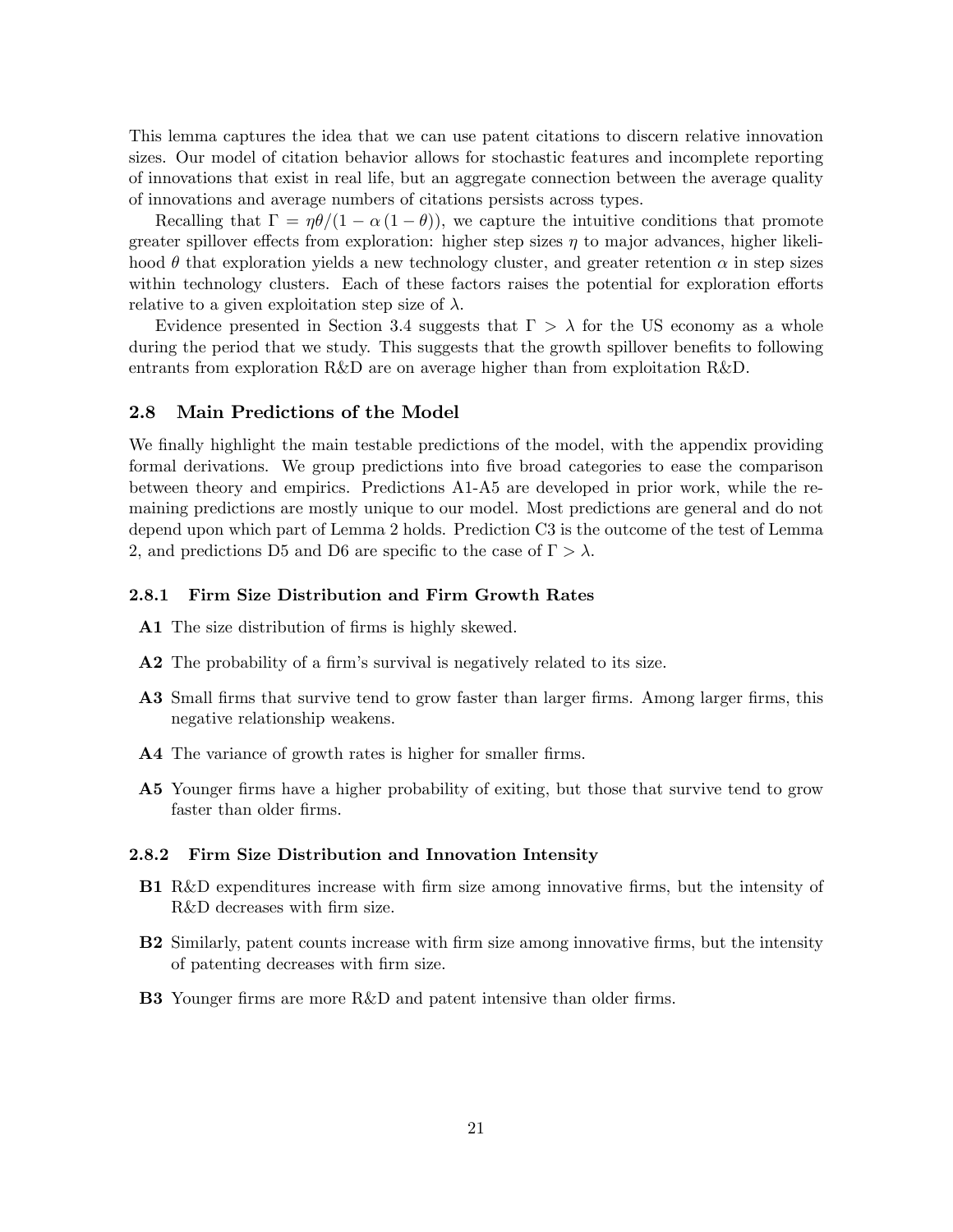#### 2.8.3 Patent Citation Behavior and Innovation Spillover Size

- C1 A large fraction of patents receive zero external citations.
- C2 The distribution of citations is highly skewed.
- C3 An average exploration patent receives more external citations than an exploitation patent.
- C4 The distribution of patent citation life is highly skewed.

#### 2.8.4 Innovation Type and Firm Size Distribution

- D1 The proportion of a firm's patents that receives zero future external citations rises with firm size.
- D2 The proportion of a firm's backwards citations that are self citations rises with contemporaneous firm size.
- D3 Average future external citations per patent is decreasing in firm size.
- D4 The relative rate of major innovations (highly cited patents) is higher for small firms. This higher relative rate weakens with more stringent citation quality thresholds.
- D5 The average citations (received) of patents by entrants is higher than the average citations of patents by incumbents. Similarly, the average citations of patents by young firms is higher than the average citations of patents by older firms.
- D6 The patents made by firms at their entry on average receive more external citations than later patents of the same firm.

#### 2.8.5 Innovation Type and Firm Growth Rates

- E1 More cited patents lead to higher growth for a firm. This effect is larger for small firms.
- E2 An external patent leads to higher growth than an internal patent on average.
- E3 More R&D and patent intensive firms grow faster.
- E4 Everything else equal, firms that obtain more external patents are more likely to survive. Firms that receive more external citations are more likely to exit the economy.

# 3 Empirics of Innovation

This section describes empirical regularities regarding innovation and the Örm size distribution that come from our model. The presentation follows the five categories outlined above. We touch lightly on the moments that are well established in the literature, devoting relatively more attention to our new contributions. The appendix provides a more extended discussion of these empirics, including those in Figure 1, and appropriate references.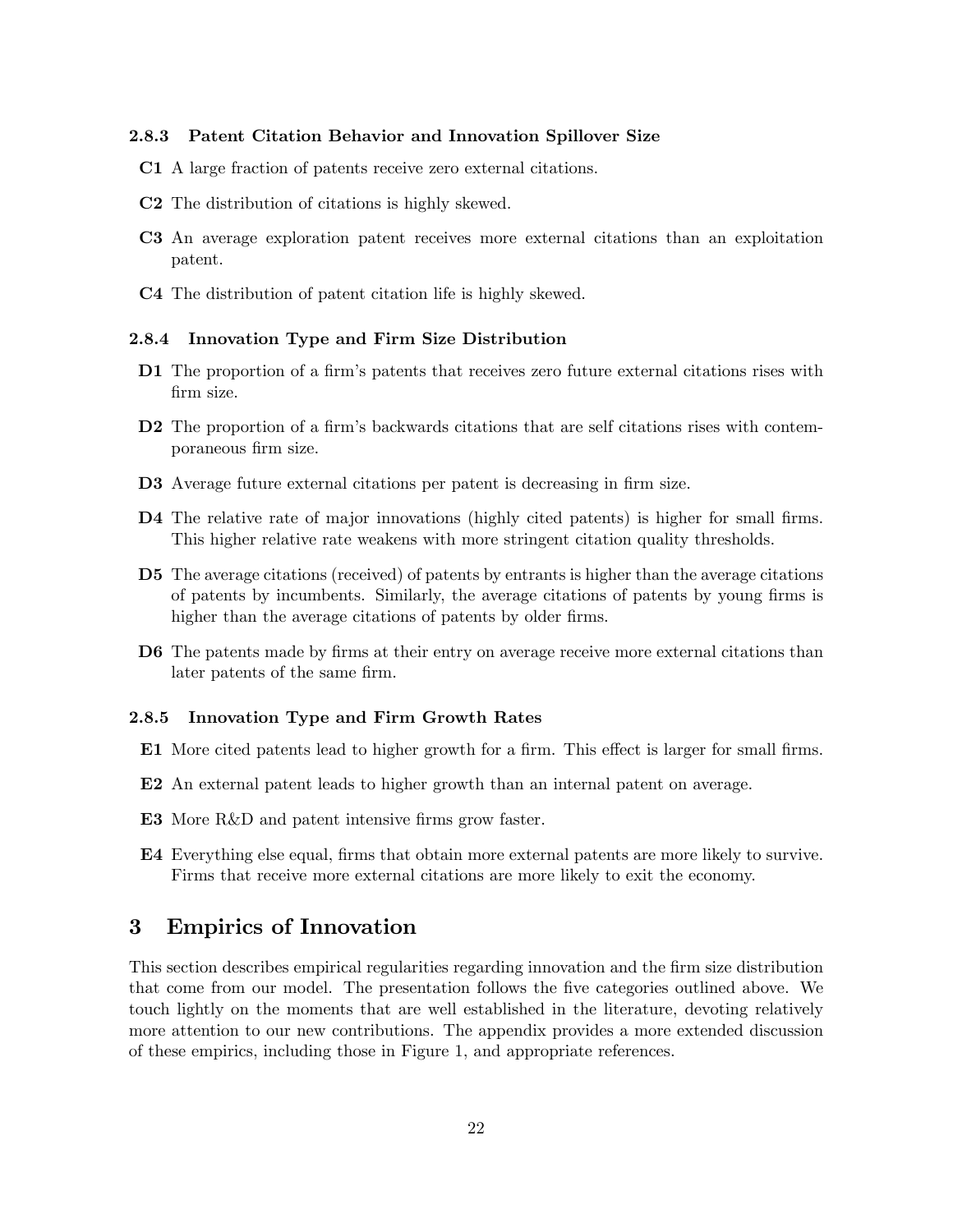#### 3.1 Data Development

Our project employs the Longitudinal Business Database, the NSF Survey of Industrial Research and Development, and the NBER Patent Database. The Longitudinal Business Database (LBD) provides the backbone for our research. This business registry contains annual observations for every private-sector establishment with payroll from 1976 onward. The Census Bureau data are an unparalleled laboratory for studying the firm size distribution, entry/exit rates, and life cycles of US firms. Sourced from US tax records and Census Bureau surveys, the micro-records document the universe of establishments and firms rather than a stratified random sample or published aggregate tabulations. As a representative year, the data include 108 million workers and 5.8 million establishments in 1997.

The Survey of Industrial Research and Development (RAD) is the US government's primary instrument for surveying the  $R&D$  expenditures and innovative efforts of US firms. This is an annual survey conducted jointly by the Census Bureau and NSF. Foster and Grim (2010) provide a comprehensive description of these data. The survey includes public and private firms, as well as foreign-owned firms, undertaking over one million dollars of  $R&D$  within the US. RAD surveys are linked to the LBD through Census identifiers. These micro-records begin in 1972 and provide the most detailed statistics available on firm-level R&D efforts. In 1997, 3,741 firms reported positive R&D expenditures that sum to \$158 billion.

To complement the RAD, we also match patent data into the LBD. We employ the individual records of all patents granted by the United States Patent and Trademark Office (USPTO) from January 1975 to May 2009. Each patent record provides information about the invention and the inventors submitting the application. Hall et al. (2001) provide extensive details about these data, and Griliches (1990) surveys the use of patents as economic indicators of technology advancement. We only employ patents 1) Öled by inventors living in the US at the time of the patent application, and 2) assigned to industrial Örms. In 1997, this group comprised about 45 thousand patents (40% of the total USPTO patent count in 1997). We match these patent data to the LBD using Örm name and location matching algorithms that build upon Balasubramanian and Sivadasan (2010) and Kerr and Fu (2008). The appendix describes this matching procedure and all the data employed more extensively.

Our empirical approach below is to use the best data and econometric frameworks that we can for each model prediction. We often separately analyze Census Bureau data from external patenting data that do not require disclosure of results. This empirical strategy entails that the samples below differ somewhat across the tests. Nonetheless, this approach delivers the most reliable estimates of each parameter, and we have further confirmed that the reported results are consistent with each other within the samples whenever possible.

#### 3.2 Firm Size Distribution and Firm Growth Rates

Theoretical predictions A1-A5 are well known facts about the firm size distribution that we do not replicate in detail. These regularities closely relate to Stylized Facts 6-10 from Klette and Kortum (2004).<sup>13</sup> They are documented extensively in surveys such as Sutton (1997), Caves  $(1998)$ , and Geroski  $(1998)$ . Each of these facts is separately confirmed in the US Census Bureau data that we employ (e.g., Dunne et al. 1988, Davis et al. 1996). They hold across

<sup>&</sup>lt;sup>13</sup>The Klette and Kortum (2004) model displays Gibrat's Law, but they note observed departures from proportionate growth for firms in the stylized facts.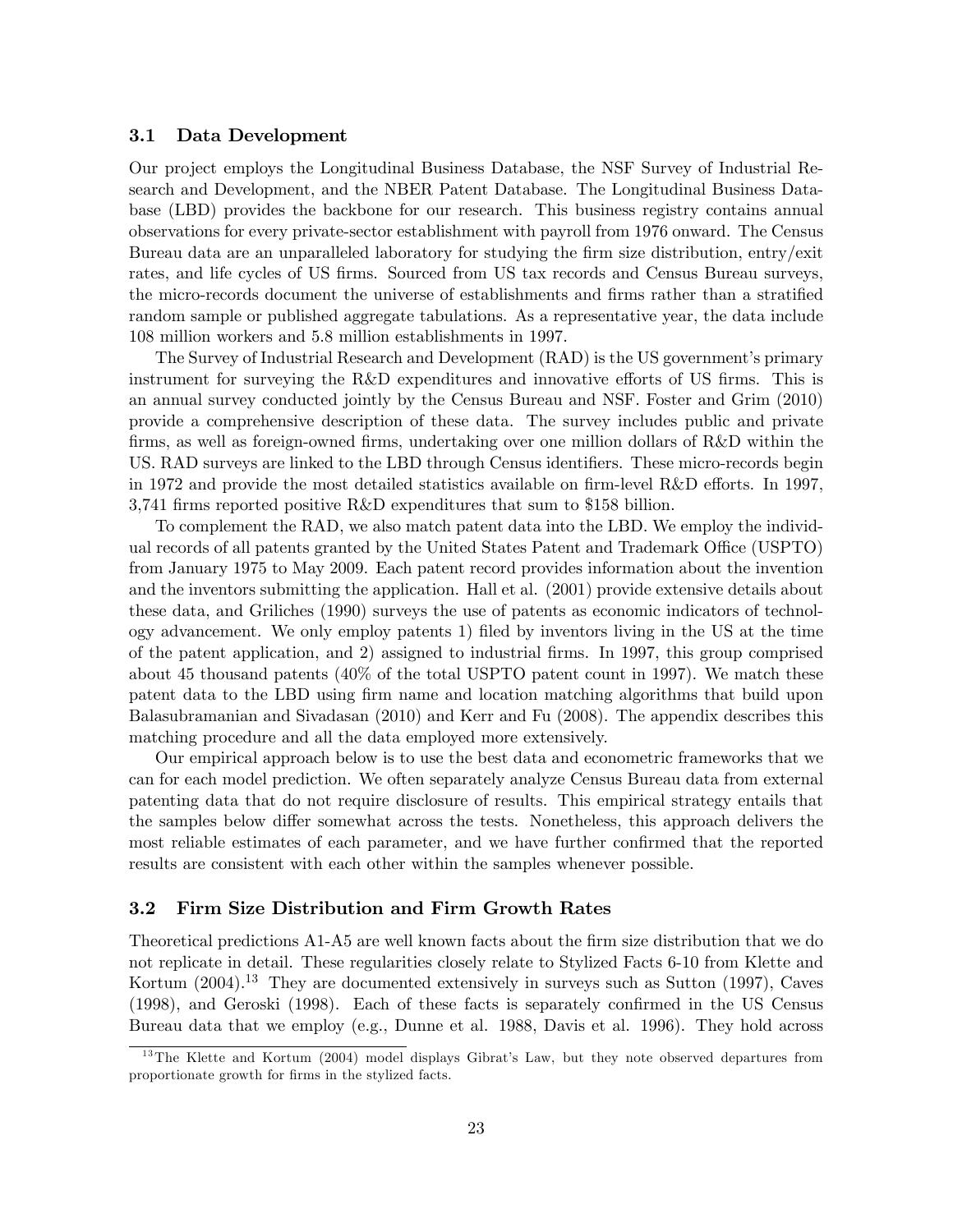the universe of US firms and across the R&D producing firms that are the focus of this study (e.g., Panel 1B of Figure 1 provides direct evidence on A2-A5). The faster growth for small firms (i.e., departures from Gibrat's Law of proportionate growth) is evident in our firm sample discussed in Table 7 below.

#### 3.3 Firm Size Distribution and Innovation Intensity

Even before separating exploration  $R&D$  from exploitation  $R&D$ , our model makes specific predictions in B1-B3 about the general extent of  $R\&D$  and patenting in the firm size distribution. Patents counts and  $R\&D$  expenditures are predicted to increase with firm size, while their intensities per employee or by firm sales are predicted to decline with firm size. Table 1 documents these patterns using data from 1993 to 1997 for US firms with R&D expenditures. We choose this period because the overlap and quality of our data sources (especially for sales) are strongest during this Öve-year interval. Expenditures are in constant 1997 dollars. Panels A and B use employment and establishment counts for size categories, respectively.

Columns 1-3 show that, not surprisingly, average R&D expenditures and patent counts grow with firm size. This connects to the first part of B1 and B2. As discussed further in the appendix, the patent bridge files employ name matching procedures that require choosing how conservative or aggressive to be in establishing a link (e.g., how similar two names are before a match is declared). We report results using both our most conservative and most aggressive strategies in Table 1. When an R&D performer is not matched to the patent data, we infer that no patenting occurred for the Örm during the period. Both techniques paint a similar picture, and our subsequent empirical work employs the more conservative technique.

Columns 4-6 report the intensity of innovation normalized by employment counts. Column 7 reports intensity of innovation normalized by Örm sales. For these intensity patterns, we trim the  $1\%$  tails to guard against outliers excessively influencing the results. While larger firms undertake more R&D and obtain more patents, conditional intensities show a strong decline with firm size. This decline is even steeper without the trimming procedure. This connects to the second part of B1 and B2.

These patterns differ somewhat from earlier work that concluded that conditional intensity is independent of size. The appendix undertakes an extended analysis of the firm size to  $R\&D$ relationship across the 1975-1999 period. When using 1970s data, we find a substantially flatter size relationship that mirrors the invariance to firm size found in the central studies of Cohen (1995) and Cohen and Klepper (1992, 1996a). We show how the pattern has consistently tilted over the past three decades. For example, a cross-sectional regression of log firm  $R&D$  on log firm size yields declining coefficients with later cohorts. Elasticities are typically greater than 0.9 in the 1970s and fall to 0.6 in the late 1990s.

This extended discussion also provides additional stylized facts about the complete Örm size distribution that are beyond our model of innovative firms. For example, across all firms, the intensity of R&D expenditures or patenting increases with firm size. This is very natural as the calculation includes the vast majority of small firms that do not undertake innovation efforts, for example inferring zero  $R\&D$  efforts for restaurants, law firms, and computer repair shops. We do not model these firms in our work, typical of endogenous growth frameworks. As the probability that an existing, non-innovative Örm commences innovation over the ensuing five years (conditional on survival) is only about  $1\%$ , this exclusion seems reasonable.

Our final prediction B3 is that younger firms are more  $R\&D$  intensive than older firms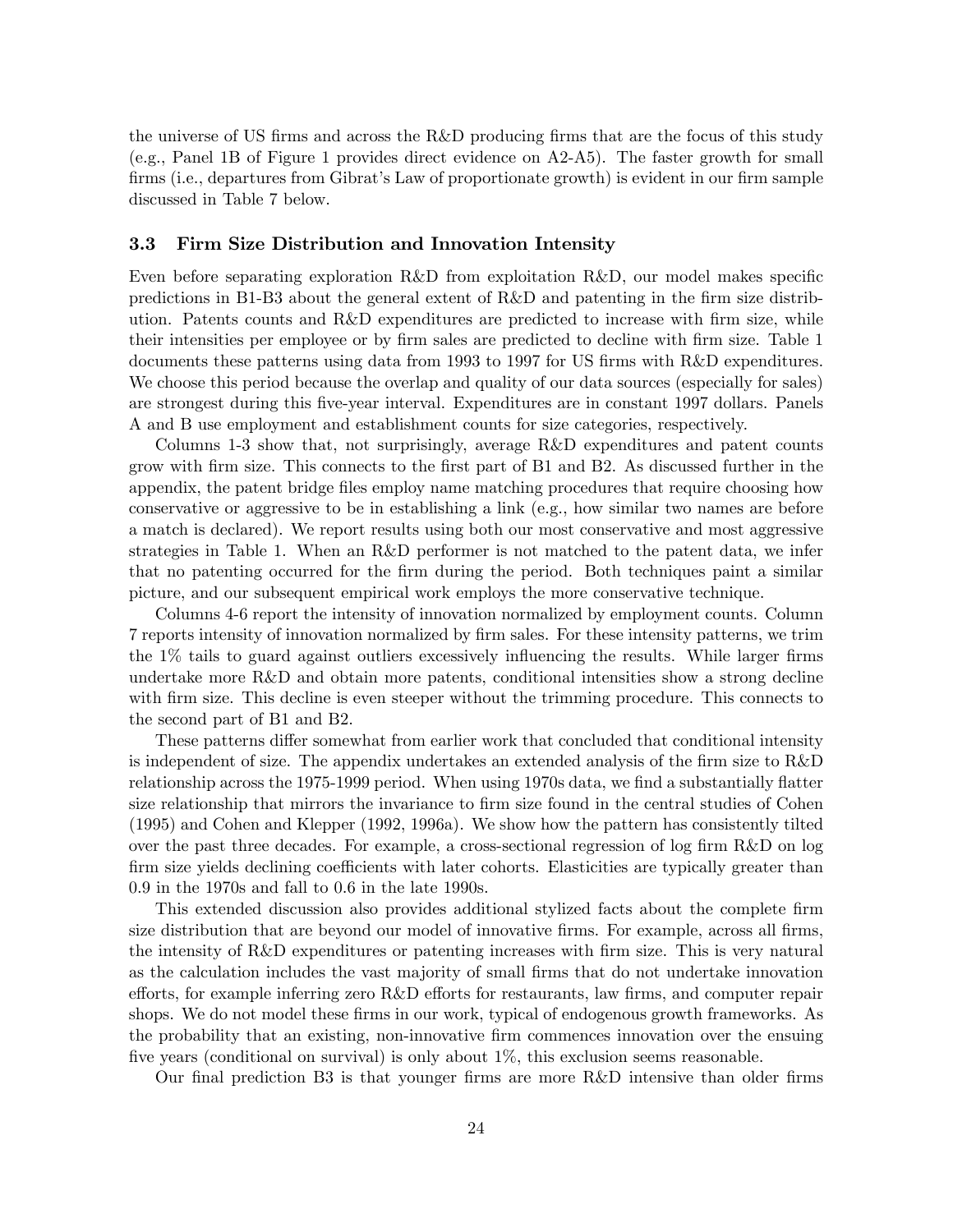among innovative firms. In our model, this is due to the positive relationship between firm age and firm size. This feature is also present in the data, but we do not separately tabulate it since the size relationship is the determining factor.<sup>14</sup>

# 3.4 Patent Citation Behavior and Innovation Spillover Size

Our model provides the micro-foundations for a simple, powerful test in Lemma 2 as to whether the spillover benefits from exploration  $R\&D$  are on average stronger or weaker than from exploitation R&D. Figure 2 illustrates this test using patent citations from the NBER Patent Database.<sup>15</sup> The sample is restricted to industrial firms that have all inventors located in the US. We plot the distribution of external citations received over 1975-1999 for patents filed between 1975-1984.

The solid line represents patents that make no backwards citations to prior work of the assignee at the time of filing, a proxy for exploration R&D. The dashed line represents patents whose internal backwards citations are the majority of their citations, a proxy for exploitation R&D. Galasso and Simcoe (2010) similarly use self citation behavior to distinguish explorationexploitation efforts. Both series display a large number of patents with no external citations (C1) and a skewed distribution (C2).

More important are the comparisons between exploration and exploitation patents, which confirm C3 and provide the answer as to which part of Lemma 2 holds. The spillovers of exploration innovation exceed exploitation innovation akin to first-order stochastic dominance. The differences are statistically significant and hold in regressions that control for a variety of traits about the patents (e.g., technology-year fixed effects) or assignee fixed effects. The omitted, middle group (i.e., patents where backwards self citations are present but a minority) behaves similarly to the no self citation group and are excluded for visual clarity.

Our model identifies a comparative advantage for entrepreneurs and small firms in undertaking exploration innovation due to increased managerial attention of large firms on refining their existing product lines. Under Figure 2's conditions, small firms and new entrants also yield greater spillovers into economic growth due to these forces.

Our model also highlights that the distribution of patent citation life is highly skewed (C4). Figure 3 shows the declining citation rates with patent age. We select three cohorts: granted patents applied for in 1975, 1977, and 1979. Figure 3 graphs the count of citations to these patents in subsequent years normalized by the contemporaneous number of patents. This normalization removes secular changes in patent grant rates. The general patterns in Figure 3 do not reconcile with earlier models of endogenous growth like Romer (1986, 1990). In its most basic form, a "standing on the shoulders of giants" type framework predicts constant citation rates over time for an invention relative to the flow of new inventions.<sup>16,17</sup>

<sup>17</sup>We follow Mehta et al.  $(2010)$  in calculating patent age as the time from the grant date of the cited patent to the application date of the citing patent. If instead using the application date of the cited patent, citation

 $14$  Acemoglu et al. (2010) consider innovation dynamics jointly with respect to firm size and age. Foster and Grim  $(2010)$  provide related empirical analyses of R&D efforts in the firm size and age distributions.

 $^{15}$ Hall et al. (2001) provide a comprehensive introduction to patent citations. See also Trajtenberg (1990), Jaffe et al.  $(2000)$ , and Hall et al.  $(2005)$ .

 $16$ The model makes two predictions with respect to age differences across citation types. First, the expected age of internal citations should be less than external citations. This is very stark in the data at 5.9 years versus 8.6 years. Second, and more weakly, the expected average of citations to external patents should be greater than internal patents. Empirically, this difference is small at 8.2 versus 7.8 years.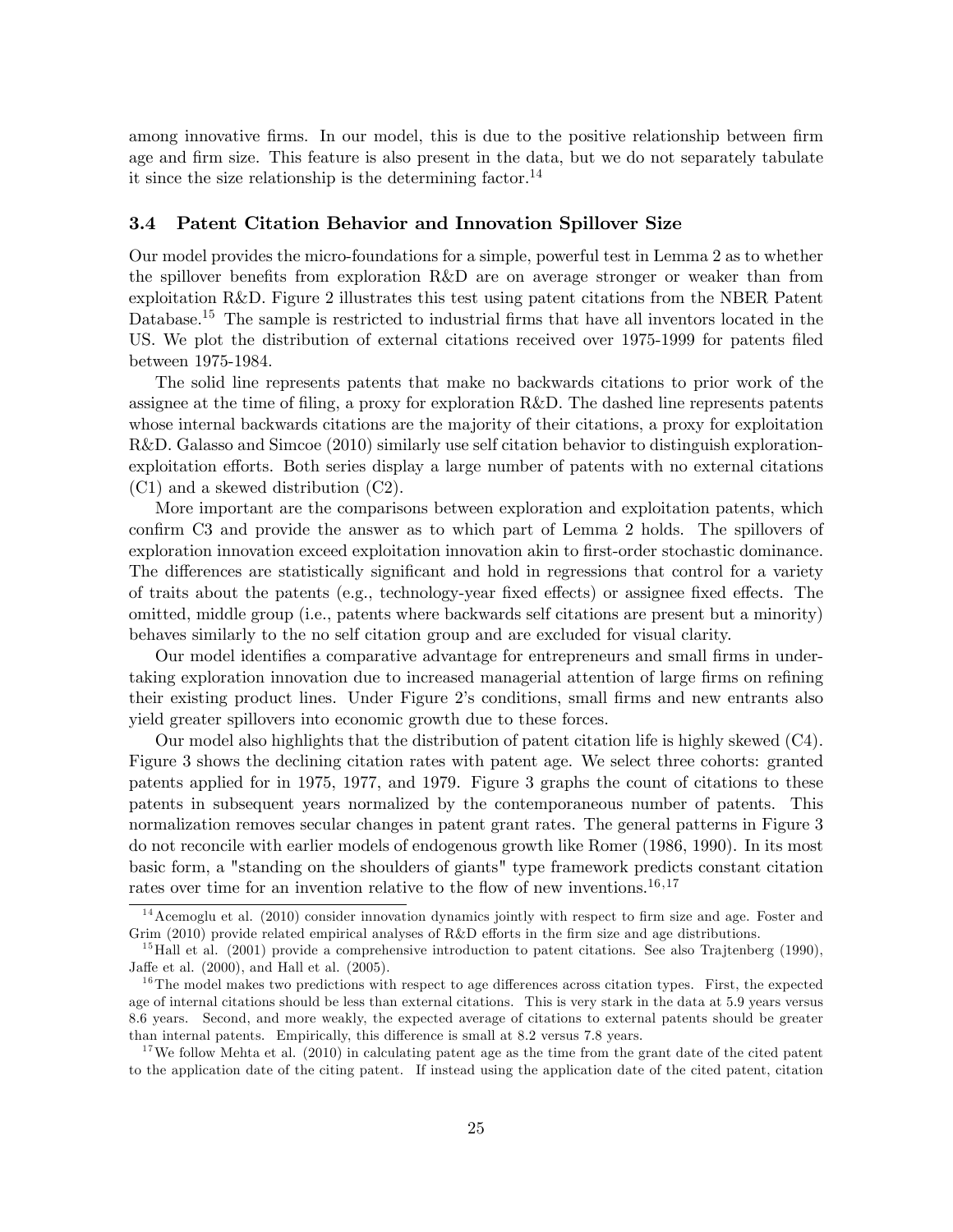#### 3.5 Innovation Type and Firm Size Distribution

We next examine variations in innovation type and patent citations across the firm size distribution. We build most directly on the important work of Acs and Audretsch (1987, 1988, 1991), Baumol (2009), Zucker et al. (1998), Kortum and Lerner (2000), Samila and Sorenson (2010), and similar. These papers find a special relationship between small, entrepreneurial companies and major inventions, but they do not study innovation properties systematically throughout the Örm size distribution. These distinctions also closely relate to the product versus process innovation differences discussed in the introduction.<sup>18</sup>

We document these relationships in Tables 2 and 3 using estimations at the assignee and firm levels, respectively. For assignee-level estimations, we measure assignee size as the number of granted patents from the USPTO during the 1975-1984 period. For firm-level estimations, we measure firm size as the average number of employees during this period. We employ the earlier period to allow for a long horizon to measure citations.

Each approach has merits and limitations. Patent assignees perhaps most closely resemble the model's direct link of firm size to firm innovation aggregates. This strong link is due to assignees data only considering innovative traits of Örms. Using assignees also has the advantage of not requiring Census Bureau clearance of results, which enables the graphs below. On the other hand, many firms file patents through multiple assignees. A firm-level approach better captures these corporate structures. Second, and most important, the direct link of innovation to realized employment growth is of first-order importance.

In Tables 2 and 3, the first panel presents a linear specification of the form,

$$
Cite_p = \eta_{i,t} + \beta \cdot \text{FirmSize}_p + \varepsilon_p,
$$

where  $p$  indexes patents. The dependent variable is the citation behavior of the patent, which varies across specifications, and the primary regressor is the size of the firm filing the patent. We include  $\eta_{i,t}$  fixed effects for the technology i and year t of the patent. Technologies are defined through patent classes. These fixed effects remove systematic differences in citation rates and firm sizes across technologies and years, focusing just on within variations. Estimations are linear probability models, and we find similar results with non-linear techniques.<sup>19</sup>

The second panels in Tables 2 and 3 present non-parametric specifications that include indicator variables for firm size categories. Coefficients in these estimates are relative to the omitted category of the smallest Örms. For the assignee estimations, the omitted group is assignees with one patent during the 1975-1984 period. For the Örm estimations, the omitted group is firms with fewer than 100 employees on average per annum. The smallest group typically accounts for a large number of firms and a modest share of patents.<sup>20</sup>

<sup>20</sup> For example, firms with 100 employees or fewer account for 61% of matched firms and 9% of matched

rates tend to rise for a few years before declining steadily. Patent grant dates typically lag application dates by a few years, and patents become more generally publicized after their grant.

<sup>&</sup>lt;sup>18</sup>Our work likewise relates to the economics literatures on innovation and industry structure and evolution. Examples include Jovanovic (1982), Nelson and Winter (1982), Gilbert and Newbery (1982), Reinganum (1984), Klepper and Grady (1990), Hopenhayn (1992), Henderson (1993), Jovanovic and MacDonald (1994), Lerner (1997), Gans et al. (2002), Cabral and Mata (2003), Duranton (2007), and Kerr (2010). A lengthy management literature further discusses these ideas (e.g., Christensen 1997).

 $19$ We weight patents such that each firm or assignee receives equal weight. We also cluster standard errors by firm to account for the multiple patent-to-firm mappings. We find very similar results when collapsing the data to a firm-level cross-section or to a cross-section of firm sizes. Analyzing the data at the patent level, however, allows us to directly control for technology-year fixed effects and undertake additional extensions.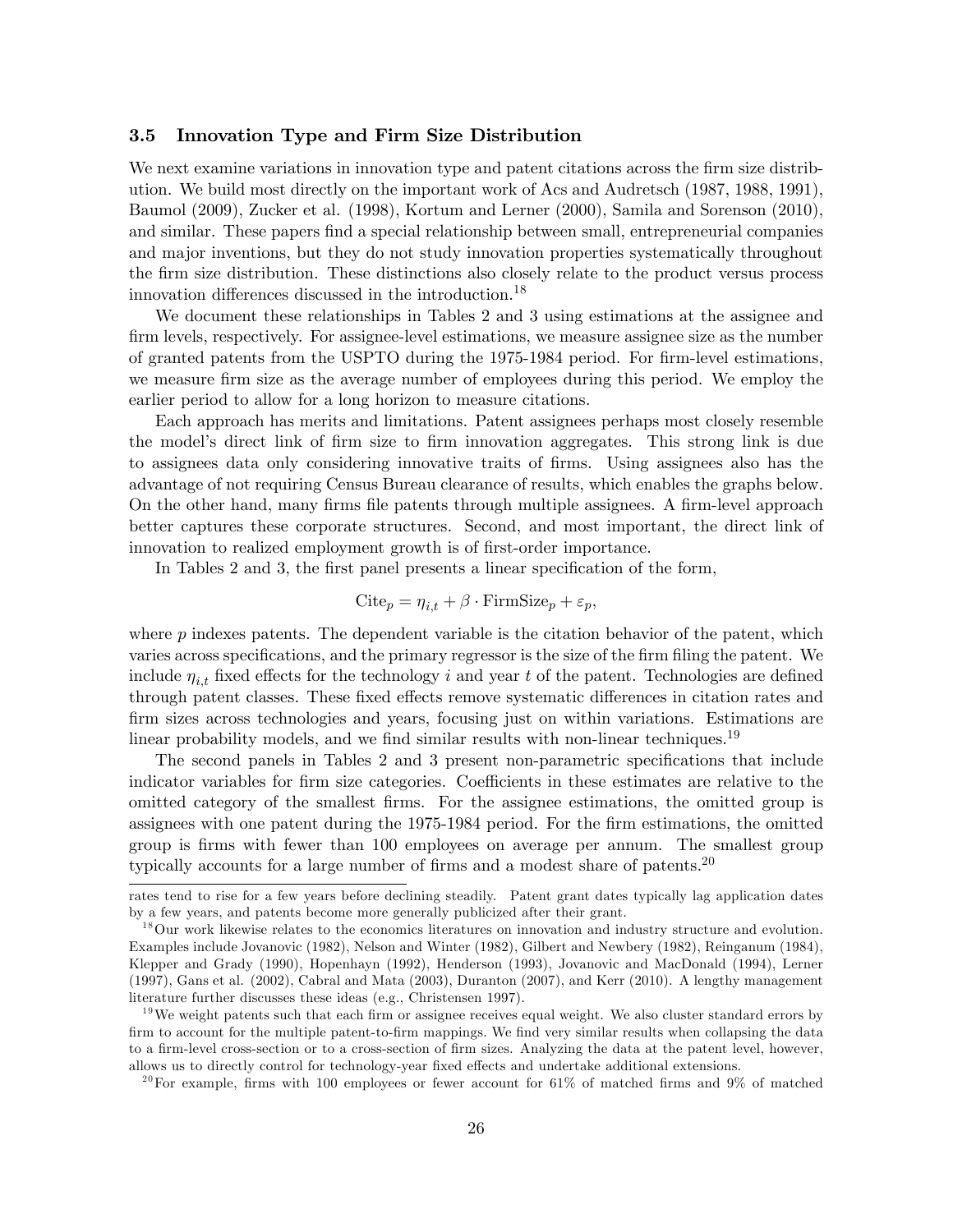#### 3.5.1 Exploration versus Exploitation Investments

We begin with variations across firm sizes in the types of innovations pursued. Our model links exploitation investments with patents that do not receive external citations. Column 1 of both tables shows that the likelihood of not receiving an external citation rises for patents of larger firms (prediction D1). The relative probability is  $1.5\%$  higher for assignees with more than 1000 patents compared to assignees with 101-1000 patents. Likewise, the probability is 1.9% higher for firms with more than 5000 employees compared to firms with 1500-5000 employees. There is also a mostly upward slope in probability across the firm size distribution, although the deviations of the largest firms are most pronounced.

The same relationship holds in Table 4 for the fraction of citations that are self citations of the firm's previous work  $(D2)$ , which our model also connects to exploitation efforts. This table considers patterns for patents filed in 1995 and their citations over the previous five years. This short period facilitates simulations discussed next, and this snap shot is very representative of the general behavior across the full sample. In 1995, the self citation share grows from 9% for firms filing just one patent to  $17\%$  for firms filing 2-5 patents. The share further increases to  $31\%$  for firms filing over 100 patents.

The last three columns of Table 4 evaluate these observed self citation shares against counterfactuals. Large patenters are more likely to cite themselves due to the greater likelihood that they draw upon their past work. This is true even if citations are random. If IBM and a small Örm in 1995 draw a random citation for the computer industry from 1990-1995, the likelihood that IBM draws itself is much greater. The likelihood of self citing for a new entrant is naturally zero. This bias to firm size is particularly true where large firms dominate narrow technology fields.

To confirm that this mechanical effect is not driving the observed relationship in Column 2, we undertake Monte Carlo simulations where we replace observed patents with random counterfactuals. For each observed citation, we draw a counterfactual that matches the technology and application year of the cited patent. We include the original citation among the possible pool of patents, and we draw with replacement. We measure from the simulation a counterfactual self citation share to assignee size relationship. As this relationship depends upon the randomness of the simulation draws, we repeat the procedure 1000 times.

We use these  $1000$  simulations to generate  $95\%$  confidence bands for the self citation ratio of each assignee. These confidence bands are specific to assignees based upon their size and underlying technologies. These confidence bands more rigorously test whether the observed self citation relationships are a systematic departure from the null hypothesis of being randomly determined. As anticipated, Column 3 shows that the mean value of the test statistic is rising in firm size.

Columns 4 and 5 confirm that the observed self citation behavior is a significant departure among large assignees. Column 4 examines the prevalence of departures. For assignees with one patent during 1995, only 13% display self citation behavior that we can reject as being random at a 95% confidence level. This non-random share grows to  $97\%$  for assignees with more than 100 patents in 1995. Column 5 also shows that average deviation of self citation shares from the random baseline is growing in firm size. These departures indicate that our

patents. The largest Örm size category accounts for 4% of matched Örms and 72% of patents. We discuss in the appendix how our conservative matching approach results in these shares being a lower bound on the small firm contribution. Likewise, over 50% of assignees have one patent, and 90% have fewer than 10 patents.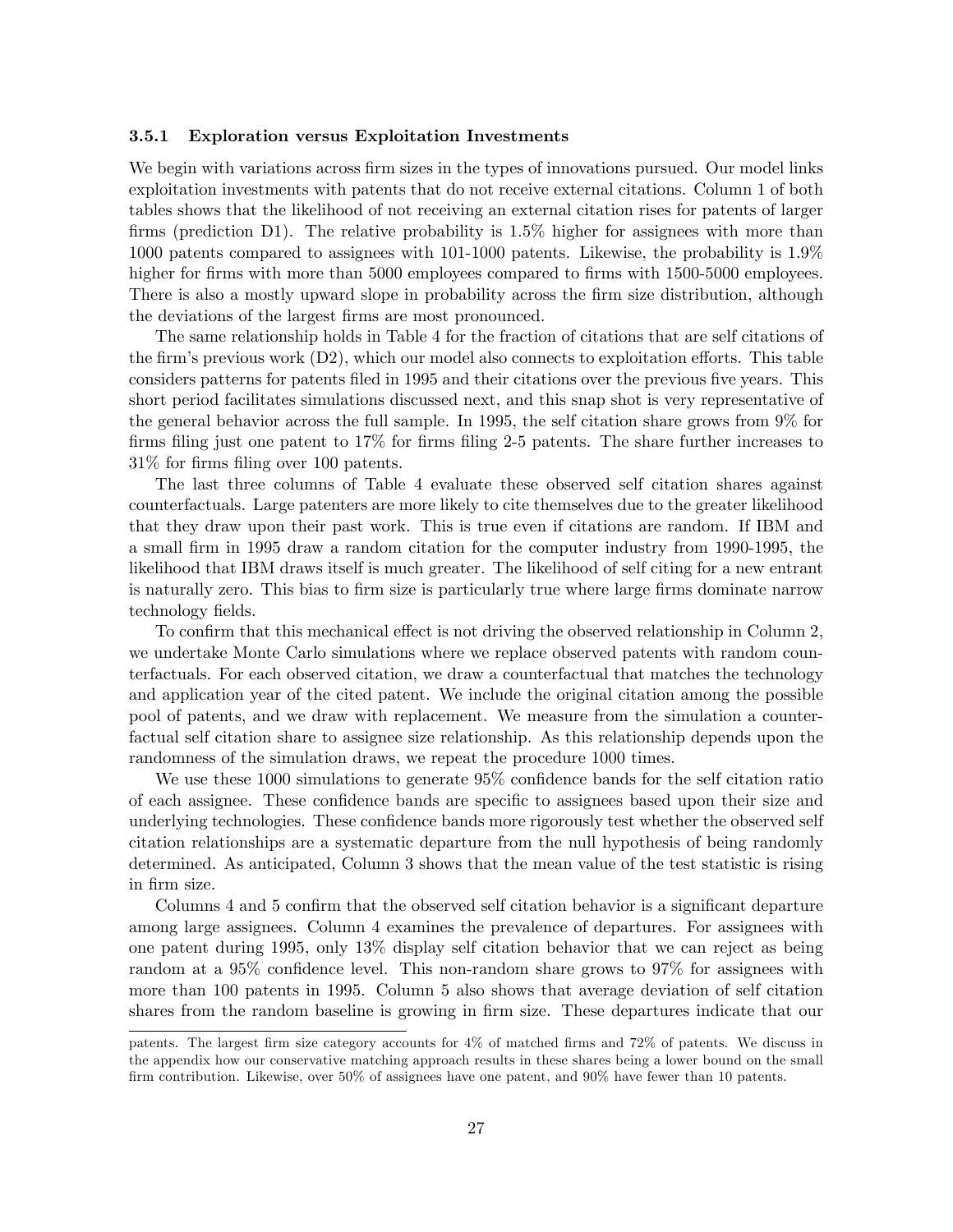results are due to firm behavior rather than the mechanics of firm size. The appendix further shows that these self citation findings hold in within-firm panel analyses, too.<sup>21</sup>

#### 3.5.2 Qualities of Exploration Innovations

These first two regularities  $(D1, D2)$  describe differences by firm size in whether exploration or exploitation innovations are pursued. Before proceeding to predictions D3-D6, which relate to the complete distribution of patent qualities, we pause to consider whether exploration innovations differ in quality for small and large firms. Assumption  $(3)$  specifies a common research technology for exploration innovations. This suggests that the citation qualities of exploration inventions should not vary significantly with firm size (exact predictions depend upon model parameters).

Figures 4 and 5 provide simple evidence using exploration patents that receive an external citation. We plot the mean, non-zero external citations across exploration patents for assignees against their sizes. Figure 4 uses a non-logarithmic citation scale, while Figure 5ís scale is logarithmic. The trend lines employ lowess functional smoothing. In both cases, we find broad similarity in patent quality and citations across the firm size distribution for external advances. This verifies assumption  $(3)$ . Differences in types of innovation pursued across the firm size distribution are more important than differences in research technologies.

#### 3.5.3 Complete Quality Distributions

To combine these effects and study the complete distribution of innovations, we categorize patents by quartiles of external citations received. Our model identifies how external patent citations reflect the underlying step sizes or qualities of innovations. Thus, our analysis of the patent citation distribution also describes the distribution of innovation qualities.

We develop these quartiles by technology-year using the 36 sub-categories of the USPTO classification scheme (e.g., "Optics", "Biotechnology"). Quartiles are assigned by patent, and patents with no external citations are assigned zero values for identifying bands. Tables 2 and 3 continue with our 1975-1984 sample of industrial patents. The dependent variables in Columns 2-5 are indicator variables for quartiles of the citation distribution. The lowest quality quartile  $(0\%–24\%)$  is Column 2, and the highest quartile  $(75\%–100\%)$  is Column 5. Coefficients across Columns 2-5 naturally sum to one.

Both tables show that the patents of larger firms are more likely to be of lower citation quality. This is primarily a consequence of shifting mass from the upper two quartiles of the distribution to the lowest quartile, and in particular through patents with no external citations. These specifications thus confirm our earlier observations in a flexible way that connects with our Örm growth estimations shortly. They directly connect to predictions D3 and D4.

We can also use this framework to further confirm our hypothesis that innovation quality is mostly stochastic conditional on innovation type. Prediction D4 suggests that the innovations of small firms are more likely to be of higher quality, but this differential should continually weaken as more stringent citation quality thresholds are examined as the stochastic nature of

 $^{21}$ This analysis closely relates to the patent localization work of Jaffe et al. (1993) and Thompson and Fox-Kean (2005). Similar procedures are used in agglomeration calculations like Duranton and Overman (2005) and Ellison et al. (2010). Agrawal et al. (2010) discuss related issues with respect to large patenting firms in "company towns" and their self citation behavior (e.g., Eastman Kodak in Rochester, NY).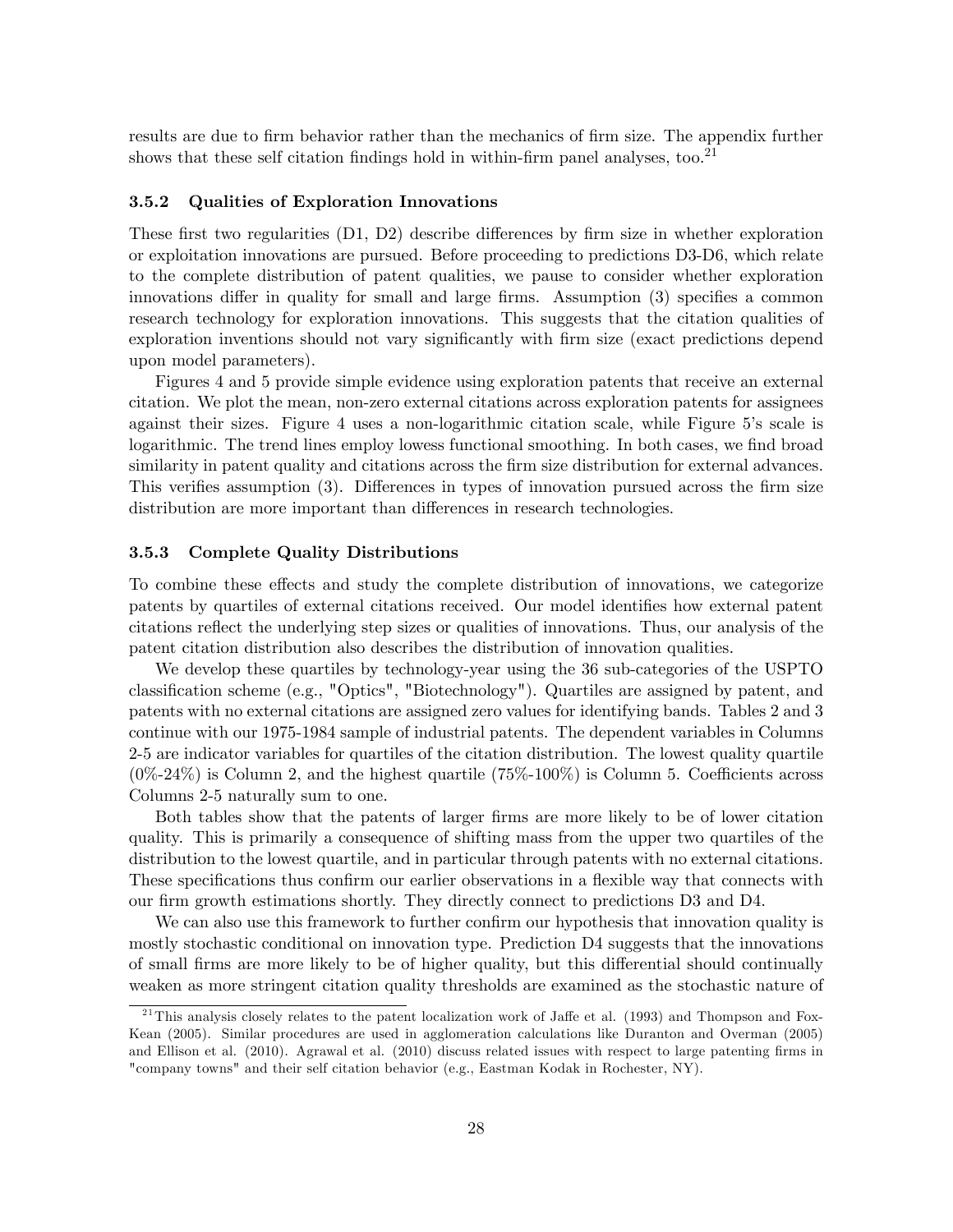realized inventions becomes more important. These weakening differences through the upper tail of the quality distribution are a unique prediction of Proposition 7 that helps differentiate our model from other frameworks.<sup>22</sup>

To examine this second prediction, we look within the upper quartile of the citation distribution in Columns 6-8 of Tables 2 and 3. We continue with indicator variables for whether a patent is above a certain threshold in the quality distribution. Unlike Columns 2-5, however, we normalize the dependent variable to have unit standard deviation so that coefficients are comparable across Columns 6-8. This step was not required earlier as the quartiles are approximately of equal size.

When using assignee data in Table 2, the lower arrival rate of major innovations for the largest firms compared to the smallest firms persists to the 99th percentile of patent quality. The firm size differential does, however, lose about two-thirds of the strength that existed when looking at the top quartile. When using firm data in Table 3, the small firm advantage is more prominent in the third quartile. What advantages exist at the 75th percentile are entirely eroded by the 95th percentile. These patterns support the more subtle part of prediction D4.

The appendix further shows these results hold when examining patent claims. Each patent includes a series of claims that delineate the property rights and novel features of the technology. While we develop our predictions in Section 2.8 for patent citations, most distributional results also hold for patent claims as claims are connected with the underlying step sizes of innovations. Claims are also linked by prior empirical work to the quality of innovations, and so from an empirical perspective it is reassuring that our results hold under this alternative technique.

We conclude that small firms are more likely to undertake major innovations. This is primarily due to differences in types of innovations pursued. When undertaking exploration  $R&D$ , quality differences by firm sizes are very limited, especially at the upper tail of the quality distribution where the stochastic nature of invention is critical in shaping outcomes.

#### 3.5.4 Dynamic Effects

Under the conditions of Lemma 2, predictions  $D5$  and  $D6$  emerge about citations profiles of patents by Örm age. We test these predictions using industrial patents from 1977-1994. This sample gives us sufficient history in the patent and Census Bureau data to be confident in first observations being new entrants. Ending the sample in 1994 allows for some time to measure subsequent citations. We observe D5 directly, for example, by calculating age for assignees through the time since their first patent filing. Patents for new entrants receive about  $25\%$ more external citations than patents for firms observed for ten years  $(6.8 \text{ versus } 5.4)$ . The declines in citations are monotonic in between.

For D6, Table 5 also presents some simple panel evidence on patent quality within firms over time. We restrict the sample to new entrants during 1977-1994. We regress traits of patents on an indicator variable for whether or not the patent is filed in the first two years that a firm is observed in the patent data. We include assignee or firm fixed effects to compare

 $^{22}$ A simple example can illustrate this point. Consider a scenario where 100 patents for small and large firms are drawn from a uniform quality distribution  $[0,1]$ . Imagine too that we include an additional 100 large firm patents that are of zero quality. Two consequences are 1) the mean of the small Örm distribution will usually be higher than the mean of the large firm distribution, and 2) there is no greater likelihood that the best patent is made by a small company. Because the randomness of the invention draws determines the extreme values realized, a similar logic applies to the very highest thresholds of patent quality.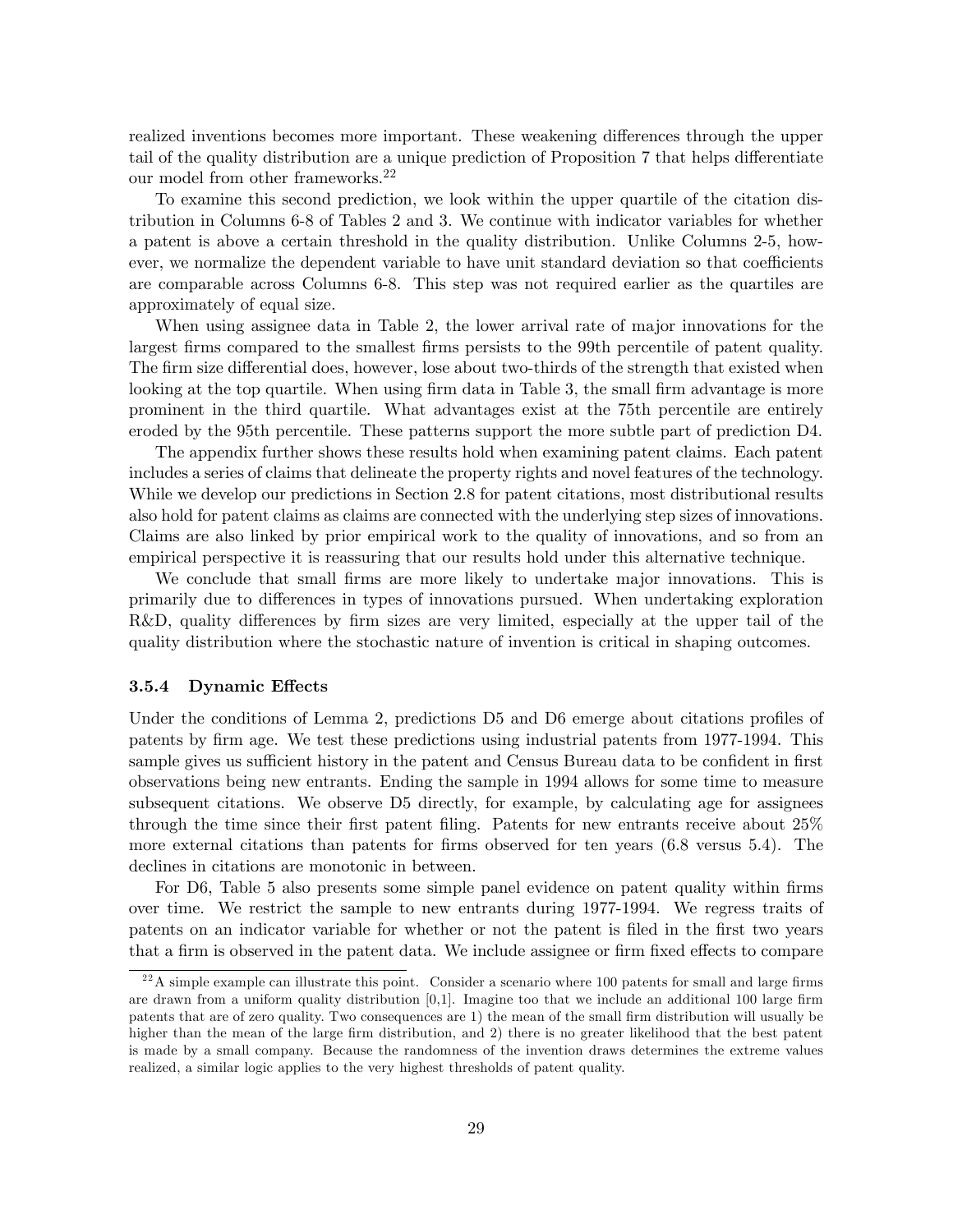early patents of the firm to later patents. We also include technology-year fixed effects.

Column 1 shows that the average external citation count is higher at entry. Column 2 shows that patents also have larger numbers of claims at firm entry than in later years. Columns 3-6 show the distribution of external citations in quartiles. Column 3 is the lowest quality quartile, and Column 6 is the highest quality quartile. Entrants have disproportionate representation in the highest quality quartile compared to later years for the same firm. The results confirm the time path of firms in terms of invention quality.

Our remaining dynamic evidence focuses on verifying our model's assumption that major exploration innovations are followed within firms by more incremental innovations and re-Önements. This process requires that an external innovation be made to dramatically push forward the technology of a product line that is dominated by incremental inventions within the currently leading Örm. We can further verify these features by demonstrating that the mean quality of citing patents outside of the original firm for a given invention is higher than the mean quality of citing patents within the firm.

Table 6 describes differences in how internal versus external work build upon an invention. We use a linear specification of the form,

$$
\mathrm{Cite}_{p_2,p_1} = \phi_{p_1} + \eta^{p_2}_{i,t} + \beta \cdot \mathrm{External}_{p_2,p_1} + \epsilon_{p_2,p_1},
$$

where Cite<sub>p2,p1</sub> models traits of patents  $p_2$  that cite patents  $p_1$ . We include citations for US industrial patents Öled during 1975-1984. We restrict the citations to be US industrial patents filed within a ten-year window of the original patent. We find similar patterns when using all citations, but the consistent window is more appropriate.

The primary regressor is the indicator variable  $External_{p_2,p_1}$  that takes unit value if the assignee of citing patent  $p_2$  differs from the assignee of cited patent  $p_1$ . Three-quarters of citations are external. We include  $\phi_{p_1}$  fixed effects for cited patents. We thus compare differences between internal and external citations on the same patent. We also include  $\eta_{i,t}^{p_2}$  fixed effects for the technology i and year t of the citing patent  $p_2$ ; the patent fixed effects naturally control for these traits for cited patents  $p_1$ . We define  $\eta_{i,t}^{p_2}$  through USPTO sub-categories and five-year time periods. We cluster standard errors by cited patents.

The first column of Table 6 models the number of external citations on citing patents  $p_2$ as the outcome variable. The second column alternatively tests the number of claims on the citing patent as a measure of quality. Columns 3-6 then test the quality distribution of citing patents in a format similar to Tables 2 and 3. Quality distributions are determined through ranks of external citations by technology and period. Coefficients across the final four columns for a row approximately sum to zero, but the relationship does not hold exactly given that quality distributions are calculated over a larger group than the regression sample.

The first column finds that the mean number of future citations for external work that builds upon a given invention is 0.8 citations higher than the internal work that also builds on the focal invention. This effect is large relative to the sample mean of 8.2. There is also a substantial external premium of 1.2 claims relative to the sample mean of 15.4. Columns 3-6 show that this effect mainly comes from a greater prevalence of upper quartile patents among the external citing patents, with mass moved from the lowest two quartiles of the distribution. These patterns suggest that external work that builds upon a given invention is stronger than the internal work that follows. The appendix extends this analysis. $^{23}$ 

 $^{23}$ The appendix also reports transition matrices for firms in the patent quality and patent count distributions.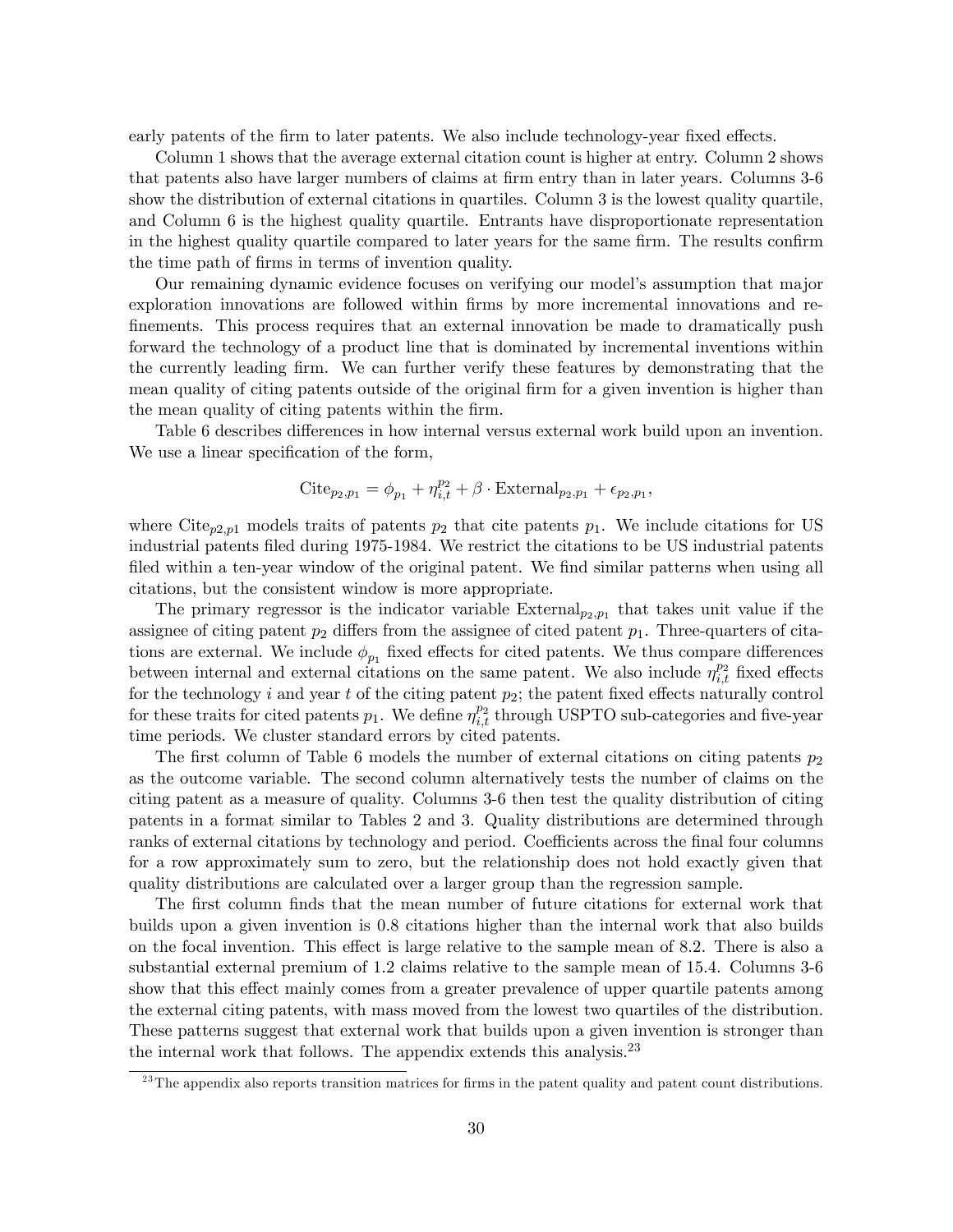#### 3.6 Innovation Type and Firm Growth Rates

Our final group of predictions E1-E4 focuses on the link between innovation and firm growth. We show these relationships using the full dataset of patents matched to the Census Bureau data. We organize our sample around five-year blocks. The three periods included in the regressions are 1978-1982, 1983-1987, and 1988-1992. We calculate for each firm its employment growth to the following period, and we use 1993-1997 data to calculate growth for 1988-1992.

Following Davis et al. (1996), we calculate employment growth relative to the average of the two periods:  $EmpGr_{f,t} = [Emp_{f,t+1} - Emp_{f,t}]/([Emp_{f,t+1} + Emp_{f,t}]/2)$ . This growth variable is bounded between  $(-2, 2)$  for continuing firms, reduces the impact of outliers, and protects against mean reversion. For our core sample, the mean of  $EmpGr_{f,t}$  is 0.128 and the standard deviation is 0.597. Firm employment  $Emp_{f,t}$  for each period is calculated as a mean across the years where positive employment is observed. Our patterns below are robust to several variants of defining employment growth (e.g.,  $\ln[Emp_{f,t+1}/Emp_{f,t}].$ 

The central regressors to explain employment growth to the next period are the firm's current employment, the firm's total patenting in the period, the quality distribution of the firm's own patents in this period (Internal Patent Quality Share $f,g$ ), and the quality distribution of the recent external innovations cited by the firm (External Citations Quality Share $f,g$ ). External citation quality is calculated with a window of five years. $^{24}$ 

Table 7 presents an employment growth specification of the form,

$$
EmpGr_{f,t} = \eta_{i,t} + \gamma_E \ln(\text{Emp}_{f,t}) + \gamma_P \ln(\text{Patterns}_{f,t})
$$
  
+  $\sum_{q \in Q} (\beta_q \cdot \text{Internal Patent QualityShare}_{f,q})$   
+  $\sum_{q \in Q} (\theta_q \cdot \text{External Citations QualityShare}_{f,q}) + \epsilon_{f,t},$ 

where f and t index firms and five-year periods. The set of quality quartiles  $Q$  are indexed by q. We omit the lowest two quality quartiles for both distributions, and the  $\beta_q$  and  $\theta_q$ coefficients are estimated relative to this group. We include  $\eta_{i,t}$  fixed effects for the industry i and year  $t$  of the firm. Industries are assigned to firms at the two-digit level of the Standard Industrial Classification system using industries in which firms employ the most workers. We cluster standard errors at the firm level; regressions are unweighted. $25$ 

Similar to our model, these matrices emphasize the faster speed of firm movements across the citation quality distribution compared to the patent count distribution.

 $^{24}$  For a firm observation during the 1983-1987 period, we first calculate the fraction of its 1983-1987 patents that fall within each of the four quality quartiles. For the firm's patents filed in 1987, we also separately calculate the quality distribution of cited, external patents during 1982-1987. We repeat this procedure for patents Öled by the Örm in 1986 using a 1981-1986 window on external citations, and so on. We then aggregate these external citations qualities to characterize for the Örm the overall quality of the prior external work upon which it was building during the 1983-1987 period. For the first sample period of 1978-1982, we use data on patents from before 1978 to calculate quality. The Öve-year window allows for consistent calculations throughout the panel. Quality distributions are relative to the technology-year in which a patent was Öled.

 $^{25}$ This growth specification implicitly contains firm fixed effects. First, the dependent variable is employment growth versus the level of employment. Second, the innovation literature often characterizes patents as stock variables. By focusing on contemporaneous patent counts and quality distributions, we are implicitly looking at changes in innovation stocks to the current period from the previous period. Econometric specifications tend to Önd contemporaneous R&D investments have the most important impact for rates of technology formation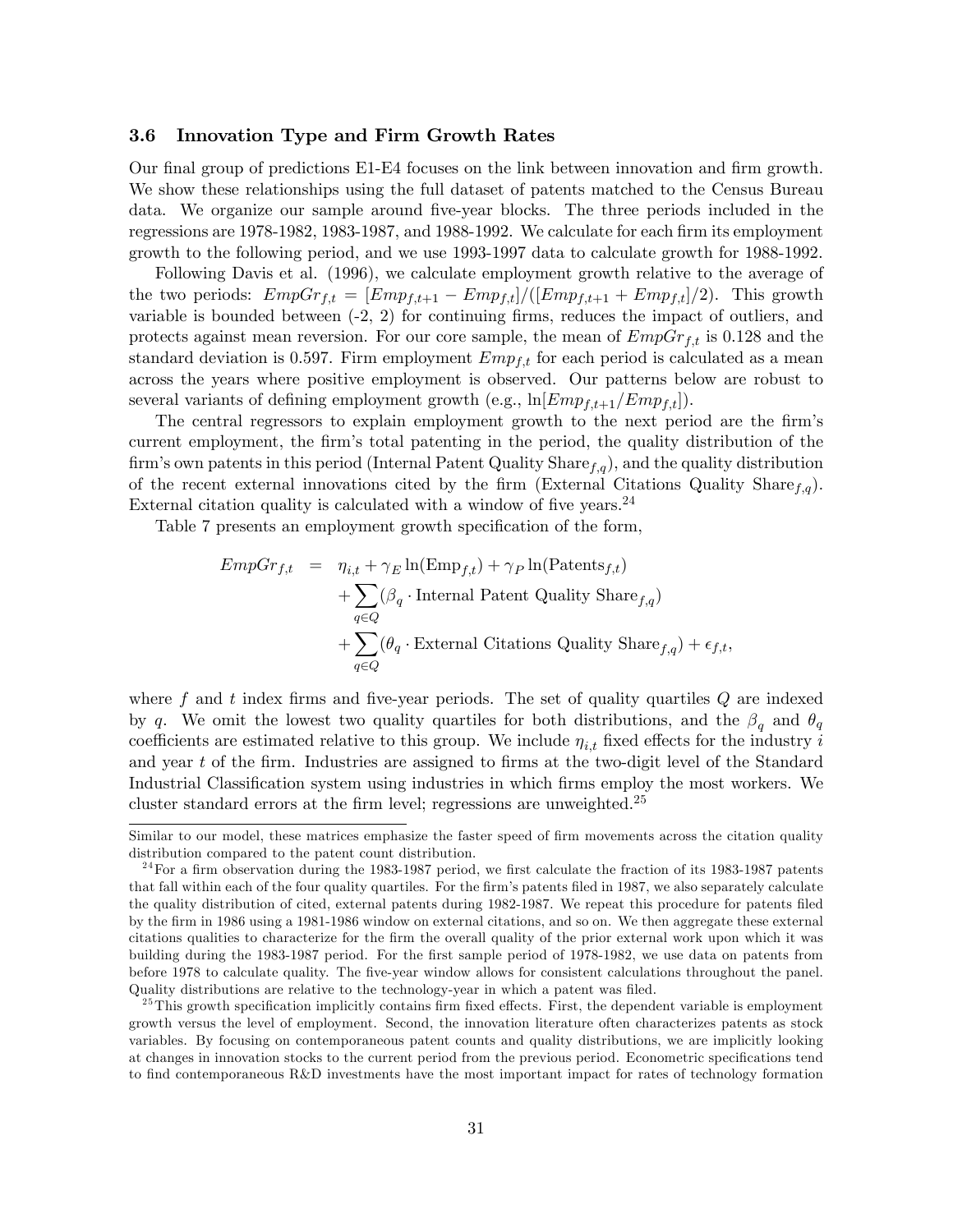The first column of Table 7 shows the employment growth response when controlling for just employment and patenting levels. The negative relationship to current employment levels matches the departures from Gibrat's Law recently observed in complete datasets of the firm size distribution (prediction A3). If Gibrat's Law were to hold throughout the full size distribution, the  $\gamma_E$  employment coefficient would be zero. Instead, small firms grow faster. The estimate suggests that a  $10\%$  increase in firm size lowers employment growth by  $5\%$  from the sample mean of 0.128. Column 1 also finds that greater numbers of patents promote growth in the next period. Non-linear specifications find the employment relationship is convex, but adding higher order moments does not influence the quality distribution results reported next.

Column 2 introduces the quality distributions: Internal Patent Quality Share $_{f,q}$  and External Citations Quality Share<sub>f,q</sub>. The  $\beta$  and  $\theta$  coefficients are measured relative to the two lowest quality quartiles. Looking first at own-firm patents, employment growth is higher when a greater share of the firm's own innovations are higher quality. The effect is statistically significant and economically important. Moving  $10\%$  of the quality distribution from the lowest quartile to the highest quartile has the same employment growth effect as a  $12\%$  increase in the number of patents. This both supports our modelís assumptions and prediction E1.

The spillover effect captured by citations of high quality patents is also strong for the upper quality distribution. Column 2's  $\theta$  coefficient for the upper quality quartile is greater than its corresponding  $\beta$  coefficient, although in general we find that the  $\theta$  and  $\beta$  coefficients for the upper quartile are comparable in size. This suggests that building upon high quality innovations is very important for growth. Independent of magnitude, we also consistently observe more nonlinear differences in the quality distribution for external citations compared to internal patents (i.e., comparing the third and highest quality quartiles). Spillover benefits are highly skewed towards high quality innovations.<sup>26</sup>

The next two columns split the sample into small firms and large firms. If a firm is observed during the sample period to have 100 or fewer employees, it is classified as a small firm for the full sample. Not surprisingly, deviations from Gibrat's Law are greater for small firms. Growth is also stronger in total patent counts for small Örms compared to large Örms. Finally, the growth impact of developing a major innovation or of building upon a prior major innovation is more powerful in small firms (prediction E1).

Our primary sample drops Örm-year observations where a patent is not observed due to the log transformation. This truncation cannot be remedied by selection models or examining raw patent counts because the associated quality distributions are undefined. Column 5 takes the alternative approach of restricting the sample to firms that are observed to patent in all three periods, circumventing the selection bias within firms. The overall importance of having major innovations within the company grows relative to the quality of external citations in this sample. In both cases, high quality innovations remain particularly important.

The last column separately confirms prediction E2 that internal patents do not contribute

<sup>(</sup>e.g., Pakes and Griliches 1980, Hausman et al. 1984, and Hall et al. 1986). Samila and Sorenson (2010) likewise find localized employment effects have very short lags.

<sup>&</sup>lt;sup>26</sup>These results, of course, should not be interpreted as suggesting an easy way to promote firm growth. Adjusting external citation quality distributions is a very difficult challenge for managers, perhaps even more so than internal quality distributions. Breakthrough innovations are often difficult to discern, and how to build upon them appropriately is not obvious. In this context, it is important to note that USPTO examiners review and sometimes modify citations on patents to reflect appropriate prior technologies. Citations thus reflect true technological proximity versus an attempt to actively define how a firm is being viewed externally.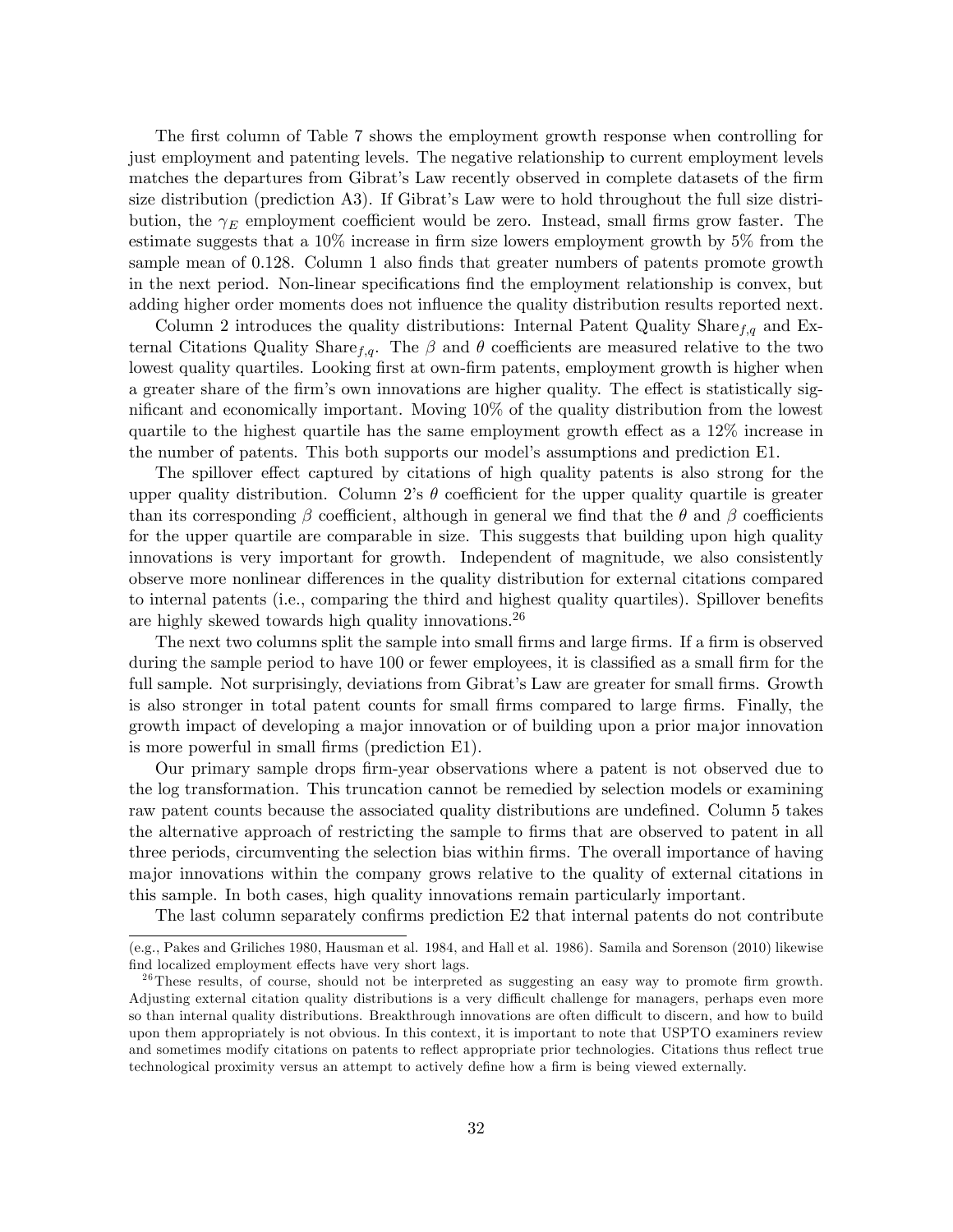as much to Örm growth as external patents. We calculate the share of citations made by the firm in the current period that are self citations of prior work by the firm. We include indicator variables for the self citation share being  $(0\%, 20\%)$  and  $(20\%, 100\%)$ . Relative to the majority of observations that have zero self citations, higher backwards self citations are associated with weaker employment growth. This relationship holds in all subsamples and when only including the self citation measures.

Prediction E3 also holds with this sample. Regressing employment growth on log patenting by itself yields a coefficient of  $-0.018$  (0.003). This negative relationship is to be expected given that greater patenting is associated with larger Örm size. On the other hand, regressing employment growth on log patent intensity by itself yields a coefficient of  $0.066 (0.002)$ . Similar relationships hold for R&D expenditures using the samples in Table 1.

The appendix reports several specification extensions. We again repeat our analysis with patent claims as a second measure of innovation quality. We also test the stronger employment growth effects associated with higher patent quality threshold effects. Finally, we show that survival margins confirm prediction E4.

# 4 Conclusions

Research continues to enrich our models of economic growth. This paper contributes to this effort by modelling heterogeneity in firm behavior for exploration versus exploitation R&D. We find empirical evidence that exploration R&D does not scale as rapidly with firm size as exploitation R&D. Adding this ingredient to our theoretical framework delivers a richer account of innovation and growth, offering many testable implications that hold in the data. The R&D heterogeneity across different-sized firms is important.

One important implication of the model is that small Örms, and especially new entrants, have a comparative advantage for undertaking exploration R&D. This is very natural as large firms have many product lines to concentrate on. This framework rationalizes why small, entrepreneurial Örms contribute disproportionate numbers of major innovations. Moreover, the predicted distributional patterns line up with the data.

Another important implication emerges from patent citations. By incorporating patent citations behavior into our model, we derive a simple test as to whether the growth spillover effects across firms are higher for exploration or exploitation innovation. For the recent US economy, we find that the external impacts of exploration innovation on other firms exceed exploitation innovation. This in turn suggests that small, innovative firms and new entrants play a special role in economic growth due to these spillovers.

This paper establishes a theoretical framework to study innovative firms and provides empirical evidence from US firms. In a parallel quantitative work, we are calibrating a version of this model to US data that also incorporates non-innovating Örms at the expense of losing theoretical tractability. That work will quantify the implications of different  $R\&D$  types on firm dynamics, and, more important, the contribution of innovating Örms to the overall economy. Our ultimate goal in that project is to study quantitatively various innovation policies.

This paper has built a very tractable model with important firm heterogeneities. We hope this framework is a useful platform for future research on the financing of innovation, intellectual property rights, and R&D policies in general. We also hope the new facts generated in our empirical work stimulate future discussions on the dynamics of innovative firms.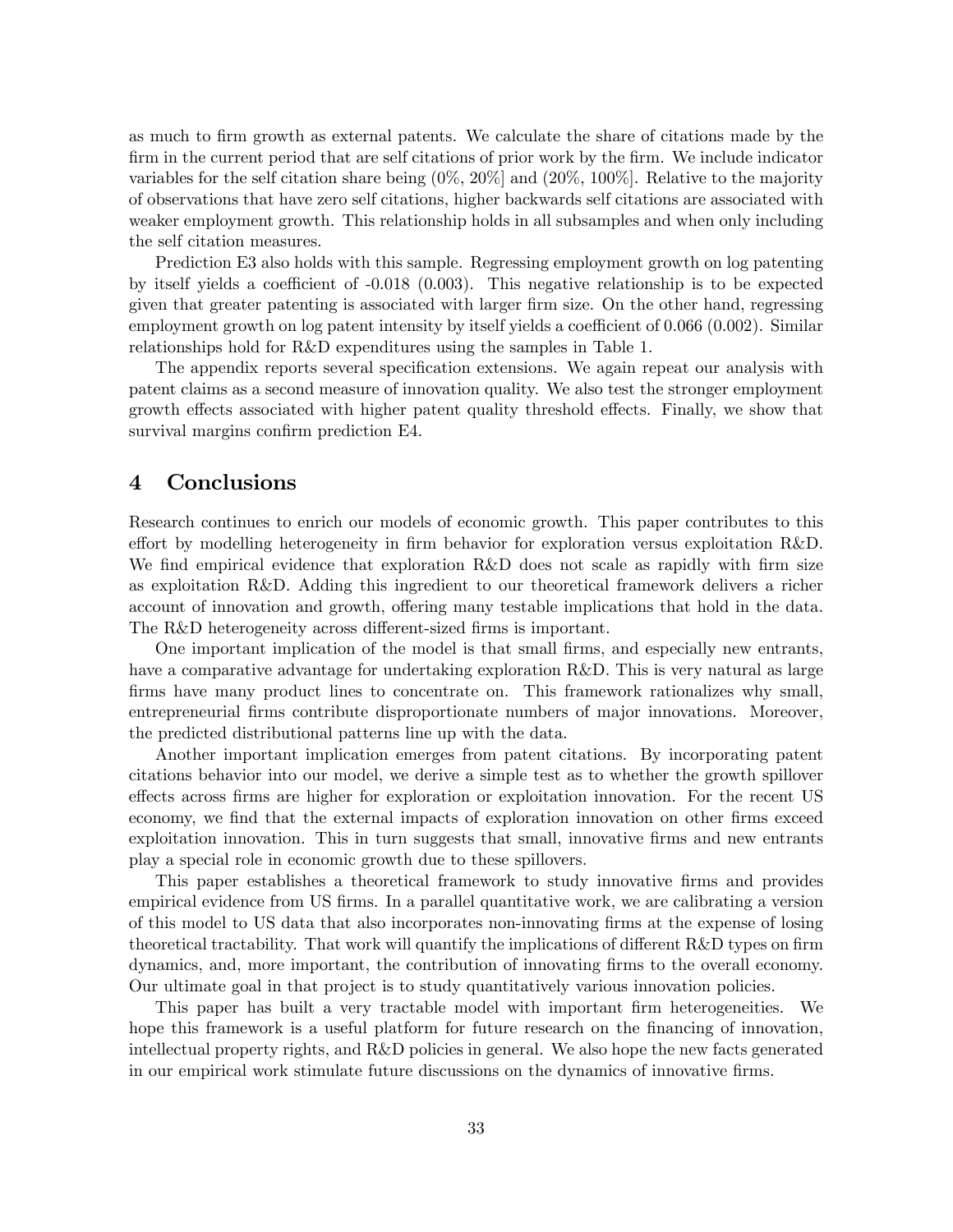# References

- [1] Acemoglu, Daron, Introduction to Modern Economic Growth (Princeton, NJ: Princeton University Press, 2009).
- [2] Acemoglu, Daron, and Ufuk Akcigit, "State Dependent Intellectual Property Rights Policy", Working Paper (2010).
- [3] Acemoglu, Daron, Ufuk Akcigit, Nicholas Bloom, and William Kerr, "Innovation, Reallocation, and Growth", Working Paper (2010).
- [4] Acemoglu, Daron, and Dan Cao, "Innovation from Entrants and Incumbents", Working Paper (2010).
- [5] Acs, Zoltan, and David Audretsch, "Innovation, Market Structure, and Firm Size", Review of Economics and Statistics 69:4 (1987), 567-574.
- [6] Acs, Zoltan, and David Audretsch, "Innovation in Large and Small Firms: An Empirical Analysis", American Economic Review 78:4 (1988), 678-690.
- [7] Acs, Zoltan, and David Audretsch, "Innovation and Size at the Firm Level", Southern Economic Journal 57:3 (1991), 739-744.
- [8] Adams, James, and Susan Peck, "A Guide to R&D Data at the Center for Economic Studies U.S. Bureau of the Census", CES Working Paper 94-9 (1994).
- [9] Aghion, Philippe, Christopher Harris, and John Vickers, "Competition and Growth with Step-by-Step Innovation: An Example", European Economic Review 41 (1997), 771-782.
- [10] Aghion, Philippe, Christopher Harris, Peter Howitt, and John Vickers "Competition, Imitation and Growth with Step-by-Step Innovation", Review of Economic Studies 68:3 (2001), 467-492.
- [11] Aghion, Philippe, and Peter Howitt, "A Model of Growth Through Creative Destruction", Econometrica 110 (1992), 323-351.
- [12] Agrawal, Ajay, Iain Cockburn, and Carlos Rosell, "Not Invented Here? Innovation in Company Towns", Journal of Urban Economics 67:1 (2010), 78-89.
- [13] Akcigit, Ufuk, "Firm Size, Innovation Dynamics and Growth", Working Paper (2010).
- [14] Balasubramanian, Natarajan, and Jagadeesh Sivadasan, "What Happens When Firms Patent? New Evidence from US Economic Census Data", Review of Economics and Statistics (2010), forthcoming.
- [15] Barro, Robert, and Xavier Sala-i-Martin, Economic Growth (Cambridge: MIT Press, 1995).
- [16] Baumol, William, "Entrepreneurship, Innovation and Growth: The David-Golliath Symbiosis", Working Paper (2009).
- [17] Bernard, Andrew, Stephen Redding, and Peter Schott, "Multi-Product Firms and Product Switching", American Economic Review 100:1 (2010), 70-97.
- [18] Caballero, Ricardo, and Adam Jaffe, "How High are the Giants' Shoulders: An Empirical Assessment of Knowledge Spillovers and Creative Destruction in a Model of Economic Growth," in NBER Macroeconomics Annual 1993 (Cambridge: MIT Press, 1993), 15-86.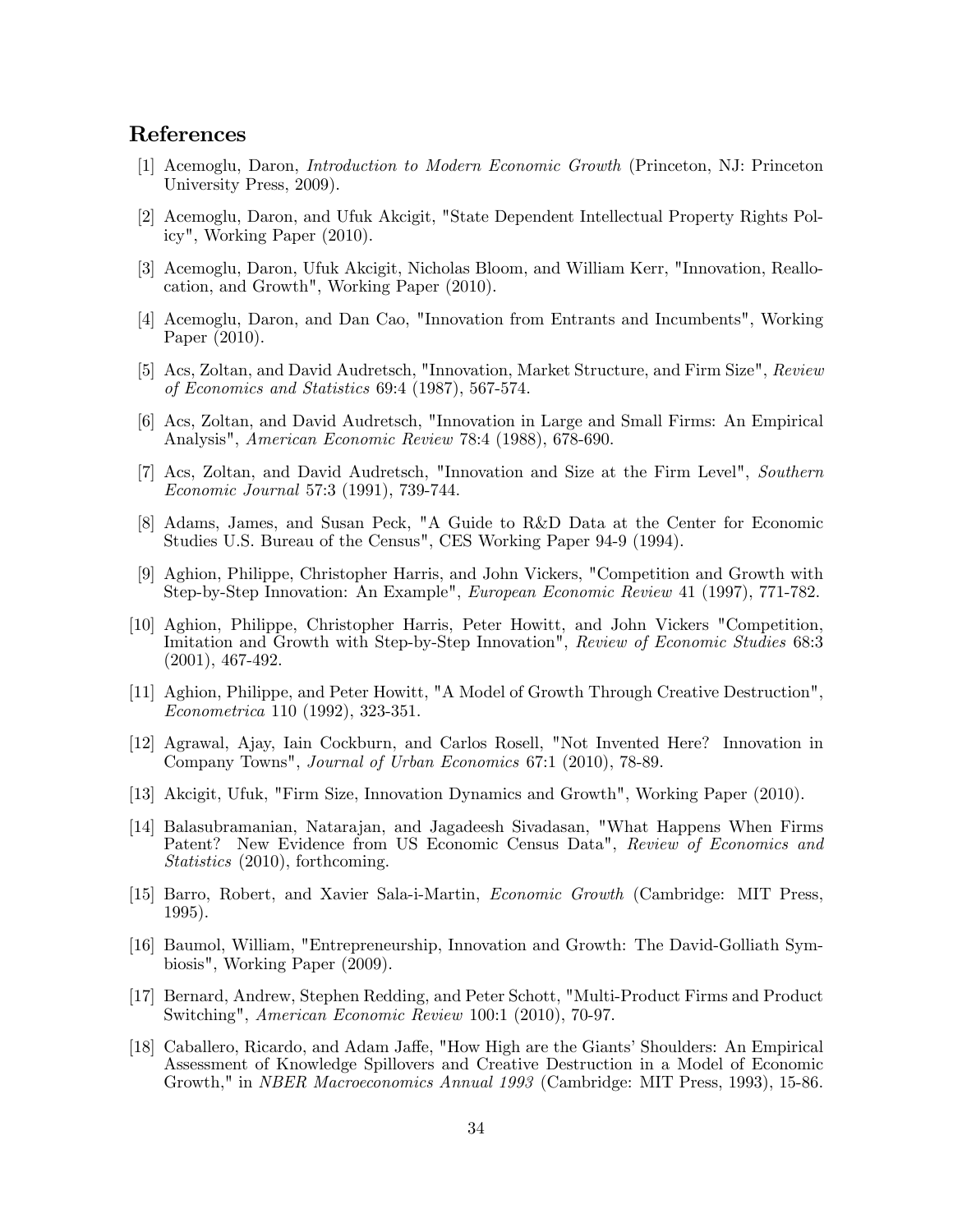- [19] Cabral, Luis, and Jose Mata, "On the Evolution of Firm Size Distribution: Facts and Theory", American Economic Review 93 (2003), 1075-1090.
- [20] Cai, Jie, "Knowledge Spillovers and Firm Size Heterogeneity", Working Paper (2010).
- [21] Caves, Richard, "Industrial Organization and New Findings on the Turnover and Mobility of Firms", Journal of Economic Literature 36 (1998), 1947-1982.
- [22] Christensen, Clay, The Innovator's Dilemma: When New Technologies Cause Great Firms to Fail (Boston, MA: Harvard Business School Press, 1997).
- [23] Cohen, Wesley, "Empirical Studies of Innovative Activity", in Paul Stoneman (ed.) Handbook of the Economics of Innovations and Technological Change (Oxford, UK: Blackwell, 1995).
- [24] Cohen, Wesley, and Steven Klepper, "The Anatomy of Industry R&D Intensity Distributions", American Economic Review 82 (1992), 773-799.
- [25] Cohen, Wesley, and Steven Klepper, "A Reprise of Size and R & D", Economic Journal 106:437 (1996a), 925-951.
- [26] Cohen, Wesley, and Steven Klepper, "Firm Size and the Nature of Innovation within Industries: The Case of Process and Product R&D", Review of Economics and Statistics (1996b), 232-243.
- [27] Davis, Steven, John Haltiwanger, and Scott Schuh, Job Creation and Destruction (Cambridge, MA: MIT Press, 1996).
- [28] Dunne, Timothy, Mark Roberts, and Larry Samuelson, "Patterns of Firm Exit and Entry in U.S. Manufacturing Industries", Rand Journal of Economics 19 (1988), 495-515.
- [29] Duranton, Gilles, "Urban Evolutions: The Fast, the Slow, and the Still", The American Economic Review 97:1 (2007), 197-221.
- [30] Duranton, Gilles, and Henry Overman, "Testing for Localization Using Micro-Geographic Data", Review of Economic Studies 72 (2005), 1077-1106.
- [31] Ellison, Glenn, Edward Glaeser, and William Kerr, "What Causes Industry Agglomeration? Evidence from Coagglomeration Patterns", American Economic Review 100 (2010), 1195-1213.
- [32] Foster, Lucia, and Cheryl Grim, "Characteristics of the Top R&D Performing Firms in the U.S.: Evidence from the Survey of Industrial R&D", CES Working paper 10-33 (2010).
- [33] Gans, Joshua, David Hsu, and Scott Stern, "When Does Start-up Innovation Spur the Gale of Creative Destruction?", RAND Journal of Economics 33 (2002), 571-586.
- [34] Geroski, Paul, "An Applied Econometricianís View of Large Company Performance", Review of Industrial Organization 13 (1998), 271-294.
- [35] Gilbert, Richard, and David Newbery, "Preemptive Patenting and the Persistence of Monopoly", American Economic Review 72 (1982), 514-526.
- [36] Galasso, Alberto, and Timothy Simcoe, "CEO Overconfidence and Innovation", Working Paper (2010).
- [37] Griliches, Zvi, "Patent Statistics as Economic Indicators: A Survey", Journal of Economic Literature 28:4 (1990), 1661-1707.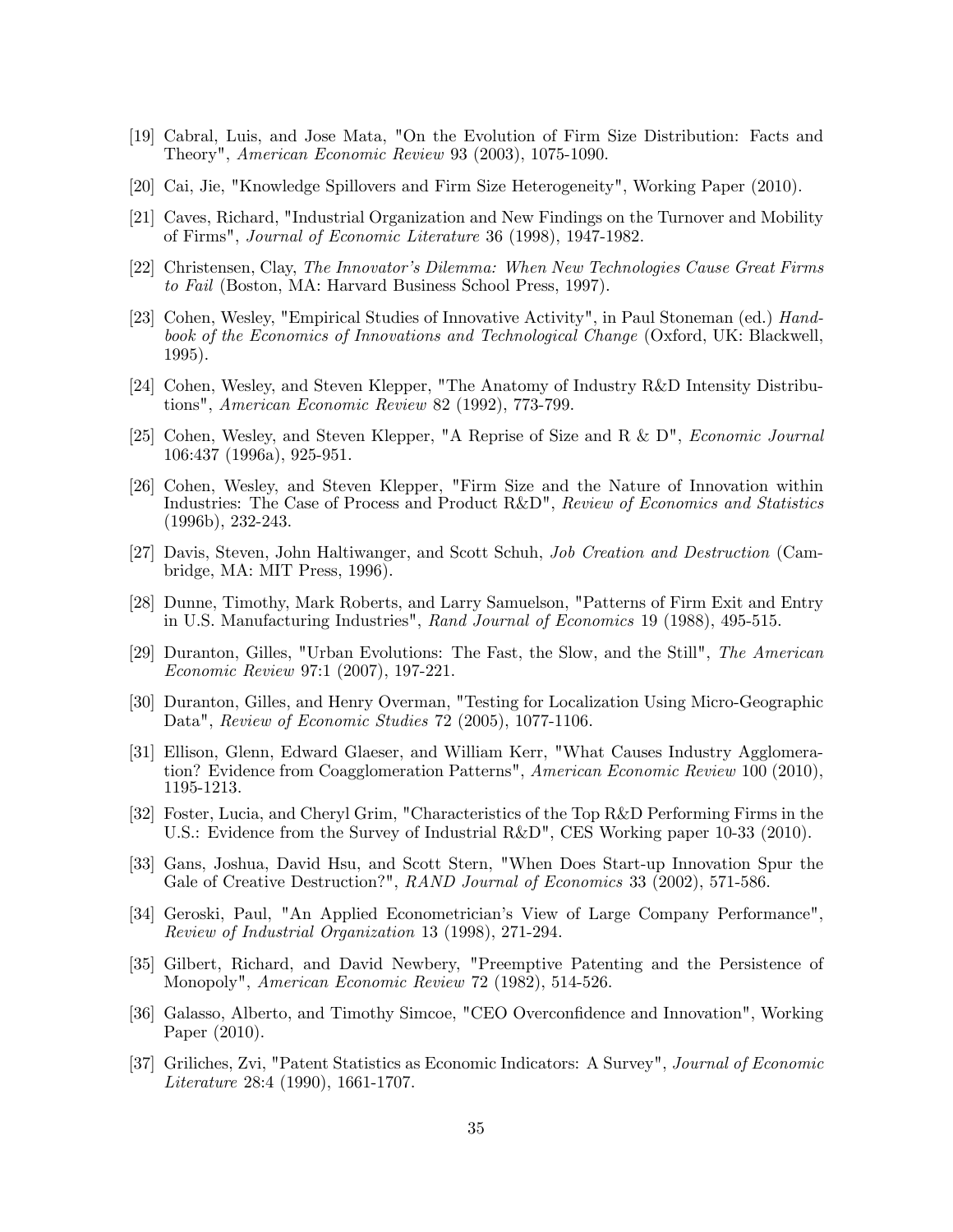- [38] Griliches, Zvi, "The Search for R&D Spillovers", Scandinavian Journal of Economics 94 (1992), S29-S47.
- [39] Grossman, Gene, and Elhanan Helpman, Innovation and Growth in the Global Economy (Cambridge, MA: MIT Press, 1991).
- [40] Hall, Bronwyn, Zvi Griliches, and Jerry Hausman, "Patents and R and D: Is There a Lag?", International Economic Review 27 (1986), 265-283.
- [41] Hall, Bronwyn, Adam Jaffe, and Manuel Trajtenberg, "The NBER Patent Citation Data File: Lessons, Insights and Methodological Tools", NBER Working Paper 8498 (2001).
- [42] Hall, Bronwyn, Adam Jaffe, and Manuel Trajtenberg, "Market Value and Patent Citations", Rand Journal of Economics 36 (2005), 16-38.
- [43] Hausman, Jerry, Bronwyn Hall, and Zvi Griliches, "Econometric Models for Count Data with an Application to the Patents-R&D Relationship", *Econometrica* 52 (1984), 909-938.
- [44] Henderson, Rebecca, "Underinvestment and Incompetence as Responses to Radical Innovation: Evidence from the Photolithographic Alignment Equipment Industry", Rand Journal of Economics 24 (1993), 248-270.
- [45] Hopenhayn, Hugo, "Entry, Exit, and Firm Dynamics in Long Run Equilibrium", Econometrica 60:5 (1992), 1127-1150.
- [46] Hopenhayn, Hugo, Gerard Llobet, and Matthew Mitchell, "Rewarding Sequential Innovators: Patents, Prizes, and Buyouts", Journal of Political Economy 115:6 (2006), 1041- 1068.
- [47] Jaffe, Adam, Manuel Trajtenberg, and Michael Fogarty, "Knowledge Spillovers and Patent Citations: Evidence from a Survey of Inventors", American Economic Review Papers and Proceedings 90 (2000), 215-218.
- [48] Jaffe, Adam, Manuel Trajtenberg, and Rebecca Henderson, "Geographic Localization of Knowledge Spillovers as Evidenced by Patent Citations", The Quarterly Journal of Economics 108:3 (1993), 577-598.
- [49] Jarmin, Ron, and Javier Miranda, "The Longitudinal Business Database", CES Working Paper (2002).
- [50] Jones, Charles, "R&D-Based Models of Economic Growth", Journal of Political Economy 103 (1995), 759-784.
- [51] Jovanovic, Boyan, "Selection and the Evolution of Industry", Econometrica 50 (1982), 649-670.
- [52] Jovanovic, Boyan, and Glenn McDonald, "The Life Cycle of a Competitive Industry", Journal of Political Economy 102 (1994), 322-347.
- [53] Kerr, William, "Breakthrough Inventions and Migrating Clusters of Innovation", Journal of Urban Economics 67:1 (2010), 46-60.
- [54] Kerr, William, and Shihe Fu, "The Survey of Industrial R&D—Patent Database Link Project", Journal of Technology Transfer 33:2 (2008), 173-186.
- [55] Kerr, William, Josh Lerner, and Antoinette Schoar, "The Consequences of Entrepreneurial Finance: A Regression Discontinuity Analysis", NBER Working Paper 15831 (2010).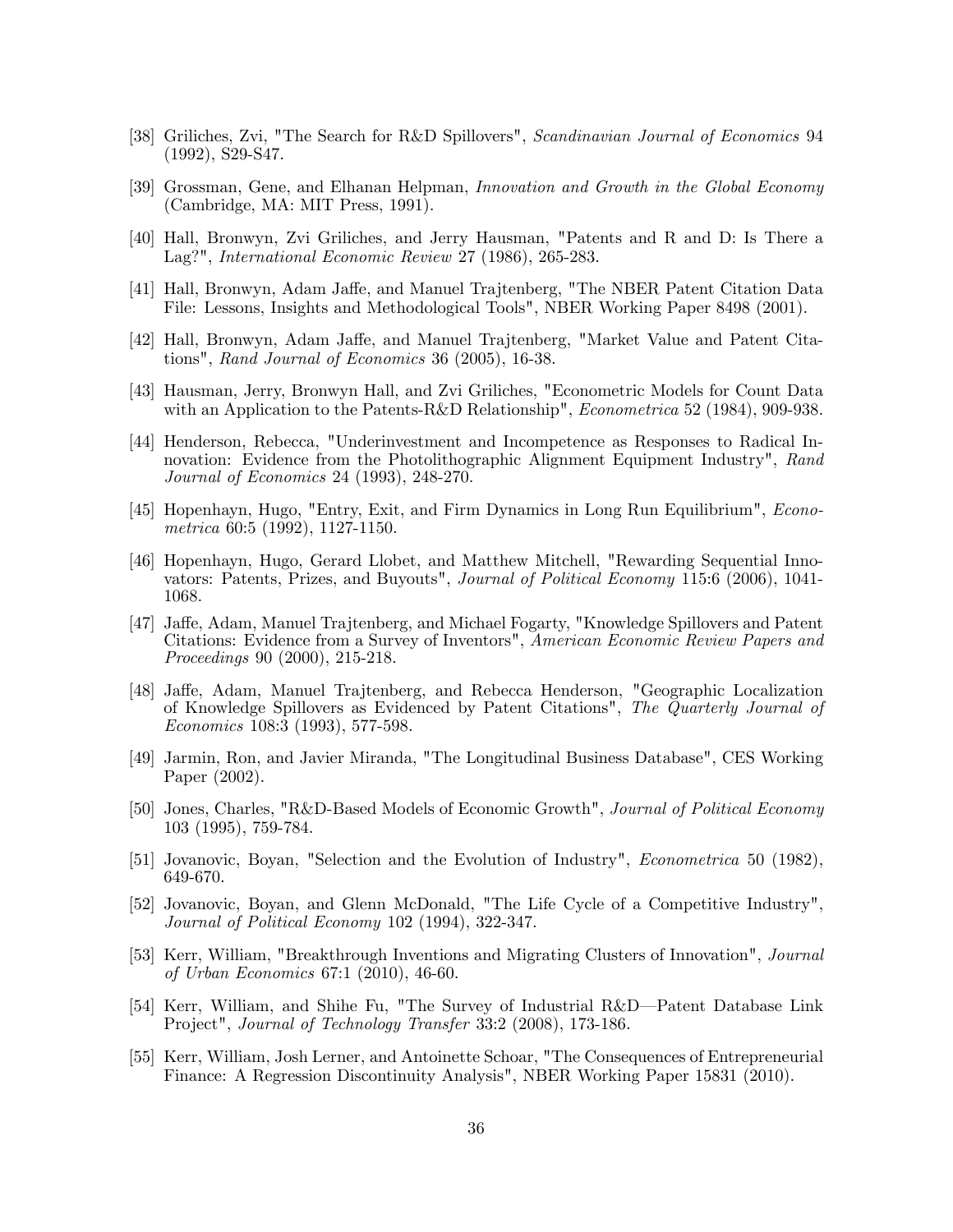- [56] Klepper, Steven, "Entry, Exit, Growth, and Innovation over the Product Life Cycle", American Economic Review 86:3 (1996), 562-583.
- [57] Klepper, Steven, and Elizabeth Grady, "The Evolution of New Industries and the Determinants of Market Structure", Rand Journal of Economics 21 (1990), 27-44.
- [58] Klette, Tor Jakob, and Samuel Kortum, "Innovating Firms and Aggregate Innovation", Journal of Political Economy 112:5 (2004), 986-1018.
- [59] Kortum, Samuel, "Research, Patenting, and Technological Change", Econometrica 65 (1997), 1389-1419.
- [60] Kortum, Samuel, and Josh Lerner, "Assessing the Contribution of Venture Capital to Innovation", RAND Journal of Economics 31:4 (2000), 674-692.
- [61] Lentz, Rasmus, and Dale Mortensen, "An Empirical Model of Growth through Product Innovation", Econometrica 76:6 (2008), 1317-1373.
- [62] Lerner, Josh, "The Importance of Patent Scope: An Empirical Analysis", RAND Journal of Economics 25 (1994), 319-333.
- [63] Lerner, Josh, "An Empirical Exploration of a Technology Race", Rand Journal of Economics 28 (1997), 228-247.
- [64] Mehta, Aditi, Marc Rysman, and Tim Simcoe, "Identifying the Age Profile of Patent Citations: New Estimates of Knowledge Diffusion", Journal of Applied Econometrics, forthcoming.
- [65] Nelson, Richard, and Sidney Winter, An Evolutionary Theory of Economic Change (Cambridge, MA: Harvard University Press, 1982).
- [66] Pakes, Ariel, and Zvi Griliches "Patents and R&D at the Firm Level: A First Look", Economics Letters 5 (1980), 377-381.
- [67] Reinganum, Jennifer, "Uncertain Innovation and the Persistence of Monopoly", American Economic Review 73 (1984), 741-748.
- [68] Romer, Paul, "Increasing Returns and Long-Run Growth", Journal of Political Economy 94:5 (1986), 1002-1037.
- [69] Romer, Paul, "Endogenous Technological Change", Journal of Political Economy 98:5 (1990), S71-S102.
- [70] Samila, Sampsa, and Olav Sorenson, "Venture Capital, Entrepreneurship and Economic Growth", Review of Economics and Statistics (2010), forthcoming.
- [71] Spence, Michael, "Cost Reduction, Competition, and Industry Performance", Economet $rica 52:1 (1984), 101-121.$
- [72] Sutton, John, "Gibrat's Legacy", *Journal of Economic Literature* 35 (1997), 40-59.
- [73] Thompson, Peter, and Melanie Fox-Kean, "Patent Citations and the Geography of Knowledge Spillovers: A Reassessment", American Economic Review 95:1 (2005), 450-460.
- [74] Trajtenberg, Manuel, "A Penny for Your Quotes: Patent Citations and the Value of Innovations", RAND Journal of Economics 21 (1990), 172-187.
- [75] Zucker, Lynne, Michael Darby, and Marilynn Brewer, "Intellectual Human Capital and the Birth of U.S. Biotechnology Enterprises", American Economic Review 88 (1998), 290- 306.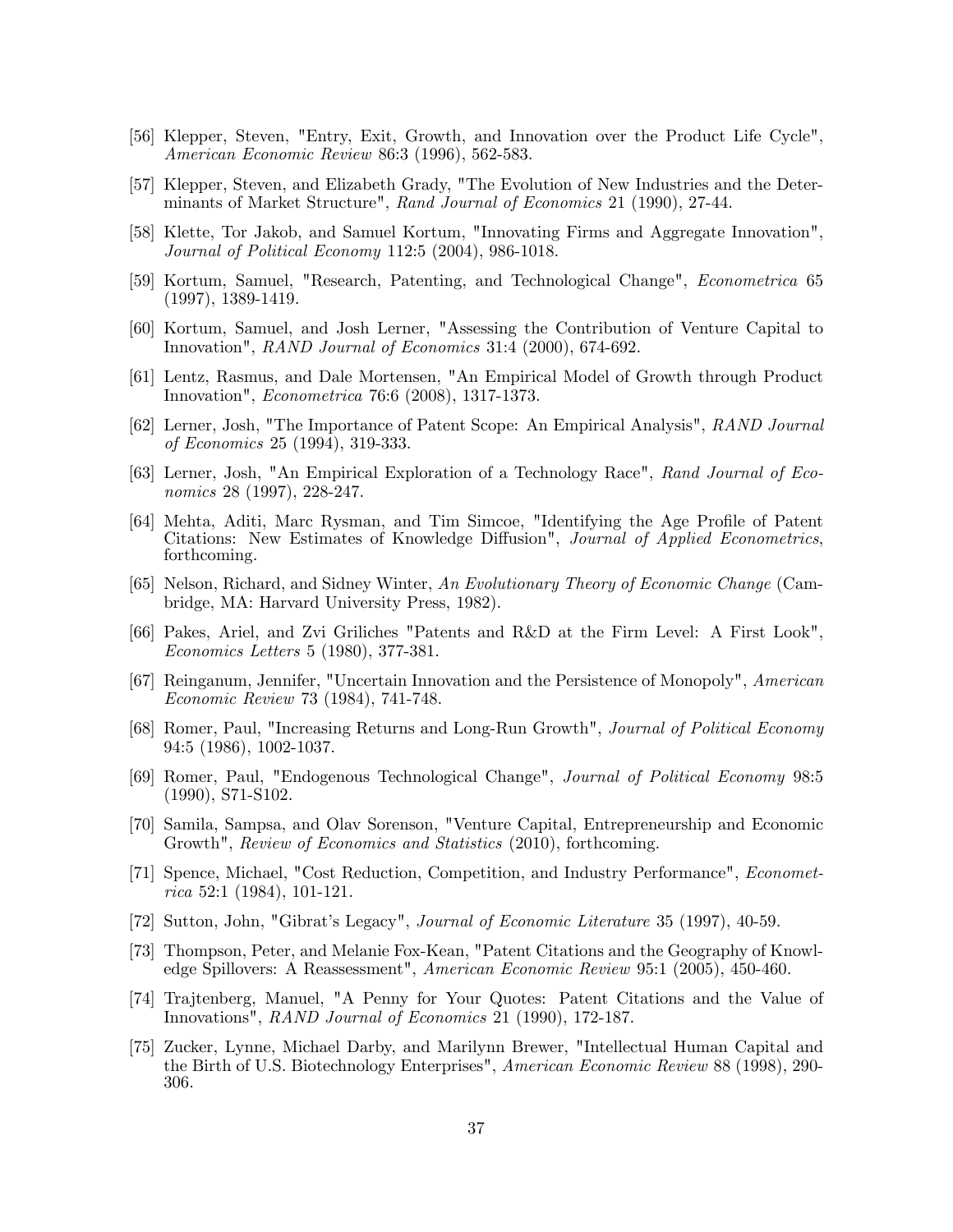# **Fig. 1: Exploitation R&D behavior among US firms Distributions of firm size and growth**



1%

1-500 employees 501-5000 employees 5001+ employees

Notes: Figure shows basic regularities on firm R&D and patenting for innovative firms that conduct R&D or file patents. Data are taken from US Census Bureau and NBER Patent Database. The three groups of columns per chart separate firms by employment size. Within each triplet, firms are further separated by contemporaneous employment growth. Panels 1A and 1B document the extent to which firms self cite their prior work. Panels 1C and 1D consider the extent to which firms undertake process-oriented R&D. Greater self citations or process-oriented R&D represent exploitation R&D behavior. Exploitation is increasing in firm size, but is approximately invariant to contemporaneous firm growth rates conditional on firm size.

0%

5%

10%

15%

20%

0%

1-500 employees 501-5000 employees 5001+ employees

4%

5%

10%

15%

11%

36%

21%

20%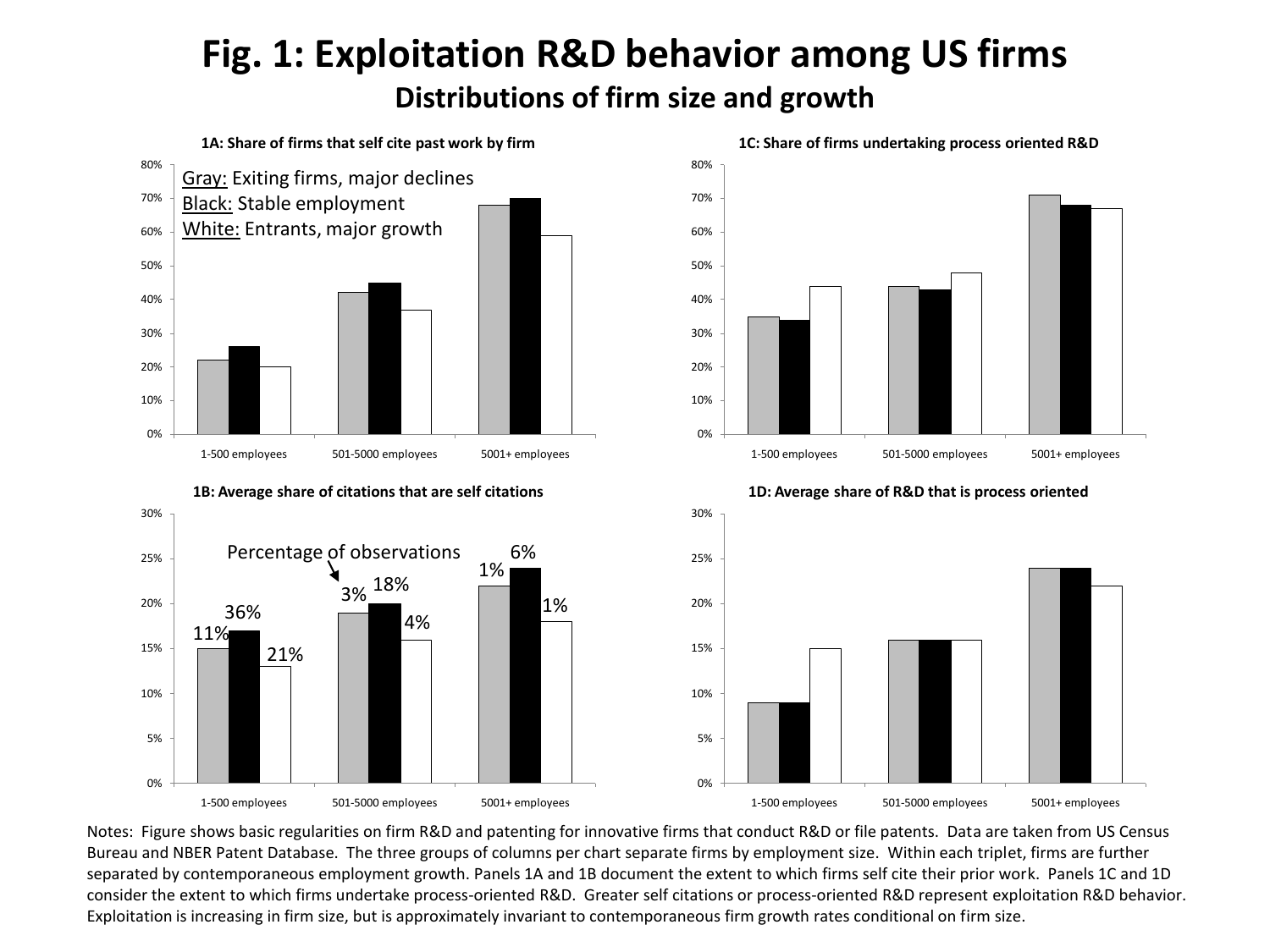## **Fig. 2: Spillovers from external versus internal patents 1975-1984 US domestic patents**



Notes: Figure plots cumulative distribution of citation counts by patent type. We group patents by the share of citations that they make at the time of the patent to prior work by the same assignee. The distribution of citations overall is highly skewed. Patents building mostly on prior work of the same firm have a lower external impact. This is evident in that the cumulative density for external patents is lower than for internal patents. External patents represent exploration innovation, while internal patents represent exploitation. Our sample includes all domestic USPTO patents to industrial firms from 1975-1985. Citations are calculated over 1975-1999.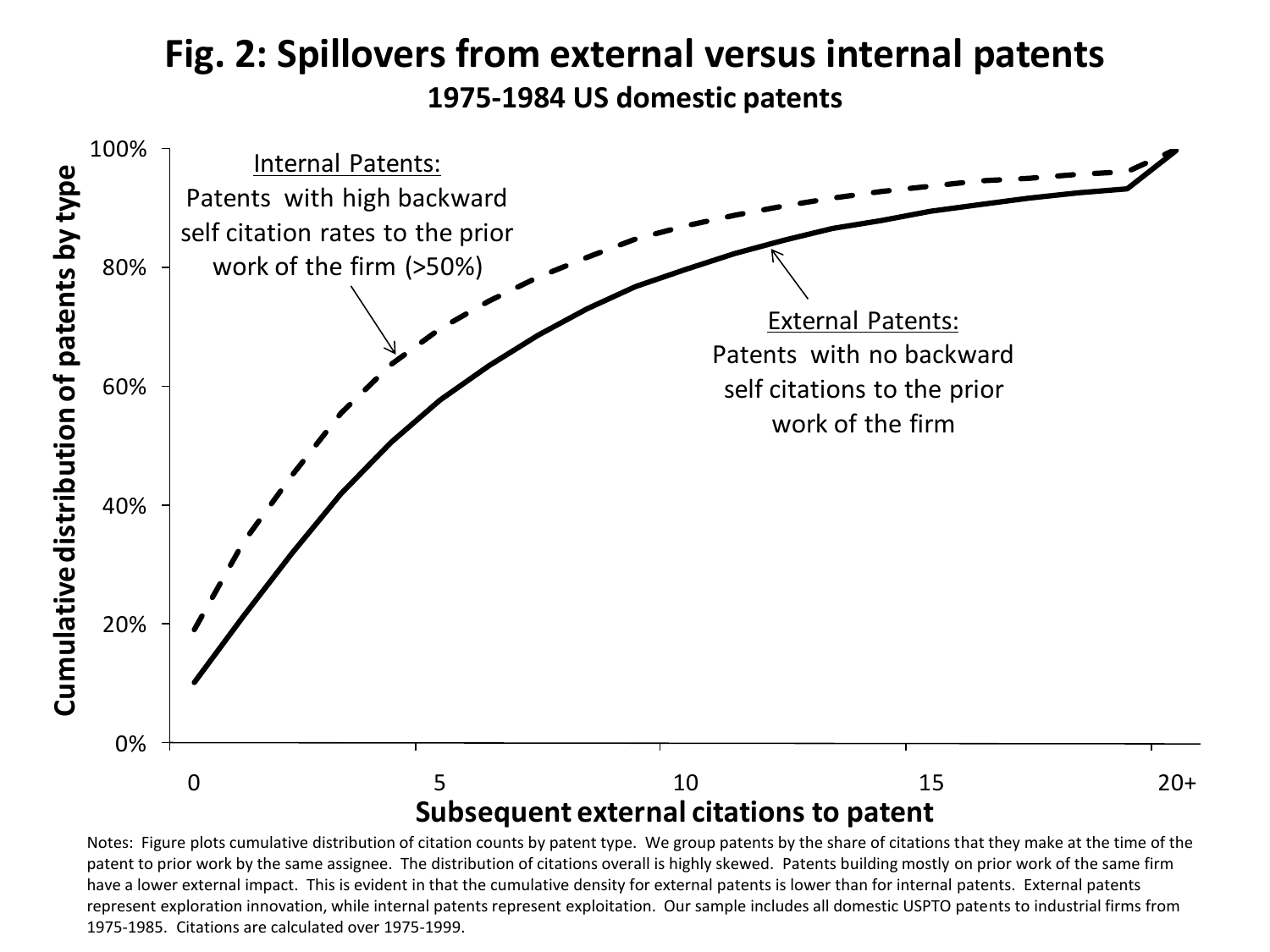

Notes: Figure shows the declining citation rates with patent age. We select three cohorts: granted patents in 1975, 1977, and 1980. We graph the count of citations to these patents in subsequent years normalized by the number of patents in each year. This normalization removes secular changes in patent grant rates.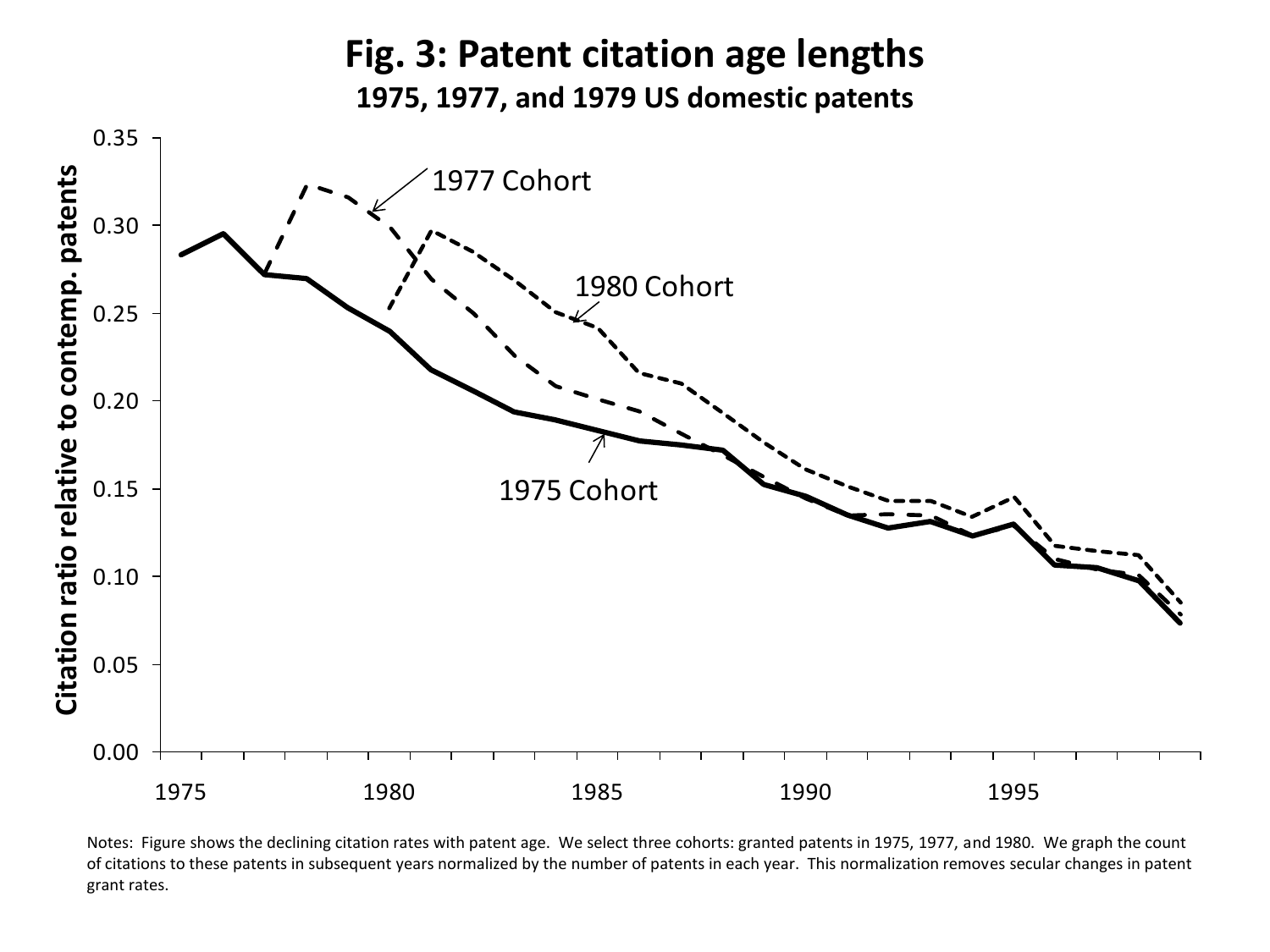# **Fig. 4: External citations and assignee size**

**1975-1984 US domestic patents**



Notes: Figure graphs the average number of external citations per patent against the number of patents for the assignee. Each circle represents an assignee, and the displayed trend line employs lowess functional smoothing. Average external citations are only calculated over patents with positive external citations. The sample includes all industrial patents applied for during the 1975-1984 period. Citations are calculated over 1975-1999. Figure shows how the average number of external citations per patent does not depend strongly on assignee size conditional on being an external innovation.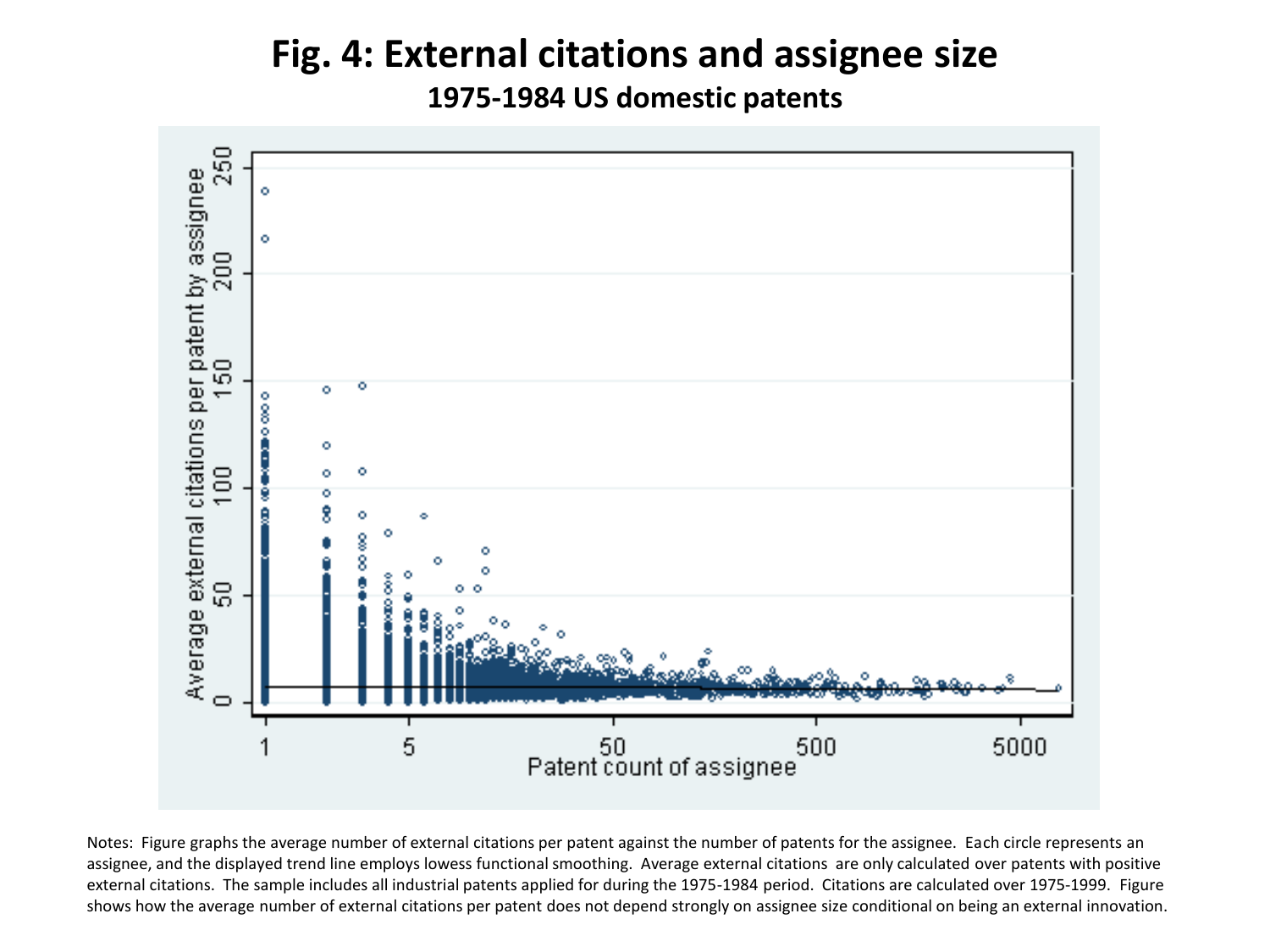# **Fig. 5: Log external citations and assignee size 1975-1984 US domestic patents**



Notes: See Figure 4. Figure employs a log scale for average external citations. Figure again shows how the average number of external citations per patent does not depend strongly on assignee size conditional on being an external innovation.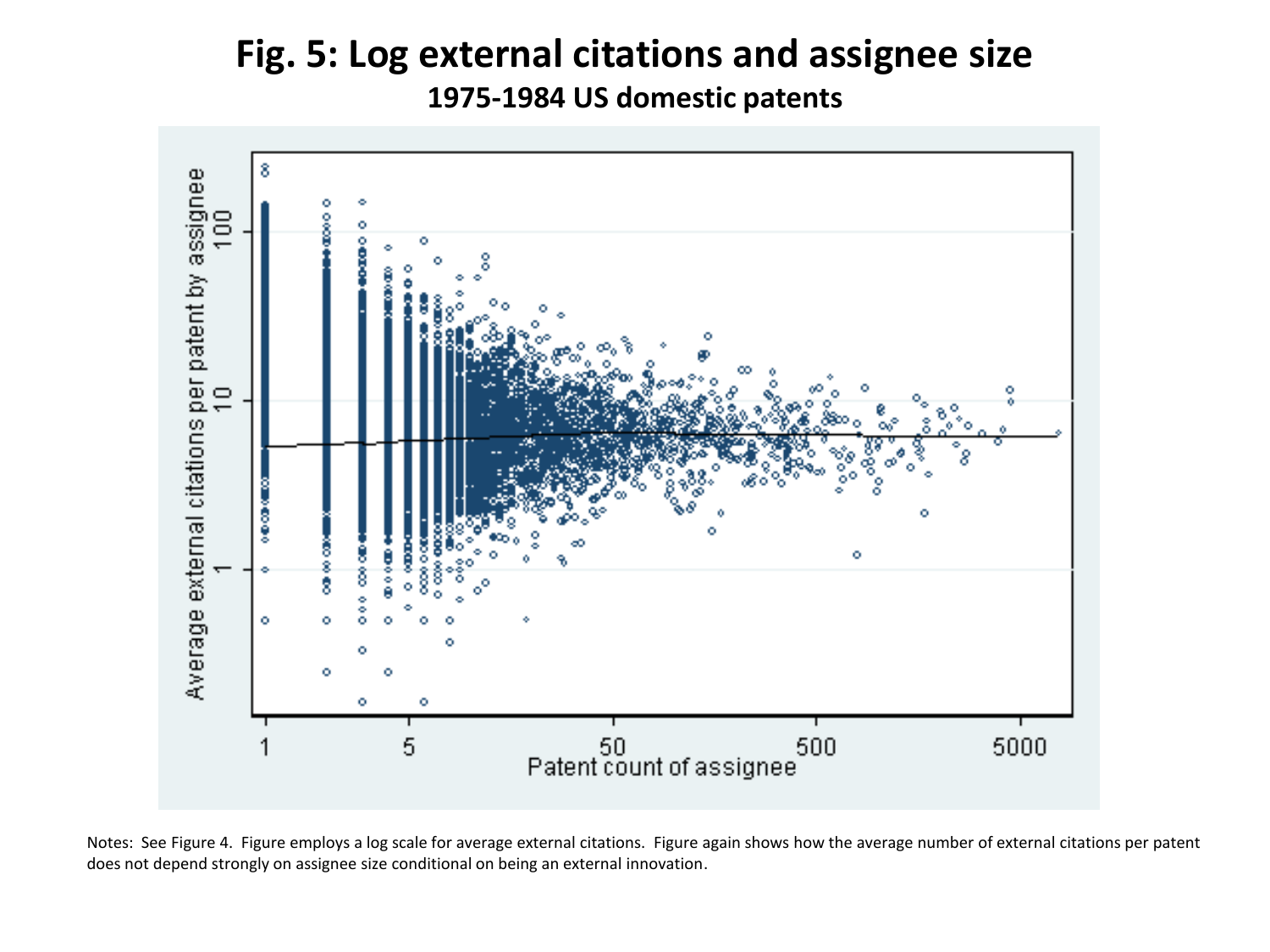|                      | Mean R&D<br>expenditures                | 1997 patents<br>among R&D producers |                        | 1997 patents<br>per employee with 1% trim<br>R&D per |                          |                        | R&D per               |  |  |  |
|----------------------|-----------------------------------------|-------------------------------------|------------------------|------------------------------------------------------|--------------------------|------------------------|-----------------------|--|--|--|
|                      | among R&D<br>producers $(\text{Sm})$    | Conservative<br>matching            | Aggressive<br>matching | employee with<br>$1\%$ trim $(\$k)$                  | Conservative<br>matching | Aggressive<br>matching | sales with<br>1% trim |  |  |  |
|                      | (1)                                     | (2)                                 | (3)                    | (4)                                                  | (5)                      | (6)                    | (7)                   |  |  |  |
|                      | A. Using employee counts to group firms |                                     |                        |                                                      |                          |                        |                       |  |  |  |
| 1-100 employees      | 3.8                                     | 0.5                                 | 0.6                    | 38.9                                                 | 0.0141                   | 0.0227                 | 0.257                 |  |  |  |
| 101-500 employees    | 4.3                                     | 1.3                                 | 1.5                    | 22.5                                                 | 0.0053                   | 0.0063                 | 0.128                 |  |  |  |
| 501-1500 employees   | 6.1                                     | 2.4                                 | 3.6                    | 8.0                                                  | 0.0027                   | 0.0040                 | 0.035                 |  |  |  |
| 1501-5000 employees  | 17.5                                    | 6.7                                 | 13.2                   | 6.7                                                  | 0.0026                   | 0.0053                 | 0.032                 |  |  |  |
| $5001 +$ employees   | 149.0                                   | 62.8                                | 83.2                   | 5.8                                                  | 0.0032                   | 0.0046                 | 0.018                 |  |  |  |
|                      |                                         |                                     |                        | B. Using establishment counts to group firms         |                          |                        |                       |  |  |  |
| 1 establishment      | 3.7                                     | 1.1                                 | 1.3                    | 35.3                                                 | 0.0114                   | 0.0173                 | 0.216                 |  |  |  |
| 2 establishments     | 4.7                                     | 1.5                                 | 1.9                    | 15.4                                                 | 0.0054                   | 0.0072                 | 0.100                 |  |  |  |
| 3-5 establishments   | 9.6                                     | 2.8                                 | 3.6                    | 14.0                                                 | 0.0047                   | 0.0061                 | 0.093                 |  |  |  |
| 6-10 establishments  | 8.7                                     | 3.3                                 | 6.8                    | 9.3                                                  | 0.0022                   | 0.0044                 | 0.045                 |  |  |  |
| 11-50 establishments | 21.5                                    | 12.1                                | 20.7                   | 7.2                                                  | 0.0028                   | 0.0052                 | 0.032                 |  |  |  |
| $51+$ establishments | 144.0                                   | 54.8                                | 69.5                   | 5.2                                                  | 0.0023                   | 0.0030                 | 0.018                 |  |  |  |

## **Table 1: Firm size and innovation intensity among R&D producers, 1997**

Notes: Table reports the relationship between the firm size distribution and innovative activity for US firms undertaking R&D. Columns 1-3 report R&D expenditures and raw patent counts. Columns 4-6 report the intensity of innovation normalized by employment counts. Column 7 reports intensity of innovation normalized by sales. Larger firms undertake more R&D and obtain more patents, but conditional intensities decline with firm size. R&D expenditures are averages by firm over 1993-1997 for firms reporting R&D in 1997. Expenditures are in constant 1997 dollars. App. Tables 1a-1e report broader descriptive statistics and longitudinal changes in these distributions.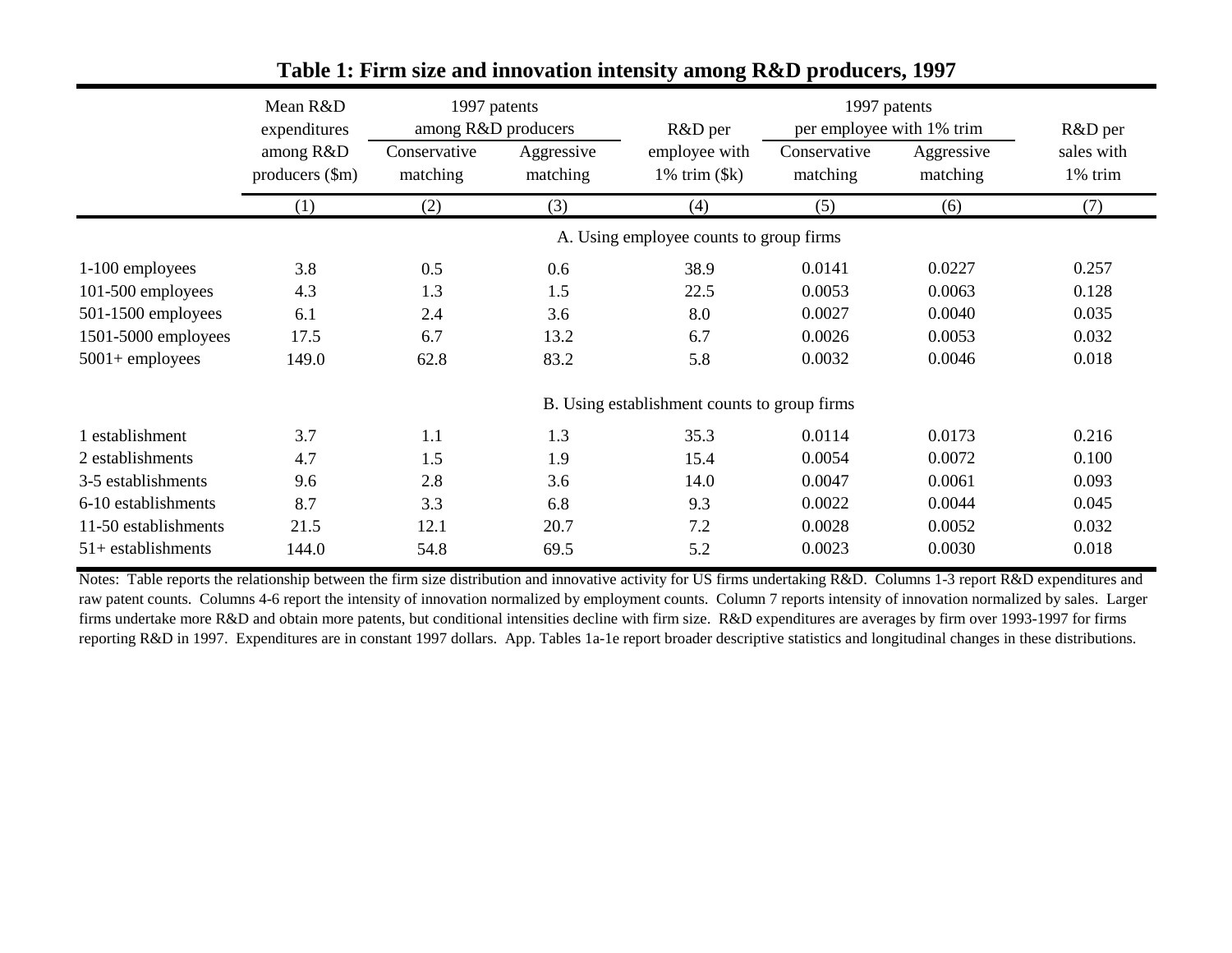|                            | Likelihood<br>patent has<br>no external |           | Prevalence of patents by external citation ranks<br>(coefficients sum to zero across columns) |                         |          | Normalized likelihood of patent<br>being among the most cited patents<br>(likelihood normalized to have unit sd) |          |          |
|----------------------------|-----------------------------------------|-----------|-----------------------------------------------------------------------------------------------|-------------------------|----------|------------------------------------------------------------------------------------------------------------------|----------|----------|
|                            | citation                                | $0 - 24%$ | 25%-49%                                                                                       | 50%-74%                 | 75%-100% | Top 25%                                                                                                          | Top 5%   | Top 1%   |
|                            | (1)                                     | (2)       | (3)                                                                                           | (4)                     | (5)      | (6)                                                                                                              | (7)      | (8)      |
|                            |                                         |           |                                                                                               | A. Linear specification |          |                                                                                                                  |          |          |
| Log count of assignee      | 0.003                                   | 0.008     | 0.001                                                                                         | $-0.001$                | $-0.008$ | $-0.017$                                                                                                         | $-0.007$ | $-0.008$ |
| patents, 1975-1984         | (0.001)                                 | (0.001)   | (0.001)                                                                                       | (0.001)                 | (0.001)  | (0.003)                                                                                                          | (0.003)  | (0.004)  |
|                            |                                         |           |                                                                                               |                         |          | B. Non-parametric approach (relative to assignees with one patent)                                               |          |          |
| $(0,1)$ Indicator variable | 0.001                                   | 0.009     | $-0.001$                                                                                      | 0.002                   | $-0.011$ | $-0.025$                                                                                                         | $-0.003$ | $-0.006$ |
| for 2-5 patents            | (0.003)                                 | (0.004)   | (0.004)                                                                                       | (0.005)                 | (0.005)  | (0.011)                                                                                                          | (0.011)  | (0.012)  |
| $(0,1)$ Indicator variable | 0.002                                   | 0.015     | 0.000                                                                                         | $-0.003$                | $-0.012$ | $-0.026$                                                                                                         | $-0.015$ | $-0.014$ |
| for $6-10$ patents         | (0.003)                                 | (0.005)   | (0.005)                                                                                       | (0.005)                 | (0.006)  | (0.014)                                                                                                          | (0.015)  | (0.015)  |
| $(0,1)$ Indicator variable | 0.008                                   | 0.020     | $-0.008$                                                                                      | $-0.005$                | $-0.007$ | $-0.015$                                                                                                         | 0.008    | $-0.011$ |
| for $11-20$ patents        | (0.004)                                 | (0.006)   | (0.005)                                                                                       | (0.006)                 | (0.007)  | (0.016)                                                                                                          | (0.016)  | (0.017)  |
| $(0,1)$ Indicator variable | 0.010                                   | 0.030     | 0.001                                                                                         | $-0.003$                | $-0.028$ | $-0.064$                                                                                                         | $-0.030$ | $-0.031$ |
| for $21-100$ patents       | (0.003)                                 | (0.005)   | (0.005)                                                                                       | (0.005)                 | (0.006)  | (0.014)                                                                                                          | (0.013)  | (0.013)  |
| $(0,1)$ Indicator variable | 0.038                                   | 0.058     | 0.018                                                                                         | $-0.013$                | $-0.063$ | $-0.144$                                                                                                         | $-0.069$ | $-0.051$ |
| for $101-1000$ patents     | (0.005)                                 | (0.006)   | (0.005)                                                                                       | (0.005)                 | (0.007)  | (0.017)                                                                                                          | (0.014)  | (0.014)  |
| $(0,1)$ Indicator variable | 0.052                                   | 0.071     | 0.030                                                                                         | $-0.025$                | $-0.077$ | $-0.175$                                                                                                         | $-0.085$ | $-0.066$ |
| for $1001+$ patents        | (0.011)                                 | (0.010)   | (0.009)                                                                                       | (0.006)                 | (0.013)  | (0.030)                                                                                                          | (0.020)  | (0.016)  |
| Tech.-Year fixed effects   | Yes                                     | Yes       | Yes                                                                                           | Yes                     | Yes      | Yes                                                                                                              | Yes      | Yes      |
| Observations               | 272,322                                 | 272,322   | 272,322                                                                                       | 272,322                 | 272,322  | 272,322                                                                                                          | 272,322  | 272,322  |

### **Table 2: Cross-sectional relationship between assignee size and citation behavior**

Notes: Table quantifies the relationship between patent citation behavior and assignee size. Assignee size is measured as the number of patents for the assignee. The top panel uses a linear specification, while Panel B uses a non-parametric specification. Column 1 shows that the likelihood of a patent not receiving an external citation rises with assignee size. Columns 2-5 show the distribution of external citations for the patent in quartiles by external citations received. Column 2 is the lowest quality quartile, and Column 5 is the highest quality quartile. The coefficients for a row sum to zero across these columns. Large assignees have disproportionate representation in the lowest quality quartile compared to small assignees. Columns 6-8 examine the upper quartile effect at ever increasing quality levels. The underrepresentation of large assignees weakens at increasingly high quality bars. This pattern suggests that the comparative advantage of small firms lies in making major innovations, but not necessarily breakthrough innovations. The sample includes US industrial patents applied for between 1975-1984 and their citations during 1975-1999. Estimations include technology-year fixed effects, cluster standard errors at the assignee level, and weight patents such that each assignee receives constant weight.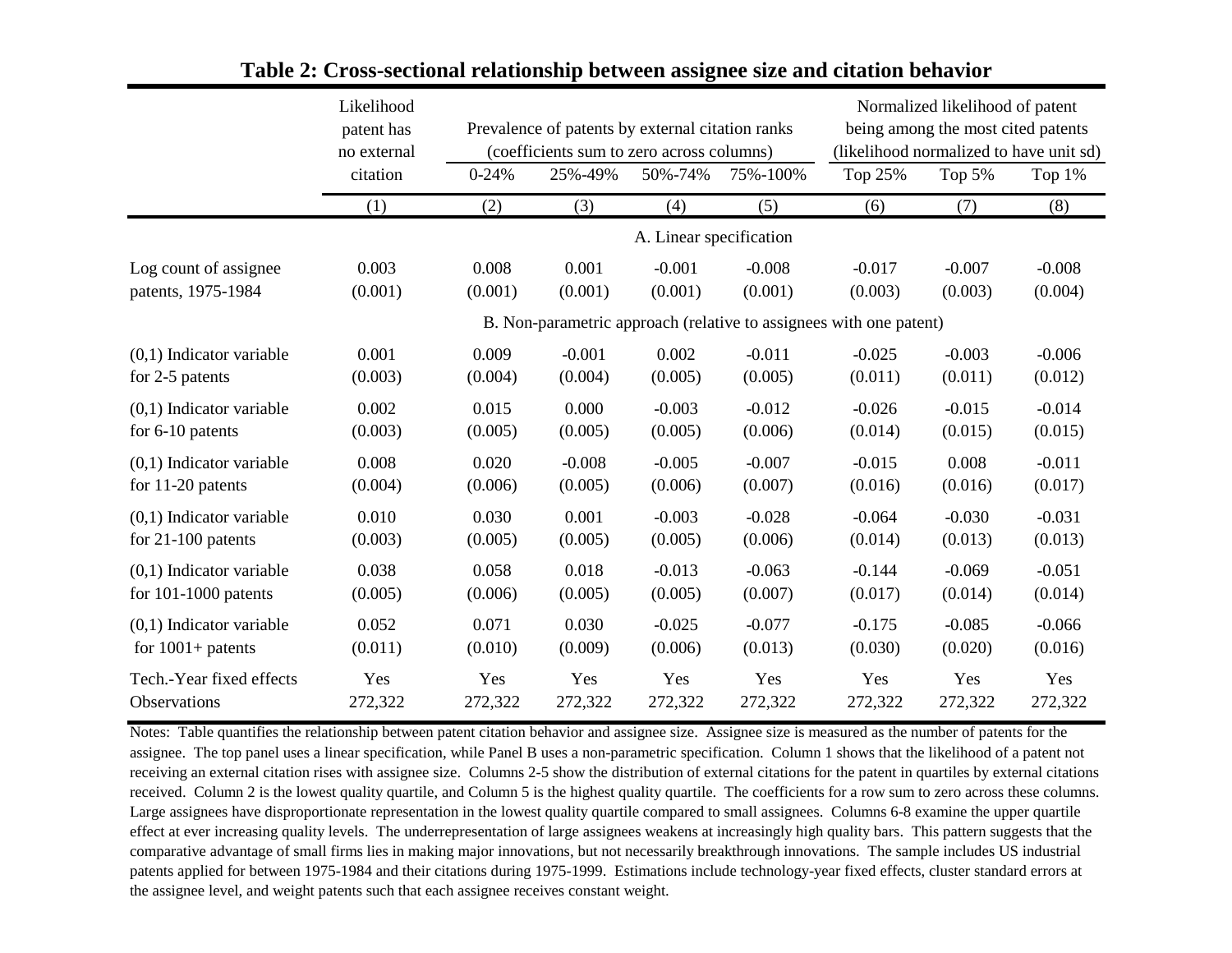|                            | Likelihood<br>patent has<br>no external |           | Prevalence of patents by external citation ranks<br>(coefficients sum to zero across columns) |                         |          | Normalized likelihood of patent<br>being among the most cited patents<br>(likelihood normalized to have unit sd) |          |           |
|----------------------------|-----------------------------------------|-----------|-----------------------------------------------------------------------------------------------|-------------------------|----------|------------------------------------------------------------------------------------------------------------------|----------|-----------|
|                            | citation                                | $0 - 24%$ | 25%-49%                                                                                       | 50%-74%                 | 75%-100% | Top 25%                                                                                                          | Top $5%$ | Top $1\%$ |
|                            | (1)                                     | (2)       | (3)                                                                                           | (4)                     | (5)      | (6)                                                                                                              | (7)      | (8)       |
|                            |                                         |           |                                                                                               | A. Linear specification |          |                                                                                                                  |          |           |
| Log firm employment,       | 0.002                                   | 0.004     | $-0.002$                                                                                      | $-0.001$                | $-0.001$ | $-0.002$                                                                                                         | 0.002    | $-0.001$  |
| 1975-1984                  | (0.001)                                 | (0.001)   | (0.001)                                                                                       | (0.001)                 | (0.001)  | (0.003)                                                                                                          | (0.003)  | (0.003)   |
|                            |                                         |           |                                                                                               |                         |          | B. Non-parametric approach (relative to firms with 100 and fewer employees)                                      |          |           |
| $(0,1)$ Indicator variable | $-0.002$                                | 0.008     | $-0.003$                                                                                      | 0.005                   | $-0.011$ | $-0.025$                                                                                                         | 0.005    | 0.030     |
| 101-500 employees          | (0.004)                                 | (0.006)   | (0.007)                                                                                       | (0.007)                 | (0.007)  | (0.016)                                                                                                          | (0.017)  | (0.020)   |
| $(0,1)$ Indicator variable | 0.003                                   | 0.010     | $-0.016$                                                                                      | 0.014                   | $-0.007$ | $-0.017$                                                                                                         | 0.012    | $-0.018$  |
| $501-1500$ employees       | (0.005)                                 | (0.008)   | (0.009)                                                                                       | (0.009)                 | (0.009)  | (0.021)                                                                                                          | (0.022)  | (0.022)   |
| $(0,1)$ Indicator variable | 0.005                                   | 0.010     | $-0.009$                                                                                      | $-0.011$                | 0.010    | 0.022                                                                                                            | 0.001    | $-0.028$  |
| 1501-5000 employees        | (0.006)                                 | (0.009)   | (0.010)                                                                                       | (0.010)                 | (0.010)  | (0.024)                                                                                                          | (0.024)  | (0.024)   |
| $(0,1)$ Indicator variable | 0.024                                   | 0.039     | $-0.007$                                                                                      | $-0.020$                | $-0.013$ | $-0.029$                                                                                                         | 0.039    | 0.024     |
| $5001 +$ employees         | (0.006)                                 | (0.009)   | (0.009)                                                                                       | (0.009)                 | (0.010)  | (0.023)                                                                                                          | (0.028)  | (0.030)   |
| Tech.-Year fixed effects   | Yes                                     | Yes       | Yes                                                                                           | Yes                     | Yes      | Yes                                                                                                              | Yes      | Yes       |
| Observations               | 257,300                                 | 257,300   | 257,300                                                                                       | 257,300                 | 257,300  | 257,300                                                                                                          | 257,300  | 257,300   |

## **Table 3: Cross-sectional relationship between firm size and citation behavior**

Notes: See Table 2. Table considers firm size instead of assignee size. The sample of patents is reduced to those that are matched to the US Census Bureau data (conservative matching). Large firms again have disproportionate representation in the lowest quality quartile compared to small firms. The underrepresentation of large firms weakens at increasingly high quality bars. This pattern suggests that the comparative advantage of small firms lies in making major innovations, but not necessarily breakthrough innovations.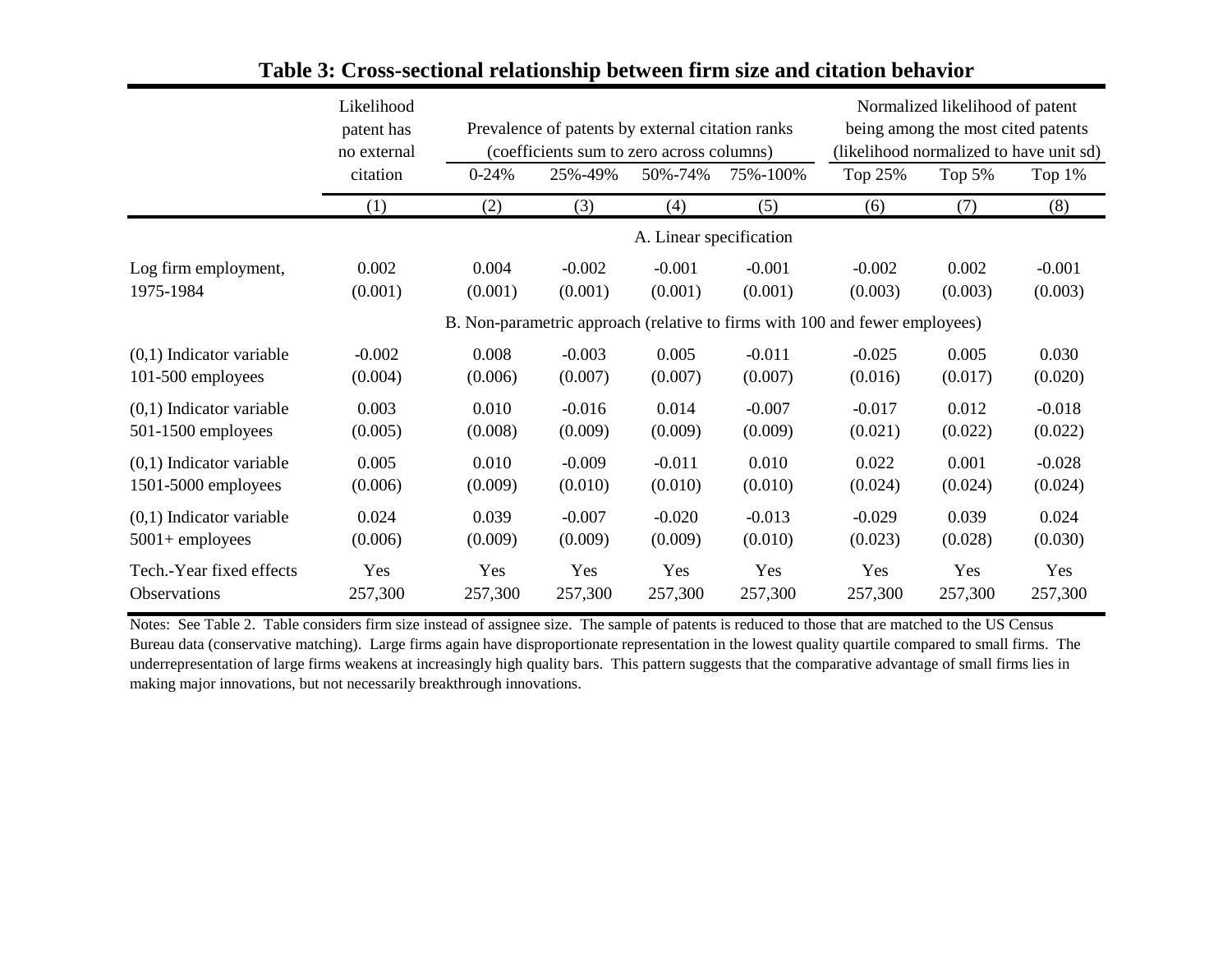|                  | Comparison of observed self citation behavior against 1000 Monte Carlo<br>Count of assignees by<br>Mean observed self |                        |                         |                                                                |                                                     |  |  |
|------------------|-----------------------------------------------------------------------------------------------------------------------|------------------------|-------------------------|----------------------------------------------------------------|-----------------------------------------------------|--|--|
|                  | number of 1995 patents                                                                                                | citation share for the |                         | simulations that replicate technologies and years of citations |                                                     |  |  |
|                  | with citations for US-                                                                                                | US-based, industrial   | Mean test statistic for | Share of firms deviating                                       | Mean deviations of                                  |  |  |
|                  | based, industrial patents                                                                                             | patents over the       | 95% confidence level    | at 95% confidence level                                        | observed citation shares                            |  |  |
|                  | over prior 5 years                                                                                                    | prior 5 years          | by size category        | from random behavior                                           | $\left(\text{col. } 2 \text{ minus col. } 3\right)$ |  |  |
|                  | (1)                                                                                                                   | (2)                    | (3)                     | (4)                                                            | (5)                                                 |  |  |
| 1 patent         | 8044                                                                                                                  | 9%                     | $1\%$                   | 13%                                                            | 8%                                                  |  |  |
| 2-5 patents      | 3382                                                                                                                  | 17%                    | 3%                      | 35%                                                            | 14%                                                 |  |  |
| 6-10 patents     | 595                                                                                                                   | 22%                    | 4%                      | 64%                                                            | 18%                                                 |  |  |
| 11-20 patents    | 307                                                                                                                   | 23%                    | 4%                      | 73%                                                            | 19%                                                 |  |  |
| $21-100$ patents | 288                                                                                                                   | 27%                    | 4%                      | 89%                                                            | 23%                                                 |  |  |
| $101+$ patents   | 65                                                                                                                    | 31%                    | 6%                      | 97%                                                            | 25%                                                 |  |  |

## **Table 4: Cross-sectional relationship of assignee size and self citation behavior**

Notes: Table reports the results of Monte Carlo simulations of self citation behavior by firm size. The sample is restricted to US-based, industrial patents in 1995 and their citations to other US-based, industrial patents over the prior five years. Rows group assignees by their patent counts in 1995. The second column indicates the share of observed citations that are self citations. For the Monte Carlo simulations, we draw counterfactuals that match the technologies and application years of cited patents. We include the original citation among the possible pool of patents, and we draw with replacement. We measure from the simulation a counterfactual self citation share to assignee size relationship. We repeat the simulations 1000 times to generate 95% confidence bands for the self citation ratio of each assignee. These confidence bands are specific to assignees based upon their size and underlying technologies. The third column provides the mean test statistic by firm size. This statistic rises with firm size because firms with larger patent portfolios are more likely to cite themselves even if citations are random. The fourth column indicates the share of assignees by size category that exhibit self citation behavior that exceeds a random pattern at a 95% confidence level. These deviations are strongly increasing in firm size. The last column presents the mean deviation of observed self citation behavior from the simulation baselines. These deviations are also increasing in firm size. The appendix shows that the basic self citation relationship to firm size holds within firms using panel estimation techniques.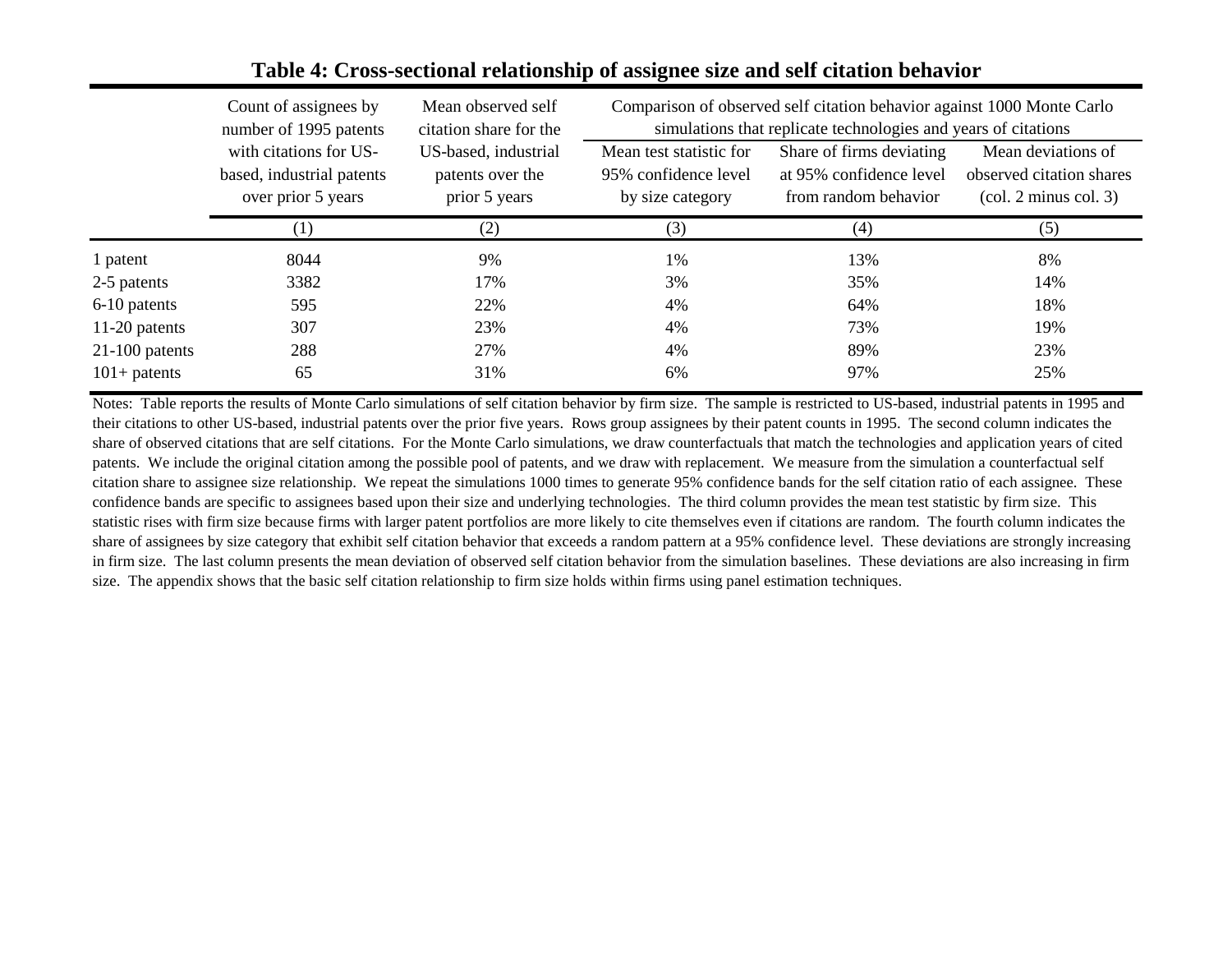|                                                                           | Number of<br>external | Number<br>of claims   |                                | Prevalence of patents by external citation ranks<br>(coefficients sum to zero across columns) |                       |                              |  |
|---------------------------------------------------------------------------|-----------------------|-----------------------|--------------------------------|-----------------------------------------------------------------------------------------------|-----------------------|------------------------------|--|
|                                                                           | citations             | on patent             | $0 - 24%$                      | 25%-49%                                                                                       | 50%-74%               | 75%-100%                     |  |
|                                                                           | (1)                   | (2)                   | (3)                            | (4)                                                                                           | (5)                   | (6)                          |  |
|                                                                           |                       |                       | A. Within assignee estimations |                                                                                               |                       |                              |  |
| First two years the<br>assignee is observed                               | 0.667<br>(0.082)      | 1.212<br>(0.140)      | $-0.004$<br>(0.004)            | $-0.009$<br>(0.005)                                                                           | $-0.005$<br>(0.005)   | 0.017<br>(0.005)             |  |
| Assignee fixed effects<br>Tech.-Year fixed effects<br><b>Observations</b> | Yes<br>Yes<br>250,657 | Yes<br>Yes<br>250,657 | Yes<br>Yes<br>250,657          | Yes<br>Yes<br>250,657                                                                         | Yes<br>Yes<br>250,657 | Yes<br><b>Yes</b><br>250,657 |  |
|                                                                           |                       |                       | B. Within firm estimations     |                                                                                               |                       |                              |  |
| First two years the<br>firm is observed                                   | 0.699<br>(0.107)      | 0.838<br>(0.172)      | $-0.012$<br>(0.005)            | $-0.013$<br>(0.006)                                                                           | 0.003<br>(0.007)      | 0.023<br>(0.006)             |  |
| Firm fixed effects<br>Tech.-Year fixed effects<br>Observations            | Yes<br>Yes<br>141,110 | Yes<br>Yes<br>141,110 | Yes<br>Yes<br>141,110          | Yes<br>Yes<br>141,110                                                                         | Yes<br>Yes<br>141,110 | Yes<br>Yes<br>141,110        |  |

## **Table 5: Panel relationship between entry and patent quality**

Notes: Table quantifies changes in average patent quality within firms over time. The top panel considers the first two years that an assignee is observed, while Panel B uses the first two years that a firm is observed. Columns 1 and 2 show that external citation rates and claims per patent are higher at firm entry. Columns 3-6 show the distribution of external citations in quartiles. Column 3 is the lowest quality quartile, and Column 6 is the highest quality quartile. The coefficients for a row sum to zero across these columns. Entrants have disproportionate representation in the highest quality quartile compared to later years for the same firm. The sample includes US industrial patents for assignees and firms first observed between 1977 and 1994. Estimations include assignee/firm fixed effects and technology-year fixed effects, cluster standard errors at the assignee/firm level, and weight patents such that each assignee/firm receives constant weight.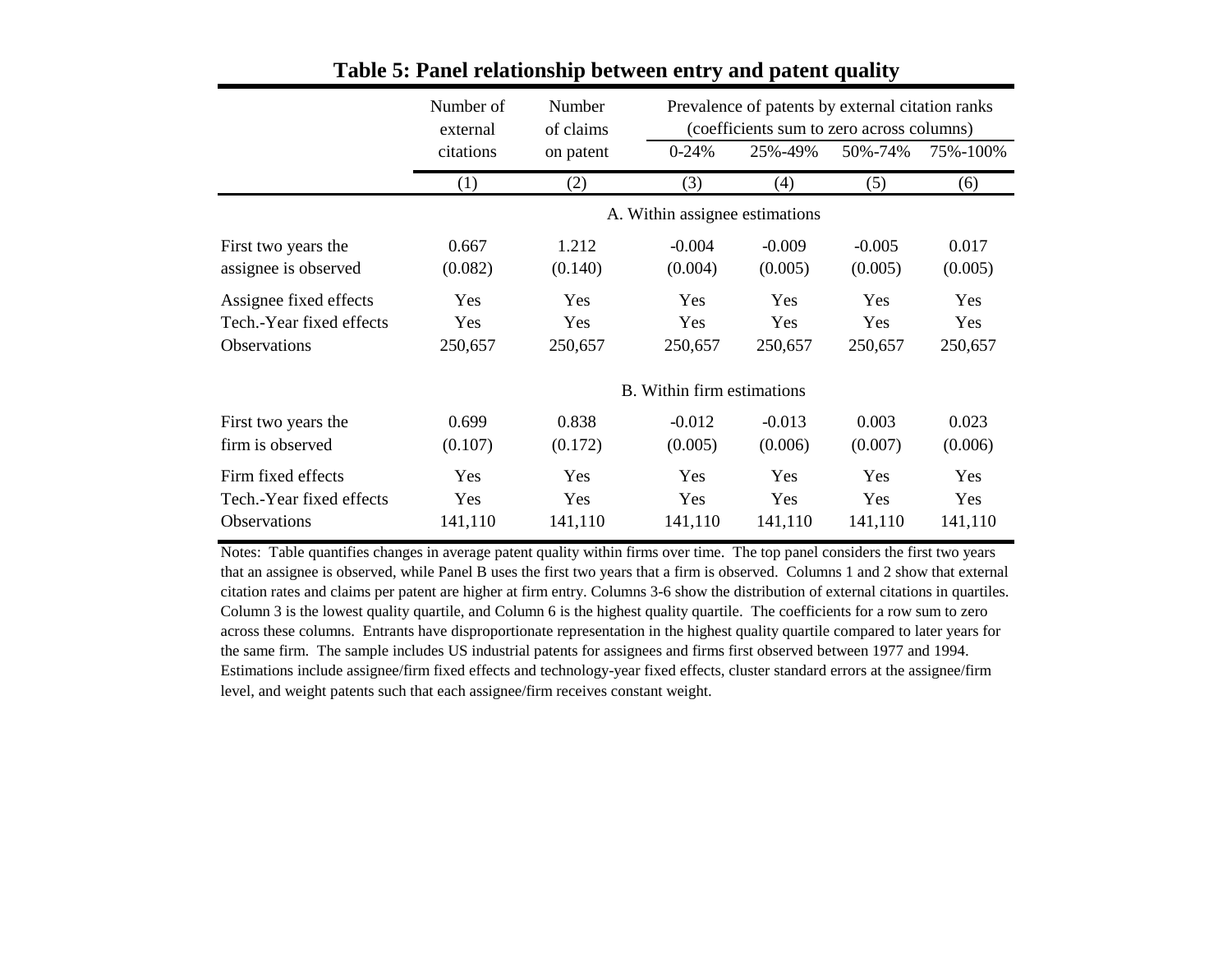|                                                                               | Number of<br>external<br>citations on | Number of<br>claims on | Prevalence of patents by external citation<br>ranks among citing patents<br>(coefficients sum to zero across columns) |                                     |                       |                              |  |
|-------------------------------------------------------------------------------|---------------------------------------|------------------------|-----------------------------------------------------------------------------------------------------------------------|-------------------------------------|-----------------------|------------------------------|--|
|                                                                               | citing patent                         | citing patent          | $0 - 24%$                                                                                                             | 25%-49%                             | 50%-74%               | 75%-100%                     |  |
|                                                                               | T                                     | (2)                    | (3)                                                                                                                   | (4)                                 | (5)                   | (6)                          |  |
| External citation                                                             | 0.849<br>(0.053)                      | 1.236<br>(0.073)       | $-0.015$<br>(0.002)                                                                                                   | $-0.009$<br>(0.002)                 | $-0.005$<br>(0.002)   | 0.029<br>(0.002)             |  |
| Cited patent fixed effects<br>Citing tech-year effects<br><b>Observations</b> | Yes<br>Yes<br>761,940                 | Yes<br>Yes<br>761,940  | <b>Yes</b><br><b>Yes</b><br>761,940                                                                                   | <b>Yes</b><br><b>Yes</b><br>761,940 | Yes<br>Yes<br>761,940 | Yes<br><b>Yes</b><br>761,940 |  |

## **Table 6: Assignee size and building upon technologies**

Notes: Table characterizes differences in patent quality for internal versus external patents that cite a particular invention. Columns 1 and 2 show that external citation rates and claims are higher. Columns 3-6 show the quality distribution of the citations by quartiles. Column 3 is the lowest quality quartile, and Column 6 is the highest quality quartile. External citations are consistently of higher quality. The sample includes citations of US industrial patents from 1975-1984 applied for within ten years after the original patent. Estimations include cited patent fixed effects and technology-period fixed effects for citing patents. Estimations cluster standard errors by cited patent. The appendix extends these specifications.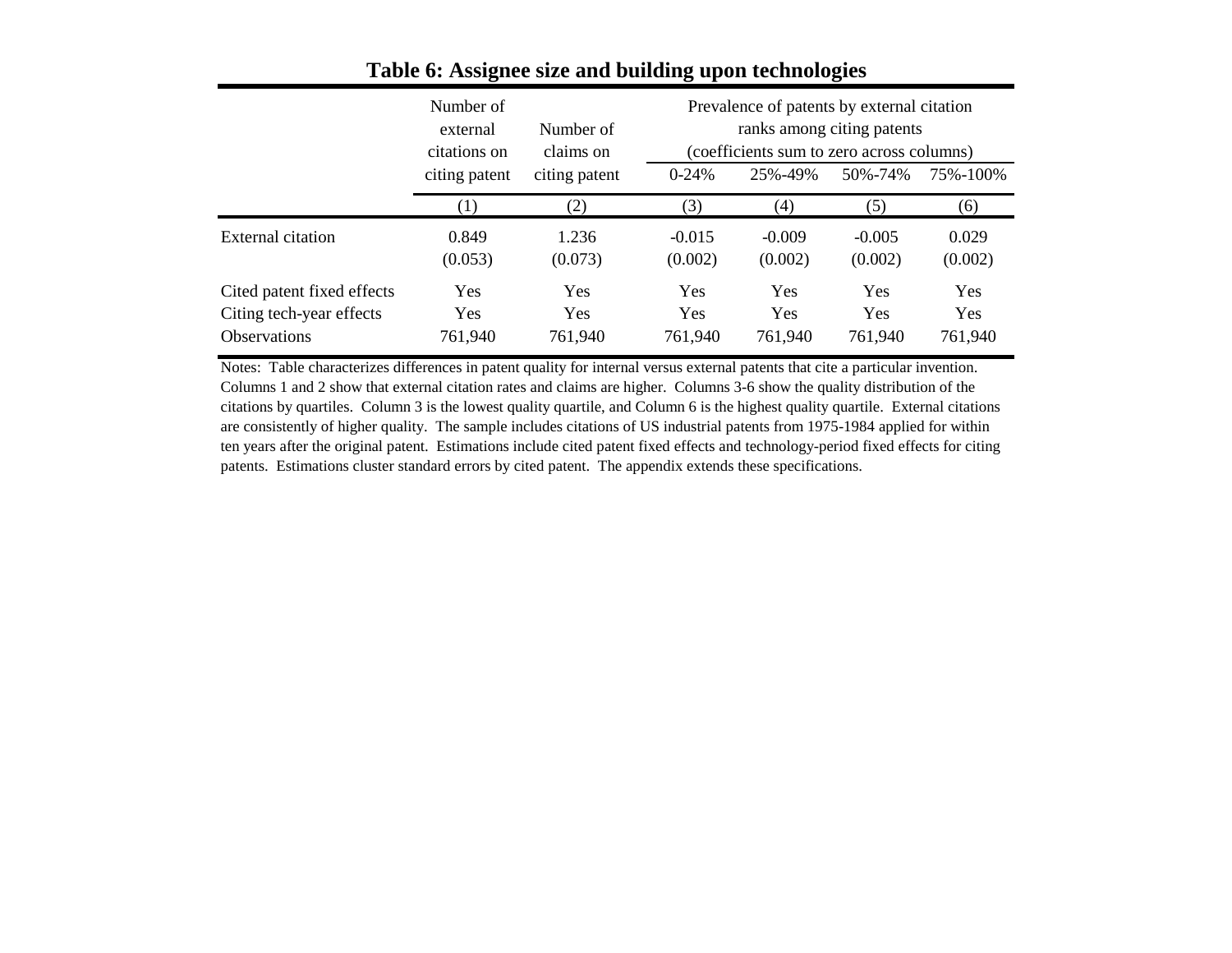|                                                                                                               | Base       | Including     | Small    | Large                                           | Balanced | Including           |
|---------------------------------------------------------------------------------------------------------------|------------|---------------|----------|-------------------------------------------------|----------|---------------------|
|                                                                                                               | patent     | quality       | company  | company                                         | panel    | self citing         |
|                                                                                                               | regression | distributions | sample   | sample                                          | sample   | measures            |
|                                                                                                               | (1)        | (2)           | (3)      | (4)                                             | (5)      | (6)                 |
|                                                                                                               |            |               |          | Dependent variable is employment growth of firm |          |                     |
| Log employment                                                                                                | $-0.065$   | $-0.065$      | $-0.115$ | $-0.071$                                        | $-0.078$ | $-0.065$            |
|                                                                                                               | (0.002)    | (0.002)       | (0.004)  | (0.004)                                         | (0.005)  | (0.002)             |
| Log patents                                                                                                   | 0.049      | 0.042         | 0.066    | 0.029                                           | 0.034    | 0.050               |
|                                                                                                               | (0.003)    | (0.004)       | (0.008)  | (0.004)                                         | (0.006)  | (0.004)             |
| Quality distribution of firm's inventions (share relative to two lowest quality quartiles):                   |            |               |          |                                                 |          |                     |
| Third quality quartile                                                                                        |            | 0.027         | 0.032    | 0.014                                           | 0.026    | 0.026               |
| $(50th-74th)$                                                                                                 |            | (0.010)       | (0.012)  | (0.014)                                         | (0.023)  | (0.010)             |
| Highest quality quartile                                                                                      |            | 0.049         | 0.057    | 0.032                                           | 0.081    | 0.048               |
| $(75th-100th)$                                                                                                |            | (0.010)       | (0.013)  | (0.016)                                         | (0.023)  | (0.011)             |
| Quality distribution of external inventions cited by firm (share relative to two lowest quartiles):           |            |               |          |                                                 |          |                     |
| Third quality quartile                                                                                        |            | 0.012         | 0.007    | 0.003                                           | 0.010    | 0.016               |
| $(50th-74th)$                                                                                                 |            | (0.012)       | (0.015)  | (0.016)                                         | (0.022)  | (0.012)             |
| Highest quality quartile                                                                                      |            | 0.074         | 0.081    | 0.041                                           | 0.039    | 0.076               |
| $(75th-100th)$                                                                                                |            | (0.010)       | (0.012)  | (0.014)                                         | (0.019)  | (0.010)             |
| Extent to which the firm was backward self citing in patents (indicator variables relative to no self cites): |            |               |          |                                                 |          |                     |
| Moderate self citation<br>$(>0\%$ and $\leq$ 20%)                                                             |            |               |          |                                                 |          | $-0.027$<br>(0.010) |
| High self citation<br>$(>20\%)$                                                                               |            |               |          |                                                 |          | $-0.074$<br>(0.012) |
| Tech.-Period effects                                                                                          | Yes        | Yes           | Yes      | Yes                                             | Yes      | Yes                 |
| Observations                                                                                                  | 29,496     | 29,496        | 18,807   | 10,689                                          | 7,705    | 29,496              |

## **Table 7: Innovation quality and employment growth of firm**

Notes: Table quantifies the relationship between firm employment growth and the quality distribution of patents internal to the firm and externally cited by the firm. In particular, it shows the importance of high quality inventions (upper quartile) both within and external to the firm for subsequent employment growth. The sample includes all firms in the US Census Bureau data that are matched to patent data during the 1975-1999 period. The data center on three time periods: 1978- 1982, 1983-1987, and 1988-1992. Firm growth is measured as  $[emp(t+1)-emp(t)]^{*2}/[emp(t+1)+emp(t)]$  across these periods. The internal patent quality distribution and backwards self citation shares are determined by inventions made by the firm in the current period. The external quality distribution is determined by inventions made by other firms that are cited by the focal firm. These external inventions are limited to those made in the prior five years. Earlier and later periods than 1978-1992 are used in constructing these variables. The small company sample includes all firms that are observed to have 100 or fewer employees during the 1978-1992 period. The balanced panel sample includes all firms that patent in all three periods. Estimations include technology-period fixed effects, cluster standard errors at the firm level, and are unweighted. The appendix extends these estimations.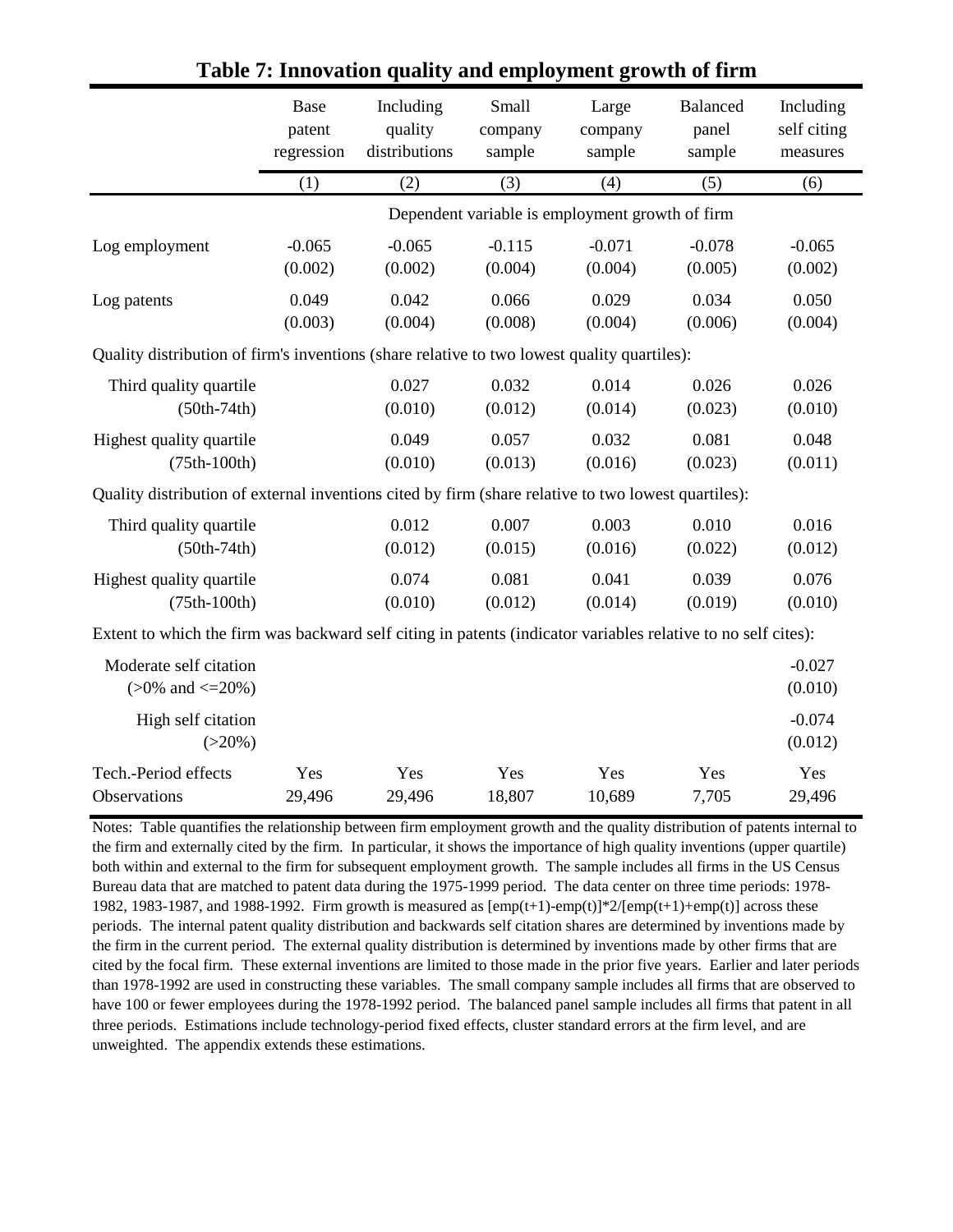### 5 Theoretical Appendix

**Proof of Proposition 1.** Conjecture that  $V(\mathbf{q}_f) = A \sum$  $q_j \in \mathbf{q}_f$  $q + B\bar{q}$ . Substituting this expression into the original value function

$$
r^*A \sum_{q_j \in \mathbf{q}_f} q_j + r^*B\bar{q} - \bar{q}g^*B = \max_{x, [z_j]_{j \in \mathcal{J}_f}} \left\{ \begin{array}{l} \sum_{q_j \in \mathbf{q}_f} \pi^*q_j - \sum_{q_j \in \mathbf{q}_f} c_z(z_j) q_j \\ -c_x(x)\bar{q} + xA\bar{q}(1+\Gamma) \\ + \sum_{q_j \in \mathbf{q}_f} z_j Aq_j \lambda - \sum_{q_j \in \mathbf{q}_f} \tau^*Aq_j \end{array} \right\}.
$$

This expression holds if and only if

$$
r^*A = \max_{z} \{ \pi^* - c_z(z) + zA\lambda - \tau^*A \}
$$
 (40)

$$
B(r^* - g^*) = \max_x \{ xA(1+\Gamma) - c_x(x) \}.
$$
 (41)

**Proof of Proposition 2.** We will prove by induction. Define  $S_n \equiv \frac{\tilde{E}^*}{E^*}$  $\frac{\tilde{E}^*}{E^*} \left(\frac{x^*}{\tau^*}\right)^n \frac{1}{n!}$ . Recall the flow equations (26). The first two lines indicate that  $S_1 = \mu_1$  and  $S_2 = \mu_2$ . Moreover the third equation delivers the following equality  $\mu_3 = S_3$  for  $n = 2$ . Assume it holds up to some  $n > 2$ . Then the last line can be rewritten as

$$
E^* \mu_{n+1}^* (n+1) \tau^* + \frac{\tilde{E}^*}{E^*} \left(\frac{x^*}{\tau^*}\right)^{n-1} \frac{E^* x^*}{(n-1)!} = E^* \frac{\tilde{E}^*}{E^*} \left(\frac{x^*}{\tau^*}\right)^n \frac{1}{n!} \left(x^* + n\tau^*\right).
$$

Rearranging this equation we get

$$
\mu_{n+1}^* = \frac{\tilde{E}^*}{E^*} \left(\frac{x^*}{\tau^*}\right)^{n+1} \frac{1}{(n+1)!} = S_{n+1}.
$$

П

 $\blacksquare$ 

**Proof of Proposition 3.** Note that  $Y^* = (1 - \beta)^{\frac{1-2\beta}{\beta}} \begin{bmatrix} \frac{\zeta}{\beta} \end{bmatrix}$  $\tilde{\tilde{\beta}}$  $\int_{0}^{\frac{1-\beta}{\beta}} L^* \bar{q}$ . Therefore the growth rate of aggregate output is equivalent to the growth rate of the average quality of product lines. We can express the level of  $\bar{q}(t)$  after an instant  $\Delta t$  as

$$
\bar{q}(t+\Delta t) = \begin{cases} \bar{q}(t) \left[ \tau^* \Delta t (1+\Gamma) + z^* \Delta t (1+\lambda) \right] \\ + \bar{q}(t) \left[ 1 - \tau^* \Delta t - z^* \Delta t \right] \end{cases}.
$$

Now subtract  $\bar{q}(t)$  from both sides and divide by  $\Delta t$  and take the limit as  $\Delta t \to 0$ 

$$
g = \frac{\dot{\overline{q}}(t)}{\overline{q}(t)} = \lim_{\Delta t \to 0} \frac{\overline{q}(t + \Delta t) - \overline{q}(t)}{\Delta t} \frac{1}{\overline{q}(t)} = \tau^* \Gamma + z^* \lambda.
$$

 $\blacksquare$ 

**Proof of Proposition 4.** Let  $\Lambda$  be a correspondence that maps  $[x \ z \ S]^T \in \Theta$  into a new vector of iterates  $[x' \quad z' \quad \mathbb{S}']^T \in \Theta$  such that

$$
\Lambda : [x \ z \ S]^T \rightrightarrows [x' \ z' \ S']^T
$$

: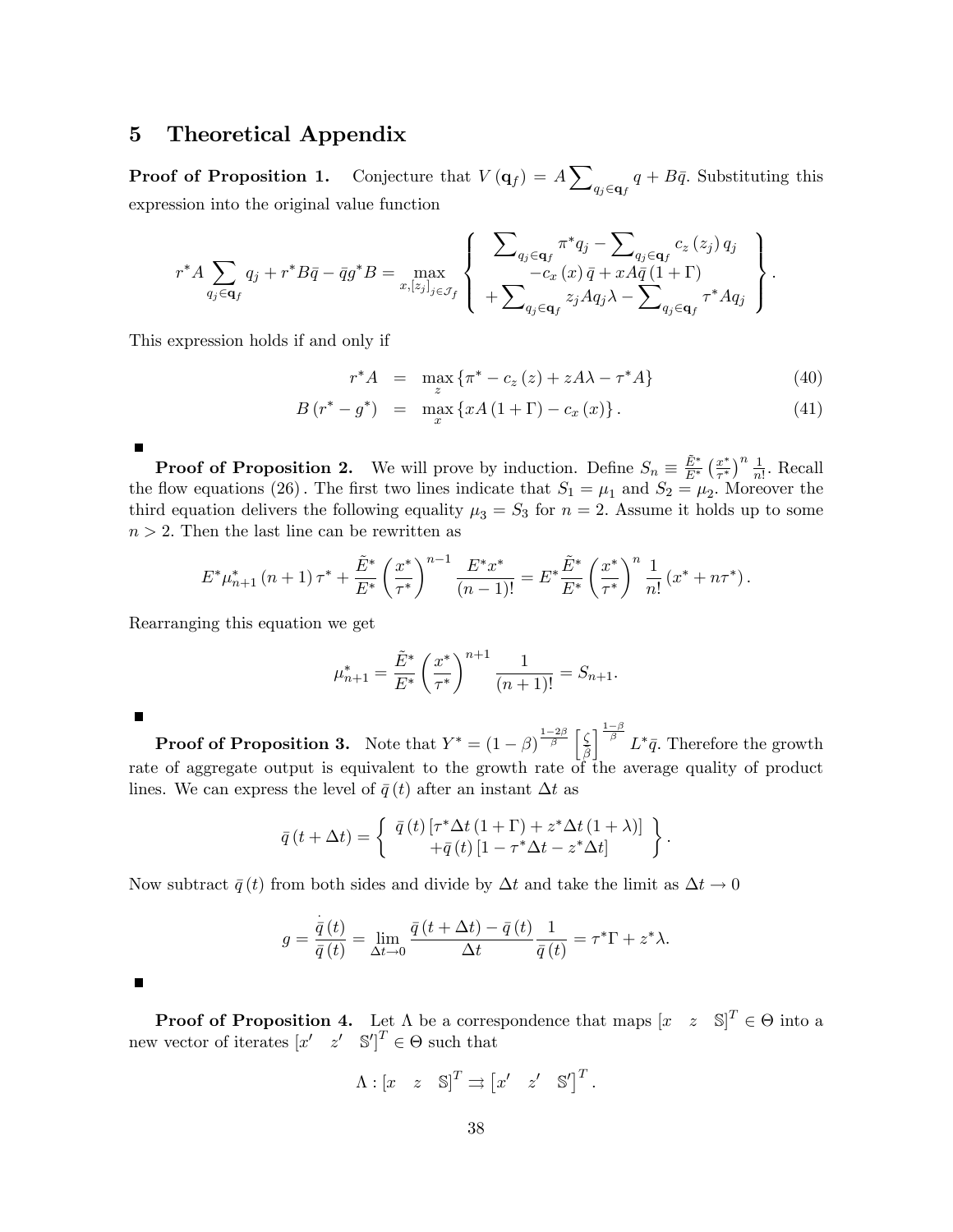We will define the iterations using the equations that characterize the equilibrium in Definition 3. First from (12), (13), and (29) profit can be expressed  $\pi^*$  =  $(1-\mathbb{S}^*)\,\beta\,(1-\beta)\,\tilde{\beta}\,(1-\beta+\beta^2)^{-1}$ . Moreover from (9), (21), and (30), the equilibrium interest rate can be expressed as  $r^* = \varepsilon (S^* x^* \Gamma + z^* \lambda) + \rho$ . As a result, from (16) the value of exploration innovation is

$$
A = \frac{\left(1 - \mathbb{S}^*\right)\beta\left(1 - \beta\right)\tilde{\beta}\left(1 - \beta + \beta^2\right)^{-1} - c_z\left(z^*\right)}{\mathbb{S}^*x^*\left(\Gamma\varepsilon + 1\right) + \left(\varepsilon - 1\right)z^*\lambda + \rho}.\tag{42}
$$

Using this, we can define  $z'$  as the maximizer of  $(16)$ 

$$
z'\left([x,z,\mathbb{S}]^T\right) = \arg\max_{\tilde{z}\in[0,\tilde{z}]} \left\{ \frac{\left(1-\mathbb{S}\right)\beta\left(1-\beta\right)\tilde{\beta}\left(1-\beta+\beta^2\right)^{-1} - c_z\left(z\right)}{\mathbb{S}x\left(\Gamma\varepsilon+1\right) + \left(\varepsilon-1\right)z\lambda + \rho} \lambda\tilde{z} - c_z\left(\tilde{z}\right) \right\}.
$$
 (43)

Similarly we use  $(17)$  to find the next iteration of  $x'$ 

$$
x'\left([x,z,\mathbb{S}]^T\right) = \arg\max_{\tilde{x}\in[0,\bar{x}]} \left\{ \frac{(1-\mathbb{S})\,\beta\,(1-\beta)\,\tilde{\beta}\left(1-\beta+\beta^2\right)^{-1} - c_z\left(z\right)}{\mathbb{S}x\left(\Gamma\varepsilon+1\right) + \left(\varepsilon-1\right)z\lambda + \rho} \tilde{x}\left(1+\Gamma\right) - c_x\left(\tilde{x}\right) \right\}.\tag{44}
$$

Finally we use the no-arbitrage condition  $(22)$ ,  $(17)$ , and  $(42)$  to find the next iteration of the share of entrepreneurs,

$$
\mathbb{S}' = \max \left\{ 0, \min \left\{ 1, \frac{1}{\varepsilon x \Gamma} \left[ \frac{\tilde{\beta} \left[ (\varepsilon - 1) \left( \mathbb{S} x \Gamma + z \lambda \right) + \rho \right]}{\frac{(1 - \mathbb{S}) \beta (1 - \beta) \tilde{\beta} (1 - \beta + \beta^2)^{-1} - c_z(z)}{\mathbb{S} x (\Gamma \varepsilon + 1) + (\varepsilon - 1) z \lambda + \rho} x (1 + \Gamma) - c_x(x)} - \rho \right] - \frac{z \lambda}{x \Gamma} \right\} \right\}.
$$
\n(45)

By construction  $\Lambda$  maps the compact set  $\Theta$  into itself. Note also that the mapping is also continuous. To finalize the proof, we need to show that  $\mathcal{S} \in (0, 1)$  since we used the noarbitrage condition with equality in (45). By contradiction assume first  $\mathbb{S}^* = 0$ . That implies  $\tau^* = 0, L^* + \tilde{L}^* = 1, L^* = \frac{\beta(1-\beta)\tilde{\beta}}{1-\beta+\beta^2}$  $\frac{\rho(1-\rho)\rho}{1-\beta+\beta^2}$  and  $r^* = z^*\lambda \varepsilon + \rho$ . Using (9) and (30) to substitute for the interest rate and using the value of profit, the expected value of holding a product line  $(16)$  is  $(zz^*\lambda + \rho) A = \beta (1 - \beta) \tilde{\beta} / (1 - \beta + \beta^2) + A\lambda z^* - c_z (z^*)$ . This implies

$$
A = \frac{\beta (1 - \beta) \tilde{\beta} / (1 - \beta + \beta^2) - c_z (z^*)}{(\varepsilon - 1) z^* \lambda + \rho} > \frac{\beta (1 - \beta) \tilde{\beta} / (1 - \beta + \beta^2)}{(\varepsilon - 1) z^* \lambda + \rho}.
$$
 (46)

Then the expected value of entry is

$$
B = \frac{\max_x \{Ax(1+\Gamma) - c_x(x)\}}{z^*\lambda(\varepsilon - 1) + \rho} > \frac{\tilde{\beta}}{z^*\lambda(\varepsilon - 1) + \rho}\max_x \left\{\frac{\beta(1-\beta)/(1-\beta+\beta^2)}{(\varepsilon - 1)z^*\lambda + \rho}x(1+\Gamma) - \frac{c_x(x)}{\tilde{\beta}}\right\}}{>1 \text{ by Assumption 1}}.
$$

The equality uses the expression in  $(17)$ , and the inequality follows from  $(46)$ . Using Assumption 1 we get  $B > \tilde{\beta}/(z^*\lambda(\varepsilon-1)+\rho)$ . Note that the value of working from (11) is  $w^*/r^* = \tilde{\beta}\bar{q}/(\varepsilon z^*\lambda + \rho)$ . Therefore

$$
B\bar{q} > \frac{\tilde{\beta}\bar{q}}{z^*\lambda(\varepsilon - 1) + \rho} = \frac{w^*}{r^*} \frac{\varepsilon z^*\lambda + \rho}{z^*\lambda(\varepsilon - 1) + \rho} > \frac{w^*}{r^*}
$$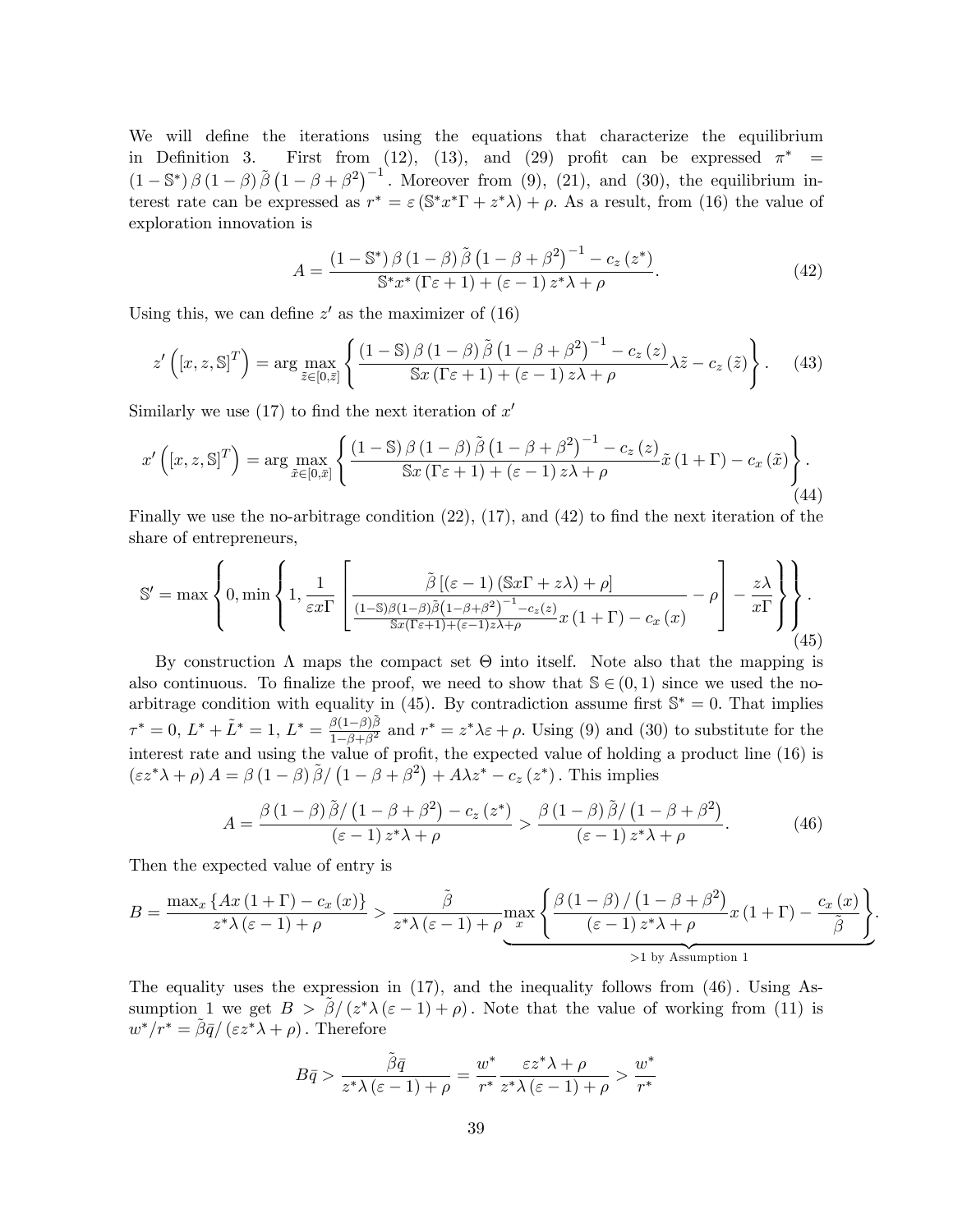which is a contradiction from  $(8)$ .

Next assume  $\mathbb{S}^* = 1$ . This implies  $L^* = 0$  and  $\pi^* = 0$ . From (43) and (44) we have  $x^* = z^* = 0$ . As a result  $A = B = 0$ . However  $w^*/r^* = \tilde{\beta}\bar{q}/\rho$ , which implies  $w^*/r^* > B\bar{q}$ . Again, this is a contradiction from  $(8)$ . This completes the proof.  $\blacksquare$ 

Proof of Lemma 1.  $f \in \mathcal{J}_f$  denote the product line in which firm f had its nth most recent exploration innovation among its current product lines. Take two firms with  $n_f > n_{f'} \geq n$ . Note that expected quality level of the latest *n*th innovation is the same across firms,  $\mathbb{E}(q_{j^n_f}) = \mathbb{E}(q_{j^n_{f'}})$ . To see this, consider the expected value of the latest exploration innovation of a randomly chosen firm  $f$ ,  $\mathbb{E}(q_{j_i^1})$ . Since our analysis is on steady state, we will focus on the expected product line quality normalized by current average quality  $\mathbb{E}(q_{j^1_f})/\bar{q}$  such that the expected current normalized quality is 1. Similarly, the expected initial quality of an exploration innovation that was made a periods ago is  $e^{-g^*a}$ . A couple of observations are in order. For an innovation to be  $a$  periods old, two events must have occurred during  $a$  periods: (i) no other firm has replaced firm f in product line j for a periods (with probability  $e^{-\tau^* a}$ ) and  $(ii)$  from today backwards in history, the first arrival of firm f has occurred a periods ago (with probability  $x^*e^{-x^*a}$ ). Finally, a product line's quality improves through exploitation of the same firm at the rate  $\lambda z^*$  on average. Then the current expected quality of the latest exploration innovation of a randomly chose firm  $f$  is

$$
\mathbb{E}(q_{j_f^1}) = \int_0^\infty e^{-\tau^* a} x^* e^{-x^* a} e^{-g^* a} e^{\lambda z^* a} da = x^* \int_0^\infty e^{-(\tau^* + x^* (1+\Gamma)) a} da = \frac{x^*}{\tau^* + x^* (1+\Gamma)}.
$$

The main conclusion of this analysis is that the expected quality is independent of the number of product lines  $n_f$  that firm f owns. Repeating the same steps for  $\mathbb{E}(q_{j_f^2}), \mathbb{E}(q_{j_f^3})...$  and so on leads to the fact that  $\mathbb{E}(q_{j_p^n}) = \mathbb{E}(q_{j_{f'}^n})$  for any f, f' and n such that  $n_f > n_{f'} \ge n$ . Therefore

$$
\mathbb{E}(Q_f | n_f) = \sum_{n=1}^{n_{f'}} \mathbb{E}(q_{j_f^n}) + \sum_{n=n_{f'}+1}^{n_f} \mathbb{E}(q_{j_f^n}) = \mathbb{E}(Q_{f'} | n_{f'}) + \sum_{n=n_{f'}+1}^{n_f} \mathbb{E}(q_{j_f^n}) > \mathbb{E}(Q_{f'} | n_{f'}).
$$

**Proof of Proposition 5.** Firm growth is equivalent to the growth of  $Q_f$ . After a small time interval, the quality index will be on average

$$
Q_f(t + \Delta t) = \begin{cases} x^* \Delta t \left[ Q_f(t) + \bar{q} (1 + \Gamma) \right] + \sum_{q_f} z^* \Delta t \left[ Q_f(t) + \lambda q_f \right] \\ + \left( 1 - x^* \Delta t - n_f z^* \Delta t - n_f \tau^* \Delta t \right) Q_f(t) \\ + \sum_{q_f} \tau^* \Delta t \left( Q_f - q_f \right) \end{cases}.
$$

Then after some algebra the expected growth rate of a firm is

$$
\mathcal{G}\left(Q_{f}\right) = \lim_{\Delta t \to 0} \frac{Q_{f}\left(t + \Delta t\right) - Q_{f}\left(t\right)}{\Delta t Q_{f}} = \frac{x^{*} \bar{q}\left(1 + \Gamma\right)}{Q_{f}} + z^{*} \lambda - \tau^{*},
$$

which is decreasing in  $Q_f$ .

**Proof of Proposition 6.** Immediate from the text.  $\blacksquare$ 

**Proof of Proposition 7.** The total probability of having an innovation during  $\Delta t$ is  $x^*\Delta t + n_f z^*\Delta t$ . The probability of having a major innovation with  $s_k \geq s_{\hat{k}} > \lambda$  is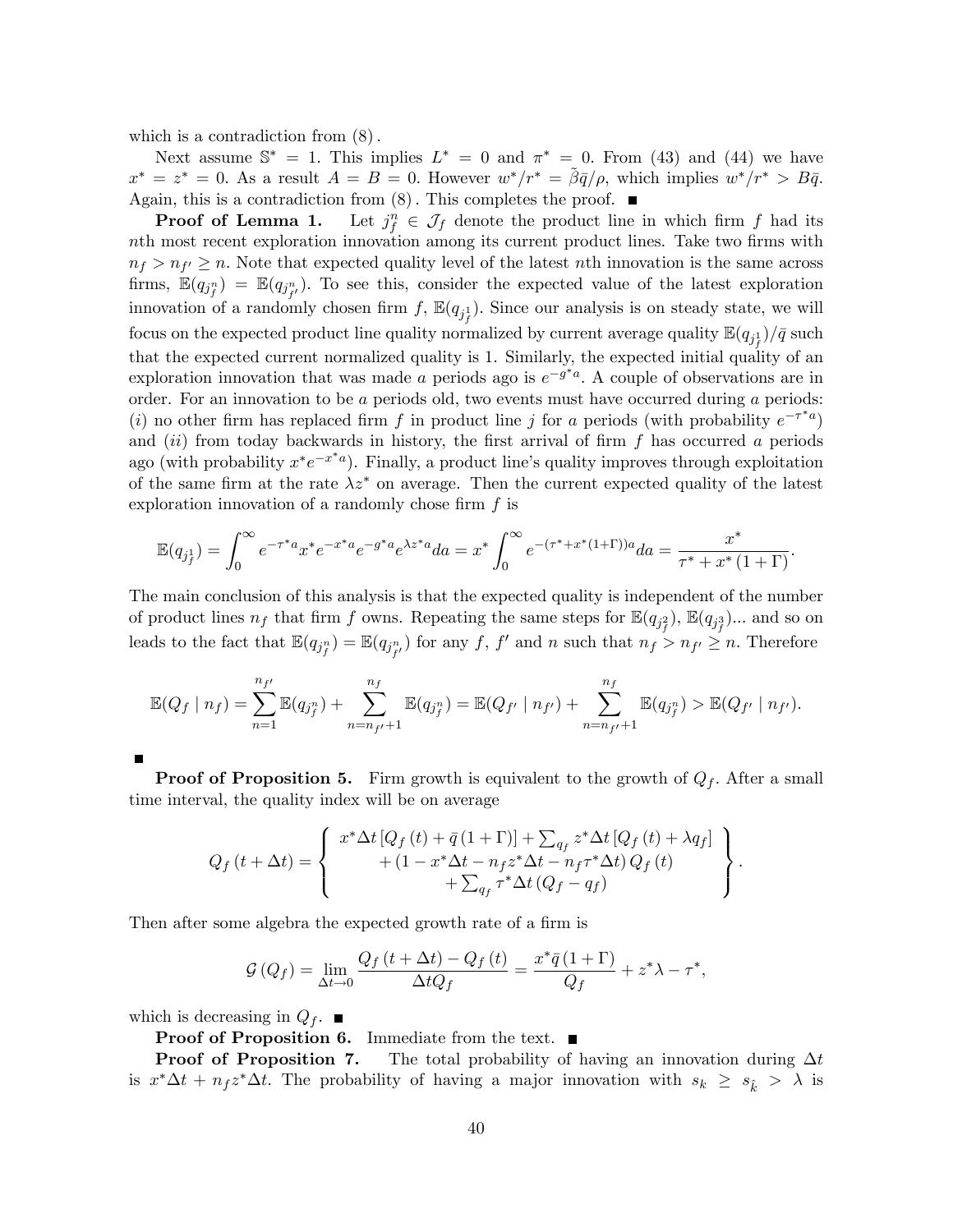$\left[1 - (1 - \theta)^{\hat{k}+1}\right] x^* \Delta t$ . Then the probability of having a major innovation conditional on a successful innovation is the ratio  $\left[1 - (1 - \theta)^{\hat{k}+1}\right] x^* \Delta t / (x^* \Delta t + n_f z^* \Delta t)$ .

Proof of Proposition 8. First we show that the value function has its form in  $(34)$ . The conjecture in (34) is equivalent to (33) if and only if

$$
r\tilde{A} = \max_{z} \left\{ \pi^* - c_z \left( z \right) + \tilde{A} \lambda z \right\}
$$

and

$$
rW(n) = \max_{x_n \in [0,\bar{x}]} \{-nc_k(x_n) - nc_m(n) + nx_n \,[\Upsilon + W(n+1) - W(n)]\}
$$

where  $\Upsilon \equiv \bar{q}A(1 + \Gamma)$ . Recall that  $c_m(n)$  stands for the convex managerial cost such that

$$
c_m(0) = 0
$$
 and  $c'_m(n), c''_m(n) > 0$ .

Our goal is to show that the optimal per-product-line R&D effort  $x_n^*$  is decreasing in the number of product lines *n*. Note that

$$
c'_{k}(x_{n}^{*}) = W(n+1) - W(n) + \Upsilon.
$$

Therefore it is both necessary and sufficient to show that  $\Delta_n \equiv W(n + 1) - W(n)$  is decreasing in n:

Before we start with the main proof, consider the following three lemmas.

**Lemma 3**  $W(n)$  is bounded from above.

**Proof.** Consider the per period return function  $\Pi(x, n) = nx\Upsilon - nc_x(x) - nc_m(n)$ . We will show first that  $\Pi(x, n)$  is bounded. Define  $\tilde{x} \equiv \arg \max_{x} \Pi(x, n)$ . It is determined by the first order condition  $\frac{\partial c_x(\tilde{x})}{\partial x} = \Upsilon$ . Then  $\Pi(x,n) \leq n[\tilde{x}\Upsilon - c_x(\tilde{x})] - nc_m(n)$ . Define  $\tilde{n} \equiv$  $\arg \max_{n \in \mathbb{Z}_+} \{n \left[ \tilde{x}\Upsilon - c_x \left( \tilde{x} \right) \right] - n c_m \left( n \right) \}$ . The existence of  $\tilde{n}$  is ensured by the strict convexity of  $c_m(\cdot)$ . As a result we have  $\Pi(x, n) \le \Pi(\tilde{x}, \tilde{n})$ . Then we can conclude that  $W(n) \le W^{\max} \equiv$  $\Pi(\tilde{x}, \tilde{n})/\rho$ , which is the present discounted sum of the maximum per-period returns. Note that in the last expression we used the fact that  $r^* - g^* > \rho$ . This completes the proof.

Lemma 4  $\left\{\frac{W(n)}{n}\right\}$ n  $\Gamma^{\infty}$  $_{n=1}$  forms a decreasing sequence.

**Proof.** Let us rewrite the value functions for  $(n + 1)$  and n in the following way

$$
\frac{r^*W(n+1)}{n+1} = x_{n+1}^* \Upsilon - c_k (x_{n+1}^*) - c_m (n+1) + x_{n+1}^* [W(n+2) - W(n+1)]
$$
  

$$
\frac{r^*W(n)}{n} \geq x_{n+1}^* \Upsilon - c_k (x_{n+1}^*) - c_m (n) + x_{n+1}^* [W(n+1) - W(n)].
$$

Note that the second inequality follows from the fact that the argument on the right-hand side is not necessarily the optimal choice for  $n$ . Taking the difference of these two lines we get

$$
r^{*}\left[\frac{W(n+1)}{n+1} - \frac{W(n)}{n}\right] \leq c_{m}(n) - c_{m}(n+1) + x_{n+1}^{*}\left[\Delta_{n+1} - \Delta_{n}\right].
$$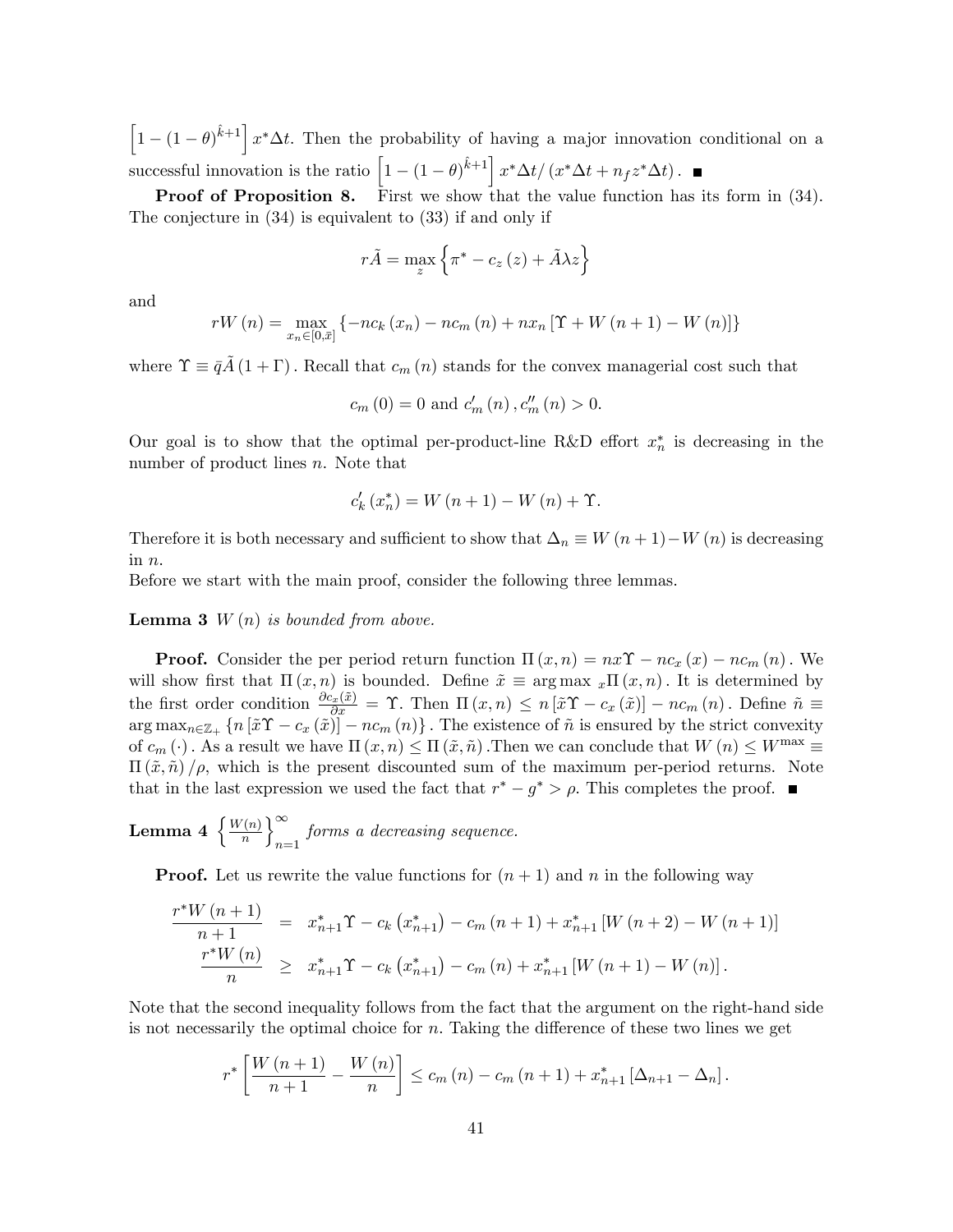To obtain a contradiction, assume  $\frac{W(N+1)}{N+1} > \frac{W(N)}{N}$  $\frac{N}{N}$  holds for some  $N \in \mathbb{Z}_{++}$ . Then from the last inequality and the increasing nature of  $c_m(\cdot)$ , we have

$$
\Delta_{N+1} - \Delta_N > 0. \tag{47}
$$

Note that  $W(N + 1) - W(N) = \frac{W(N+1)}{N+1} + N \left( \frac{W(N+1)}{N+1} - \frac{W(N)}{N} \right)$ N  $\Big) > \frac{W(N+1)}{N+1}$  where the last inequality follows from the contradiction assumption: Then together with (47)

$$
W(N+2) - W(N+1) > W(N+1) - W(N) > \frac{W(N+1)}{N+1}.
$$

After rearranging the inequality we get

$$
\frac{W(N+2)}{N+2} > \frac{W(N+1)}{N+1}.
$$

Repeating the same steps we get the following generalization

$$
\frac{W(n+1)}{n+1} > \frac{W(n)}{n} \text{ and } \Delta_{n+1} > \Delta_n, \text{ for } n > N.
$$

However this contradicts the fact that  $W(n)$  is bounded above. This completes the proof.  $\blacksquare$ 

**Lemma 5** If  $\Delta_N$  >  $\Delta_{N-1}$  and  $\left\{\frac{W(n)}{n}\right\}$  $\overline{n}$  $\Gamma^{\infty}$ is a decreasing sequence, then  $2W(N) > n=1$  $N\left(\Delta_N + \Delta_{N-1}\right).$ 

**Proof.** Assume  $2W(N) \leq N(\Delta_N + \Delta_{N-1})$ . This, together with  $\Delta_N > \Delta_{N-1}$  implies  $W(N) < N\Delta_N$  which in turn leads to

$$
\frac{W\left(N\right)}{N} < \frac{W\left(N+1\right)}{\left(N+1\right)},
$$

which is a contradiction. That completes the proof.  $\blacksquare$ 

**Proof of Proposition 8 (continued)** Note that proving that  $x_n^*$  to be decreasing is equivalent to proving that  $\Delta_n \equiv W (n + 1) - W (n)$  is decreasing. The latter is proven next. By contradiction, assume  $\exists N$  such that  $\Delta_N > \Delta_{N-1}$ . Next, consider the value functions

$$
\frac{r^*W(N+1)}{N+1} = x_{N+1}^* \Upsilon - c_k (x_{N+1}^*) - c_m (N+1) + x_{N+1}^* [W(N+2) - W(N+1)]
$$
  
\n
$$
\frac{r^*W(N)}{N} \ge x_{N+1}^* \Upsilon - c_k (x_{N+1}^*) - c_m (N) + x_{N+1}^* [W(N+1) - W(N)]
$$
  
\n
$$
\frac{r^*W(N)}{N} \ge x_{N-1}^* \Upsilon - c_k (x_{N-1}^*) - c_m (N) + x_{N-1}^* [W(N+1) - W(N)]
$$
  
\n
$$
\frac{r^*W(N-1)}{N-1} = x_{N-1}^* \Upsilon - c_k (x_{N-1}^*) - c_m (N-1) + x_{N-1}^* [W(N) - W(N-1)].
$$

We subtract the second from the first and fourth from the third lines to get

$$
r^* \left[ \frac{W (N+1)}{N+1} - \frac{W (N)}{N} \right] \leq [c_m (N) - c_m (N+1)] + x_{N+1}^* [\Delta_{N+1} - \Delta_N]
$$
  

$$
r^* \left[ \frac{W (N)}{N} - \frac{W (N-1)}{N-1} \right] \geq [c_m (N-1) - c_m (N)] + x_{N-1}^* [\Delta_N - \Delta_{N-1}].
$$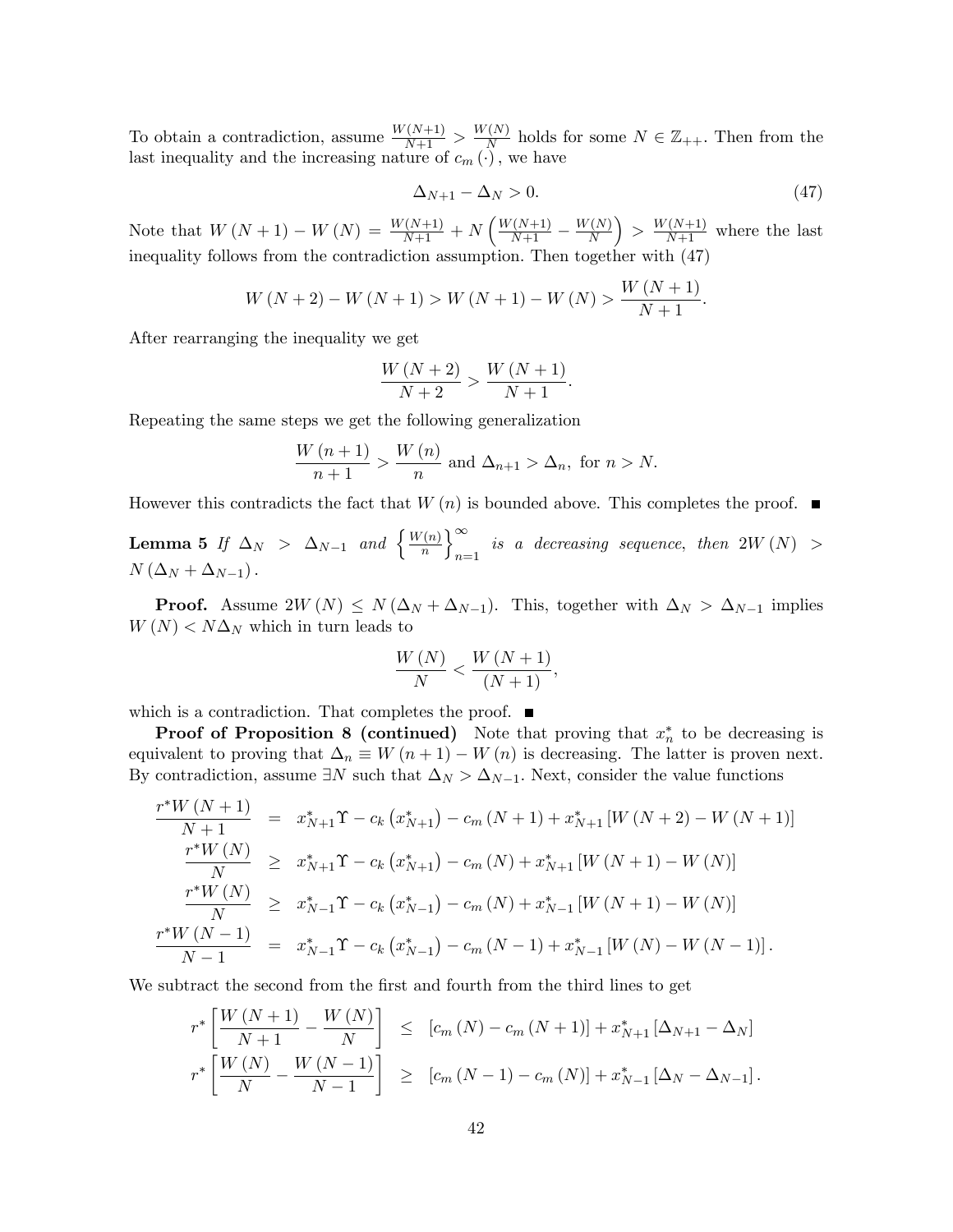We again take the difference between the two lines

$$
r^* \left( \begin{array}{c} \left[ \frac{W(N+1)}{N+1} - \frac{W(N)}{N} \right] \\ -\left[ \frac{W(N)}{N} - \frac{W(N-1)}{N-1} \right] \end{array} \right) \leq \underbrace{\left( \begin{array}{c} \left[ c_m\left( N \right) - c_m\left( N-1 \right) \right] \\ -\left[ c_m\left( N+1 \right) - c_m\left( N \right) \right] \end{array} \right)}_{< 0} + \left( \begin{array}{c} x^*_{N+1}\left[ \Delta_{N+1} - \Delta_N \right] \\ -x^*_{N-1}\left[ \Delta_N - \Delta_{N-1} \right] \end{array} \right).
$$

Recall the initial assumption  $\Delta_N > \Delta_{N-1}$ . This implies

$$
r^* \left( \left[ \frac{W\left(N+1\right)}{N+1} - \frac{W\left(N\right)}{N} \right] - \left[ \frac{W\left(N\right)}{N} - \frac{W\left(N-1\right)}{N-1} \right] \right) \leq x_{N+1}^* \left[ \Delta_{N+1} - \Delta_N \right].
$$
  
Define 
$$
\Psi \equiv \left[ \frac{W\left(N+1\right)}{N+1} - \frac{W\left(N\right)}{N} \right] - \left[ \frac{W\left(N\right)}{N} - \frac{W\left(N-1\right)}{N-1} \right].
$$
 This can be also written as  

$$
\Psi = \frac{N\Delta_N - W\left(N\right)}{N\left(N+1\right)} - \frac{N\Delta_{N-1} - W\left(N\right)}{N\left(N-1\right)}.
$$

After rearranging the previous expression we get

$$
(N+1) (N-1) N\Psi = (N-1) N\Delta_N - (N-1) W(N) - (N+1) N\Delta_{N-1} + (N+1) W(N)
$$
  
=  $N^2 (\Delta_N - \Delta_{N-1}) - N (\Delta_N + \Delta_{N-1}) + 2W(N)$   
> 0

where the last inequality uses the initial contradiction assumption and Lemma 5. Therefore  $\Psi > 0$  and  $\Delta_{N+1} > \Delta_N$ . Repeating the same steps for  $n \geq N+1$  gives us the following generalization,  $\Delta_{n+1} > \Delta_n$ ,  $\forall n > N$ . This result contradicts the bounded nature of W (n) and completes the proof.  $\blacksquare$ 

**Proof of Proposition 9.** Follows from Proof of Proposition 8 and the text. ■

**Proof of Proposition 10.** First we compute the number of citable patents  $M^*$ . The measure of citable patents after  $\Delta t$  is simply

$$
M^{*}(t + \Delta t) = [M^{*}(t) + 1] (x^{*} \Delta t (1 - \theta) + \xi z^{*} \Delta t) + 1 \times x^{*} \Delta t \theta + (1 - x^{*} \Delta t - \xi z^{*} \Delta t) M^{*}(t).
$$

Imposing the steady state condition  $M^*(t + \Delta t) = M^*(t)$  we find  $M^* = \frac{1}{\theta} + \frac{\xi z^*}{x^*\theta}$  $\frac{\xi z}{x^*\theta}$ . Recall the flow equations (36) and (37). Equations (36) and (25) imply  $\Upsilon_{s_k,0} = \frac{\tau^*(1-\theta)^k \theta}{M^*[\tau^*\theta + \gamma s_k(\tau^*)]}$  $\frac{\tau^{\alpha}(1-\theta)}{M^*[\tau^*\theta+\gamma s_k(\tau^*(1-\theta)+z^*\xi)]}.$ Then we can rewrite (37) in a recursive form as  $\Upsilon_{s_k,n} = \Upsilon_{s_k,n-1} \frac{\gamma s_k(\tau^*(1-\theta)+z^*\xi)}{[\tau^*\theta+\gamma s_k(\tau^*(1-\theta)+z^*\xi)]}$  $\frac{\gamma s_k(\tau^*(1-\theta)+z^*\zeta)}{[\tau^*\theta+\gamma s_k(\tau^*(1-\theta)+z^*\zeta)]},$  which implies  $\Upsilon_{s_k,n} = \Upsilon_{s_k,0} \left[ \frac{\gamma s_k(\tau^*(1-\theta)+z^*\xi)}{\tau^*\theta + \gamma s_k(\tau^*(1-\theta)+z^*)} \right]$  $\tau^*\theta + \gamma s_k(\tau^*(1-\theta)+z^*\xi)$ <sup>n</sup>. Similar reasoning applies to  $\Upsilon_{\lambda,n}$  and to the flow equations  $(38)$  and  $(39)$ .

For the second part of the theorem, we just rewrite the same flow equations without the internal citations  $z\xi$ . Then the expressions follow.  $\blacksquare$ 

**Proof of A1.** Immediate from Proposition 2.  $\blacksquare$ 

**Proof of A2.** Let f and f' be two arbitrary firms with  $n_f > n_{f'}$  product lines. The survival probability of a product line j from period t to t' is  $e^{-(t'-t)\tau^*}$ . Moreover, the probability that firm f will have at least one exploration innovation during the same period is  $1-e^{-(t'-t)x^*}$ . Since product lines receive *iid* shocks every period, we can write the firm survival probability as

$$
\mathbf{P}_{t,t'}\left(f \mid n_f\right) = 1 - e^{-\left(t'-t\right)x^*} \prod_{j \in \mathcal{J}_f} \left(1 - e^{-\left(t'-t\right)\tau^*}\right) = 1 - e^{-\left(t'-t\right)x^*} \left(1 - e^{-\left(t'-t\right)\tau^*}\right)^{n_f}
$$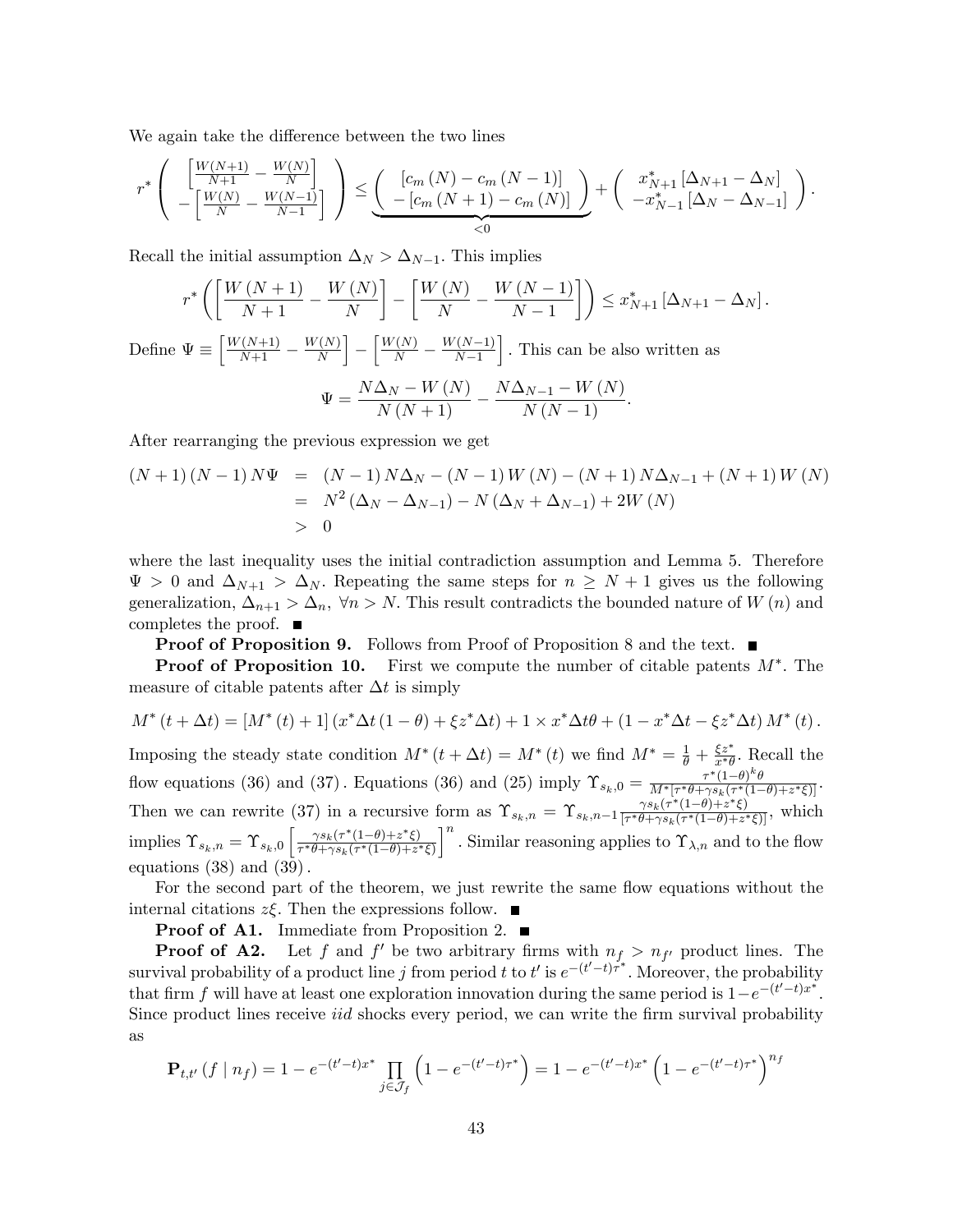where we express the probability of a firm exit as the probability that the firm loses all of its time-t product lines  $\left(1-e^{-(t'-t)\tau^*}\right)^{n_f}$  multiplied by the probability that it does not innovate any new product during that period,  $e^{-(t'-t)x^*}$ . Then in all remaining events, the firm will survive. Note that  $\mathbf{P}_{t,t'}(f \mid n_f) > \mathbf{P}_{t,t'}(f' \mid n_{f'})$  iff  $n_f > n_{f'}$ .

Proofs of A3 and A4. Firm growth in terms of the number of product lines can be expressed as

$$
g_f = \frac{n_f + m_f}{n_f} - 1 = \frac{m_f}{n_f}
$$

where  $m_f \in \mathbb{Z}$  is simply the net number of product innovations (new products minus the ones that are lost to other firms). Then the mean and variance of growth rate can be written as  $\mathbb{E}(g_f) = \frac{1}{n_f} \mathbb{E}(m_f)$  and  $\mathbb{V}(g_f) = \frac{1}{n_f^2} \mathbb{V}(m_f)$ . We can express  $m_f = \tilde{m}_f - \sum_{k=1}^{n_f} \iota_{f,k}$  where  $\tilde{m}_f$  is the net number of new innovations acquired through exploration R&D and  $\iota_{f,k}$  is an indicator function that becomes 1 if firm  $f$  loses its kth product line through creative destruction at the rate  $\tau^*$ .

Note that the expectation and variance can be expressed as  $\mathbb{E}(m_f) = \mathbb{E}(\tilde{m}_f) + \sum_{k=1}^{n_f} \mathbb{E}(\iota_{f,k})$ and  $\mathbb{V}(m_f) = \mathbb{V}(\tilde{m}_f) + \sum_{k=1}^{n_f} \mathbb{V}(\iota_{f,k})$  since acquiring and losing product lines are independent. Since the exploration innovation process is identical for all firms  $\left(x_{n_f}^* = x^*, \ \forall n_f\right)$ , the expectation and variance of the net number of new innovations is the same for all firms,  $\mathbb{E}(\tilde{m}_f) = \tilde{\mathbb{E}}$ and  $\mathbb{V}(\tilde{m}_f) = \mathbb{V}, \forall f.$ 

Next consider the following expectations.  $\mathbb{E}\left(\iota_{f,k}^2\right) = \mathbb{E}\left(\iota_{f,k}\right) = e^{-\tau^*}$ , where the first equality follows from the fact that  $\iota_{f,k} \in \{0,1\}$ . Therefore  $\mathbb{V}(\iota_{f,k}) = \mathbb{E}\left(\iota_{f,k}^2\right) - \left[\mathbb{E}(\iota_{f,k})\right]^2 =$  $e^{-\tau^*}(1-e^{-\tau^*})$ . As a result, we can express the expected firm growth and variance as

$$
\mathbb{E}(g_f) = \frac{\tilde{\mathbb{E}}}{n_f} - e^{-\tau^*} \text{ and } \mathbb{V}(g_f) = \frac{\tilde{\mathbb{V}}}{n_f^2} + \frac{e^{-\tau^*} (1 - e^{-\tau^*})}{n_f}
$$

.

 $\mathbf{A}$  $\overline{\phantom{a}}$ 

 $\int$ 

Both are decreasing in  $n_f$ .

**Proof of A5.** Let  $a_t > a'_t$  denote the time-t ages of firms f and f' respectively. We will show that  $\mathbb{E}(n_t - n'_t \mid a_t > a'_t) > 0$ . Note that if the two firms had  $n_\tau = n'_\tau$  for some  $\tau \in$  $[t - a'_t, t]$ , then the expected number of products is simply the same,  $\mathbb{E}(n_t - n'_t | a_t > a'_t, \tau) = 0$ since the numbers of products of the firms evolve independently and identically from then on. Let  $\tilde{\mathbf{P}}_{\tau} \equiv \mathbf{P} \left( n_{\tau} = n'_{\tau} \text{ and } n_{\tau'} \neq n'_{\tau'} \; \forall \tau' \in [\tau - a'_{\tau}, \tau] \right)$  denote the probability density that the two firms have the same number of product lines at time  $\tau$  for the first time since  $f'$  entered the market in period  $\tau - a'_\tau$ . Right before f' entered the market, the following was true:  $n_{\tau-a'_{\tau}-\epsilon} > n'_{\tau-a'_{\tau}-\epsilon}$ . After the entry, if  $f'$  never catches up with the number of products of firm f with probability  $\tilde{\mathbf{P}}_{\tau}$  in period  $\tau \in [t - a'_t, t]$ , we have  $n_t > n'_t$ . If firm f catches up with firm f at some period  $\tau$ , then  $\mathbb{E}(n_t - n'_t \mid a_t > a'_t, \tau) = 0$  as explained above. Then

$$
\mathbb{E}\left(n_t - n'_t \mid a_t > a'_t\right) = \begin{cases}\n\int_{t-a'_t}^t \tilde{\mathbf{P}}_\tau \underline{\mathbb{E}\left(n_t - n'_t \mid a_t > a'_t \text{ and } n_\tau = n'_\tau\right)} d\tau \\
+\underbrace{\left(1 - \int_{t-a'_t}^t \tilde{\mathbf{P}}_\tau d\tau\right)}_{>0} \underline{\mathbb{E}\left(n_t - n'_t \mid a_t > a'_t \text{ and } n_\tau \neq n'_\tau \forall \tau \in [t-a'_t, t]\right)}_{>0} \\
>0.\n\end{cases}
$$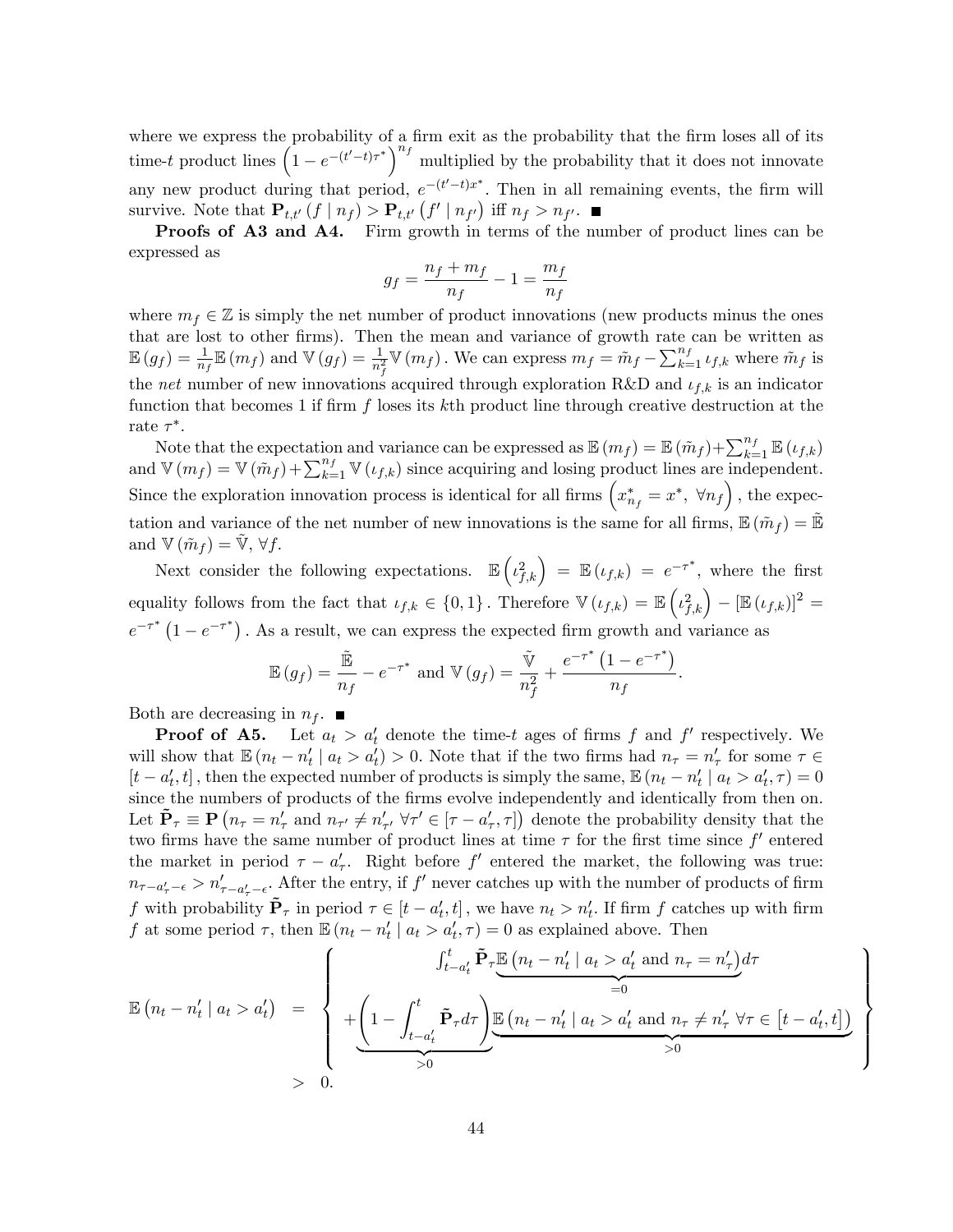We have shown that the firm age is positively correlated with the number of products. Then the rest follows from  $\mathbf{A2.}$ 

**Proof of B1.** Proven in Proposition 6.  $\blacksquare$ 

**Proof of B2.** For firm f, the expected number of patent counts is  $x^* + n_f z^*$ . Note that it is increasing in the number of product lines. Yet the intensity  $x^*/n_f + z^*$  is decreasing in firm size.  $\blacksquare$ 

**Proof of B3.** Since firm age is shown to be positively related to  $n_f$  in the proof of A5, this result follows from **B1** and **B2**.

**Proofs of C1 and C2.** They follow from Proposition 10.  $\blacksquare$ 

**Proof of C3.** Proposition 10 shows that  $\tilde{\Upsilon}_{k,n} = \tilde{\Upsilon}_{k,0}^n \tilde{\Omega}_k$ . The conditional distribution of the number of external citations (conditional on patent type) is  $\tilde{\Upsilon}(n | k) = (1 - \tilde{\Omega}_k) \tilde{\Omega}_k^n$ for  $k \in \mathbb{Z}_+$ . Combining this expression with the invariant distribution in Proposition 10, the expected number of external citations to an exploration patent is simply

$$
\sum_{k=0}^{\infty} \Psi_k^* \sum_{n=0}^{\infty} n\tilde{\Upsilon}(n \mid k) = \sum_{k=0}^{\infty} \theta (1 - \theta)^k \frac{\tilde{\Omega}_k}{1 - \tilde{\Omega}_k} = \frac{(1 - \theta)\gamma\eta}{1 - \alpha(1 - \theta)},
$$
\n(48)

where we used the fact that  $\sum_{n=0}^{\infty} n \Omega^n = \Omega / (1 - \Omega)^2$ . Similar reasoning applies to exploitation patents. The conditional citation distribution is  $\tilde{\Upsilon}(n | \lambda) = \left(1 - \tilde{\Omega}_{\lambda}\right) \tilde{\Omega}_{\lambda}^{n}$ . Then the expected number of external citations given to an exploitation patent is

$$
\sum_{n=0}^{\infty} n\tilde{\Upsilon}(n \mid \lambda) = \sum_{n=0}^{\infty} n\left(1 - \tilde{\Omega}_{\lambda}\right) \tilde{\Omega}_{\lambda}^{n} = \frac{\Omega_{\lambda}}{1 - \Omega_{\lambda}} = \frac{\gamma \lambda \left(1 - \theta\right)}{\theta}.
$$
\n(49)

Recall that  $\Gamma \equiv \theta \eta / [1 - \alpha (1 - \theta)]$  and  $\Gamma > \lambda$ . Then we get the desired result.

**Proof of C4.** Note that the citation life of a patent ends when its technology cluster gets replaced by a new major innovation. Since it is a Poisson process, the probability of having at least one arrival of a major innovation is the remainder probability from no arrival. The probability of having no arrival of a major innovation by time t is  $e^{-x\theta t}$ . Therefore the probability of having at least one arrival is  $P(t) = 1 - e^{-x\theta t}$ .

**Proof of D1.** Probability of receiving a citation is proportional to the innovation size. Since  $\Gamma > \lambda$ , internal patents are less likely to be cited than external patents. Since the share of external patents decline in firm size, the result follows.  $\blacksquare$ 

Proof of D2. Self-citations come through exploitation innovations. Since the share of exploitation innovation increases in firm size, the result trivially follows.  $\blacksquare$ 

**Proof of D3.** This follows from the fact that average innovation size is bigger for smaller firms. Since citations (received) are proportional to the innovation size, the result follows.  $\blacksquare$ 

Proof of D4. Recall Proposition 7. The relative rate of major innovation is decreasing in firm size,  $\partial \mathcal{M}(n) / \partial n = -z^* x^* \left[ 1 - (1 - \theta)^{\hat{k}+1} \right] / (x^* + nz^*)^2$ . Note that this negative relationship weakens as  $\hat{k}$  gets smaller.  $\blacksquare$ 

Proofs of D5 and D6. Note that entrants start with an exploration innovation only. Then the first part of  $\overline{D5}$  follows from C3. Note that we proved in  $\overline{A5}$  that young firms are smaller in size on average. Then the second part of **D5** follows from **D3.** Since innovation at the entry is only an exploration innovation and the average citation is higher for exploration innovation, the result in D6 follows.  $\blacksquare$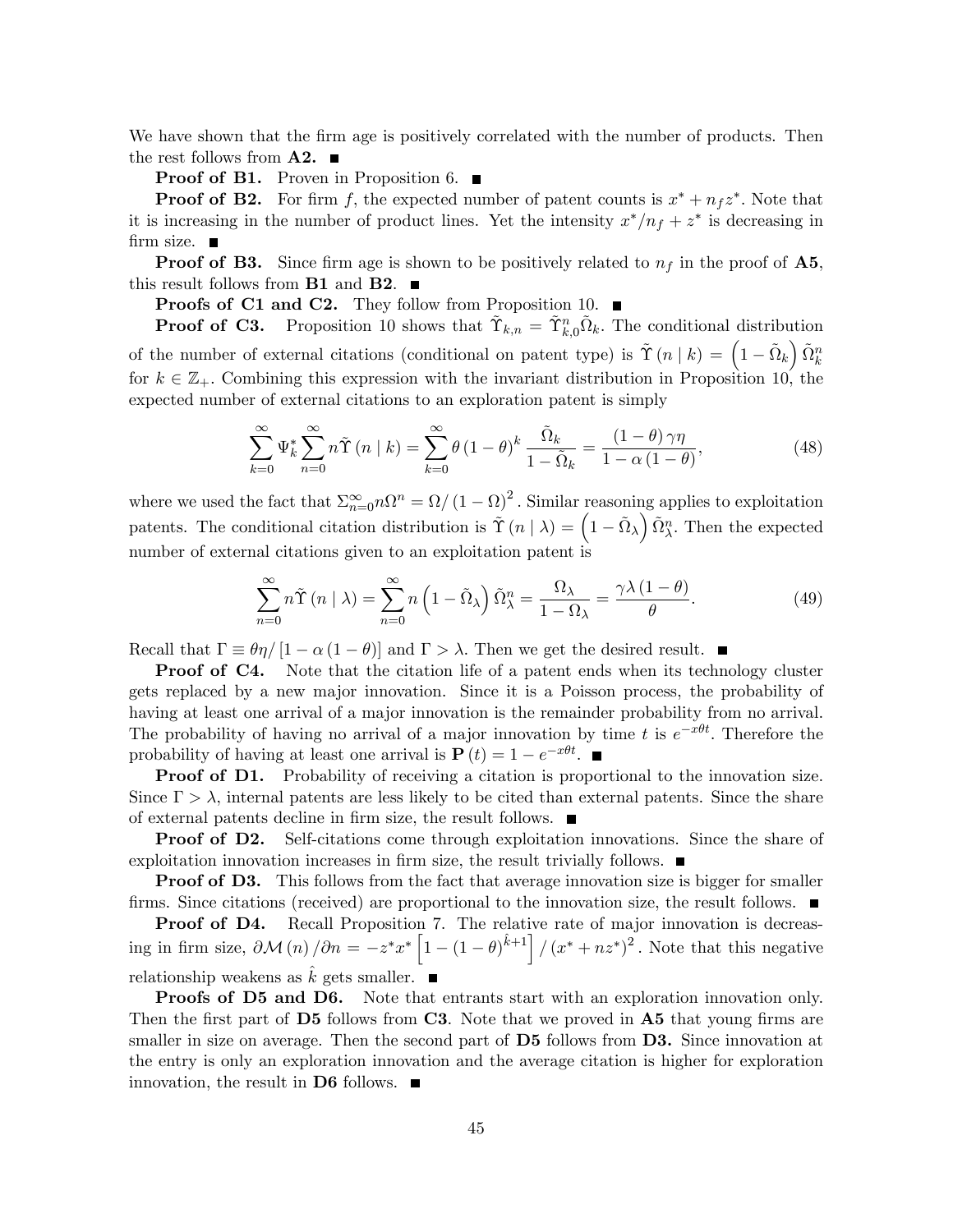**Proof of E1.** Recall that profits, number of employees, and sales are all a linear function of the total quality  $Q_f$ . The growth rate of  $Q_f$  after an innovation of size s is simply  $g_f(s) = s/Q_f$ . Note that  $g_f(s)$  increases in innovation size, which proves the first part. Moreover,  $\partial g_f(s) / \partial Q_f = -s/Q_f^2 < 0$ , which proves the second part.

**Proof of E2.** The additional quality contributions are  $\lambda \bar{q}$  and  $(1 + \Gamma) \bar{q}$  for an internal innovation and external innovation respectively. Since  $\lambda < (1 + \Gamma)$ , the result follows.

**Proof of E3.** This is true from A1, A3, B1 and B2.  $\blacksquare$ 

**Proof of E4.** More external patents imply more number of product lines that the firm owns. Then the first part of  $E4$  follows from  $A2$ . Note that internal patents has no affect since firm survival is a function of the number of product lines. On the other hand, more external citations imply a higher number of hits received through creative destruction, which reduces the number of product lines and negatively affects firm survival.  $\blacksquare$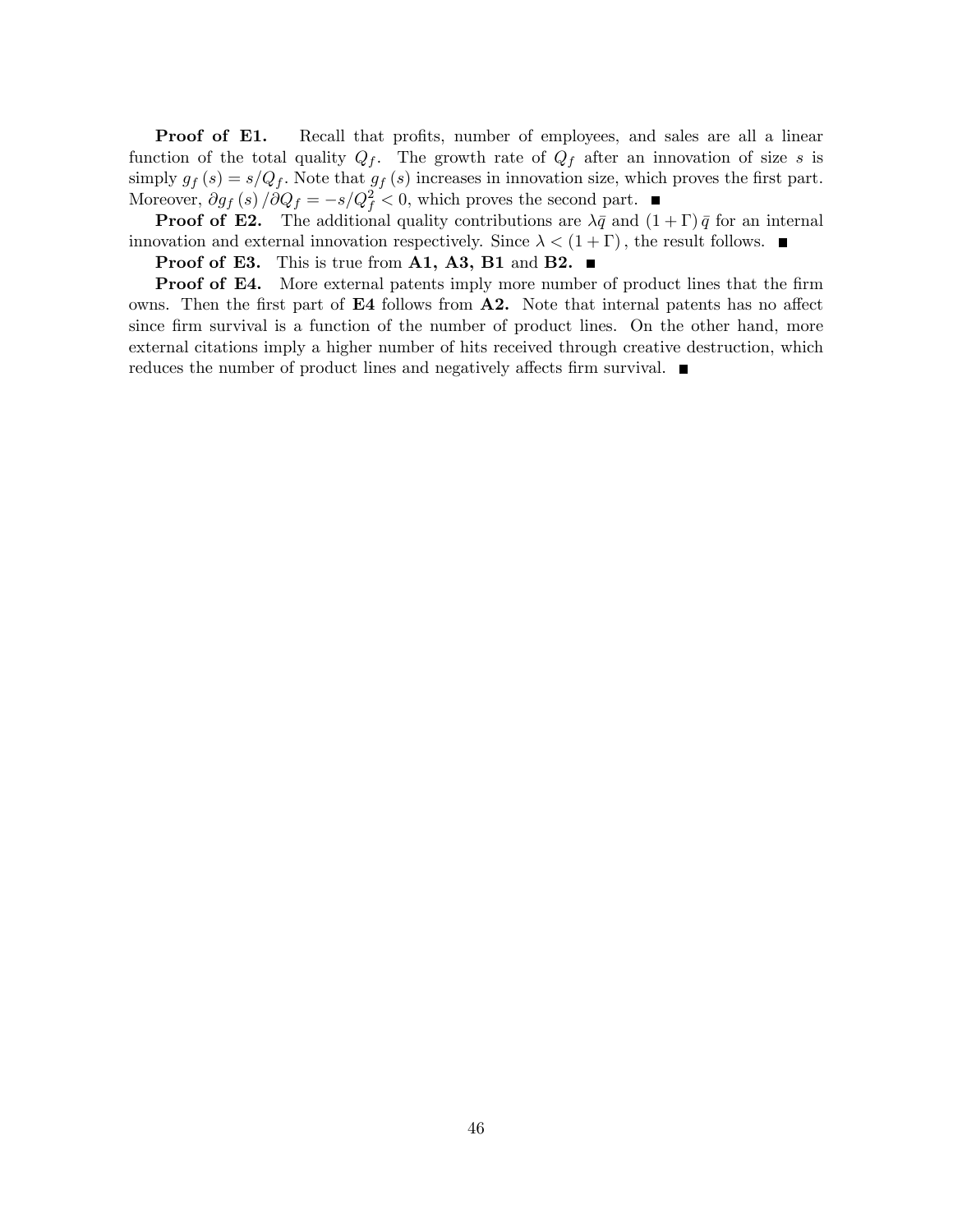## Empirical Appendix

This empirical appendix further describes our data, documents empirical extensions to our reported results, and provides additional references. The format of the appendix closely follows Section 3 for easy reference.

#### Data Development

#### Longitudinal Business Database

Each establishment in the LBD is assigned a unique, time-invariant identifier. Establishments are also linked to their parent firms in the case of multi-unit firms. For most of our analyses, we aggregate establishments up to the firm level. We typically use employment counts to measure the sizes of firms, but we find equivalent results when using the value of shipments or a count of establishments for measuring firm size. Shipments, which are not part of the LBD files, are collected from the base Economic Censuses (e.g., Census of Manufacturing, Census of Services). Jarmin and Miranda (2002) describe the construction of the LBD and provide extensive descriptive statistics. Davis et al. (1996) provide an extensive discussion of the manufacturing sector.

#### NSF Survey of Industrial Research and Development

The Survey of Industrial Research and Development (RAD) is the basis for publications like Science and Engineering Indicators, National Patterns of R&D Resources, and R&D in Industry. With appropriate clearance, researchers can access the base RAD survey responses through the Census Bureau. Surveyed firms are legally required to provide five mandatory items:

- Total costs incurred for R&D within the firm (RDTOT)
- Domestic net sales and receipts of the firm (DNS)
- Domestic net employment of the firm (DNE)
- $\bullet$  Federally funded R&D performed within the firm (RDFED)
- State location of R&D performance (added in 2002)

In addition, a host of additional variables are collected voluntarily from large R&D performers (e.g., technology break-outs, funding by federal agency). This project focuses on the RDTOT variable, which is transformed into constant 1997 dollars and paired with employment size metrics from the LBD. Adams and Peck (1994) and Kerr and Fu (2008) provide detailed introductions to the additional, voluntary data.<sup>27</sup> Foster and Grim (2010) provide a comprehensive overview of the RAD and the traits of the top R&D performers in the US economy.

The most important issue for our analysis of the firm size distribution and innovation is adjustments to the RAD sampling frame. Each year, the RAD surveys with certainty the

<sup>&</sup>lt;sup>27</sup>The voluntary data include measures of foreign R&D sourcing and domestic R&D contracting. These variables are reported for most every firm. We use these data to confirm that our firm size distribution patterns are not being driven by multinational structures, outsourcing, or similar.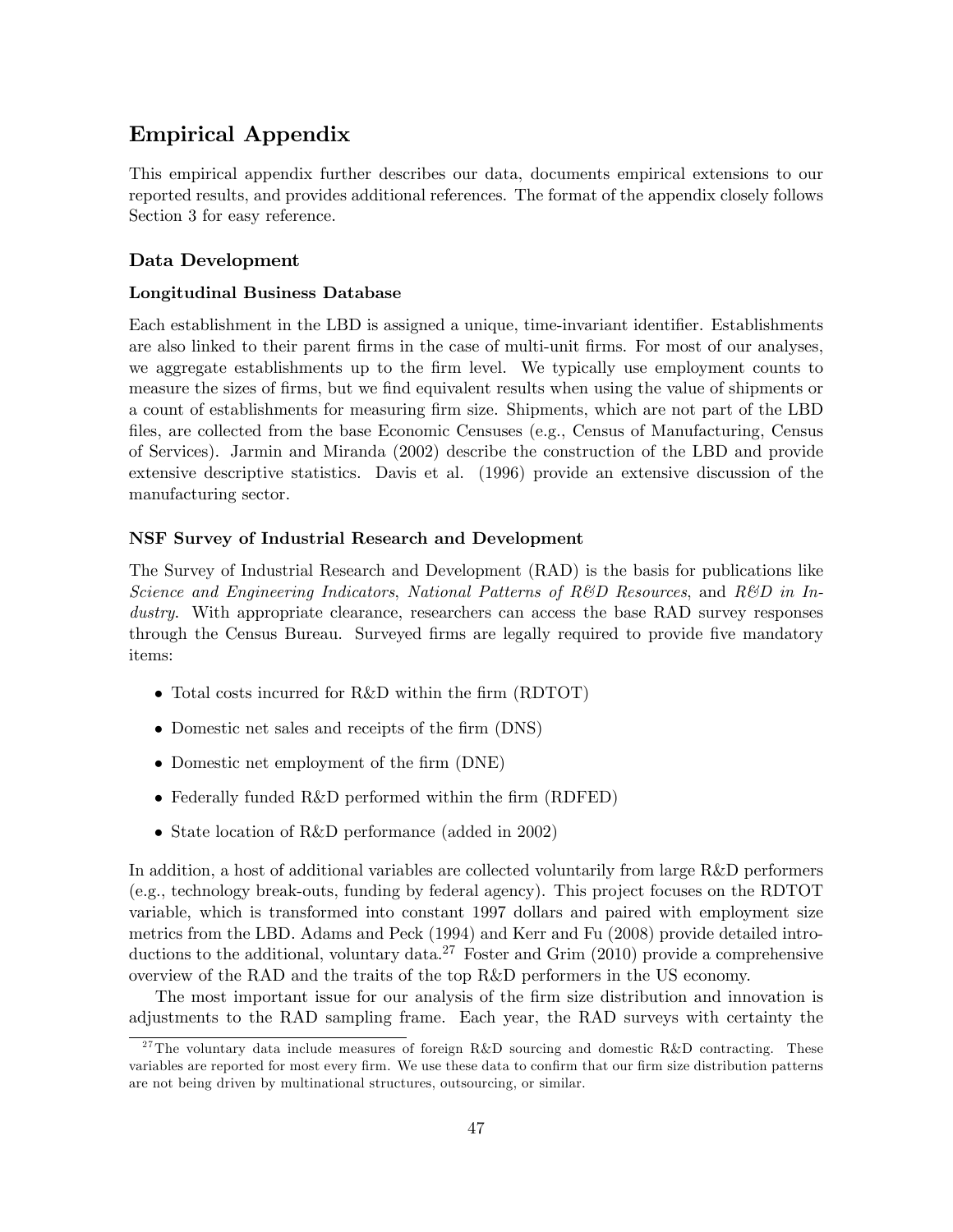identified firms that are conducting R&D within the US over a nominal expenditure bar. This expenditure hurdle began at \$500,000 in the 1970s, was raised to \$1 million for most of the 1980s and 1990s, was raised again to \$5 million in 1996, and was most recently adjusted to \$3 million in 2002. While firms undertaking less than this bar are sub-sampled, these records are more difficult to employ due to their uneven coverage and frequently imputed values. Our work concentrates on the period when the hurdle was \$1 million, and we ignore values beneath this hurdle. We further comment on the expenditure hurdles when discussing the intensity measures below. The Census Bureau and NSF are constantly working to update the sample frame to include new R&D performers although short identification lags can occur.

The product versus process distinctions in Figure 1 are taken from RAD surveys between 1979 and 1989. The RAD also collected these data in 1991, but the data for this year are not reliable. The patterns shown in Figure 1 are quite robust. The increase in exploitation behavior with firm size holds with all four metrics when controlling for industry-year effects. A  $10\%$ growth in firm size is typically associated with a  $0.5\%$  growth in the likelihood of undertaking exploitation behavior and a  $0.1\%$  (non-log) share growth on the intensive margin. All of these estimates are statistically significant. No contemporaneous growth effects are evident once firm size is controlled for.<sup>28</sup>

Three of the four relationships unambiguously hold when further including firm fixed effects regardless of how firm size is measured. The effects on the extensive margin are comparable in size. A  $10\%$  growth in firm size is associated with a  $0.3\%$  (non-log) share growth for self citations in panel settings. The one exception is the share of R&D that is process oriented. The positive relationship of this latter metric to firm size is not evident when modelling firm size through employments in panel estimates, but it is present  $(0.1\%)$  when modelling firm size through R&D expenditures.

#### NBER Patent Database

Our patent matching strategy builds on the work of Balasubramanian and Sivadasan (2010) and Kerr and Fu (2008). Balasubramanian and Sivadasan (2010) develop a name matching strategy that links patent assignees with Örms in the LBD. This matching strategy principally pairs entities with similar names in local geographic areas—that is, it searches for firms with names similar to the patent assignee name in the city from which the patent is file. Balasubramanian and Sivadasan (2010) provide extensive descriptive statistics on the quality of their matches. This major undertaking has become the backbone for the bridge file of the NBER Patent Database to the Census Bureau data family.

We extend the Balasubramanian and Sivadasan (2010) match in two ways, although for convenience given their extensive documentation, we note that we obtain all of our results without these extensions. First, their patent file concluded with patents granted in 1999, and we extend the approach to consider patents granted up to May 2009. Our descriptive statistics run through 2000, but we use application years to group patents longitudinally. Having the additional grants that are approved during the 2000s helps ensure that we have a complete sample for the late  $1990s.<sup>29</sup>$ 

 $2<sup>28</sup>$ The most noticeable deviation from growth invariance in Panel 1D, the 15% value for small, fast growing firms, disappears once industry-year differences are modelled.

 $^{29}$  We conclude the sample in 2000 because many Census Bureau datasets (especially RAD) underwent extensive redesigns in the early 2000s and transitioned to the NAICS classification system.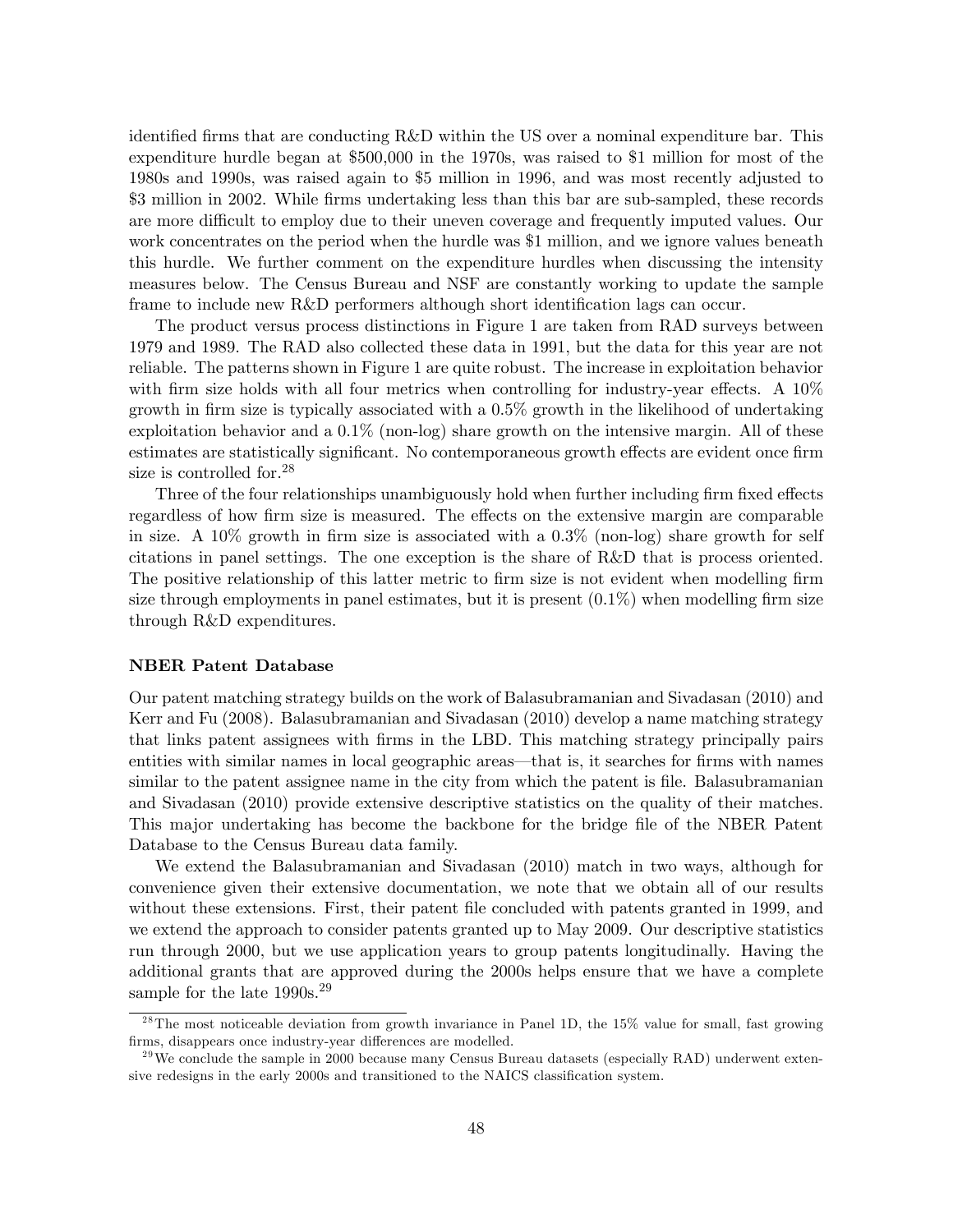Second, we incorporate a large number of additional refinements developed by Kerr and Fu  $(2008)$  and Acemoglu et al.  $(2010)$ . These refinements in part come from a second, complementary name matching approach. We also work extensively to ensure that corporate subsidiaries are linked correctly to their parent firms (e.g., Johnson & Johnson files patents through many of its operating divisions). Inability to establish these linkages is the main limitation of name matching algorithms. Extensive manual efforts are undertaken to solidify these linkages for specific matching to the RAD.

#### Firm Size Distribution and Firm Growth Rates

The discussion in the text is complete.

#### Firm Size Distribution and Innovation Intensity

Our patterns in Table 1 differ somewhat from earlier work that concluded that conditional intensity was independent of size. App. Table 1a extends Table 1 to include all R&D performers during the 1975-1997 period. Column 7 of Table 1 is dropped as we do not have comparable sales data for the full period. The table reports average values with each five-year interval per Örm being given equal weight. The Örst period of 1975-1977 contains three years. The patterns are very similar but somewhat áatter across the Örm size distribution for the longer time horizon. We demonstrate below that the underlying longitudinal changes naturally link our work with earlier studies of R&D behavior and the firm size distribution.

Before examining these longitudinal shifts, we extend the firm sample from R&D performers to the universe of US firms. The broader sample is more comparable across studies. Across the complete sample, we can include the additional moments: 1) The probability of undertaking R&D or filing a patent increases with firm size and 2) The unconditional intensity of  $R&D$ expenditures or patenting by firm size increases with firm size.

The first moment is straightforward. The second moment regarding unconditional intensity is different from the conditional intensity discussed in the text. By expanding to the universe of US Örms, we include the great majority of Örms that do not undertake innovative activity. Unconditional intensities include zero values for all of these observations. This particularly affects the small firm sample as  $98\%$  of firms have 100 or fewer employees (compared to  $67\%$ for our innovative sample in Figure 1).

App. Table 1b documents these patterns using data from 1975 to 1997. Entries are averages over the sample period, with each Öve-year interval given equal weight, as discussed below. Columns 1 and 4 show that the probability that the firm conducts  $$1$  million in R&D or is granted a patent grows with firm size. Not surprisingly, the differences across size classes are quite large. A third of all firms with more than 5000 employees are active in innovation, versus less than 0.05% in the smallest size class. The probability of innovation approaches one when looking at ever larger size categories within our  $5001+$  grouping.

Columns 2 and 4 show that unconditional R&D expenditures per employee and patents per employee also increase with firm size. Similar to the rising probabilities, these upward sloping intensity patterns have been found in many contexts. Finally, Columns 3 and 6 show that conditional intensities (i.e., intensity depending upon being observed in the RAD or patent data) decline in firm size. These relationships are most comparable to Table 1.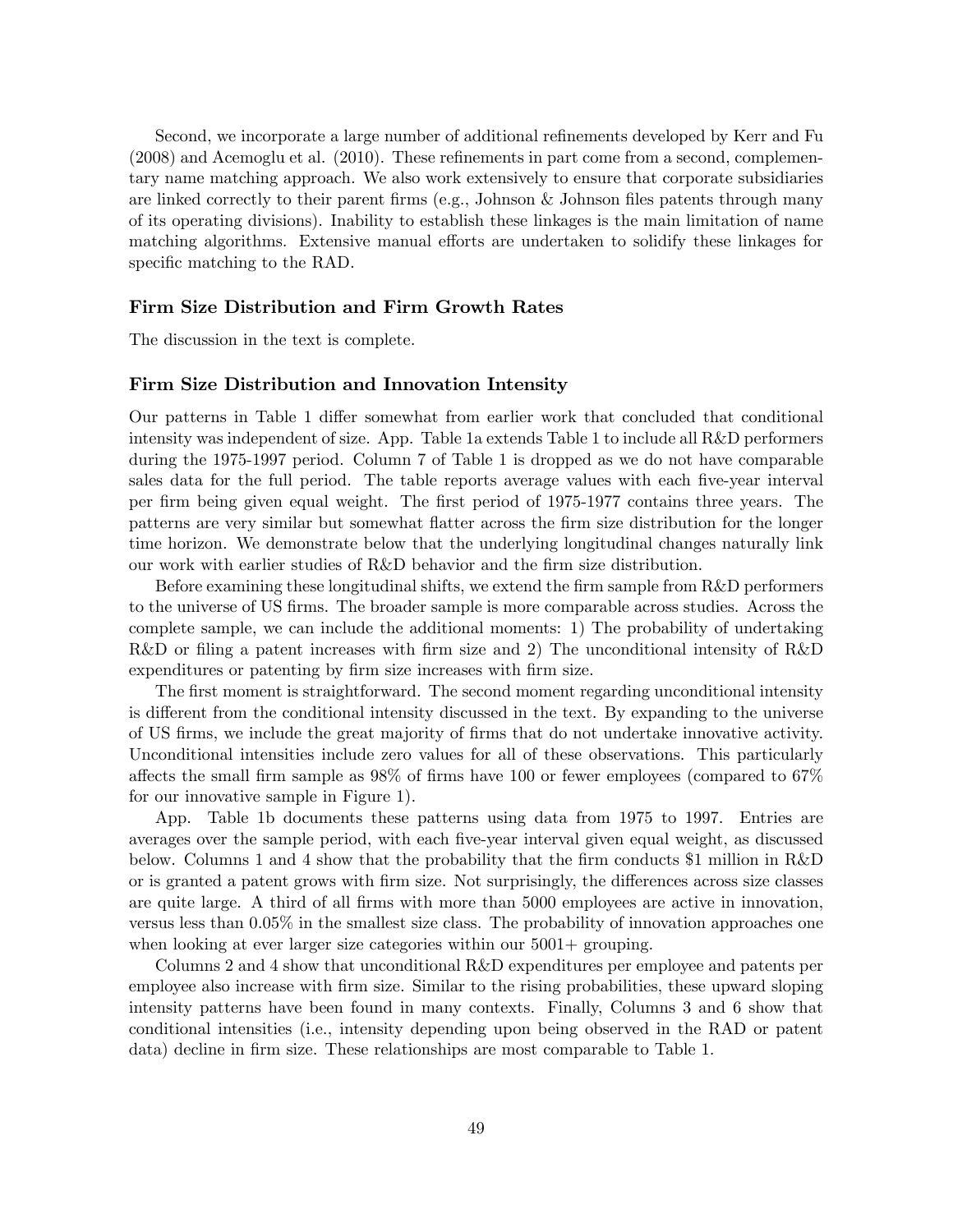Appendix Tables 1c and 1d repeat these tabulations for five-year intervals from 1975-1997. These intervals are chosen such that the end year coincides with an Economic Census year. This segmentation aligns these descriptive statistics with the empirical estimations. The first period contains three years.

While these basic patterns are evident in each period, they are more accentuated in recent years, especially after 1987. Said differently, the higher  $R&D$  expenditures per employee conditional on performing R&D for small firms is significantly greater in 1997 than in 1977. The intensity (in constant dollars) increases seven to eight fold for the smallest firms, relative to a two-fold increase for the largest Örms. Likewise, the probability of undertaking R&D or patenting declines slightly for the largest firm categories in 1997 relative to 1977; the probability doubles or triples in the smallest categories.

Unreported tabulations find that these monotonic relationships hold within each size category. The one exception to the monotonicity is that the growth in intensity among the smallest firms with ten or fewer employees  $(80\%$  of all firms) is weaker than among firms with 11-100 employees. These additional breakdowns are not reported due to disclosure restrictions with the Census Bureau data. We also find similar results when segmenting firms based upon sales, although these data are only consistently available after 1992 for all sectors and thus cannot be used to discern a time trend. These relationships are evident within industries, too.

These results help reconcile recent work that finds a decreasing intensity to firm size relationship in Compustat samples (e.g., Akcigit 2010) with earlier work focused on the 1970s and 1980s that did not find a strong relationship between firm size and conditional innovation intensity (e.g., Cohen 1995, Cohen and Klepper 1992, 1996a). It is likewise interesting to note that measuring Örm size through just manufacturing employment increases these elasticities to closer to one. Our work uses total firm employment.<sup>30</sup>

We earlier noted changes in the RAD sampling frame. We do not believe that these changes substantively influence our results. First, and most important, there is no floor for observing patent outcomes, where we Önd very similar results. Second, the transitions across panels in Appendix Tables 1c and 1d are smooth, which suggests that the small changes in the expenditure threshold are of limited consequence. Third, one can adjust the minimum expenditure thresholds upward for inclusion in the sample without ináuencing the patterns. Finally, the errors are bounded in the patent case and are very small.

App. Table 1e closes by showing that the core patenting patterns are robust across variants in metric design. The two groups of columns compare the conservative and aggressive matching strategies. The conservative matching strategy only retains the best firm match per assignee; these matches must also be above a strict quality threshold. The aggressive match employs all matches above a lower quality threshold, with multiple Örm matches per assignee allowed (duplicating patents). The aggressive match results in about four times as many mappings. The central difference between the two techniques is that the aggressive strategy further accentuates relative patent contributions from small firms. This is because small firms are more likely to be eliminated when choosing the best Örm match per assignee. We employ the conservative approach in our core estimations, and this approach is likely closer to a lower bound on small firm effects.

Looking down the table, Panels A and B show the sample end periods with just the end

 $30$ One potential deviation from our exploration-exploitation hypothesis is that the likelihood of conducting basic research rises with firm size.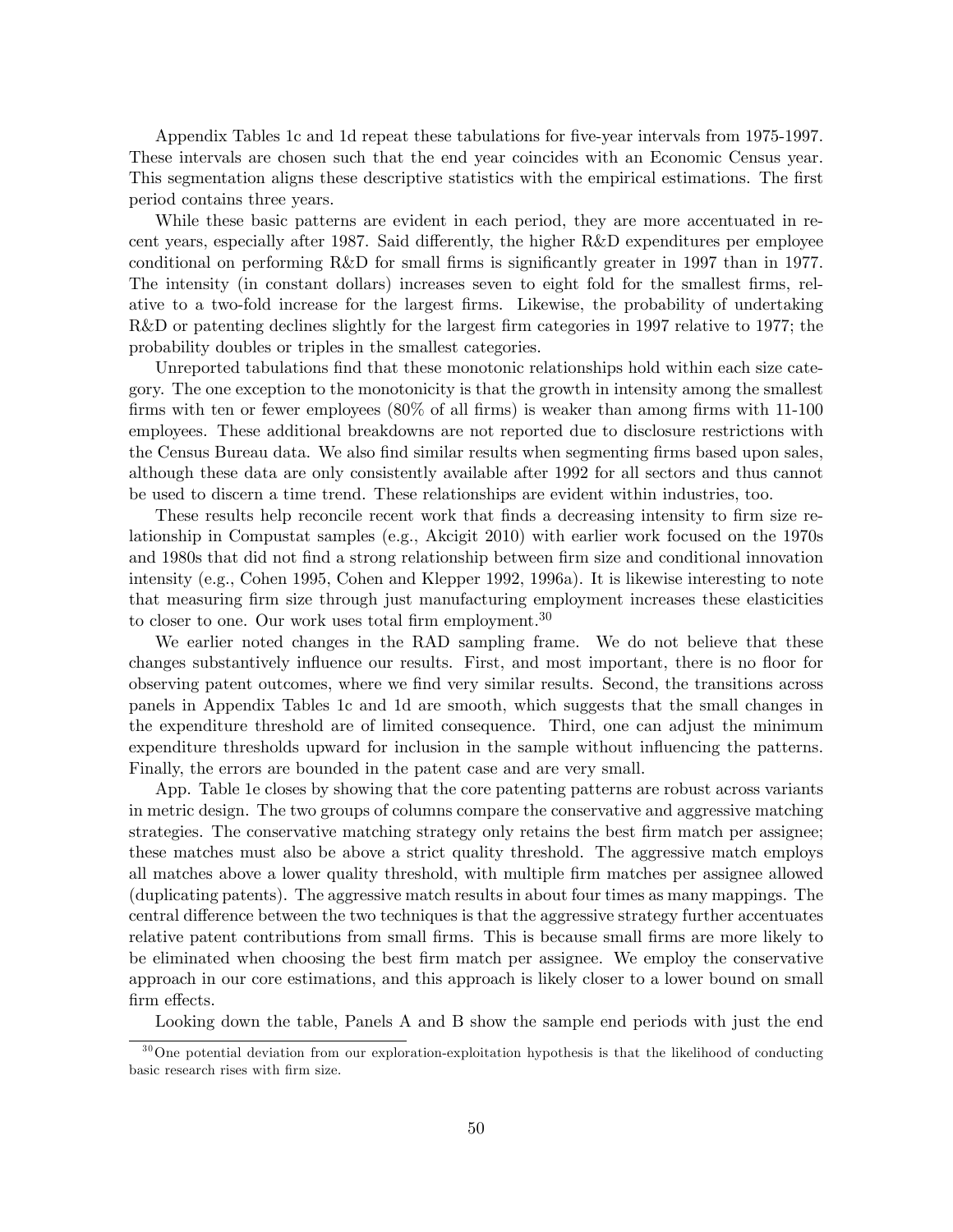year of patenting measured for each interval (i.e., 1997 patent for the 1993-1997 interval). Panels C and D instead use average patenting (i.e., mean patents during 1993-1997). Taking average patents across the period raises the share of firms filing patents and reduces their intensity measures. We favor the end-year measure as many firms patent infrequently. Single point measures are more representative of activity in the firm size distribution. Comparing the panels shows, however, that the central patterns are evident regardless of this design choice.

#### Patent Citation Behavior and Innovation Spillover Size

As simple statistics for our sample, 8.4% of all patents in this sample did not receive a citation by 1999, which is 15 or more years after the Öling. If excluding self citations, the non-citation share is 10.7%. Looking at a shorter horizon of seven years after application, 22.8% of patents do not receive a citation and 27.9% do not receive an external citation. For cited patents from our 1975-1984 sample, the mean is 8.6 citations, the median is 6, the variance is 101.9, the skewness is 5.0, and the kurtosis is 59.4. The max is 280 citations versus a 99th percentile of 48 citations. Extreme values for the 1975-1984 sample are smaller than those in later periods.

The raw non-citation rate in the NBER Patent Database is 23.4%. This greater share is primarily due to limited time for patents at the end of the 1975-1999 sample period to have received citations. The raw non-citation rate through 1999 exceeds 70% for patents applied for after 1995. There is also some evidence that lower citation rates are due to a greater share of frivolous patents. Finally, non-citation rates are slightly higher for non-US patents and non-assigned patents, but these differences are small relative to the age effect.

#### Innovation Type and Firm Size Distribution

#### Exploration versus Exploitation Investments

App. Table 2 reports additional regression results for self citation behavior. These regressions employ an extended 1975-1999 sample. The self citation share is 9.2% higher for assignees with more than 1000 patents compared to assignees with  $101-1000$  patents  $(30\%$  versus  $20\%)$ . Likewise, the share is  $4.5\%$  higher for firms with more than 5000 employees compared to firms with 1500-5000 employees. These patterns hold when including assignee fixed effects and are very robust across specification variants.

#### Qualities of Exploration Innovations

Figure 4 uses a non-logarithmic citation scale and shows a slightly downward sloping trend line. Figure 5 uses a logarithmic citation scale instead. The relationship in Figure 5 is nonmonotonic with a hump shape in the middle of the assignee size distribution. There is naturally greater variation and more extreme values among smaller assignees as the average for larger assignees is taken over more patents. But, there is also a large mass of small assignees with very low average citation rates.

As the graphs suggest, different estimation techniques yield different conclusions about the relationship between intensive patent quality and firm size. Econometric techniques stretch the citation scale in different ways and thereby emphasize different portions of the data. Across a large number of linear and non-linear specification alternatives, we find that the majority of specifications find a slight negative size relationship such that patents from larger firms receive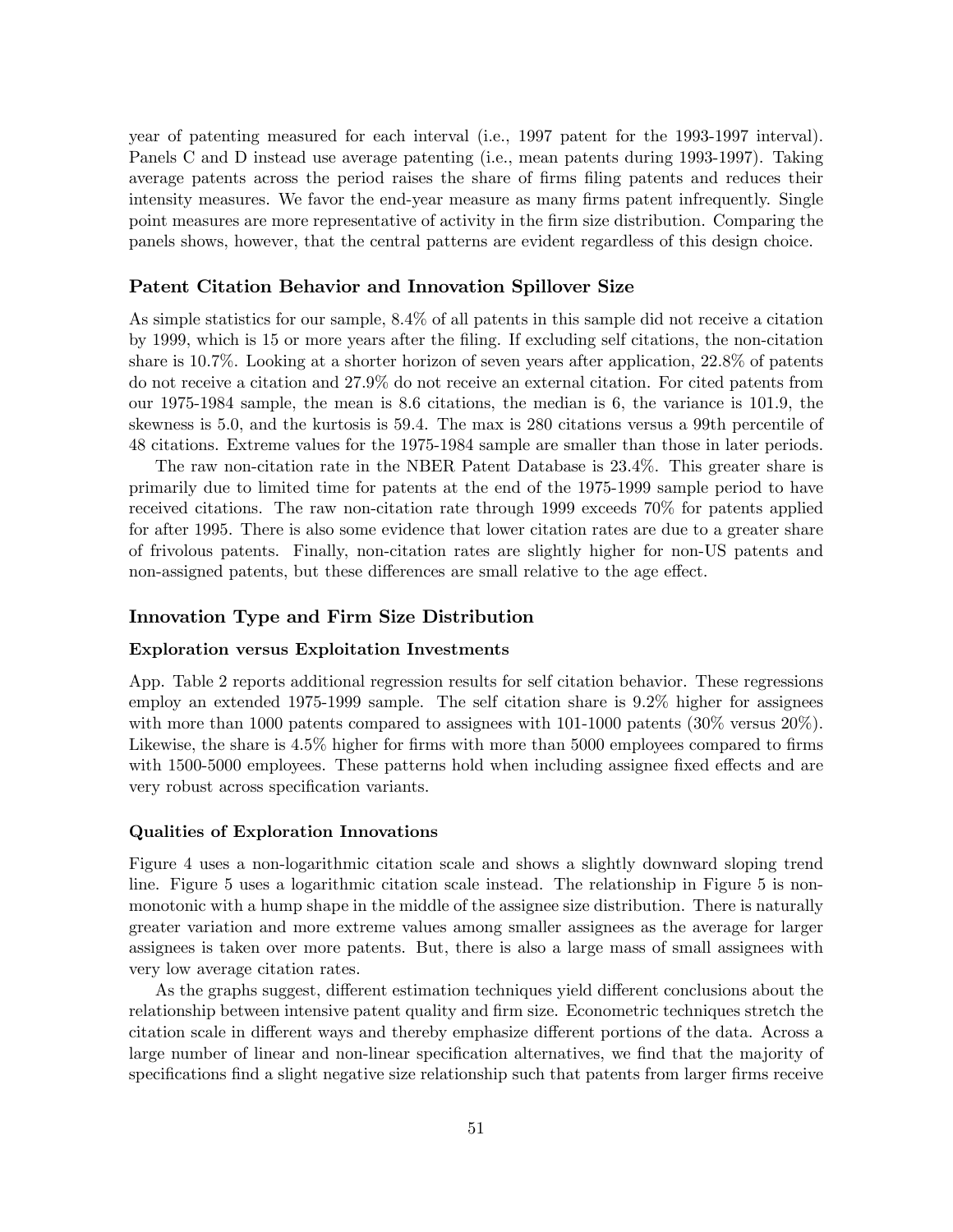fewer external citations. But, an important number of specifications find a non-monotonic or slightly positive relationship. This sensitivity contrasts with the very robust patterns evident on the external margin. We thus conclude that external citations per patent do not depend significantly on firm size conditional on being an exploration innovation (assumption 3).

#### Complete Quality Distributions

App. Table 3 shows that these results hold when using claims as an alternative measure of patent value. Each patent includes a series of claims that delineate the property rights of the technology. These claims define the novel features of each invention from prior inventions and become a crucial factor in future patent infringement litigations. USPTO examiners review and modify the claims argued for by inventors in their applications, and several studies link the granted number of claims on a patent with its economic value. One again Önds that the patents of large Örms are disproportionately lower in quality as measured by claims. Moreover, the size differential that is pronounced at the 75th percentile is entirely eroded by the 99th percentile.<sup>31</sup>

#### Dynamic Effects

App. Table 4a separately estimates the citation specification in Table 6 by assignee size of the cited patent. The external effect is stronger in large assignees relative to smaller assignees. This is evident in both counts of raw external citations and claims and in differences across the quality distribution. App. Table 4b reports results that instead employ a breakdown by original patent quality. The external citation premium is most dramatic at the lower end of the quality distribution. These results provide suggestive evidence that internal and external innovations build differently on past work.

App. Table 5 presents the transition matrices. We examine five-year periods from 1975-1979 to 1990-1994 for the patenting by US industrial Örms. Our goal is to examine and contrast the extent to which assignees move up and down the hierarchy of patent counts versus patent quality. Panel A assigns Örms to quartiles based upon the average quality of their patents in each period. Panel B assigns firms to quartiles based upon their counts of patents. Panel C assigns Örms to quartiles based upon the interaction of their patent count and average quality. This last measure represents a weighted impact. Rows sum to 100%.

A comparison of Panels A and B shows that Örms transition across quality quartiles much faster than they do across count quartiles. Persistence in the highest quartile is only 18% for quality but 49% for patent counts. New entrants also enter higher in the quality distribution than in the count distribution. 27% of entrants enter into the highest quality quartile, compared to 16% in the count distribution. Exit is drawn evenly from the quality distribution, while greater size leads to better survival prospects in the count distribution. Panel C shows the joint consequences of these patterns in terms of weighted innovation counts. New entrants have a greater quality-weighted impact than simple patent counts would suggest. Similarly, the weighted transitions from the top quartile for incumbents are faster. These features are present in the model.

<sup>&</sup>lt;sup>31</sup>As a methodology note, seemingly unrelated regressions deliver the same results as OLS in this context as the regressors are the same in each specification.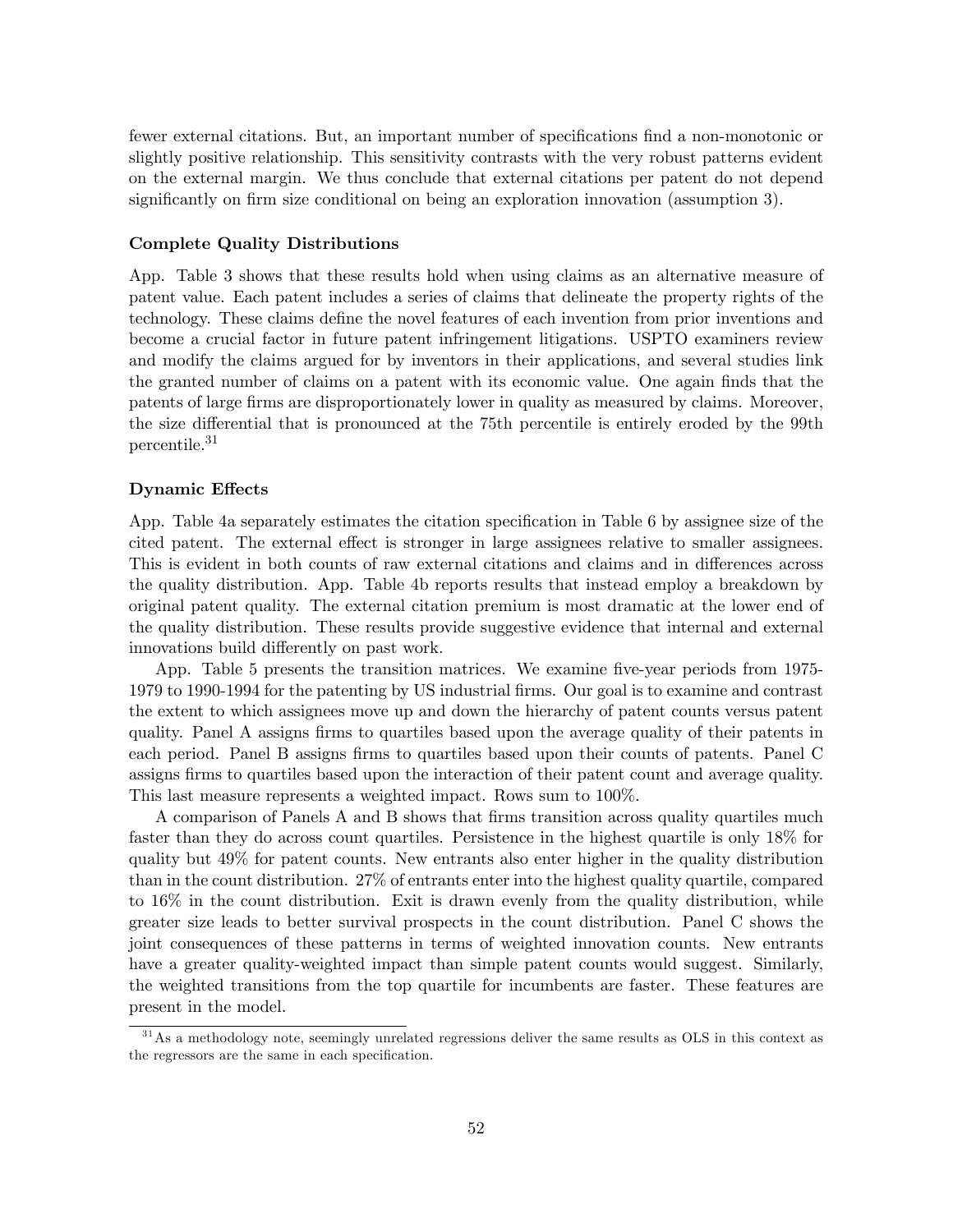#### Innovation Type and Firm Growth Rates

App. Table 6a repeats Table 7ís analysis using patent claims to measure quality distributions instead of citations. The results are qualitatively similar. For internal quality distributions, the highest quality quartile again stands out as being especially important for employment growth of firms. This is particularly true for small companies. The differences, however, are less dramatic such that moving 10% of the quality distribution from the lowest two quartiles to the highest quartile increases growth by an amount equivalent to a 6% increase in the number of patents. For external quality distributions, the primary employment growth effects come from movements out of the lowest quality quartiles. Interestingly, these effects are again concentrated in small companies.

App. Table 6b extends these employment growth results by looking at increasing thresholds of quality. We earlier demonstrated how the comparative advantage of small firms for making major innovations weakens as we examine more extreme values of the quality distribution due to the stochastic nature of innovation outcomes. The opposite prediction, however, should hold for these employment growth effects. Realized extreme values of patent quality—that is, breakthrough inventions—should prompt greater rates of growth. App. Table 6b confirms that the employment growth effects strengthen with increasing patent quality at the 95th and 99th percentiles.

Additional tests further confirm the robustness of the observed growth effects to many specification variants: dropping any sample year, focusing just on manufacturing or nonmanufacturing firms, adjusting the external citation window, adjusting the aggressiveness of patent matching strategies, and similar. The results further hold individually in the great majority of sub-technology groups of the patent system. We conclude that major innovations are important for both the employment growth of the innovating firm and for the following firms that build upon the innovation.

These employment results are for continuing firms so that employment growth is consistently measured. Characterizing entry and exit is unfortunately much more difficult. For entry, we observe in the data all new firms who obtain a patent and/or hire employees. For our model, however, the relevant comparison group is those who sought to innovate and enter but were unsuccessful. This group includes some large-scale, publicized attempts (e.g., failed start-ups backed by venture capitalists) but is mostly a vast pool of unobservable efforts. The unobservable elements are especially true with respect to internal and external quality distributions. We thus need to calibrate the model to infer these properties.<sup>32</sup>

Exit is similarly difficult to analyze, although some traction is possible. The challenge for analyzing exit rates is that there are several processes occurring simultaneously, some within the model's scope and some outside of the model (e.g., intellectual property protections, markets for technologies). These multiple processes yield ambiguous predictions. Ceteris paribus, the strongest predictions of the model are that survival rates are increasing in firm size and in the number of contemporaneous patents obtained. This greater survival probability is due to the security of holding the leading innovation in several product lines.

App. Table 7 repeats the growth specification framework with an indicator variable for whether the firm exists in the next period or not. The results fit our basic model description

 $3<sup>32</sup>$  For example, Kerr et al. (2010) describe the long tail of business plans and potential ventures seeking angel financing that would not appear in our data. These angel investors fund on the order of  $5\%$  of the proposals that they receive.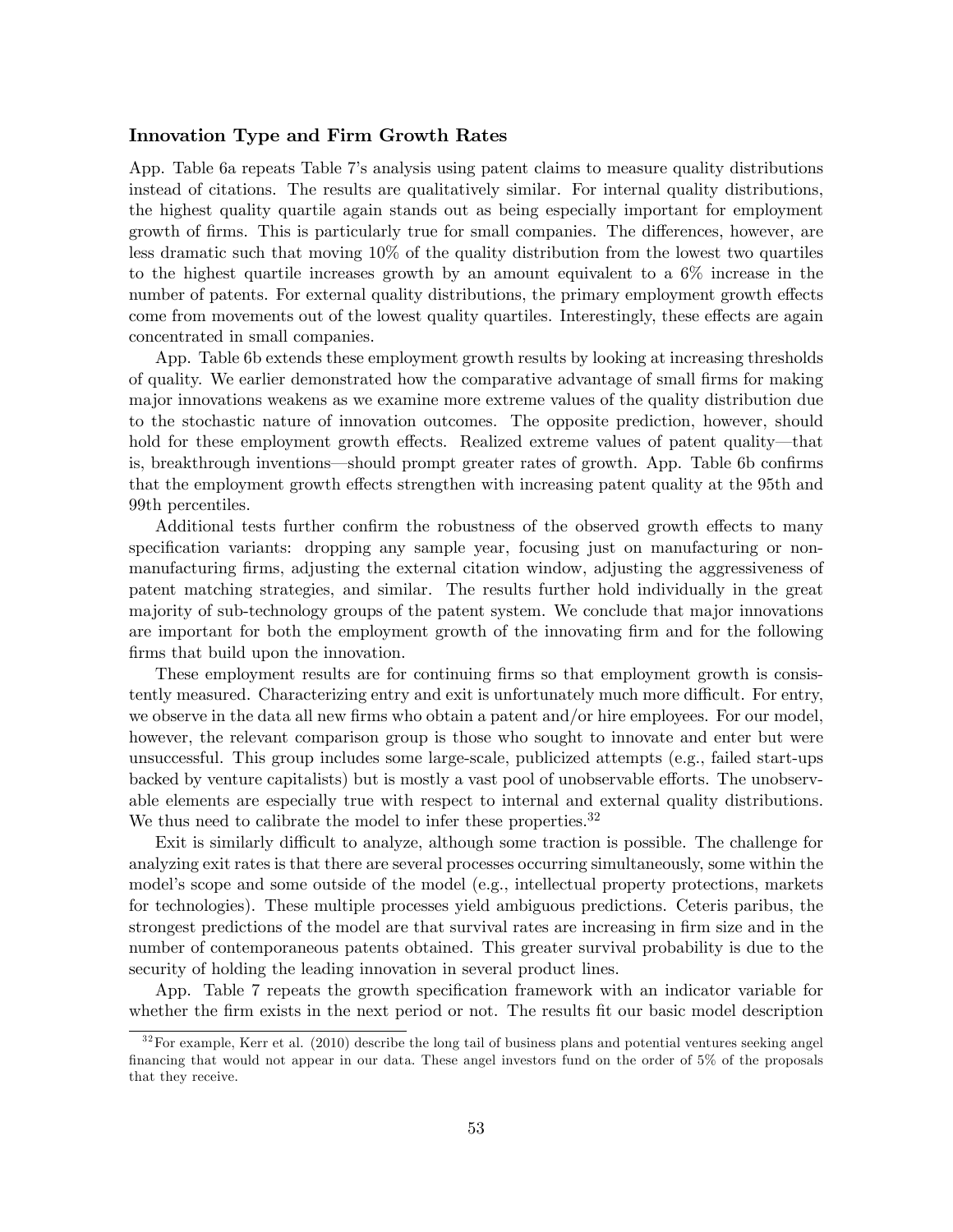well. Survival is strongly increasing in firm size and current patent counts, which are the central predictions of the theory. There is no relationship of patent quality to survival when using claims to measure quality. On the other hand, a negative relationship to survival exists for very high quality patents when using external citations to assess quality. In both cases, building upon high quality, external innovations is associated with weak increases in survival probabilities.

Quite interestingly, these differences in the relationship of survival to how patent qualities are measured agree with the basic theory (E4). In particular, our model suggests that large numbers of external citations occur when important innovations are subsequently innovated upon by other Örms. The higher share of external citations may thus be associated with cases where a major innovation preceded a lot of subsequent entry and activity (endogenously or exogenously). This interpretation is supported by the limited effect when using patent claims for measuring quality. This pattern is more in agreement with our model's basic predictions of quality invariance.

We do not want to push these results too far, especially the differences across quality measurements. As noted, there are many aspects of firm entry and exit that are outside of the scope of this framework. The central prediction that survival grows in patent counts and firm size is strongly supported, which is the most important piece for our theoretical framework. In future work, we hope to analyze the acquisition dimensions of technology markets further in the context of an endogenous growth model.

Finally, our model links major innovations to new product introductions by firms. Balasubramanian and Sivadasan (2010) document the growth in product lines among small manufacturing firms after they patent. Bernard et al. (2010) discuss the extensive product switching for US manufacturing firms following external shocks. These papers both employ the Census Bureau datasets, and we refer readers to them and to Acemoglu et al. (2010) for detailed discussions of product introductions.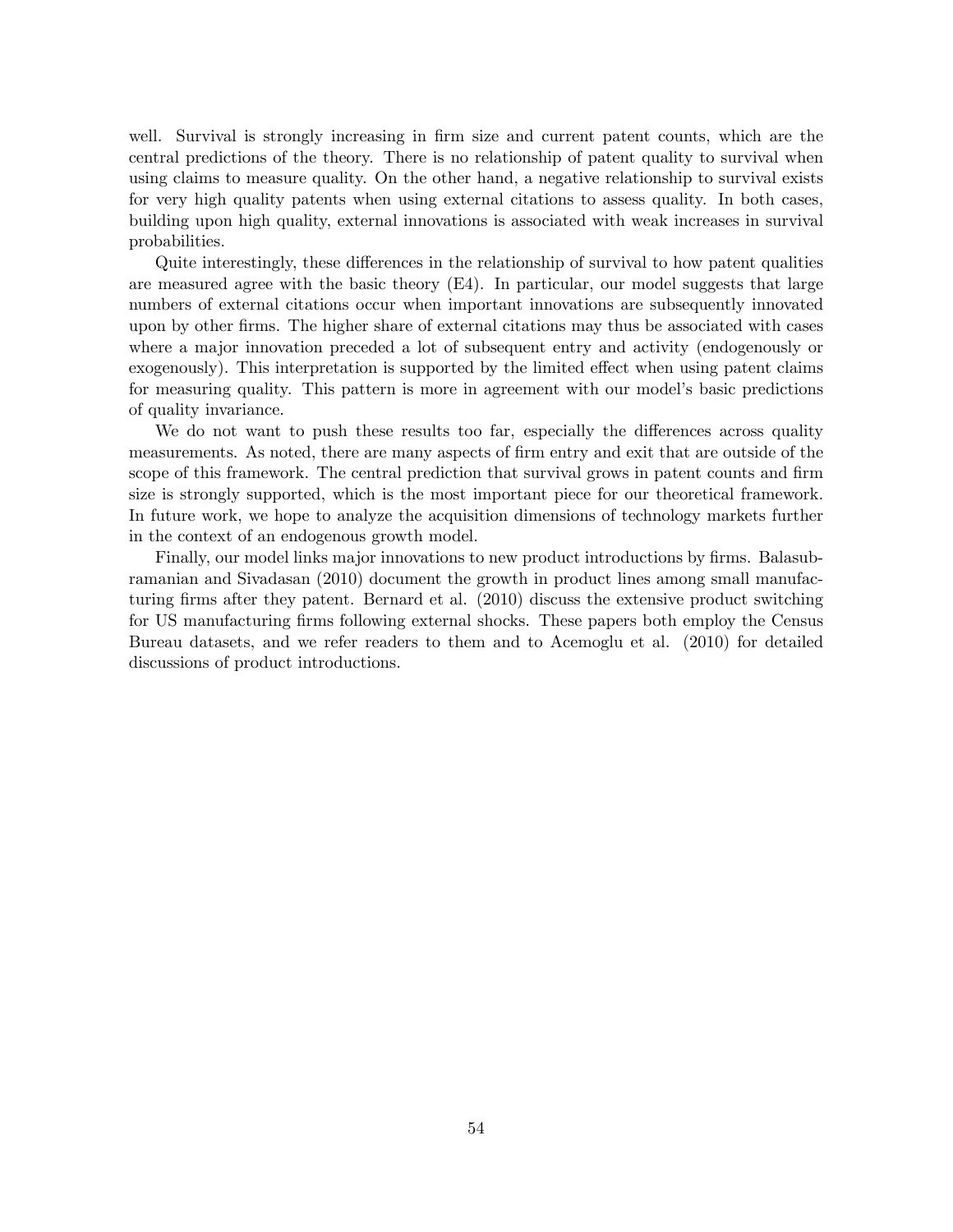|                      | Mean R&D<br>expenditures     | Patents<br>among R&D producers |                        | R&D per                                      | Patents<br>per employee with 1% trim |                        |
|----------------------|------------------------------|--------------------------------|------------------------|----------------------------------------------|--------------------------------------|------------------------|
|                      | among R&D<br>producers (\$m) | Conservative<br>matching       | Aggressive<br>matching | employee with<br>$1\%$ trim $(\$k)$          | Conservative<br>matching             | Aggressive<br>matching |
|                      | (1)                          | (2)                            | (3)                    | (4)                                          | (5)                                  | (6)                    |
|                      |                              |                                |                        | A. Using employee counts to group firms      |                                      |                        |
| 1-100 employees      | 1.9                          | 0.3                            | 0.4                    | 23.2                                         | 0.0094                               | 0.0262                 |
| 101-500 employees    | 2.5                          | 0.7                            | 1.0                    | 11.2                                         | 0.0028                               | 0.0042                 |
| 501-1500 employees   | 4.0                          | 1.4                            | 2.2                    | 5.0                                          | 0.0015                               | 0.0024                 |
| 1501-5000 employees  | 10.7                         | 3.8                            | 6.9                    | 4.2                                          | 0.0014                               | 0.0026                 |
| $5001 +$ employees   | 145.0                        | 41.9                           | 57.0                   | 4.6                                          | 0.0018                               | 0.0027                 |
|                      |                              |                                |                        | B. Using establishment counts to group firms |                                      |                        |
| 1 establishment      | 2.4                          | 0.6                            | 0.9                    | 19.8                                         | 0.0067                               | 0.0168                 |
| 2 establishments     | 2.9                          | 0.9                            | 1.3                    | 8.3                                          | 0.0028                               | 0.0061                 |
| 3-5 establishments   | 4.8                          | 1.4                            | 2.0                    | 6.6                                          | 0.0026                               | 0.0042                 |
| 6-10 establishments  | 5.7                          | 2.0                            | 3.7                    | 5.2                                          | 0.0016                               | 0.0028                 |
| 11-50 establishments | 20.6                         | 6.0                            | 10.1                   | 4.8                                          | 0.0016                               | 0.0028                 |
| $51+$ establishments | 134.4                        | 39.6                           | 52.7                   | 3.9                                          | 0.0015                               | 0.0022                 |

## **App. Table 1a: Table 1 with 1975-1997 sample of R&D performers**

Notes: See Table 1. Table reports average values for innovative activity across full sample period of 1975-1997. Each five-year interval per firm is given equal weight. The first period of 1975-1977 contains three years. R&D expenditures are averages over time intervals in constant 1997 dollars. Patents are taken from the years closing each interval.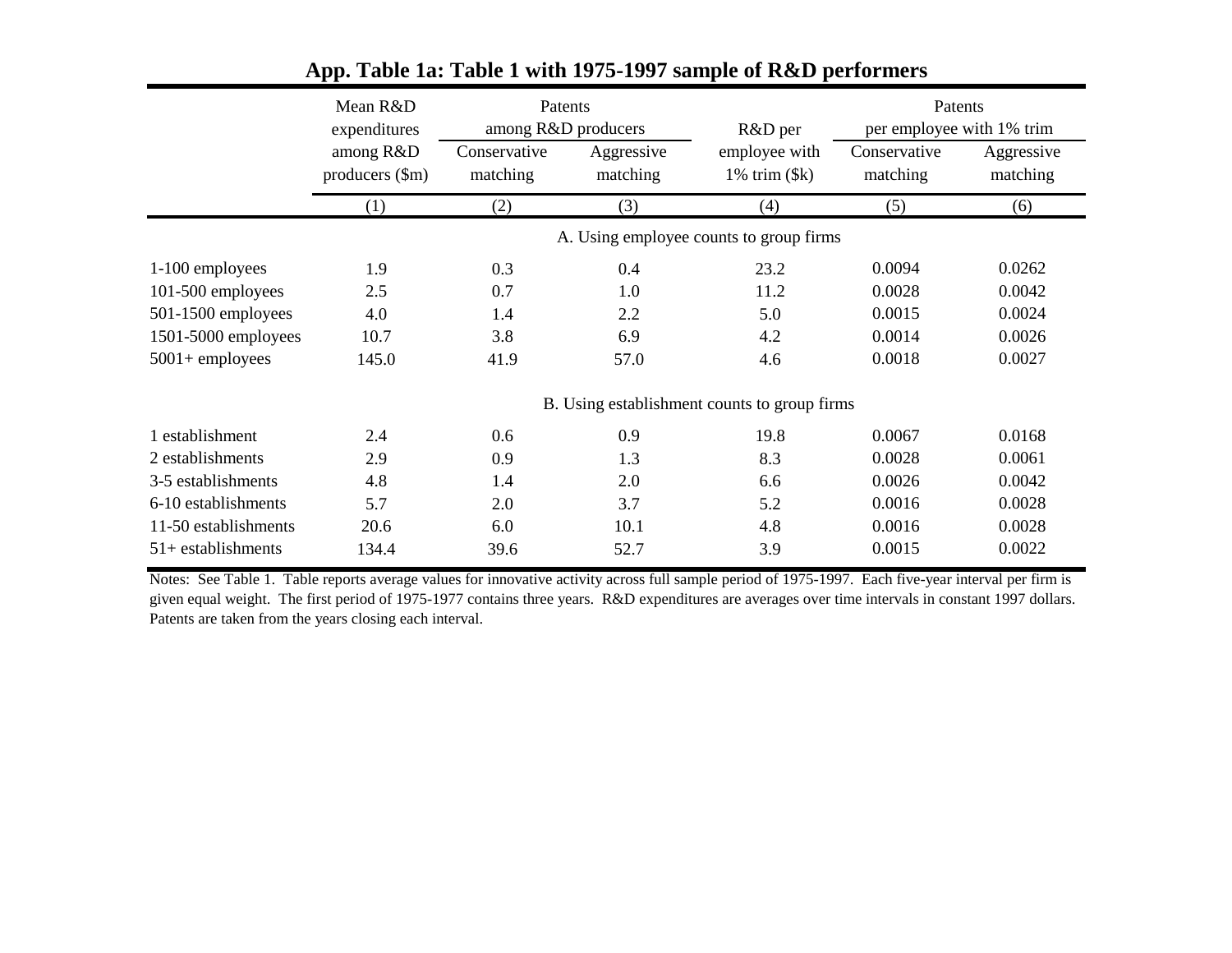|                      | (0,1)<br>R&D>\$1m<br>in RAD survey | R&D per<br>employee with<br>1% trim,<br>all firms | R&D per<br>employee with<br>1% trim,<br>R&D>\$1m | (0,1)<br>patent                              | Patents per<br>employee with<br>1% trim,<br>all firms | Patents per<br>employee with<br>$1\%$ trim,<br>$\text{patterns} > 0$ |
|----------------------|------------------------------------|---------------------------------------------------|--------------------------------------------------|----------------------------------------------|-------------------------------------------------------|----------------------------------------------------------------------|
|                      | (1)                                | (2)                                               | (3)                                              | (4)                                          | (5)                                                   | (6)                                                                  |
|                      |                                    |                                                   |                                                  | A. Using employee counts to group firms      |                                                       |                                                                      |
| 1-100 employees      | 0.02%                              | 0.004                                             | 17.5                                             | 0.05%                                        | 0.00009                                               | 0.1700                                                               |
| 101-500 employees    | 1.4%                               | 0.139                                             | 9.4                                              | 1.5%                                         | 0.00016                                               | 0.0104                                                               |
| 501-1500 employees   | 8.1%                               | 0.374                                             | 4.7                                              | 4.9%                                         | 0.00020                                               | 0.0040                                                               |
| 1501-5000 employees  | 16.9%                              | 0.658                                             | 3.9                                              | 11.4%                                        | 0.00028                                               | 0.0024                                                               |
| $5001 +$ employees   | 35.9%                              | 1.567                                             | 4.5                                              | 32.5%                                        | 0.00068                                               | 0.0021                                                               |
|                      |                                    |                                                   |                                                  | B. Using establishment counts to group firms |                                                       |                                                                      |
| 1 establishment      | 0.03%                              | 0.005                                             | 15.3                                             | 0.06%                                        | 0.00010                                               | 0.1500                                                               |
| 2 establishments     | 0.3%                               | 0.027                                             | 7.4                                              | 0.5%                                         | 0.00015                                               | 0.0308                                                               |
| 3-5 establishments   | 1.1%                               | 0.067                                             | 6.1                                              | 1.1%                                         | 0.00015                                               | 0.0138                                                               |
| 6-10 establishments  | 3.0%                               | 0.143                                             | 4.7                                              | 2.2%                                         | 0.00014                                               | 0.0062                                                               |
| 11-50 establishments | 7.9%                               | 0.347                                             | 4.5                                              | 5.4%                                         | 0.00018                                               | 0.0034                                                               |
| $51+$ establishments | 23.9%                              | 0.905                                             | 3.8                                              | 19.8%                                        | 0.00039                                               | 0.0020                                                               |

## **App. Table 1b: Firm size and innovation intensity across full sample of US firms**

Notes: See Table 1. Table reports the relationship between the firm size distribution and innovative activity for the complete sample of US firms. Columns 1 and 4 report the extensive margin of undertaking innovative activity. Larger firms are more likely to undertake R&D or file a patent. Columns 2 and 5 report the unconditional intensity of innovation across all firms with zero values included for non-innovating firms. Unconditional intensities also rise with firm size. Finally, Columns 3 and 6 report conditional intensities among innovating firms. Conditional intensities decline with firm size. R&D expenditures are in thousands of 1997 dollars. Patent statistics use a conservative matching approach. Values are averages over the 1975-1997 period with each five-year interval receiving equal weight. Appendix Tables 1c and 1d show changes over time in these distributions.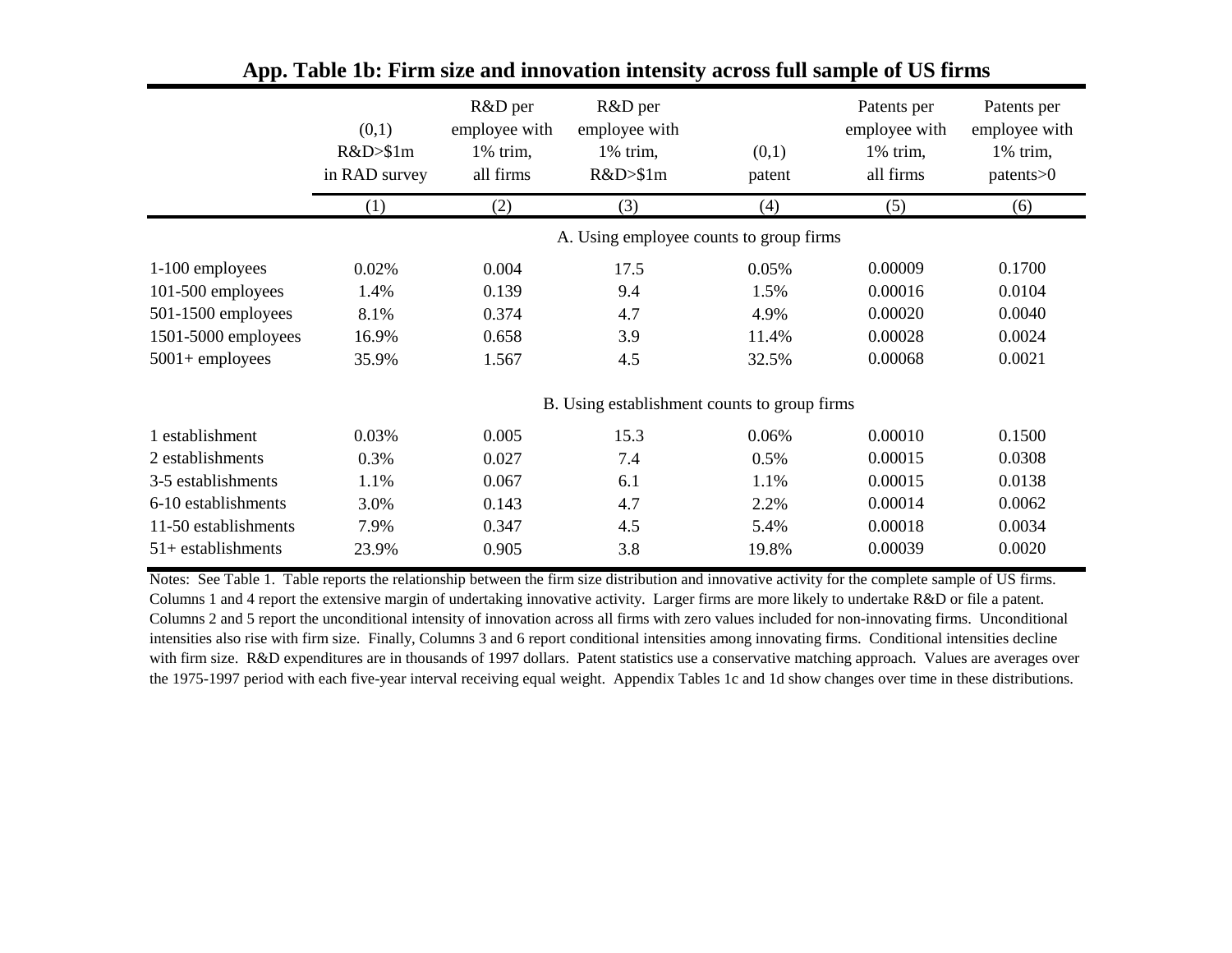|                     | (0,1)<br>R&D>\$1m<br>in RAD survey | R&D per<br>employee with<br>1% trim,<br>all firms | R&D per<br>employee with<br>1% trim,<br>R&D>\$1m | (0,1)<br>patent | Patents per<br>employee with<br>1% trim,<br>all firms | Patents per<br>employee with<br>1% trim,<br>patents>0 |
|---------------------|------------------------------------|---------------------------------------------------|--------------------------------------------------|-----------------|-------------------------------------------------------|-------------------------------------------------------|
|                     | (1)                                | (2)                                               | (3)                                              | (4)             | (5)                                                   | (6)                                                   |
|                     |                                    |                                                   | A. 1975-1977                                     |                 |                                                       |                                                       |
| 1-100 employees     | 0.01%                              | 0.000                                             | 5.0                                              | 0.04%           | 0.00006                                               | 0.1606                                                |
| 101-500 employees   | 1.4%                               | 0.040                                             | 2.8                                              | 1.4%            | 0.00012                                               | 0.0088                                                |
| 501-1500 employees  | 8.4%                               | 0.154                                             | 1.8                                              | 5.4%            | 0.00022                                               | 0.0040                                                |
| 1501-5000 employees | 18.9%                              | 0.382                                             | 2.0                                              | 11.6%           | 0.00021                                               | 0.0018                                                |
| $5001 +$ employees  | 41.7%                              | 1.247                                             | 3.0                                              | 37.6%           | 0.00065                                               | 0.0017                                                |
|                     |                                    |                                                   | B. 1978-1982                                     |                 |                                                       |                                                       |
| 1-100 employees     | 0.01%                              | 0.000                                             | 5.3                                              | 0.04%           | 0.00005                                               | 0.1527                                                |
| 101-500 employees   | 1.1%                               | 0.032                                             | 2.9                                              | 1.2%            | 0.00010                                               | 0.0085                                                |
| 501-1500 employees  | 7.6%                               | 0.164                                             | 2.2                                              | 4.1%            | 0.00014                                               | 0.0035                                                |
| 1501-5000 employees | 15.1%                              | 0.410                                             | 2.7                                              | 11.3%           | 0.00018                                               | 0.0016                                                |
| $5001 +$ employees  | 37.6%                              | 1.181                                             | 3.1                                              | 33.4%           | 0.00048                                               | 0.0014                                                |
|                     |                                    |                                                   | C. 1983-1987                                     |                 |                                                       |                                                       |
| 1-100 employees     | 0.01%                              | 0.003                                             | 18.6                                             | 0.04%           | 0.00007                                               | 0.1636                                                |
| 101-500 employees   | 0.9%                               | 0.085                                             | 9.2                                              | 1.3%            | 0.00012                                               | 0.0093                                                |
| 501-1500 employees  | 8.7%                               | 0.493                                             | 5.7                                              | 4.5%            | 0.00014                                               | 0.0031                                                |
| 1501-5000 employees | 16.2%                              | 0.629                                             | 3.9                                              | 10.5%           | 0.00021                                               | 0.0020                                                |
| $5001 +$ employees  | 32.6%                              | 1.619                                             | 5.0                                              | 30.7%           | 0.00048                                               | 0.0016                                                |
|                     |                                    |                                                   | D. 1988-1992                                     |                 |                                                       |                                                       |
| 1-100 employees     | 0.03%                              | 0.005                                             | 19.6                                             | 0.06%           | 0.00011                                               | 0.1711                                                |
| 101-500 employees   | 2.0%                               | 0.195                                             | 9.5                                              | 1.7%            | 0.00017                                               | 0.0102                                                |
| 501-1500 employees  | 9.2%                               | 0.515                                             | 5.6                                              | 4.9%            | 0.00019                                               | 0.0038                                                |
| 1501-5000 employees | 18.2%                              | 0.789                                             | 4.3                                              | 11.2%           | 0.00029                                               | 0.0026                                                |
| $5001 +$ employees  | 34.5%                              | 1.855                                             | 5.4                                              | 30.0%           | 0.00061                                               | 0.0021                                                |
|                     |                                    |                                                   | E. 1993-1997                                     |                 |                                                       |                                                       |
| 1-100 employees     | 0.03%                              | 0.010                                             | 38.9                                             | 0.09%           | 0.00018                                               | 0.2021                                                |
| 101-500 employees   | 1.5%                               | 0.343                                             | 22.5                                             | 1.9%            | 0.00028                                               | 0.0150                                                |
| 501-1500 employees  | 6.8%                               | 0.545                                             | 8.0                                              | 5.4%            | 0.00029                                               | 0.0055                                                |
| 1501-5000 employees | 16.1%                              | 1.078                                             | 6.7                                              | 12.6%           | 0.00051                                               | 0.0040                                                |
| $5001 +$ employees  | 33.2%                              | 1.932                                             | 5.8                                              | 31.0%           | 0.00116                                               | 0.0037                                                |

## **App. Table 1c: Longitudinal employment detail for App. Table 1b**

Notes: See App. Table 1b.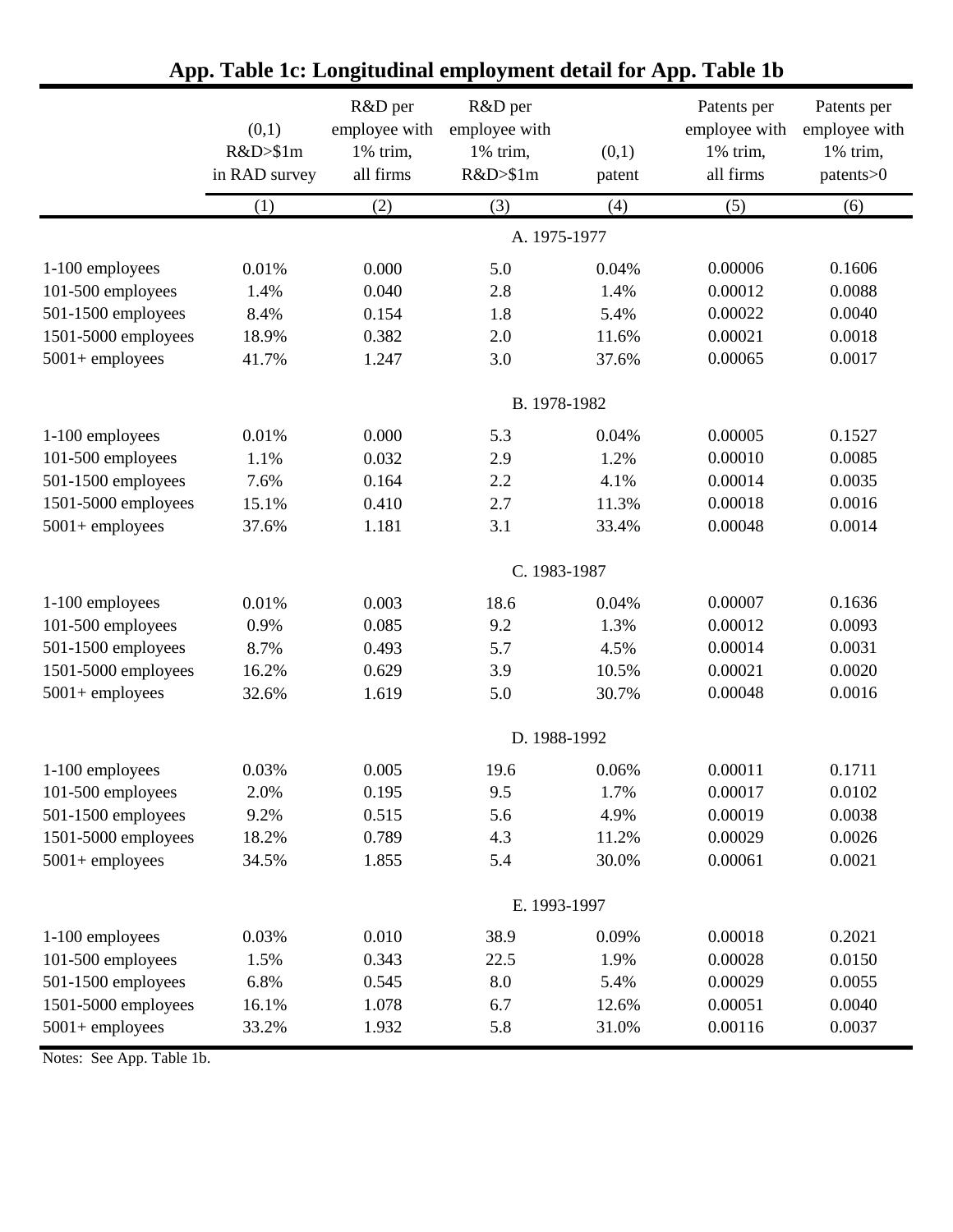|                      | (0,1)<br>R&D>\$1m<br>in RAD survey | R&D per<br>employee with<br>1% trim,<br>all firms | R&D per<br>employee with<br>1% trim,<br>R&D>\$1m | (0,1)<br>patent | Patents per<br>employee with<br>1% trim,<br>all firms | Patents per<br>employee with<br>1% trim,<br>patents>0 |  |  |
|----------------------|------------------------------------|---------------------------------------------------|--------------------------------------------------|-----------------|-------------------------------------------------------|-------------------------------------------------------|--|--|
|                      | (1)                                | (2)                                               | (3)                                              | (4)             | (5)                                                   | (6)                                                   |  |  |
|                      |                                    |                                                   | A. 1975-1977                                     |                 |                                                       |                                                       |  |  |
| 1 establishment      | 0.02%                              | 0.001                                             | 3.6                                              | 0.04%           | 0.00007                                               | 0.1472                                                |  |  |
| 2 establishments     | 0.3%                               | 0.010                                             | 3.2                                              | 0.5%            | 0.00017                                               | 0.0339                                                |  |  |
| 3-5 establishments   | 1.1%                               | 0.027                                             | 2.5                                              | 1.0%            | 0.00015                                               | 0.0141                                                |  |  |
| 6-10 establishments  | 3.1%                               | 0.068                                             | 2.2                                              | 2.4%            | 0.00013                                               | 0.0054                                                |  |  |
| 11-50 establishments | 8.7%                               | 0.186                                             | 2.1                                              | 6.0%            | 0.00018                                               | 0.0031                                                |  |  |
| $51+$ establishments | 24.9%                              | 0.674                                             | 2.7                                              | 22.4%           | 0.00039                                               | 0.0017                                                |  |  |
|                      |                                    |                                                   | B. 1978-1982                                     |                 |                                                       |                                                       |  |  |
| 1 establishment      | 0.01%                              | 0.001                                             | 5.0                                              | 0.04%           | 0.00005                                               | 0.1324                                                |  |  |
| 2 establishments     | 0.3%                               | 0.007                                             | 2.3                                              | 0.4%            | 0.00015                                               | 0.0348                                                |  |  |
| 3-5 establishments   | 1.0%                               | 0.024                                             | 2.4                                              | 0.9%            | 0.00010                                               | 0.0105                                                |  |  |
| 6-10 establishments  | 2.7%                               | 0.065                                             | 2.4                                              | 1.7%            | 0.00010                                               | 0.0058                                                |  |  |
| 11-50 establishments | 7.7%                               | 0.184                                             | 2.4                                              | 5.3%            | 0.00015                                               | 0.0027                                                |  |  |
| $51+$ establishments | 25.1%                              | 0.735                                             | 2.9                                              | 20.6%           | 0.00032                                               | 0.0016                                                |  |  |
|                      |                                    |                                                   | C. 1983-1987                                     |                 |                                                       |                                                       |  |  |
| 1 establishment      | 0.03%                              | 0.004                                             | 14.8                                             | 0.05%           | 0.00007                                               | 0.1446                                                |  |  |
| 2 establishments     | 0.2%                               | 0.017                                             | 8.7                                              | 0.4%            | 0.00013                                               | 0.0300                                                |  |  |
| 3-5 establishments   | 0.9%                               | 0.053                                             | 5.7                                              | 1.1%            | 0.00014                                               | 0.0128                                                |  |  |
| 6-10 establishments  | 2.8%                               | 0.108                                             | 3.9                                              | 2.1%            | 0.00011                                               | 0.0054                                                |  |  |
| 11-50 establishments | 8.1%                               | 0.452                                             | 5.6                                              | 5.6%            | 0.00015                                               | 0.0026                                                |  |  |
| $51+$ establishments | 23.6%                              | 0.922                                             | 3.9                                              | 19.5%           | 0.00031                                               | 0.0016                                                |  |  |
|                      | D. 1988-1992                       |                                                   |                                                  |                 |                                                       |                                                       |  |  |
| 1 establishment      | 0.04%                              | 0.007                                             | 17.8                                             | 0.07%           | 0.00011                                               | 0.1530                                                |  |  |
| 2 establishments     | 0.5%                               | 0.040                                             | 7.5                                              | 0.5%            | 0.00014                                               | 0.0259                                                |  |  |
| 3-5 establishments   | 1.4%                               | 0.077                                             | 5.7                                              | 1.1%            | 0.00015                                               | 0.0138                                                |  |  |
| 6-10 establishments  | 3.3%                               | 0.178                                             | 5.5                                              | 2.2%            | 0.00012                                               | 0.0053                                                |  |  |
| 11-50 establishments | 8.1%                               | 0.411                                             | 5.1                                              | 5.0%            | 0.00017                                               | 0.0035                                                |  |  |
| $51+$ establishments | 24.5%                              | 1.074                                             | 4.4                                              | 18.5%           | 0.00037                                               | 0.0020                                                |  |  |
|                      |                                    |                                                   | E. 1993-1997                                     |                 |                                                       |                                                       |  |  |
| 1 establishment      | 0.04%                              | 0.014                                             | 35.3                                             | 0.1%            | 0.00018                                               | 0.1727                                                |  |  |
| 2 establishments     | 0.4%                               | 0.062                                             | 15.4                                             | 0.6%            | 0.00018                                               | 0.0295                                                |  |  |
| 3-5 establishments   | 1.1%                               | 0.152                                             | 14.0                                             | 1.2%            | 0.00022                                               | 0.0178                                                |  |  |
| 6-10 establishments  | 3.2%                               | 0.295                                             | 9.3                                              | 2.6%            | 0.00023                                               | 0.0089                                                |  |  |
| 11-50 establishments | 7.0%                               | 0.503                                             | 7.2                                              | 5.3%            | 0.00026                                               | 0.0049                                                |  |  |
| $51+$ establishments | 21.4%                              | 1.118                                             | 5.2                                              | 18.1%           | 0.00055                                               | 0.0030                                                |  |  |

## **App. Table 1d: Longitudinal establishment detail for App. Table 1b**

Notes: See App. Table 1b.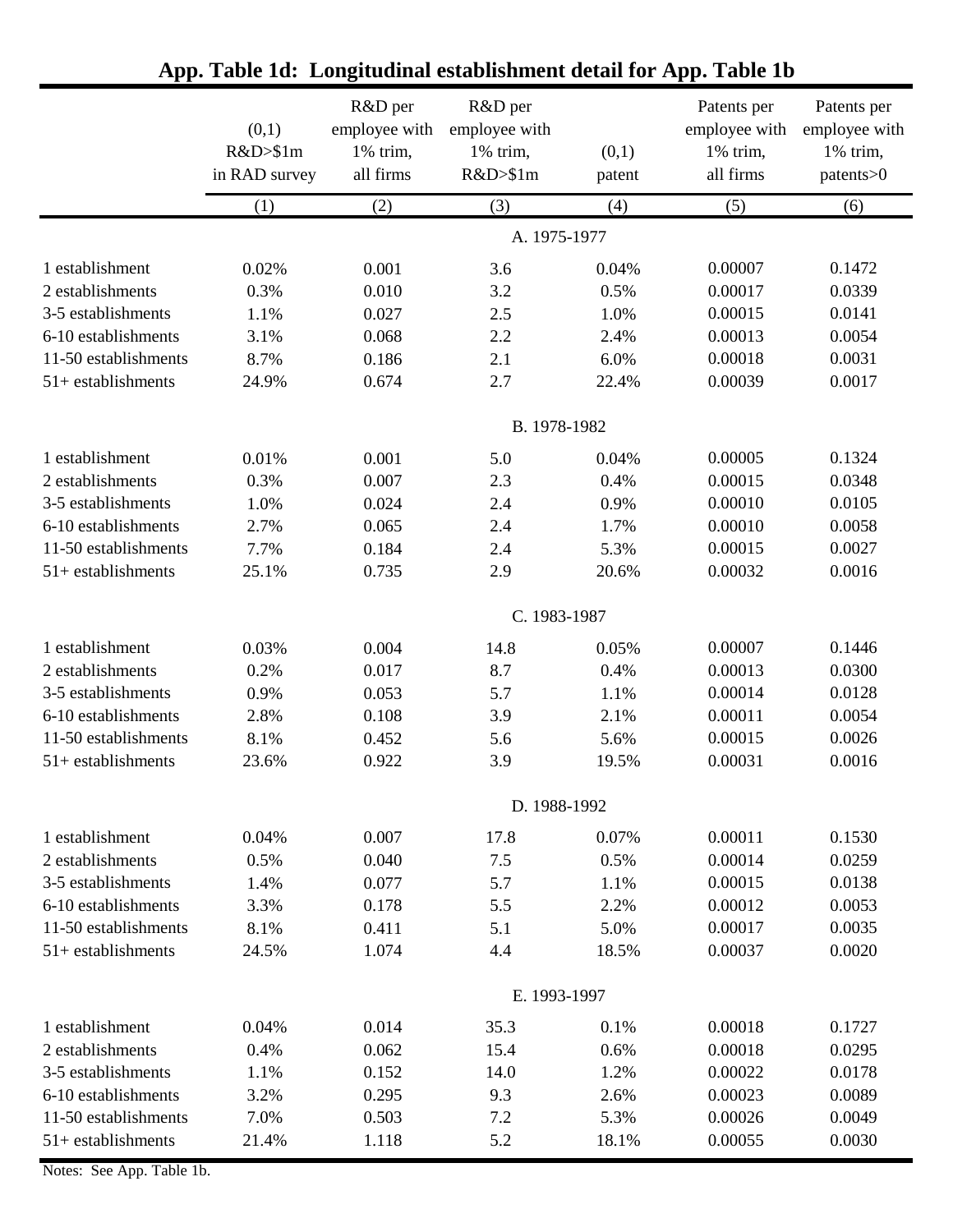|                     |                                | Conservative matching approach                        |                                                       | Aggressive matching approach |                                                       |                                                       |  |  |
|---------------------|--------------------------------|-------------------------------------------------------|-------------------------------------------------------|------------------------------|-------------------------------------------------------|-------------------------------------------------------|--|--|
|                     | (0,1)<br>patent                | Patents per<br>employee with<br>1% trim,<br>all firms | Patents per<br>employee with<br>1% trim,<br>patents>0 | (0,1)<br>patent              | Patents per<br>employee with<br>1% trim,<br>all firms | Patents per<br>employee with<br>1% trim,<br>patents>0 |  |  |
|                     | (1)                            | (2)                                                   | (3)                                                   | (4)                          | (5)                                                   | (6)                                                   |  |  |
|                     |                                |                                                       | A. 1975-1977 with 1977 patents                        |                              |                                                       |                                                       |  |  |
| 1-100 employees     | 0.04%                          | 0.00006                                               | 0.1606                                                | 0.08%                        | 0.00077                                               | 0.9290                                                |  |  |
| 101-500 employees   | 1.4%                           | 0.00012                                               | 0.0088                                                | 2.5%                         | 0.00067                                               | 0.0266                                                |  |  |
| 501-1500 employees  | 5.4%                           | 0.00022                                               | 0.0040                                                | 8.8%                         | 0.00065                                               | 0.0074                                                |  |  |
| 1501-5000 employees | 11.6%                          | 0.00021                                               | 0.0018                                                | 18.7%                        | 0.00049                                               | 0.0026                                                |  |  |
| $5001 +$ employees  | 37.6%                          | 0.00065                                               | 0.0017                                                | 48.5%                        | 0.00129                                               | 0.0027                                                |  |  |
|                     | B. 1993-1997 with 1997 patents |                                                       |                                                       |                              |                                                       |                                                       |  |  |
| 1-100 employees     | 0.09%                          | 0.00018                                               | 0.2021                                                | 0.13%                        | 0.00109                                               | 0.8377                                                |  |  |
| 101-500 employees   | 1.9%                           | 0.00028                                               | 0.0150                                                | 2.8%                         | 0.00074                                               | 0.0267                                                |  |  |
| 501-1500 employees  | 5.4%                           | 0.00029                                               | 0.0055                                                | 7.5%                         | 0.00061                                               | 0.0081                                                |  |  |
| 1501-5000 employees | 12.6%                          | 0.00051                                               | 0.0040                                                | 16.9%                        | 0.00114                                               | 0.0067                                                |  |  |
| $5001 +$ employees  | 31.0%                          | 0.00116                                               | 0.0037                                                | 38.2%                        | 0.00183                                               | 0.0048                                                |  |  |
|                     |                                |                                                       | C. 1975-1977 with average patents per interval        |                              |                                                       |                                                       |  |  |
| 1-100 employees     | 0.10%                          | 0.00007                                               | 0.0685                                                | 0.17%                        | 0.00061                                               | 0.3559                                                |  |  |
| 101-500 employees   | 2.8%                           | 0.00012                                               | 0.0045                                                | 4.9%                         | 0.00070                                               | 0.0144                                                |  |  |
| 501-1500 employees  | 8.8%                           | 0.00022                                               | 0.0025                                                | 13.4%                        | 0.00064                                               | 0.0048                                                |  |  |
| 1501-5000 employees | 18.0%                          | 0.00022                                               | 0.0012                                                | 26.9%                        | 0.00052                                               | 0.0019                                                |  |  |
| $5001 +$ employees  | 44.3%                          | 0.00065                                               | 0.0015                                                | 55.6%                        | 0.00131                                               | 0.0023                                                |  |  |
|                     |                                |                                                       | D. 1993-1997 with average patents per interval        |                              |                                                       |                                                       |  |  |
| 1-100 employees     | 0.20%                          | 0.00013                                               | 0.0637                                                | 0.29%                        | 0.00054                                               | 0.1799                                                |  |  |
| 101-500 employees   | 3.8%                           | 0.00023                                               | 0.0061                                                | 5.5%                         | 0.00057                                               | 0.0105                                                |  |  |
| 501-1500 employees  | 9.3%                           | 0.00023                                               | 0.0025                                                | 12.5%                        | 0.00046                                               | 0.0037                                                |  |  |
| 1501-5000 employees | 18.6%                          | 0.00040                                               | 0.0021                                                | 23.6%                        | 0.00084                                               | 0.0036                                                |  |  |
| $5001 +$ employees  | 39.6%                          | 0.00087                                               | 0.0022                                                | 47.3%                        | 0.00138                                               | 0.0029                                                |  |  |

## **App. Table 1e: Comparison of matching strategies**

Notes: See App. Table 1b.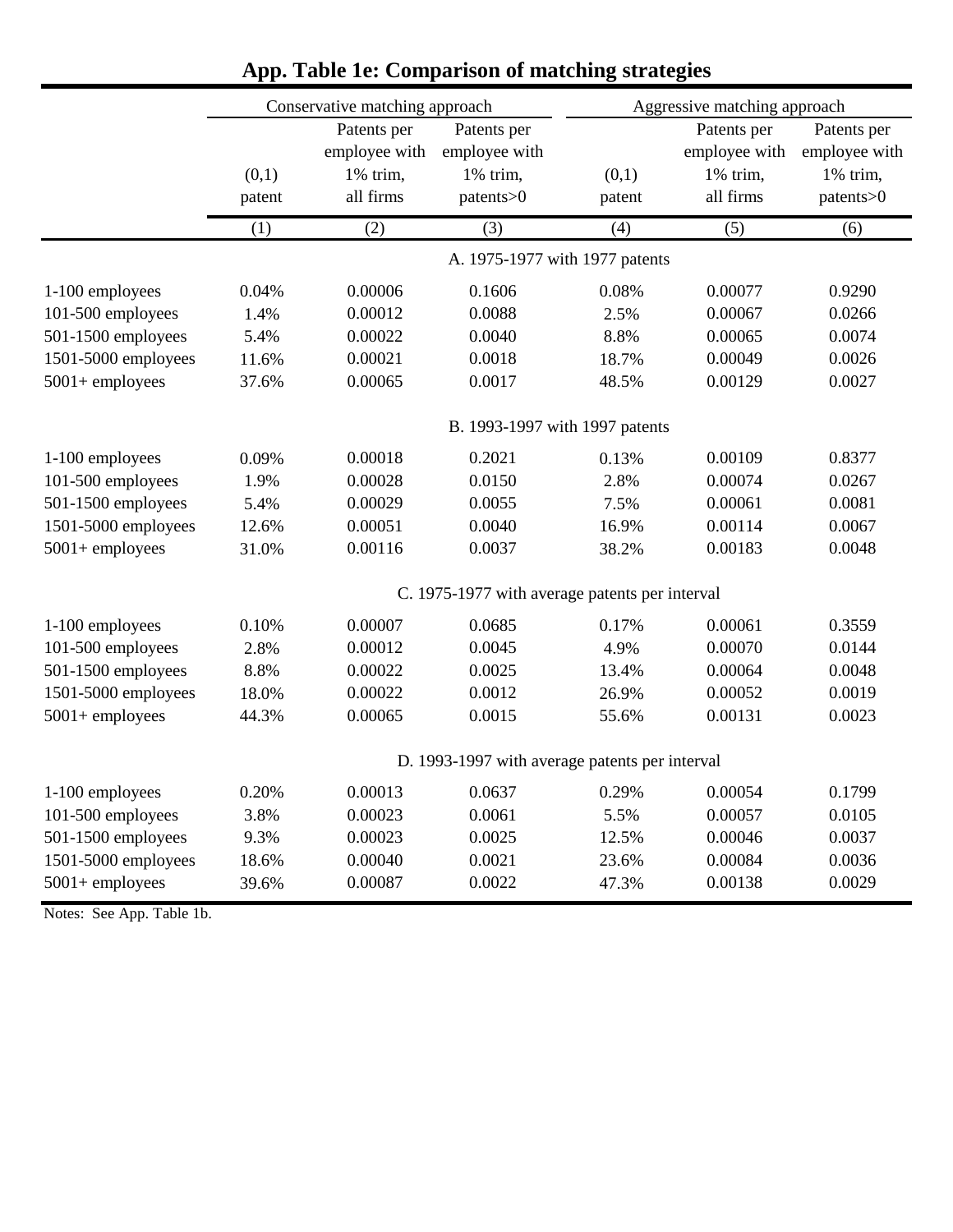|                                                    | Fraction of current citations<br>that are self citations |                  |                  | Fraction of current citations<br>that are self citations |                  |                  |                  |
|----------------------------------------------------|----------------------------------------------------------|------------------|------------------|----------------------------------------------------------|------------------|------------------|------------------|
|                                                    | (1)                                                      | (2)              | (3)              |                                                          | (4)              | (5)              | (6)              |
| Log count of assignee<br>patents during period     | 0.057<br>(0.001)                                         |                  | 0.017<br>(0.002) | Log firm employment<br>during period                     | 0.009<br>(0.001) |                  | 0.016<br>(0.002) |
| $(0,1)$ Indicator variable<br>for 2-5 patents      |                                                          | 0.065<br>(0.001) |                  | $(0,1)$ Indicator variable<br>101-500 employees          |                  | 0.027<br>(0.003) |                  |
| $(0,1)$ Indicator variable<br>for $6-10$ patents   |                                                          | 0.114<br>(0.004) |                  | $(0,1)$ Indicator variable<br>$501-1500$ employees       |                  | 0.022<br>(0.004) |                  |
| $(0,1)$ Indicator variable<br>for $11-20$ patents  |                                                          | 0.126<br>(0.005) |                  | $(0,1)$ Indicator variable<br>$1501-5000$ employees      |                  | 0.031<br>(0.004) |                  |
| $(0,1)$ Indicator variable<br>for $21-100$ patents |                                                          | 0.204<br>(0.007) |                  | $(0,1)$ Indicator variable<br>$5001 +$ employees         |                  | 0.076<br>(0.005) |                  |
| $(0,1)$ Indicator variable<br>for $101+$ patents   |                                                          | 0.296<br>(0.017) |                  |                                                          |                  |                  |                  |
| Year fixed effects<br>Assignee fixed effects       | Yes                                                      | Yes              | Yes<br>Yes       | Year fixed effects<br>Firm fixed effects                 | Yes              | Yes              | Yes<br>Yes       |
| Observations                                       | 192,607                                                  | 192,607          | 192,607          | Observations                                             | 92,902           | 92,902           | 92,902           |

#### **App. Table 2: Firm size and self citation behavior**

Notes: See Table 4. Table quantifies the relationship between self citation behavior and firm size. Columns 1-3 consider assignee sizes, while Columns 4-6 consider firm sizes. The sample includes US industrial patents during the 1975-1999 period. Patents and self citation behavior are aggregated to the assignee and firm levels by year for estimation. Estimations cluster standard errors at the assignee/firm level and are unweighted.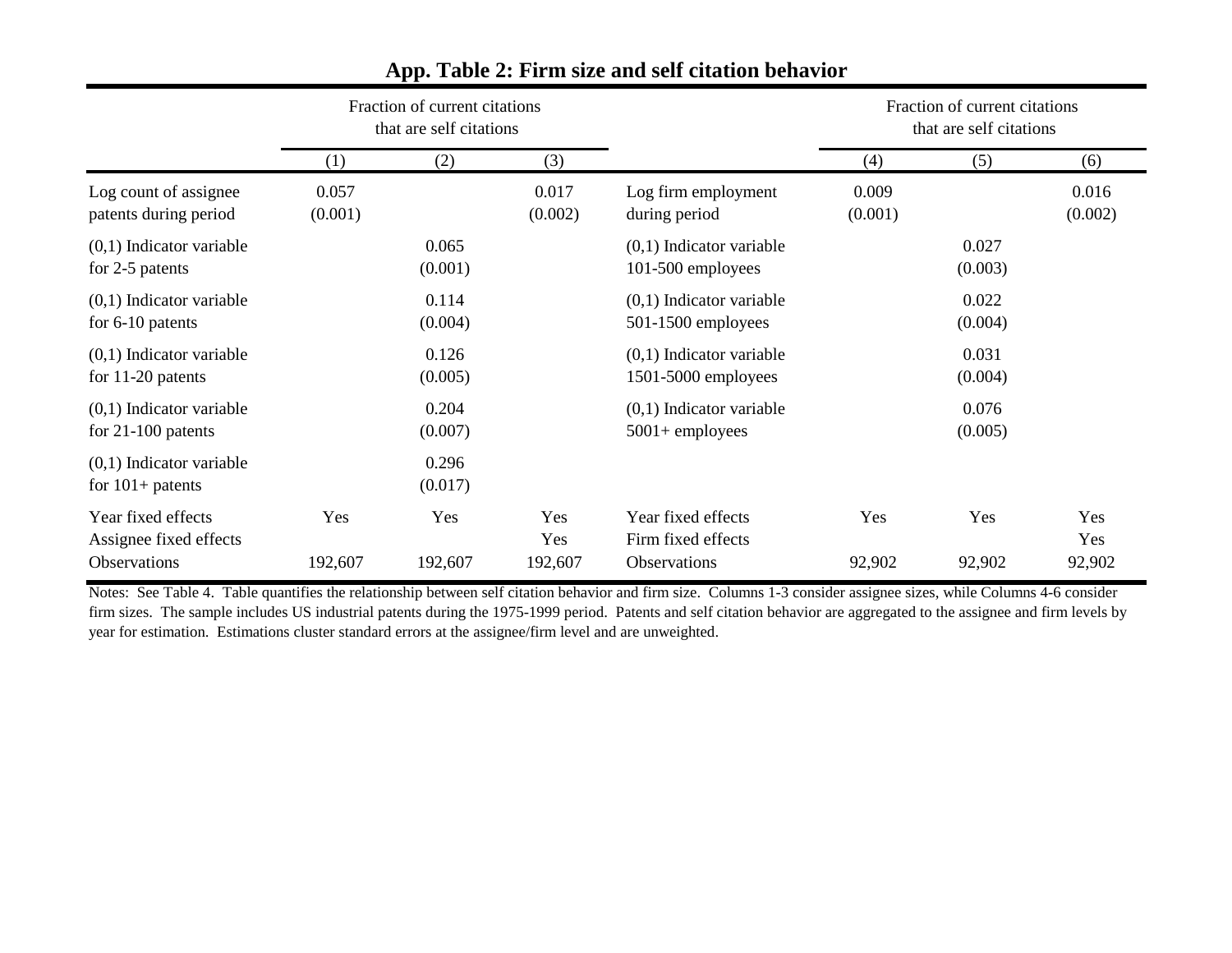|                            | Number<br>of claims | Prevalence of patents by claims ranks<br>(coefficients sum to zero across columns) |          |          | Normalized likelihood of patent<br>being among highest claim patents<br>(likelihood normalized to have unit sd) |          |          |          |
|----------------------------|---------------------|------------------------------------------------------------------------------------|----------|----------|-----------------------------------------------------------------------------------------------------------------|----------|----------|----------|
|                            | on patent           | $0 - 24%$                                                                          | 25%-49%  | 50%-74%  | 75%-100%                                                                                                        | Top 25%  | Top 5%   | Top 1%   |
|                            | (1)                 | (2)                                                                                | (3)      | (4)      | (5)                                                                                                             | (6)      | (7)      | (8)      |
| $(0,1)$ Indicator variable | 0.233               | $-0.005$                                                                           | 0.001    | $-0.007$ | 0.011                                                                                                           | 0.024    | 0.016    | 0.016    |
| for 2-5 patents            | (0.109)             | (0.004)                                                                            | (0.004)  | (0.005)  | (0.005)                                                                                                         | (0.011)  | (0.011)  | (0.011)  |
| $(0,1)$ Indicator variable | 0.689               | $-0.015$                                                                           | $-0.005$ | $-0.006$ | 0.025                                                                                                           | 0.058    | 0.057    | 0.049    |
| for $6-10$ patents         | (0.157)             | (0.005)                                                                            | (0.005)  | (0.005)  | (0.007)                                                                                                         | (0.015)  | (0.015)  | (0.015)  |
| $(0,1)$ Indicator variable | 0.734               | $-0.021$                                                                           | 0.003    | $-0.012$ | 0.030                                                                                                           | 0.067    | 0.039    | 0.048    |
| for $11-20$ patents        | (0.186)             | (0.006)                                                                            | (0.005)  | (0.006)  | (0.007)                                                                                                         | (0.017)  | (0.017)  | (0.018)  |
| $(0,1)$ Indicator variable | 0.323               | $-0.014$                                                                           | 0.001    | $-0.002$ | 0.015                                                                                                           | 0.034    | 0.025    | 0.026    |
| for $21-100$ patents       | (0.173)             | (0.006)                                                                            | (0.005)  | (0.005)  | (0.007)                                                                                                         | (0.017)  | (0.015)  | (0.013)  |
| $(0,1)$ Indicator variable | $-0.347$            | 0.011                                                                              | 0.011    | $-0.006$ | $-0.015$                                                                                                        | $-0.034$ | $-0.013$ | 0.002    |
| for $101-1000$ patents     | (0.228)             | (0.008)                                                                            | (0.005)  | (0.006)  | (0.009)                                                                                                         | (0.020)  | (0.017)  | (0.013)  |
| $(0,1)$ Indicator variable | $-1.170$            | 0.032                                                                              | 0.034    | $-0.007$ | $-0.059$                                                                                                        | $-0.133$ | $-0.069$ | $-0.020$ |
| for $1001+$ patents        | (0.406)             | (0.016)                                                                            | (0.007)  | (0.009)  | (0.014)                                                                                                         | (0.031)  | (0.027)  | (0.020)  |
| Tech.-Year fixed effects   | Yes                 | Yes                                                                                | Yes      | Yes      | Yes                                                                                                             | Yes      | Yes      | Yes      |
| <b>Observations</b>        | 272,322             | 272,322                                                                            | 272,322  | 272,322  | 272,322                                                                                                         | 272,322  | 272,322  | 272,322  |

### **App. Table 3: Table 2 using claims to measure patent quality**

Notes: See Table 2.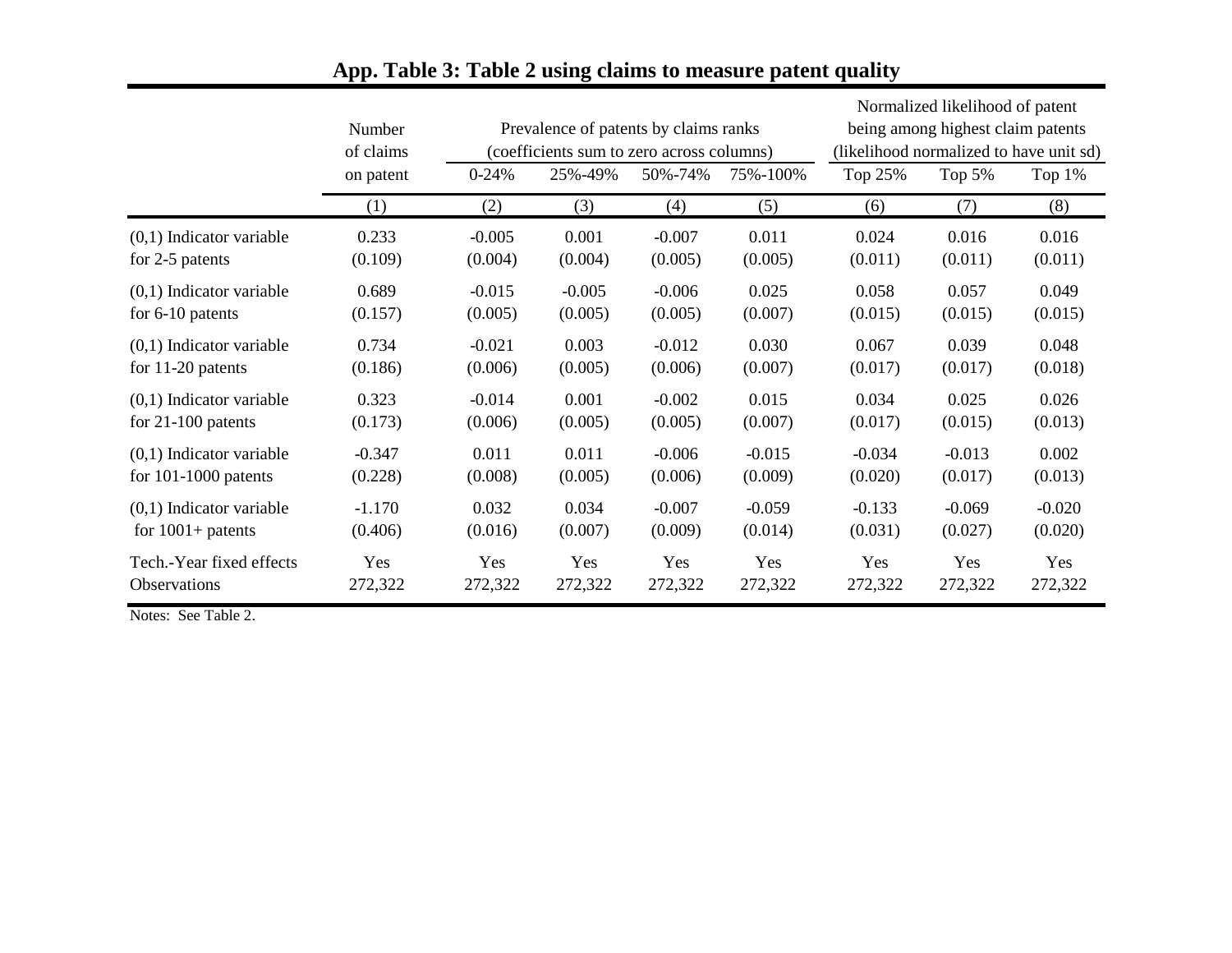|                                                        | Number of<br>external<br>citations on | Number of<br>claims on                                       |                             | Prevalence of patents by external citation<br>ranks among citing patents<br>(coefficients sum to zero across columns) |                     |                  |  |
|--------------------------------------------------------|---------------------------------------|--------------------------------------------------------------|-----------------------------|-----------------------------------------------------------------------------------------------------------------------|---------------------|------------------|--|
|                                                        | citing patent                         | citing patent                                                | $0 - 24%$                   | 25%-49%                                                                                                               | 50%-74%             | 75%-100%         |  |
|                                                        | (1)                                   | (2)                                                          | (3)                         | (4)                                                                                                                   | (5)                 | (6)              |  |
|                                                        |                                       |                                                              | A. Full sample of citations |                                                                                                                       |                     |                  |  |
| <b>External citation</b>                               | 0.849<br>(0.053)                      | 1.236<br>(0.073)                                             | $-0.015$<br>(0.002)         | $-0.009$<br>(0.002)                                                                                                   | $-0.005$<br>(0.002) | 0.029<br>(0.002) |  |
| Observations                                           | 761,940                               | 761,940                                                      | 761,940                     | 761,940                                                                                                               | 761,940             | 761,940          |  |
|                                                        |                                       | B. Restricted to cited assignees with 1-100 patents          |                             |                                                                                                                       |                     |                  |  |
| <b>External citation</b>                               | 0.217<br>(0.107)                      | 0.170<br>(0.146)                                             | 0.004<br>(0.003)            | $-0.002$<br>(0.004)                                                                                                   | $-0.007$<br>(0.004) | 0.005<br>(0.005) |  |
| Observations                                           | 277,708                               | 277,708                                                      | 277,708                     | 277,708                                                                                                               | 277,708             | 277,708          |  |
|                                                        |                                       | C. Restricted to cited assignees with 101-1000 patents       |                             |                                                                                                                       |                     |                  |  |
| <b>External citation</b>                               | 0.829<br>(0.080)                      | 0.939<br>(0.122)                                             | $-0.014$<br>(0.003)         | $-0.003$<br>(0.003)                                                                                                   | $-0.004$<br>(0.004) | 0.020<br>(0.004) |  |
| Observations                                           | 248,264                               | 248,264                                                      | 248,264                     | 248,264                                                                                                               | 248,264             | 248,264          |  |
|                                                        |                                       | D. Restricted to cited assignees with more than 1000 patents |                             |                                                                                                                       |                     |                  |  |
| <b>External citation</b>                               | 1.202<br>(0.087)                      | 2.083<br>(0.115)                                             | $-0.026$<br>(0.003)         | $-0.019$<br>(0.003)                                                                                                   | $-0.004$<br>(0.003) | 0.049<br>(0.004) |  |
| Observations                                           | 235,968                               | 235,968                                                      | 235,968                     | 235,968                                                                                                               | 235,968             | 235,968          |  |
| Cited patent fixed effects<br>Citing tech-year effects | Yes<br>Yes                            | Yes<br>Yes                                                   | Yes<br>Yes                  | Yes<br>Yes                                                                                                            | Yes<br>Yes          | Yes<br>Yes       |  |

### **App. Table 4a: Table 6 with firm size breakdowns**

Notes: See Table 6.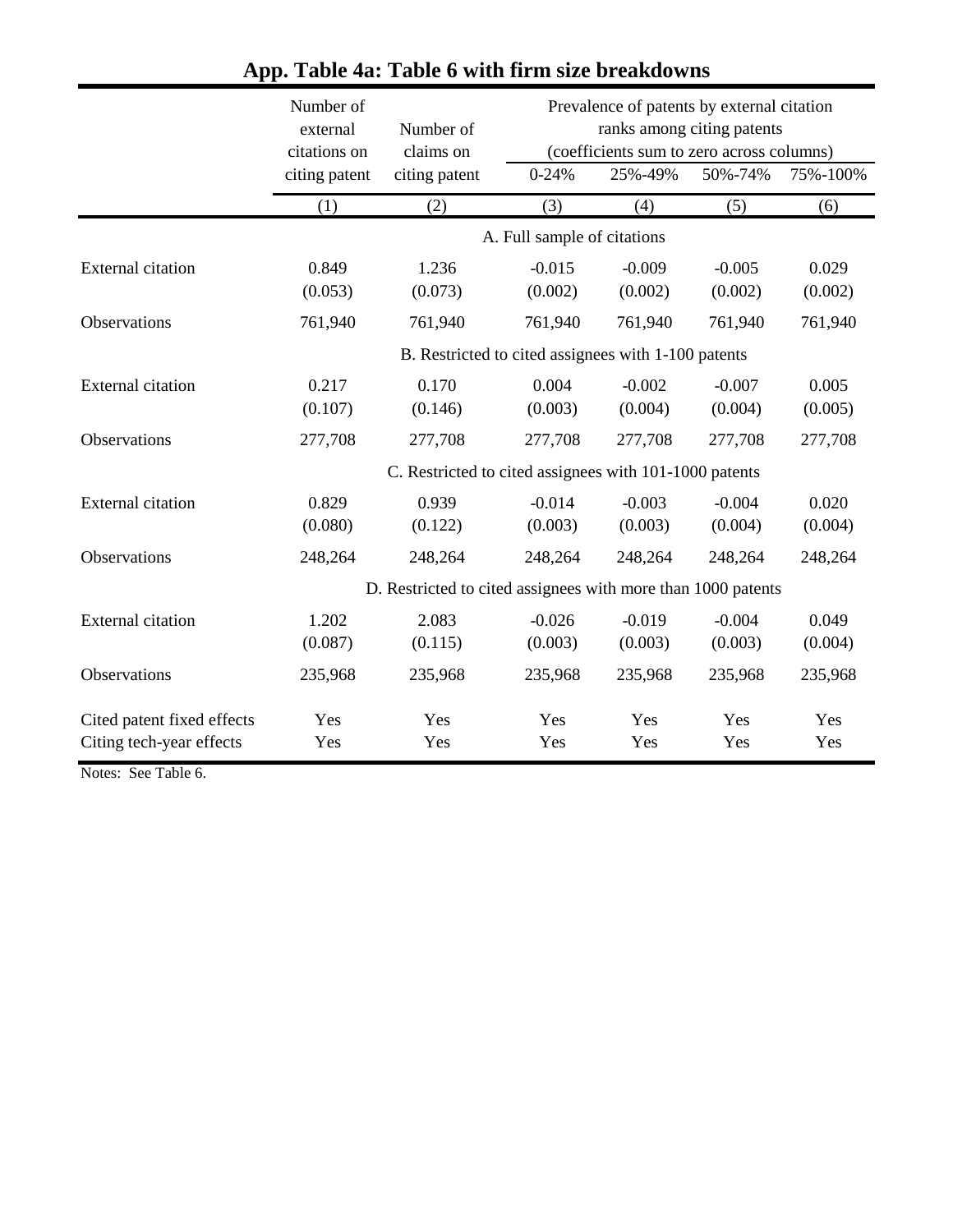|                                                          | Number of<br>external<br>citations on | Number of<br>claims on                             | Prevalence of patents by external citation<br>ranks among citing patents<br>(coefficients sum to zero across columns) |                                             |                     |                  |
|----------------------------------------------------------|---------------------------------------|----------------------------------------------------|-----------------------------------------------------------------------------------------------------------------------|---------------------------------------------|---------------------|------------------|
|                                                          | citing patent                         | citing patent                                      | $0 - 24%$                                                                                                             | 25%-49%                                     | 50%-74%             | 75%-100%         |
|                                                          | (1)                                   | (2)                                                | (3)                                                                                                                   | (4)                                         | (5)                 | (6)              |
|                                                          |                                       |                                                    | A. Full sample of citations                                                                                           |                                             |                     |                  |
| <b>External citation</b>                                 | 0.849<br>(0.053)                      | 1.236<br>(0.073)                                   | $-0.015$<br>(0.002)                                                                                                   | $-0.009$<br>(0.002)                         | $-0.005$<br>(0.002) | 0.029<br>(0.002) |
| Observations                                             | 761,940                               | 761,940                                            | 761,940                                                                                                               | 761,940                                     | 761,940             | 761,940          |
|                                                          |                                       |                                                    |                                                                                                                       | B. Lowest quartile of cited patent quality  |                     |                  |
| <b>External citation</b>                                 | 1.786<br>(0.202)                      | 1.449<br>(0.381)                                   | $-0.106$<br>(0.014)                                                                                                   | $-0.034$<br>(0.015)                         | 0.061<br>(0.013)    | 0.079<br>(0.012) |
| Observations                                             | 40,026                                | 40,026                                             | 40,026                                                                                                                | 40,026                                      | 40,026              | 40,026           |
|                                                          |                                       | C. Second lowest quartile of cited patent quality  |                                                                                                                       |                                             |                     |                  |
| <b>External citation</b>                                 | 1.321<br>(0.109)                      | 1.054<br>(0.207)                                   | $-0.050$<br>(0.006)                                                                                                   | $-0.030$<br>(0.007)                         | 0.016<br>(0.007)    | 0.064<br>(0.006) |
| Observations                                             | 96,042                                | 96,042                                             | 96,042                                                                                                                | 96,042                                      | 96,042              | 96,042           |
|                                                          |                                       | D. Second highest quartile of cited patent quality |                                                                                                                       |                                             |                     |                  |
| <b>External citation</b>                                 | 1.282<br>(0.081)                      | 1.310<br>(0.134)                                   | $-0.026$<br>(0.004)                                                                                                   | $-0.026$<br>(0.004)                         | $-0.009$<br>(0.004) | 0.060<br>(0.004) |
| Observations                                             | 189,139                               | 189,139                                            | 189,139                                                                                                               | 189,139                                     | 189,139             | 189,139          |
|                                                          |                                       |                                                    |                                                                                                                       | E. Highest quartile of cited patent quality |                     |                  |
| <b>External citation</b>                                 | 0.461<br>(0.075)                      | 1.230<br>(0.097)                                   | 0.003<br>(0.002)                                                                                                      | 0.004<br>(0.002)                            | $-0.010$<br>(0.003) | 0.004<br>(0.003) |
| Observations                                             | 436,733                               | 436,733                                            | 436,733                                                                                                               | 436,733                                     | 436,733             | 436,733          |
| Cited patent fixed effects<br>Citing tech-period effects | Yes<br>Yes                            | Yes<br>Yes                                         | Yes<br>Yes                                                                                                            | Yes<br>Yes                                  | Yes<br>Yes          | Yes<br>Yes       |

## **App. Table 4b: Table 6 with cited patent quality breakdowns**

Notes: See Table 6.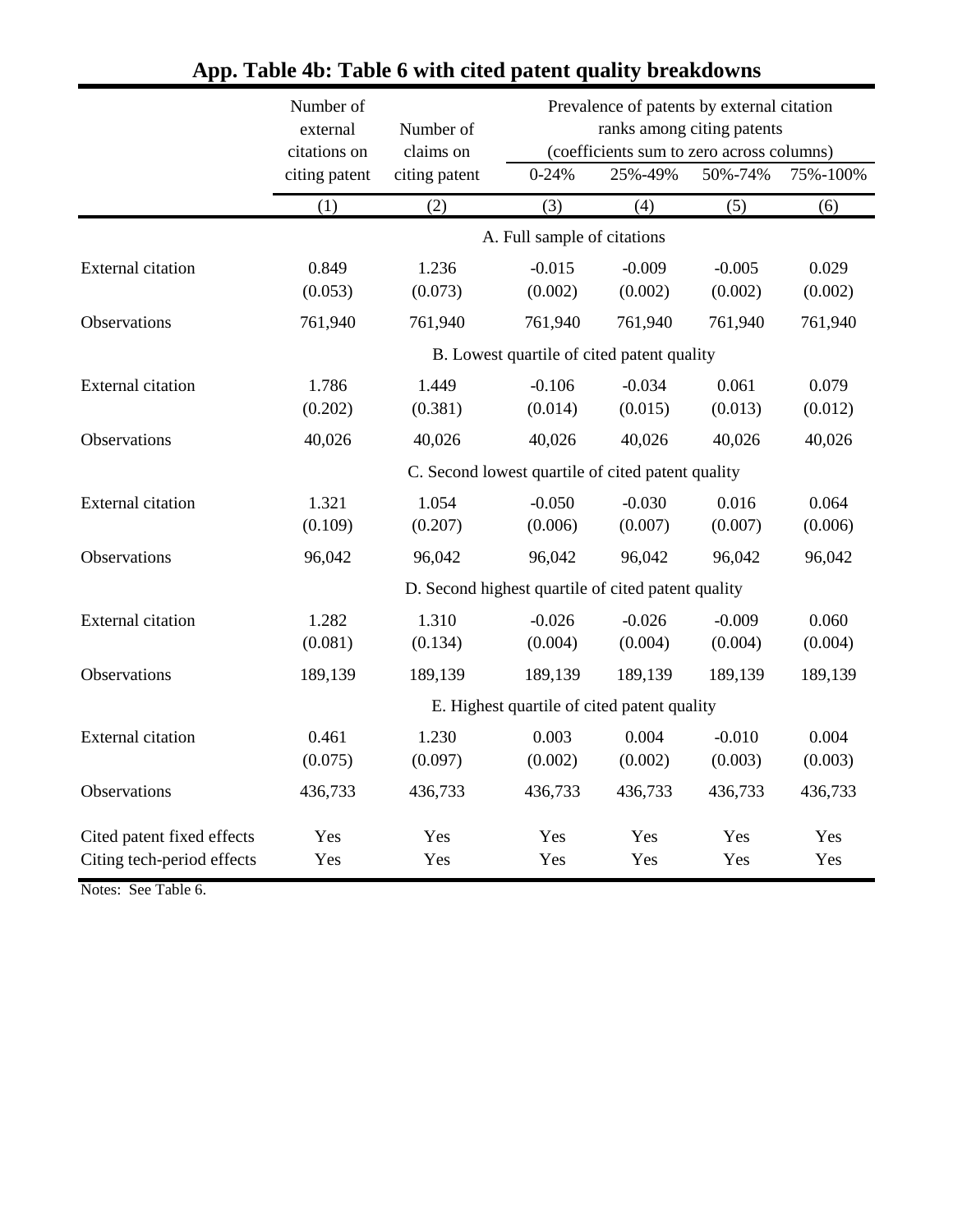|                                      | Assignee position in the following period: |                                     |                               |                     |  |  |
|--------------------------------------|--------------------------------------------|-------------------------------------|-------------------------------|---------------------|--|--|
|                                      | <b>Not</b><br>present                      | <b>Bottom</b><br>two<br>quartiles   | Second<br>highest<br>quartile | Highest<br>quartile |  |  |
|                                      | (1)                                        | (2)                                 | (3)                           | (4)                 |  |  |
|                                      |                                            | A. Quality distribution of patents  |                               |                     |  |  |
| Assignee position in current period: |                                            |                                     |                               |                     |  |  |
| Not present                          |                                            | 51%                                 | 23%                           | 27%                 |  |  |
| Bottom two quartiles                 | 64%                                        | 23%                                 | 9%                            | 4%                  |  |  |
| Second highest quartile              | 56%                                        | 18%                                 | 17%                           | 9%                  |  |  |
| Highest quartile                     | 61%                                        | 9%                                  | 11%                           | 18%                 |  |  |
|                                      |                                            | B. Count distribution of patents    |                               |                     |  |  |
| Assignee position in current period: |                                            |                                     |                               |                     |  |  |
| Not present                          |                                            | 68%                                 | 17%                           | 16%                 |  |  |
| Bottom two quartiles                 | 76%                                        | 12%                                 | 5%                            | 7%                  |  |  |
| Second highest quartile              | 59%                                        | 16%                                 | 9%                            | 17%                 |  |  |
| Highest quartile                     | 31%                                        | 12%                                 | 9%                            | 49%                 |  |  |
|                                      |                                            | C. Weighted distribution of patents |                               |                     |  |  |
| Assignee position in current period: |                                            |                                     |                               |                     |  |  |
| Not present                          |                                            | 55%                                 | 28%                           | 18%                 |  |  |
| Bottom two quartiles                 | 73%                                        | 14%                                 | 8%                            | 5%                  |  |  |
| Second highest quartile              | 63%                                        | 14%                                 | 12%                           | 12%                 |  |  |
| Highest quartile                     | 36%                                        | 9%                                  | 12%                           | 43%                 |  |  |

### **App. Table 5: Transition matrices for patent quality and quantity**

Notes: Table documents transition matrices across five-year periods from 1975-1979 to 1990-1994 for the patenting by US industrial firms. Rows sum to 100%. Panel A groups assignees to quartiles based upon the average quality of their patents in each period. Panel B groups assignees to quartiles based upon their counts of patents. Panel C groups assignees to quartiles based upon the interaction of their patent count and average quality. Assignees transition across quality quartiles much faster than they do across count quartiles. New entrants also enter higher in the quality distribution than in the count distribution. New entrants thus have a greater quality-weighted impact, and weighted transitions from the top quartile for incumbents are faster than simple patent counts suggest.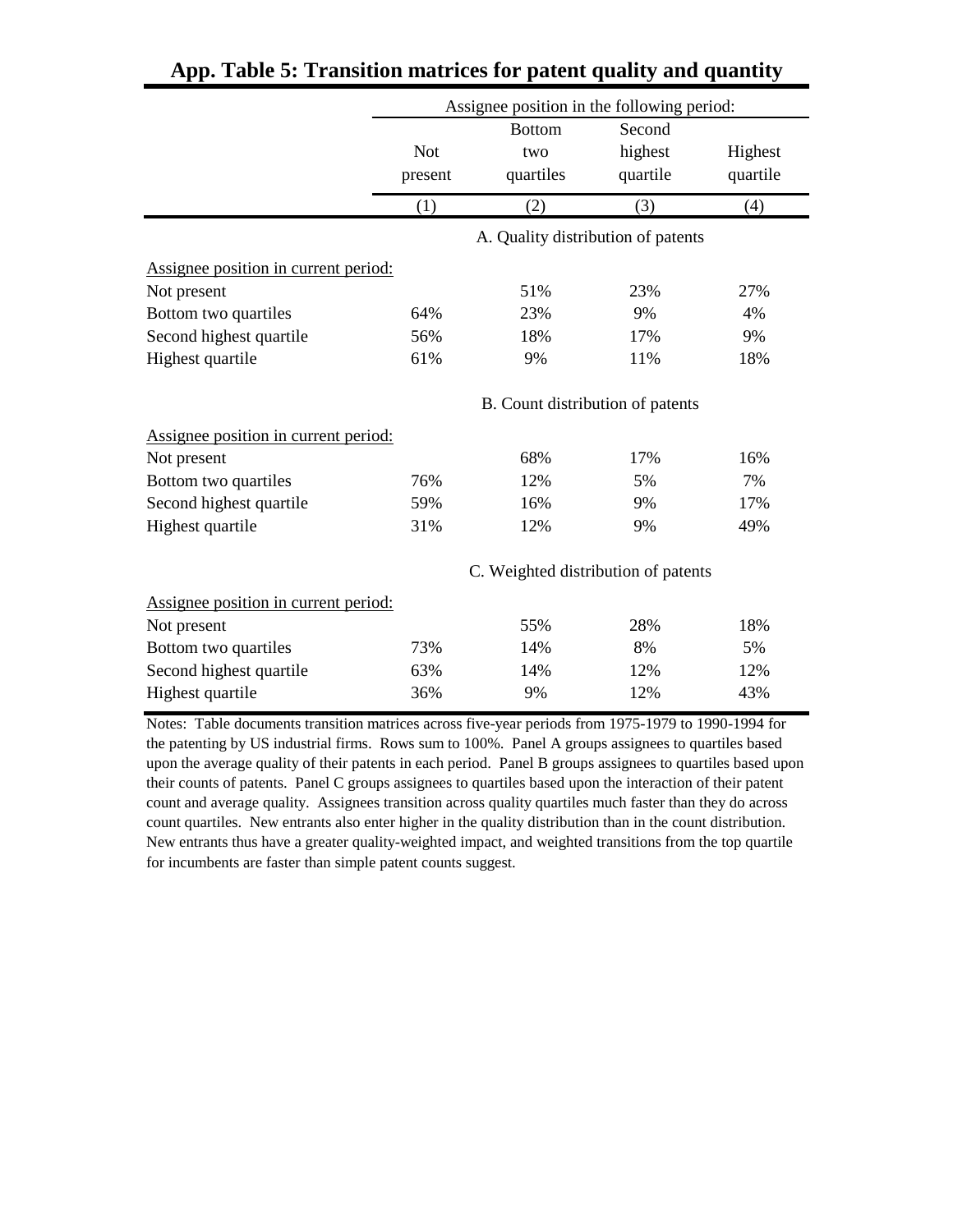|                                                                                                               | Base       | Including     | Small    | Large                                           | Balanced | Including           |
|---------------------------------------------------------------------------------------------------------------|------------|---------------|----------|-------------------------------------------------|----------|---------------------|
|                                                                                                               | patent     | quality       | company  | company                                         | panel    | self citing         |
|                                                                                                               | regression | distributions | sample   | sample                                          | sample   | measures            |
|                                                                                                               | (1)        | (2)           | (3)      | (4)                                             | (5)      | (6)                 |
|                                                                                                               |            |               |          | Dependent variable is employment growth of firm |          |                     |
| Log employment                                                                                                | $-0.065$   | $-0.065$      | $-0.115$ | $-0.071$                                        | $-0.078$ | $-0.066$            |
|                                                                                                               | (0.002)    | (0.002)       | (0.004)  | (0.004)                                         | (0.005)  | (0.002)             |
| Log patents                                                                                                   | 0.049      | 0.047         | 0.073    | 0.031                                           | 0.036    | 0.055               |
|                                                                                                               | (0.003)    | (0.004)       | (0.008)  | (0.004)                                         | (0.006)  | (0.004)             |
| Quality distribution of firm's inventions (share relative to two lowest quality quartiles):                   |            |               |          |                                                 |          |                     |
| Third quality quartile                                                                                        |            | 0.008         | 0.007    | 0.003                                           | 0.028    | 0.009               |
| $(50th-74th)$                                                                                                 |            | (0.010)       | (0.012)  | (0.015)                                         | (0.023)  | (0.010)             |
| Highest quality quartile                                                                                      |            | 0.030         | 0.035    | 0.002                                           | 0.032    | 0.029               |
| $(75th-100th)$                                                                                                |            | (0.010)       | (0.012)  | (0.014)                                         | (0.021)  | (0.010)             |
| Quality distribution of external inventions cited by firm (share relative to two lowest quartiles):           |            |               |          |                                                 |          |                     |
| Third quality quartile                                                                                        |            | 0.023         | 0.023    | 0.017                                           | 0.015    | 0.029               |
| $(50th-74th)$                                                                                                 |            | (0.012)       | (0.015)  | (0.017)                                         | (0.022)  | (0.010)             |
| Highest quality quartile                                                                                      |            | 0.030         | 0.032    | 0.016                                           | $-0.004$ | 0.038               |
| $(75th-100th)$                                                                                                |            | (0.011)       | (0.015)  | (0.016)                                         | (0.022)  | (0.011)             |
| Extent to which the firm was backward self citing in patents (indicator variables relative to no self cites): |            |               |          |                                                 |          |                     |
| Moderate self citation<br>$(>0\%$ and $\leq=20\%)$                                                            |            |               |          |                                                 |          | $-0.026$<br>(0.010) |
| High self citation<br>$(>20\%)$                                                                               |            |               |          |                                                 |          | $-0.083$<br>(0.012) |
| Tech.-Period effects                                                                                          | Yes        | Yes           | Yes      | Yes                                             | Yes      | Yes                 |
| Observations                                                                                                  | 29,496     | 29,496        | 18,807   | 10,689                                          | 7,705    | 29,496              |

### **App. Table 6a: Table 7 using claims to measure patent quality**

Notes: See Table 7. Table substitutes quality distributions measured through claims on patents.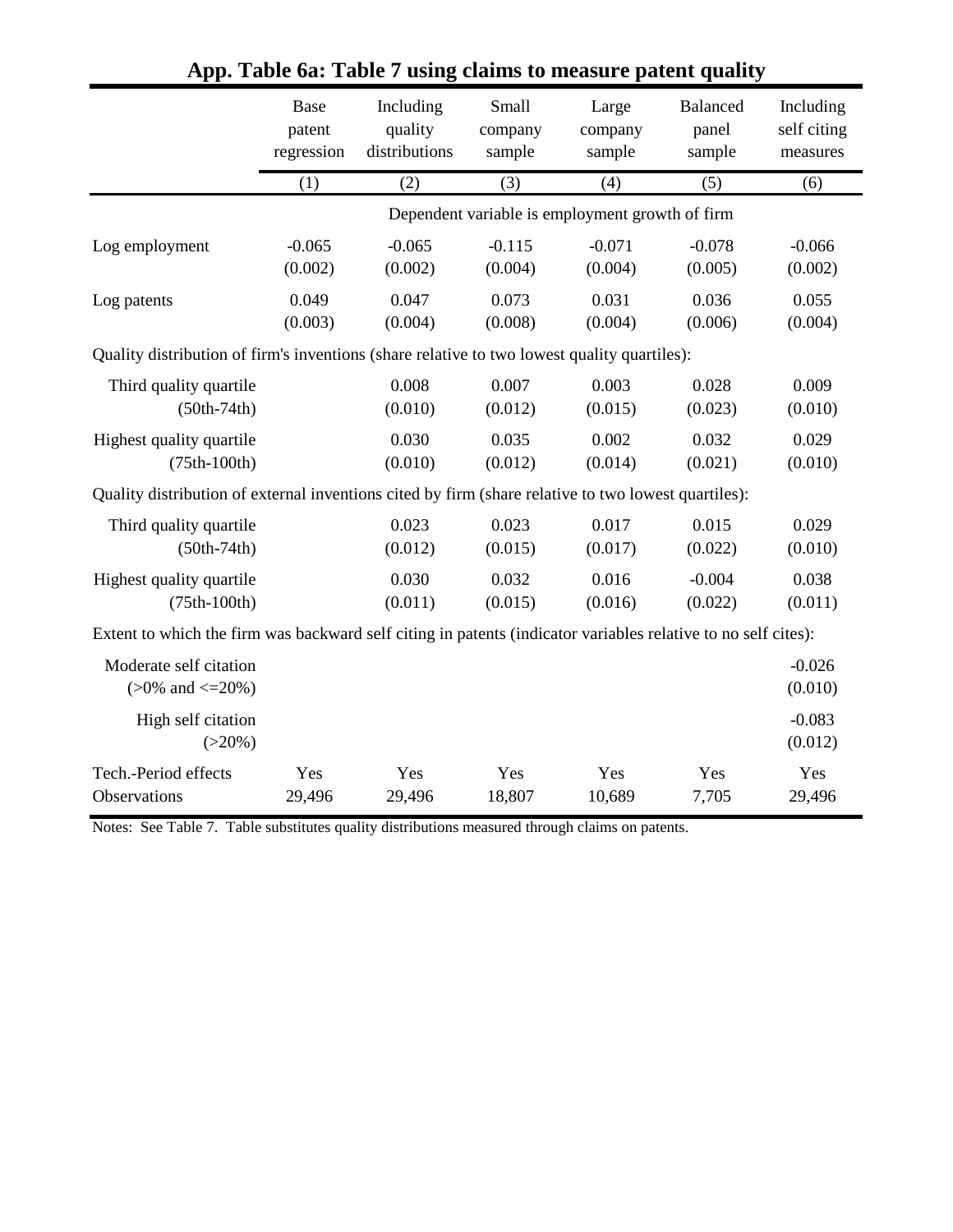|                            | Using external citations to measure quality |            |            |                                                 | Using claims to measure quality |            |  |
|----------------------------|---------------------------------------------|------------|------------|-------------------------------------------------|---------------------------------|------------|--|
|                            | 75th                                        | 95th       | 99th       | 75 <sub>th</sub>                                | 95th                            | 99th       |  |
|                            | percentile                                  | percentile | percentile | percentile                                      | percentile                      | percentile |  |
|                            | and higher                                  | and higher | and higher | and higher                                      | and higher                      | and higher |  |
|                            | (1)                                         | (2)        | (3)        | (4)                                             | (5)                             | (6)        |  |
|                            |                                             |            |            | Dependent variable is employment growth of firm |                                 |            |  |
| Log employment             | $-0.065$                                    | $-0.065$   | $-0.065$   | $-0.065$                                        | $-0.065$                        | $-0.065$   |  |
|                            | (0.002)                                     | (0.002)    | (0.002)    | (0.002)                                         | (0.002)                         | (0.002)    |  |
| Log patents                | 0.043                                       | 0.046      | 0.048      | 0.048                                           | 0.049                           | 0.049      |  |
|                            | (0.004)                                     | (0.003)    | (0.003)    | (0.003)                                         | (0.003)                         | (0.003)    |  |
| Share of own inventions    | 0.039                                       | 0.084      | 0.156      | 0.028                                           | 0.046                           | 0.053      |  |
| in indicated quality range | (0.010)                                     | (0.022)    | (0.054)    | (0.009)                                         | (0.019)                         | (0.048)    |  |
| Share of cited inventions  | 0.075                                       | 0.114      | 0.154      | 0.028                                           | 0.026                           | 0.021      |  |
| in indicated quality range | (0.010)                                     | (0.017)    | (0.034)    | (0.011)                                         | (0.024)                         | (0.055)    |  |
| Tech.-Period fixed effects | Yes                                         | Yes        | Yes        | Yes                                             | Yes                             | Yes        |  |
| Observations               | 29,496                                      | 29,496     | 29,496     | 29,496                                          | 29,496                          | 29,496     |  |

# **App. Table 6b: Table 7 with higher thresholds**

Notes: See Table 7 and App. Table 6a. Specifications examine the upper quartile effect of patent quality on firm employment growth at ever increasing quality levels. The effects increase as patent quality thresholds are raised.